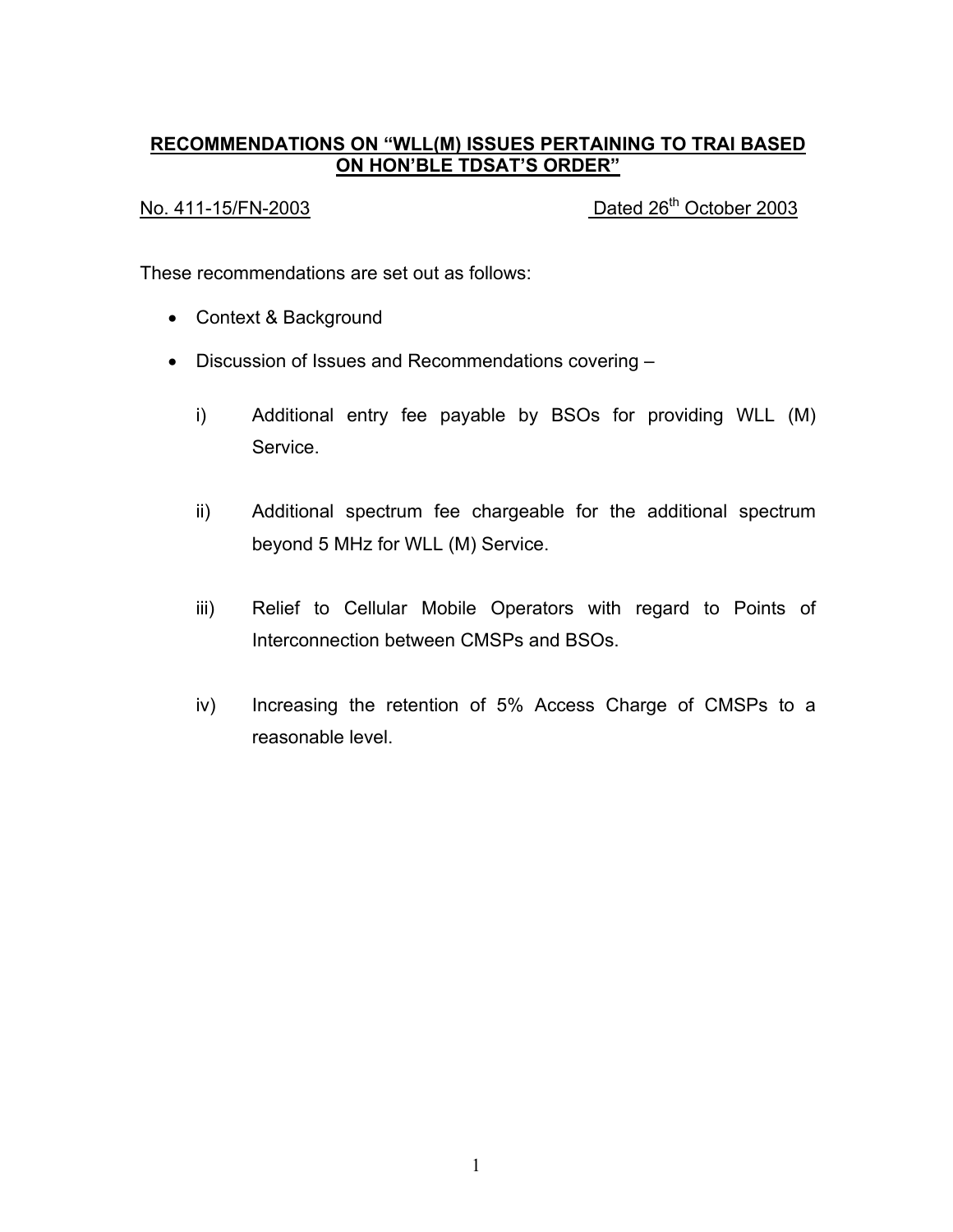#### **CONTEXT & BACKGROUND**

1. In October, 2001, in the context of recommendation of TRAI on grant of licences for Basic Service Operators (BSOs) in 15 Circles/ migration of Basic Service Operator in 6 Circles from fixed licence fee to revenue sharing, DOT had sought the recommendations of TRAI on

- (a) Scope of Area of Hand Held subscriber terminals under Wireless Access System operations,
- (b) Basis for assigning WLL frequency,
- (c) Amount of Entry Fee and spectrum charges as a percentage of revenue to be charged from the Basic Service Operator for extending the above facility in respect of existing as well as future Basic Service Licensees, so as to ensure a level playing field with the Cellular Operators.

2. After following a transparent public consultation process, which included release of a Consultation Paper for seeking comments of stakeholders, open house sessions and meeting with experts, TRAI had given its recommendations to the Government on  $8<sup>th</sup>$  January, 2001. After considering these recommendations, DOT issued Guidelines on 25.1.2001 for issue of fresh basic service licenses. These guidelines allowed Basic Service Providers to provide mobility to its subscribers restricted to local area i.e. SDCA (Short Distance Charging Area). The same day DOT also permitted the six old Basic Service Licensees to provide mobility to its subscribers on WLL restricted to local area.

3. Cellular Mobile Service Providers (CMSPs) challenged in the TDSAT the DOT guidelines dated 25.1.2001. Challenge to the DOT guidelines were on various grounds, particularly, that the decision was against the avowed policy viz.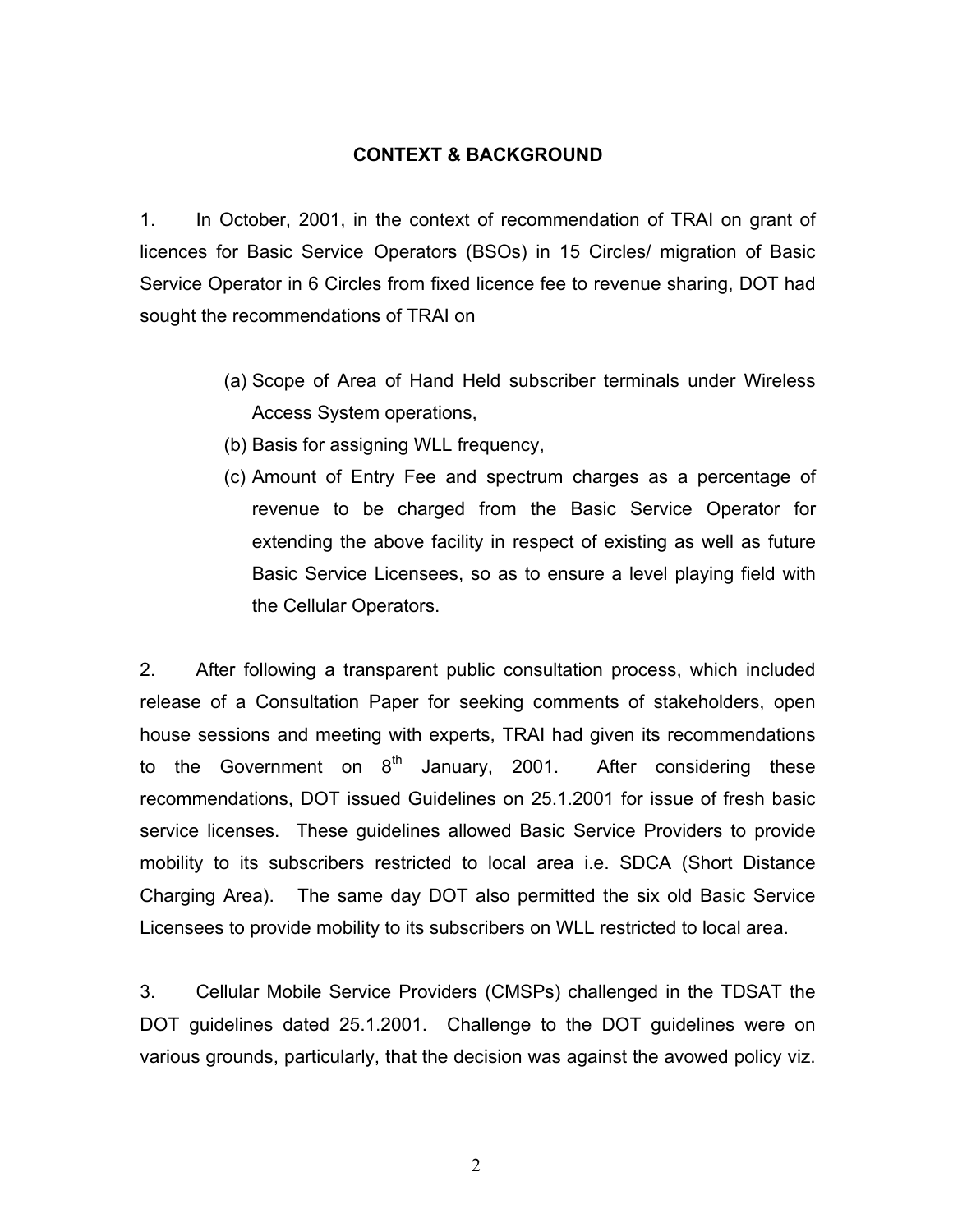the New Telecom Policy, 1999. Before the Tribunal, large number of issues on facts and law had been raised, which were:-

"

- i) The decision of the Government is vitiated for non-compliance of Section 11 (1)(a)(i) of the Act.
- ii) The NTP-99 never contemplated of WLL with limited mobility and as such the decision to provide WLL with limited mobility to the Fixed Service Providers is beyond the policy in question.
- iii) The permission to offer WLL with limited mobility is arbitrary, unreasonable and unjust decision on the part of the Government.
- iv) TRAI while recommending by its letter dated 08.01.2001 had indicated for compliance of two conditions, but the government decision ultimately taken is contrary to the said recommendations and, therefore, is vitiated.
- v) The ultimate decision of the government in fact does not deal with the question of level playing field between FSPs offering WLL with limited mobility and CMSPs, as a result of the discriminatory regulatory regime.
- vi) The impugned decision conferring the benefit of WLL with limited mobility to the Fixed Service Providers is nothing but a Cellular Mobile Service in SDCA and as such is a substitution for the same and such a substitution ought not to have been allowed.
- vii) The Government decision allowing Fixed Service Providers to provide WLL with limited mobility without any entry fee and without any charges for allocation of spectrum and even without a competitive bidding, amount to violation of recommendations made by the TRAI dealing with new CMSPs licenses."

Vide its judgment dated  $15<sup>th</sup>$  March 2002, the Telecom Dispute Settlement Appellate Tribunal (TDSAT) dismissed the petition particularly on the ground that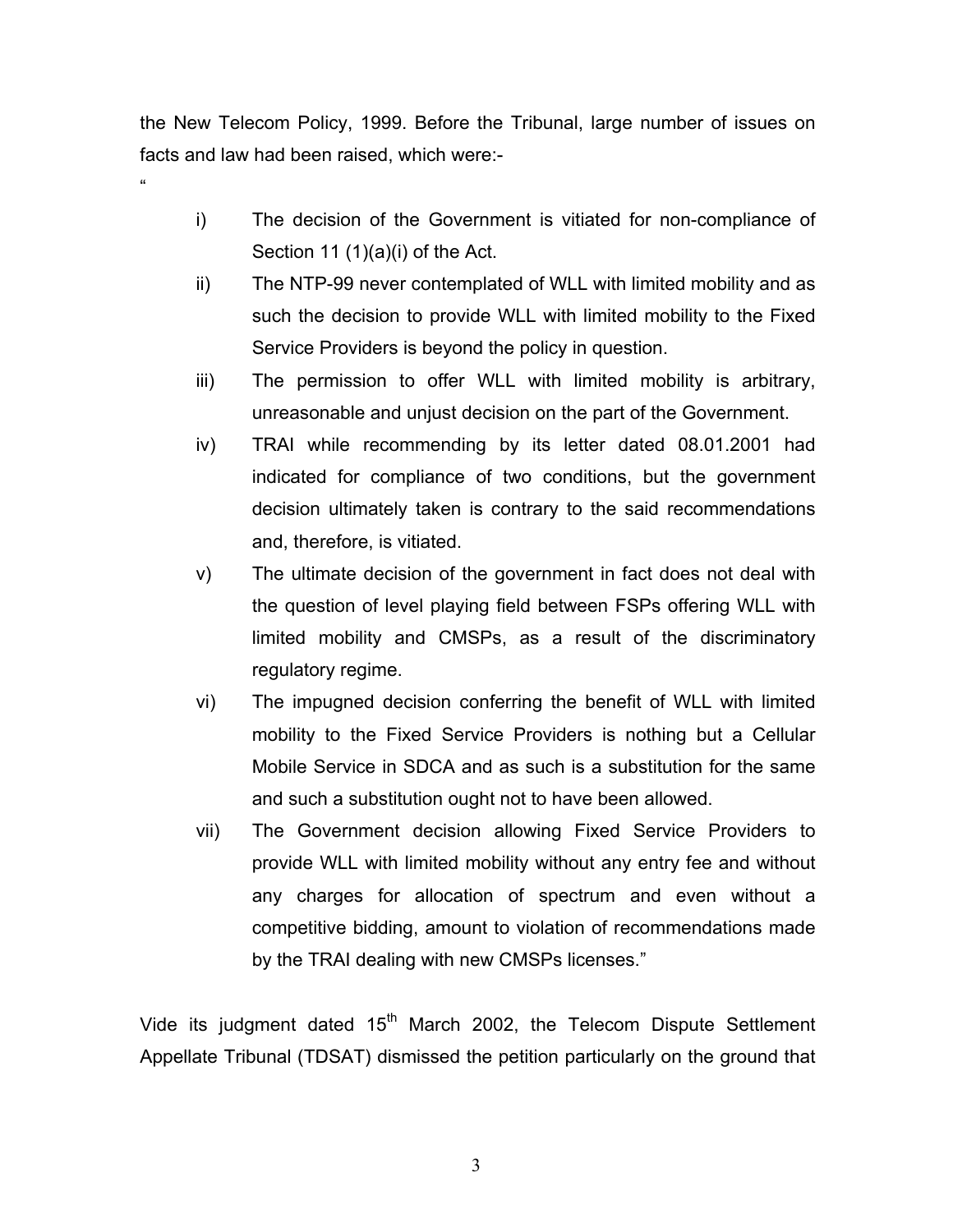granting limited mobility in WLL was a matter of policy of the Central Government on which Tribunal could not adjudicate.

4. An appeal was filed by the CMSPs against the TDSAT judgment in the Hon'ble Supreme Court of India vide the Civil Appeal No.3092 of 2002. The Hon'ble Supreme Court had allowed the appeal against TDSAT order dated 15.3.2002 in Petition No.1 of 2001 and remitted the case back to the Tribunal for reconsideration. In the judgment of the Supreme Court two judges did not examine the issues raised before the TDSAT but held that the Tribunal erred in its judgment that they could not review the Government decision to allow WLL service since it was a policy decision and held that they could do so in terms of Section 14 of the Act. The judges, therefore, remitted the matter to the Tribunal for reconsideration with special emphasis on the question of level playing field. The third judge agreed with the findings of the two judges but also wanted the Tribunal to look into the legality of the decision of the Government.

5. The Hon'ble TDSAT after considering all the above 7 issues delivered its judgment in the matter on 8.8.2003. The extracts of paras of the majority judgment giving direction to TRAI is as follows:

*"67. While considering the level playing field issue, it is necessary to keep in view the character and the features of the two services, namely the Cellular and WLL (M), the obligation cast on these two categories of service providers, the area of their operation, their customer segment as well as their revenue earning potential. We have already discussed at great length the distinct features of these two categories of services. It is important to note here that WLL(M) operations are restricted to SDCA within a circle whereas the cellular service covers the entire circle. The cellular service providers obligation in the mater of roll out is limited to cover only 50% of the District headquarters in three years while in the case of WLL (M) service coverage of rural, semi-urban and urban areas in equal*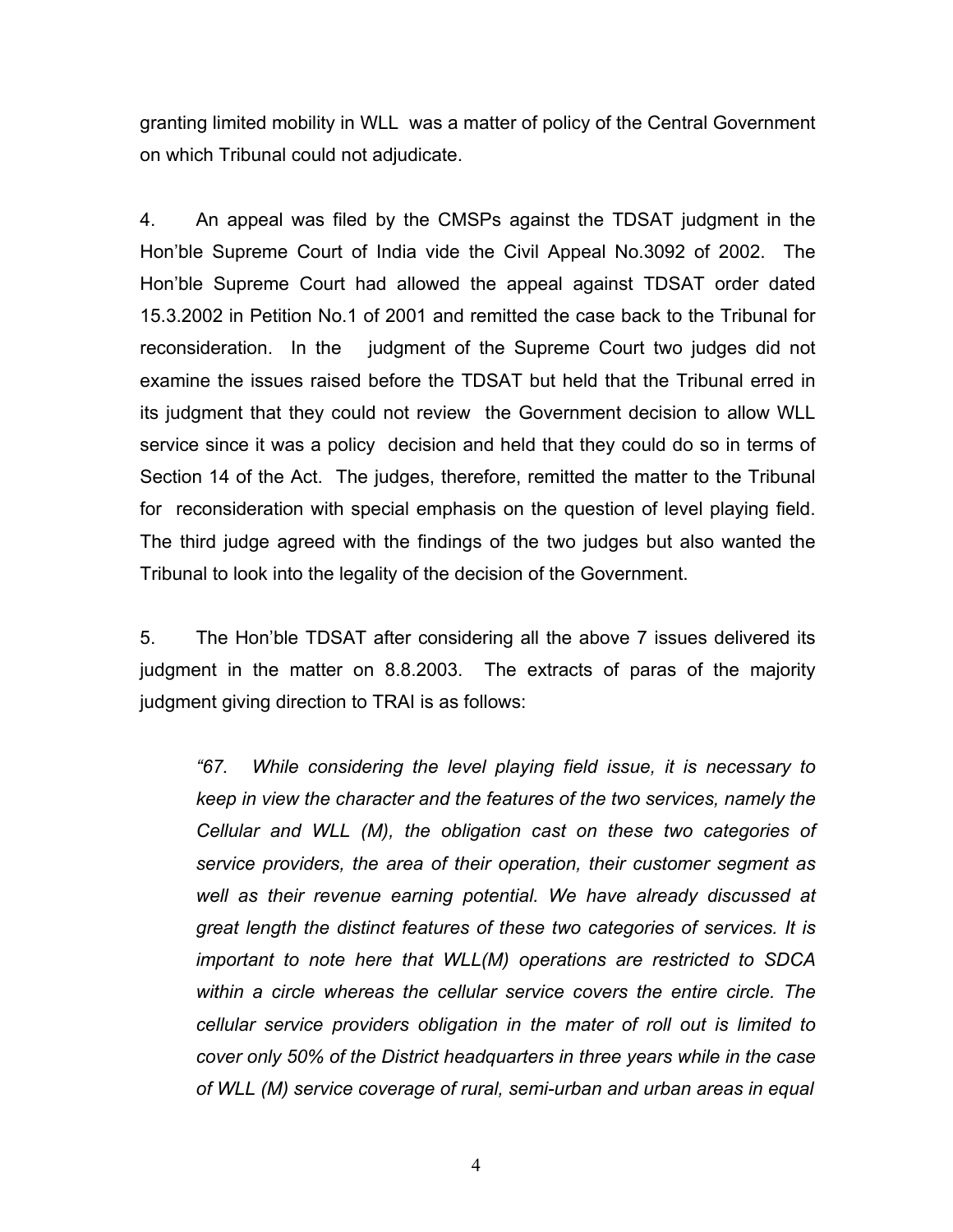*proportion is required to be ensured. Similarly, the cellular market is a protected market whereas there is no restriction on the nature of new operators in basic [WLL (M)] Service. Even in the matter of spectrum allocation the cellular operators are allocated 10 MHz (Maximum) whereas the Basic Operators (WLL) are allocated 5 MHz (Maximum). Keeping these distinct features of the two categories of service in view it is equally important to correct the imbalance by ensuring level playing field. First and foremost it is important to ensure that mobility in the case of WLL (M) service remains restricted to SDCA and no handover from one SDCA to another is allowed under any circumstance. It should be possible to ensure this through application of appropriate software.*

*68. We have carefully appraised all the documents and arguments preferred and there is no doubt in our mind that entry of Basic Service Operators with Limited Mobility services has affected the Cellular Mobile Service Providers in an area where competition hitherto was limited. However, we have seen no patent illegality in the action of the Government and have also noted the various reliefs granted to the CMSPs by the Government in order to level the playing field conditions. The Cheaper alternative offered by Limited Mobility Service, even though not exactly substituting all that fully mobile services can and do offer, has certainly introduced an unsettling element in the Cellular Mobile Industry, particularly in the Metro Cellular areas. Prices have crashed dramatically, incentives to retailers and consumers have multiplied, and the increasing competition has led to more price-cuts and offering of several supplementary and /or value-added services which will sooner or later have an impact on both growth and profitability. While in this bonanza the consumer is definitely the beneficiary, one needs to see as to whether the continuation of the aggressive price wars would ultimately benefit the industry and also the consumer. In this context, we have not found the*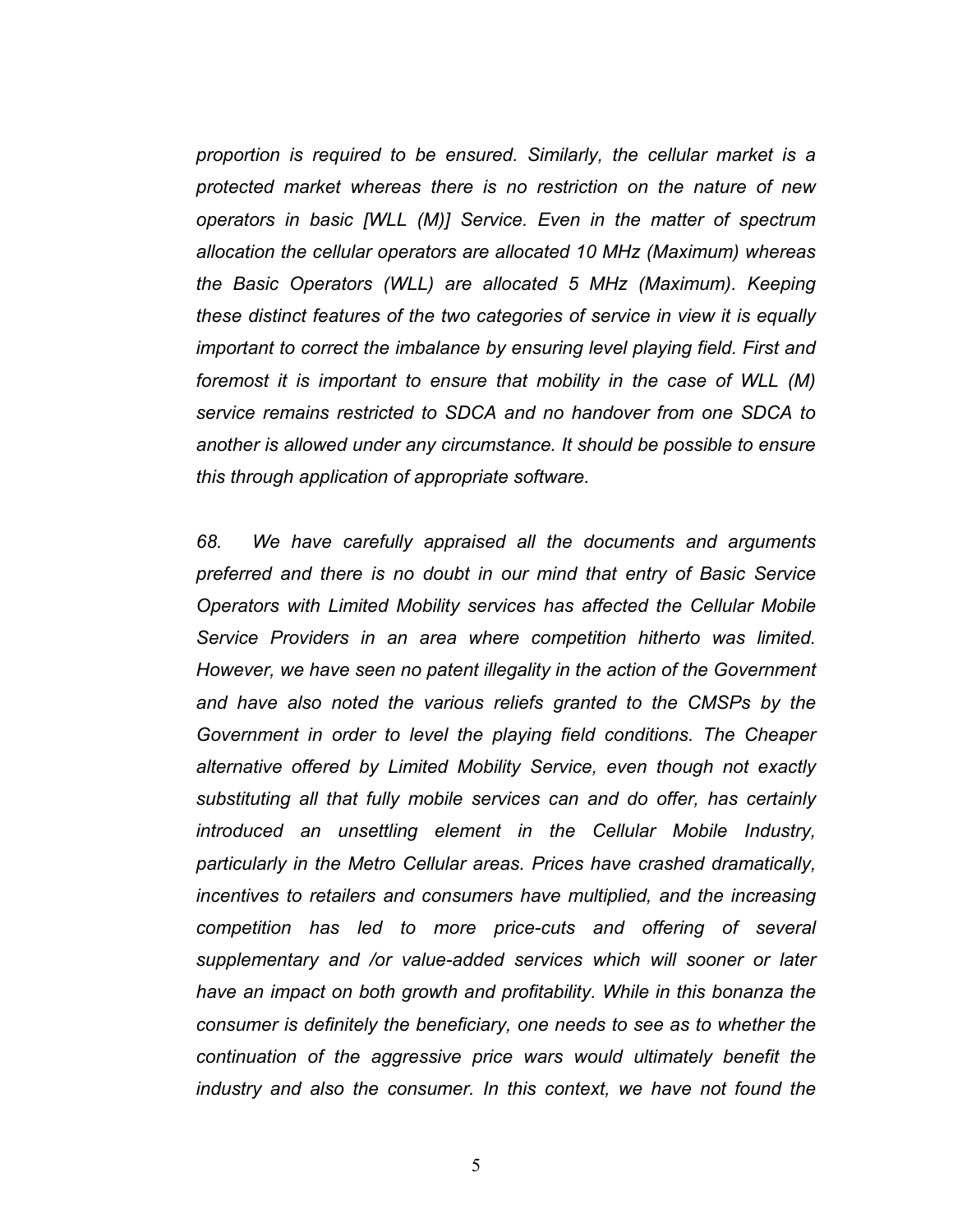*reasons given by the TRAI for not recommending any additional entry fee for this service as convincing enough as this is an enormous value added service over the fixed service, which the Basic Service Operators have*  been providing. In the meanwhile, one cannot fail to notice the fact that the *customer base of both the CMSPs and Basic Service Operators offering WLL (M) has expanded enormously ever since the decision taken by the Government on 25.01.2001. Since it is a value addition to WLL service*  which has a definite impact on the playing field conditions, we feel that *there is enough justification for imposing additional entry fee over and above what they are paying as required under the basic service license agreement. Further basic service operators are presently entitled to allocation of frequency spectrum for WLL technologies for which they are required to pay under DoT letter dated 25th January, 2001 an additional revenue share of 2% of annual gross revenue earned from WLL subscribers as spectrum charge. Since, we have already noted that WLL (M) is a value addition to the WLL service for operation of which on a large scale there would be a need for additional spectrum we would suggest the Government may allocate additional spectrum for WLL(M) service. The cell operators are also paying 2% as spectrum usage charge. Hence, we are not suggesting any revision on the higher side of the spectrum charge presently being paid by WLL(M) service operators. However, there would be a case for levying additional spectrum charge for WLL(M) service over and above what is being paid at present if allocation of additional spectrum becomes a necessity for operation of this service on a large scale as also for improving the quality of service. The modality for determining additional entry fee may be examined and recommended by the Telecom Regulator (TRAI) by following a transparent process with due consultation with all the concerned stake-holders. The same method may be followed in case additional spectrum is made available. Further, some* relief should be given to the cell operators in regard to the points of *interconnection and whether these points should go beyond Level I and*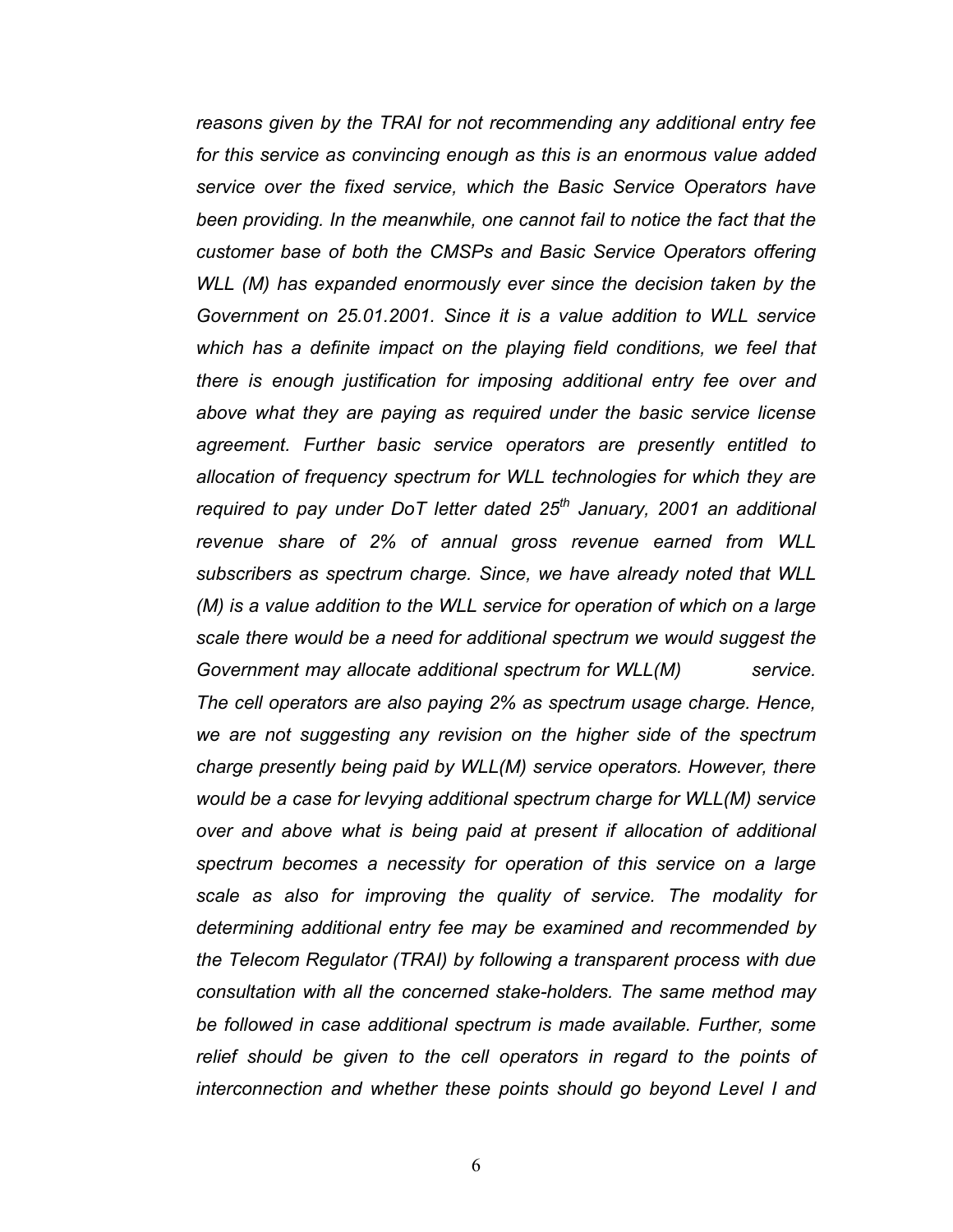*Level II TAX up to Tandem Exchange level may be considered by the TRAI. In regard to retention of 5% access charges which has been allowed to cellular operators there is a case for increasing this percentage to a reasonable level. Higher percentage in this regard could be recommended by the Telecom Regulator after due and comprehensive consideration of the issue in a transparent manner."* 

6. DOT vide its letter dated 18th August 2003 **(Annex-II of Consultation Paper**) has sought TRAI's Recommendations based on the above judgment of TDSAT. To formulate its recommendations on the above issues, TRAI in line with its established practice, has completed a process of public consultations to ensure transparency and due consultation in its decision making process. This process included preparation of a Consultation Paper on the matter which made an attempt to analyse various issues arising out of the orders of the Hon'ble TDSAT and in the context of DOT's reference to TRAI raised questions on the following issues on which inputs from stakeholders were solicited (a copy of the Consultation Paper is available as Supporting Document 'B').

- i) Additional entry fee payable by BSOs for providing WLL (M) service
- ii) Additional spectrum fee chargeable for the additional spectrum beyond 5 MHz for WLL (M) service
- iii) Relief to cellular mobile operators with regard to Points of Interconnection between CMSPs and BSOs
- iv) Increasing the retention of 5 % access charge to a reasonable level"

Discussion of on the above Issues and Recommendations are covered in Sections A to D.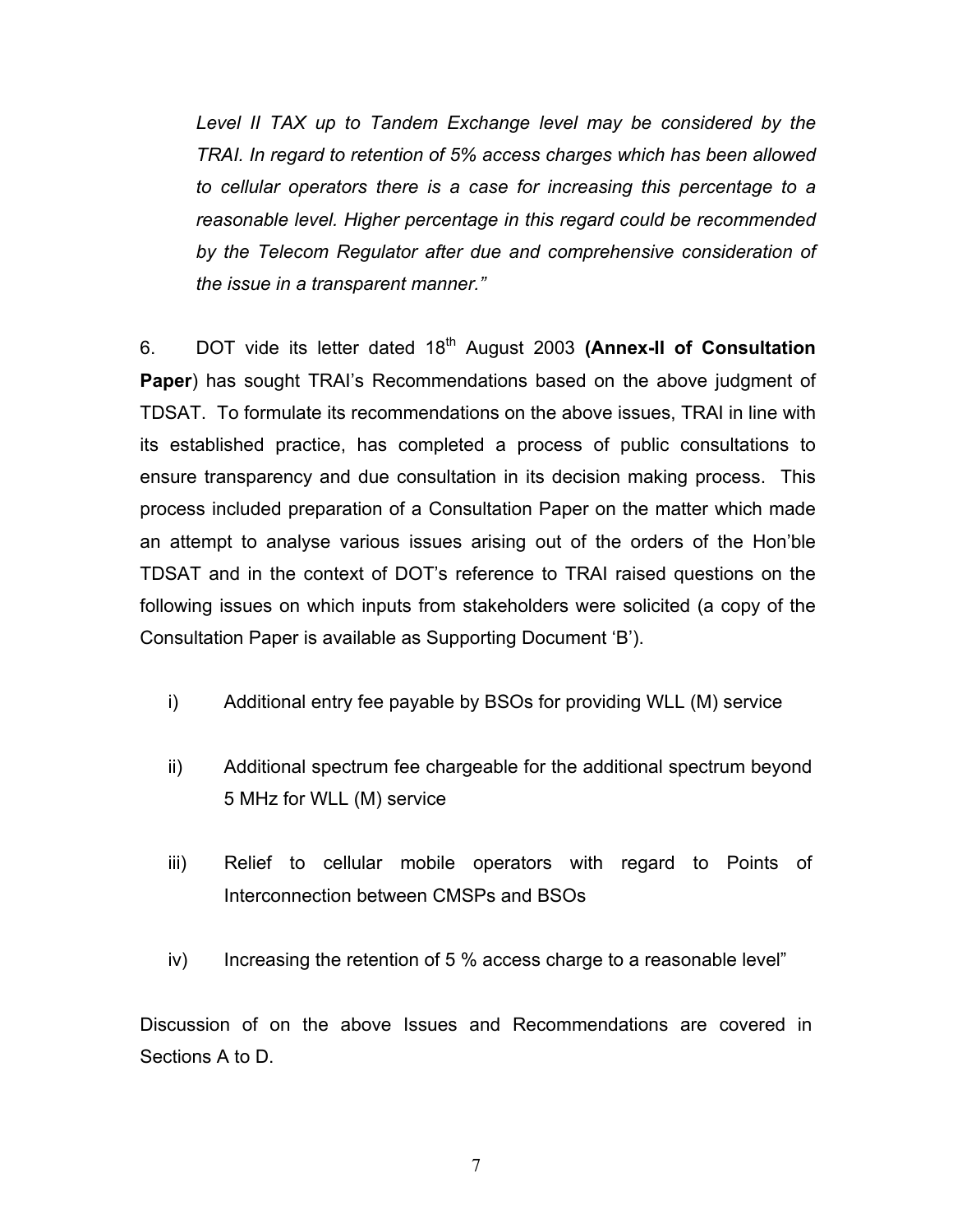# **SECTION "A" Calculation of Additional Entry Fee for WLL(M)**

# **I. Introduction**

1. The majority judgement of the Supreme Court in this case had emphasized the matter of level playing field. In this context, of the seven points referred in the TDSAT majority judgment as above, the following points encompass the relevant issues:

- **Example velocity playing field between FSPs offering WLL(M) and the CMSPs;**
- $\blacksquare$  entry fee for WLL $(M)$ ;
- **Example 3** charges for allocation of spectrum;
- competitive bidding by WLL(M) to obtain spectrum.

2. The text of the TDSAT majority judgement of  $8<sup>th</sup>$  August, 2003 which addressed these points and pursuant to which this Recommendation is being provided, is already covered in the Section "Context and Background".

3. The issue of a level playing field would include a consideration of various factors including the entry fee. The manner in which these were addressed by the TRAI is given in Part III below. The matter relating to charges for allocation of spectrum and competitive bidding by WLL(M) are related, with the latter point also overlapping with the issue of entry fee. Charges for allocation of spectrum have been addressed in another part of this Recommendation. Here we look at the issue of additional entry fee, as it is one of the items to be addressed by TRAI following the judgement of the TDSAT in the case relating to WLL(M).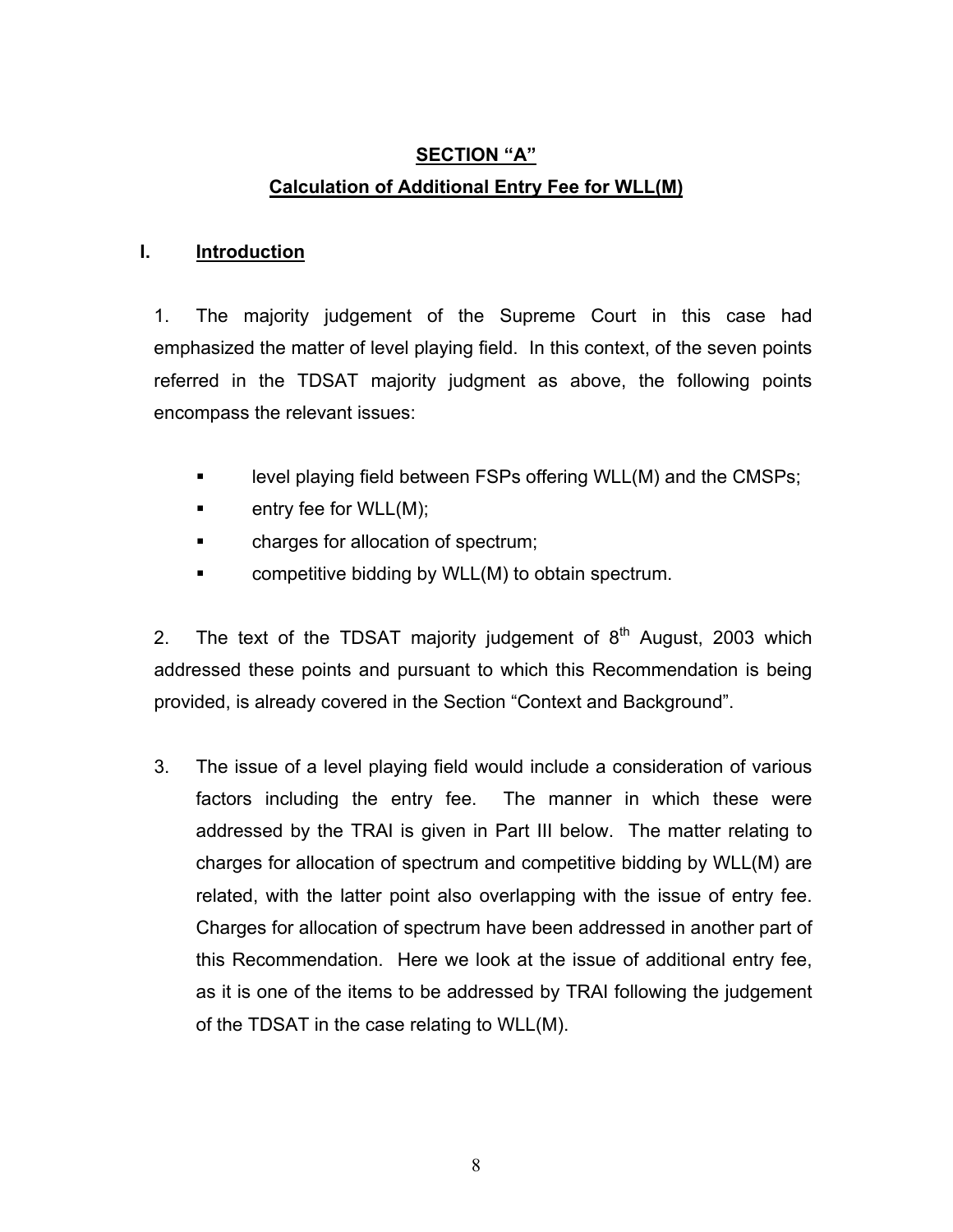# **The Majority Judgement of TDSAT, dated 8th August, 2003**

4. The relevant portion of the majority judgement of the TDSAT is already covered in the earlier Section "Context and Background".

4.1 The Hon'ble TDSAT in its Order dated  $8<sup>th</sup>$  August, 2003 has observed that "we have not found the reasons given by the TRAI for not recommending any additional entry fee for this service as convincing enough as this is an enormous value added service over the fixed service, which the Basic Service Operators have been providing. In the meanwhile, one cannot fail to notice the fact that the customer base of both the CMSPs and Basic Service Operators offering WLL (M) has expanded enormously ever since the decision taken by the Government on 25.01.2001. Since it is a value addition to WLL service which has a definite impact on the playing field conditions, we feel that there is enough justification for imposing additional entry fee over and above what they are paying as required under the basic service license agreement."

4.2. The Hon'ble Tribunal had considered two factors while justifying the need for imposing additional entry fee over and above what the basic service operators are paying as per their license. One factor is the enormity of value addition and the other is the impact of this value addition on the level playing field with the cellular operators.

#### **II. STAKEHOLDER VIEWS**

5. The first and foremost issue is whether additional entry fee is to be levied on basic service operators for providing WLL (M) service. Different views were received from stakeholders whether additional entry fee is to be levied for WLL(M).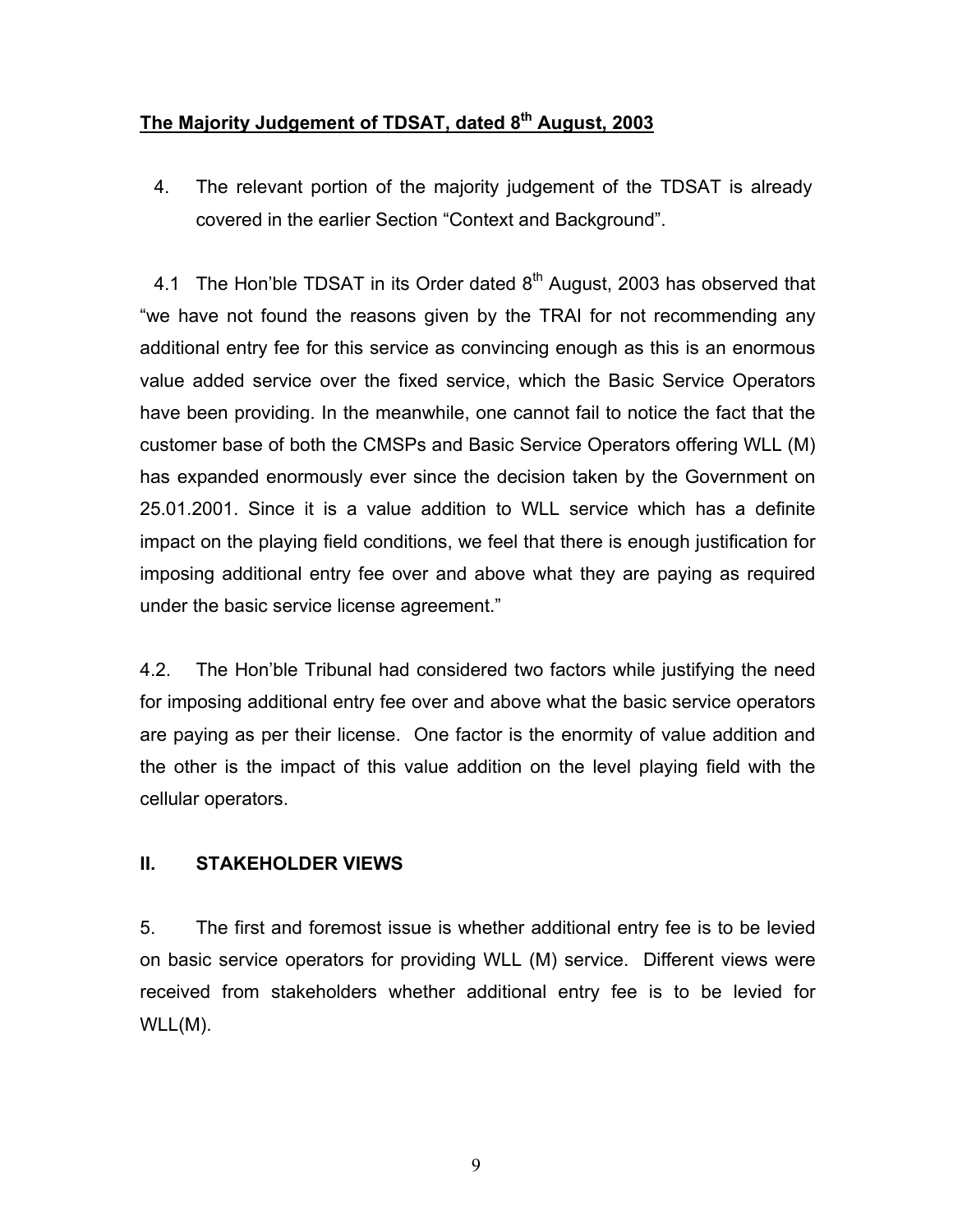These views are summarised below:

a) WLL (M) is part of Basic Service license and entry fee has already been paid. As such no additional entry fee can be levied. However, according to CMSPs, the entry fee paid by FSPs is to provide 'fixed services' and the entry fee paid for WLL(M) is NIL.

b) At the time of inviting bids for the  $4<sup>th</sup>$  cellular operator the entire telecom industry was aware of the terms and conditions under which WLL(M) was allowed for in the BSO licenses. Therefore CMSOs took a conscious decision with the knowledge of the prevailing market situation. However, CMSP's views on this is that the permissibility of WLL(M) was under challenge by them and that the entry into cellular was a closed door regulated process. CMSPs desirous of enhancing their cellular footprint had no choice but to bid for the  $4<sup>th</sup>$  license. Further, the TDSAT interim order made it clear that the license granted will be subject to the outcome of the petition.

c) After 25.01.2001 guidelines no changes favourable to BSOs have been made. On the other hand their rollout condition were made far more onerous on BSOs as a result of the GOT-IT Report.

d) The differences on the entry fee are substantially tilted against BSOs.

e) BSOs have more onerous rollout obligations in terms of 100% SDCA coverage in the circle for post NTP-99 licensees and VPT/DEL obligation for Pre-NTP-99 licences as compared to CMSOs who have to cover only 50% DHQs/ towns which is  $1/10<sup>th</sup>$  of BSOs obligation. However, according to CMSPs, the FSPs are still woefully short of meeting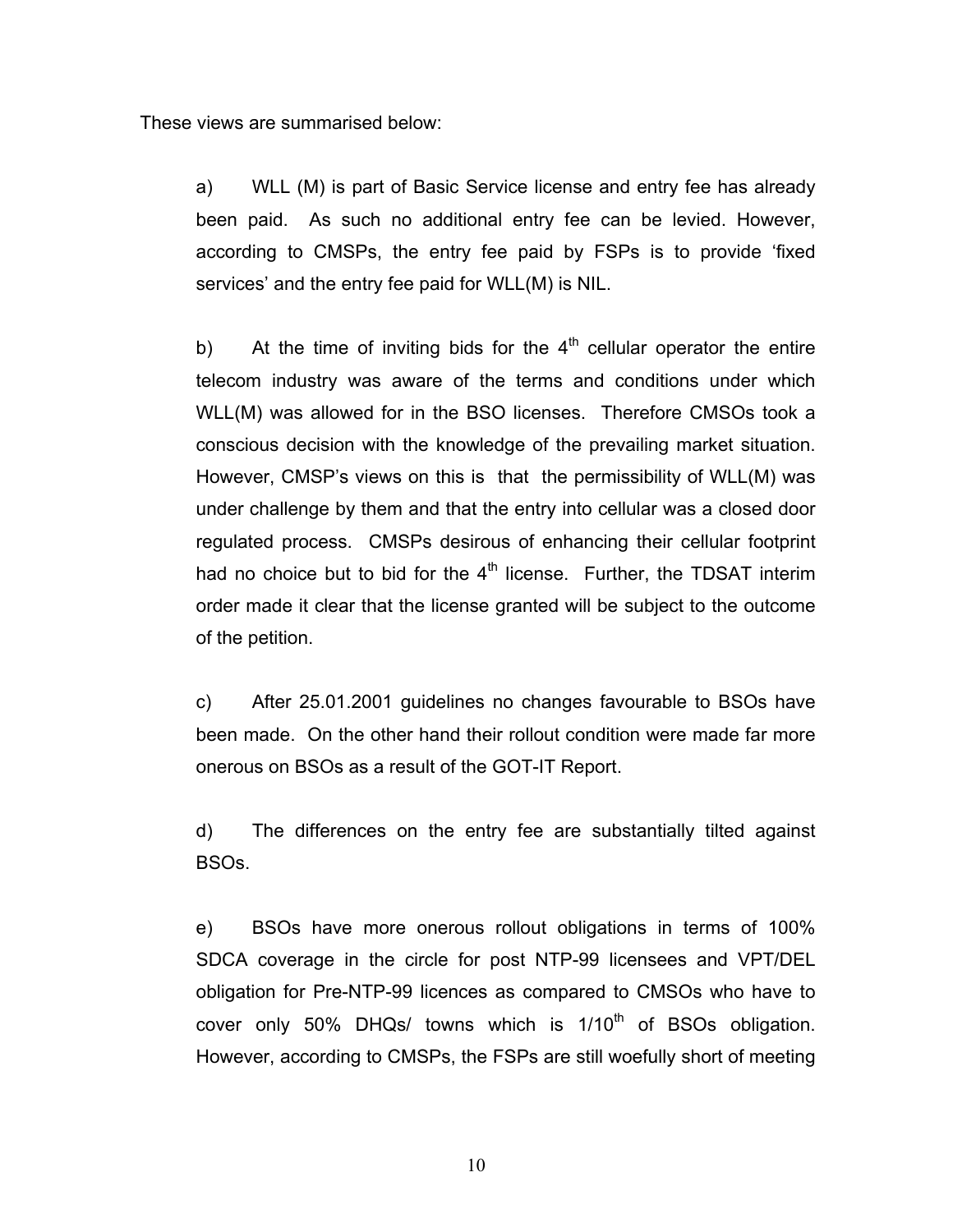their rollout obligations whereas the CMSPs have not only met, but exceeded their rollout obligations.

f) BSO have to provide Bank Guarantees linked with rollout obligations which are four times the entry fee for each circles, ranging from Rs.4 crores to Rs.460 crores. The CMSOs have to provide Bank Guarantee of only Rs.2 crores for Category-C circles, Rs.10 crores for Category-B circles and Rs.20 crores for category C circles. According to CMSPs, the imbalances as pointed out by TDSAT and as referred by the DoT, have to be corrected between WLL (M) and cellular and not between fixed and cellular. The terms and conditions on which FSPs have been permitted to offer "fixed" services are of no relevance in this context. It is only the dispensation of limited mobility and the terms on which it has been permitted vis-à-vis the terms and conditions applicable to CMSPs that needs to be corrected. Therefore the reference in Para 2.2 in the Consultation Paper to the Entry Fee and Performance Bank Guarantees applicable to fixed services are of no relevance in the process of this consultation. The Performance Bank Guarantee is only a guarantee for ensuring performance vis-à-vis the rollout obligations and other commitments and is not a cash outgo.

g) No additional entry fees were levied on the CMSPs when they were allowed to offer nation wide and international roaming and mobile PCOs, which severely impacted revenues of BSOs. According to CMSPs, Mobile PCOs allowed to them were not an additional facility as in terms of the their license they are allowed to offer all types of mobile services.

h) WLL(M) was not in fact mainly responsible for "an unsettling element in Cellular Industry". Since the introduction of WLL(M) the rate of growth of the cellular industry has multiplied. The cellular operators have never taken any initiative to reduce tariffs on their own, but they have only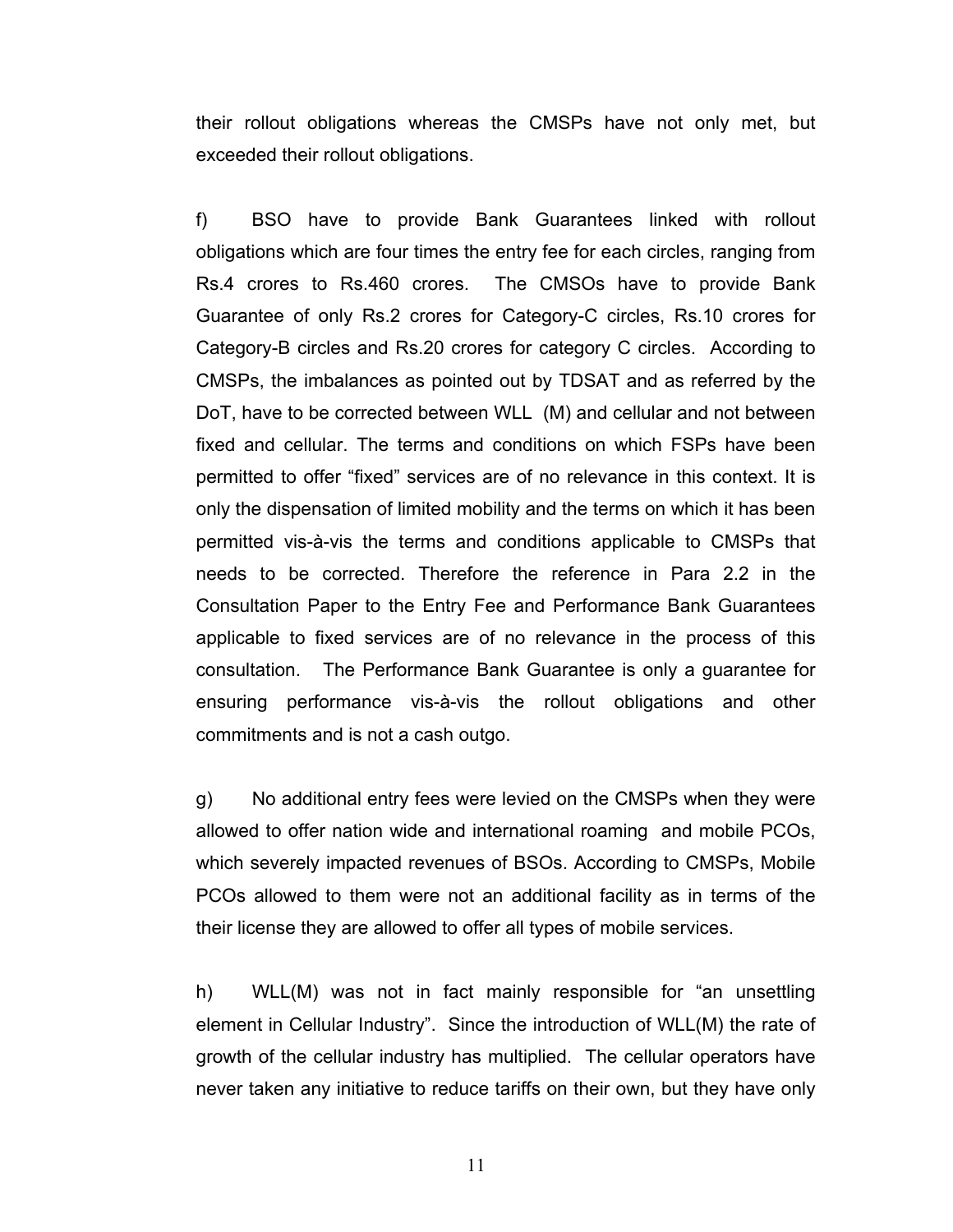reacted to competitive pressures within their own industry, from the third and fourth cellular operators.

i) Various sops to the CMSPs have more than compensated for any impact that WLL(M) is imputed to have had on the playing conditions. These included introduction of calling party pays regime for cellular service, allowing mobile PCOs for CMSPs without any compensation to BSOs, allowing 5% long distance and pass through revenue, reduction of license fee, allowing direct interconnection between cellular operators so that they can carry traffic on each others network within their own service area, bypass of intra-circle long distance traffic of BSO. The reduction in license fee has resulted in license fee savings for CSMPs of about Rs.1000 crore till March, 2004. By way of mobile PCO they were given benefits worth Rs.1,000 crores annually.

j) BSNL has claimed a projected annual loss of around Rs. 2400 crores towards inter-operator settlements on account of CPP implementation from 1.5.2003.

k) There is no case of imposing additional entry fee, keeping in view the affordability factor.

l) The case of the six pre-NTP-99 BSOs is different. These licensees operate under a different set of operating conditions as compared to post NTP-99 licensees. The pre-NTP-99 BSOs had paid very high entry fees as compared to the new entrants. They had dual rollout obligations for VPTs and DELs. They also had to give Performance Bank Guarantee of Rs.100 crores, of which Rs.50 crores is to be maintained for the entire license period. Hence TRAI should revisit the case of the Pre-NTP-99 BSOs and recommend suitable relief, particularly in terms of entry fee, rollout obligations and Performance Bank Guarantee.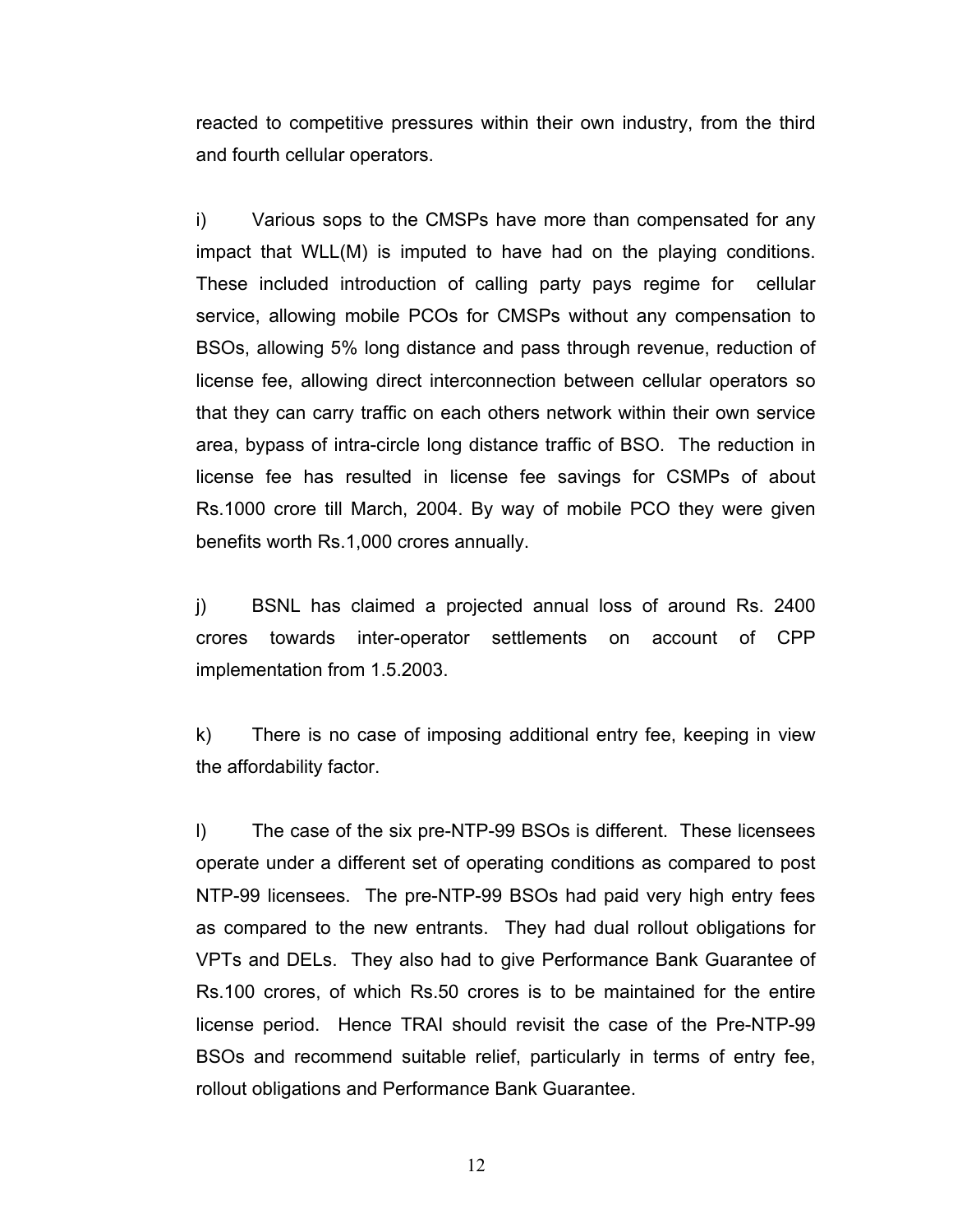m) There should be entry fee payable by BSOs for WLL(M) and this should be over and above the entry fee already paid by BSOs for providing fixed service. As per NTP-99, FSPs are required to pay an additional one time entry fee over and above the FSP entry fee for use of spectrum for WLL(Fixed). While NTP'99 clearly provided for additional entry fee and revenue sharing for use of spectrum even for WLL (Fixed), TRAI did not consider it appropriate to recommend any additional entry fee or revenue share for WLL spectrum with the additional dispensation of mobility.

n) As long as the mobility under basic service licence is strictly limited to within the SDCA and additionalties like free inter SDCA call transfer, multiple SDCA registration, over the air authentication etc are not allowed, there is no justification for extra entry fee to be levied on the Basic Service Operators. With strictly limited mobility, there is no comparison between a cellular licence and a basic licence. The competition in cellular market is limited to four operators while in the case of basic services, the competition is open for any number of operators and there is no justification for any additional entry fee to be levied on the Basic Service Operators.

o) The level playing field conditions have to be brought out by ensuring that the technological neutrality objective of NTP-99 is not vitiated.

#### **Discussion based on various arguments and counter arguments**

6.1 The BSOs argue that WLL(M) is a part of their basic service license and they have already paid the entry fee. Hence no additional entry fee should be levied on BSO. On the other hand the CMSOs view is that the entry fee paid by the BSOs was only for providing fixed service and no entry fee was paid for WLL(M). In this connection it would be pertinent to have a look at the orders of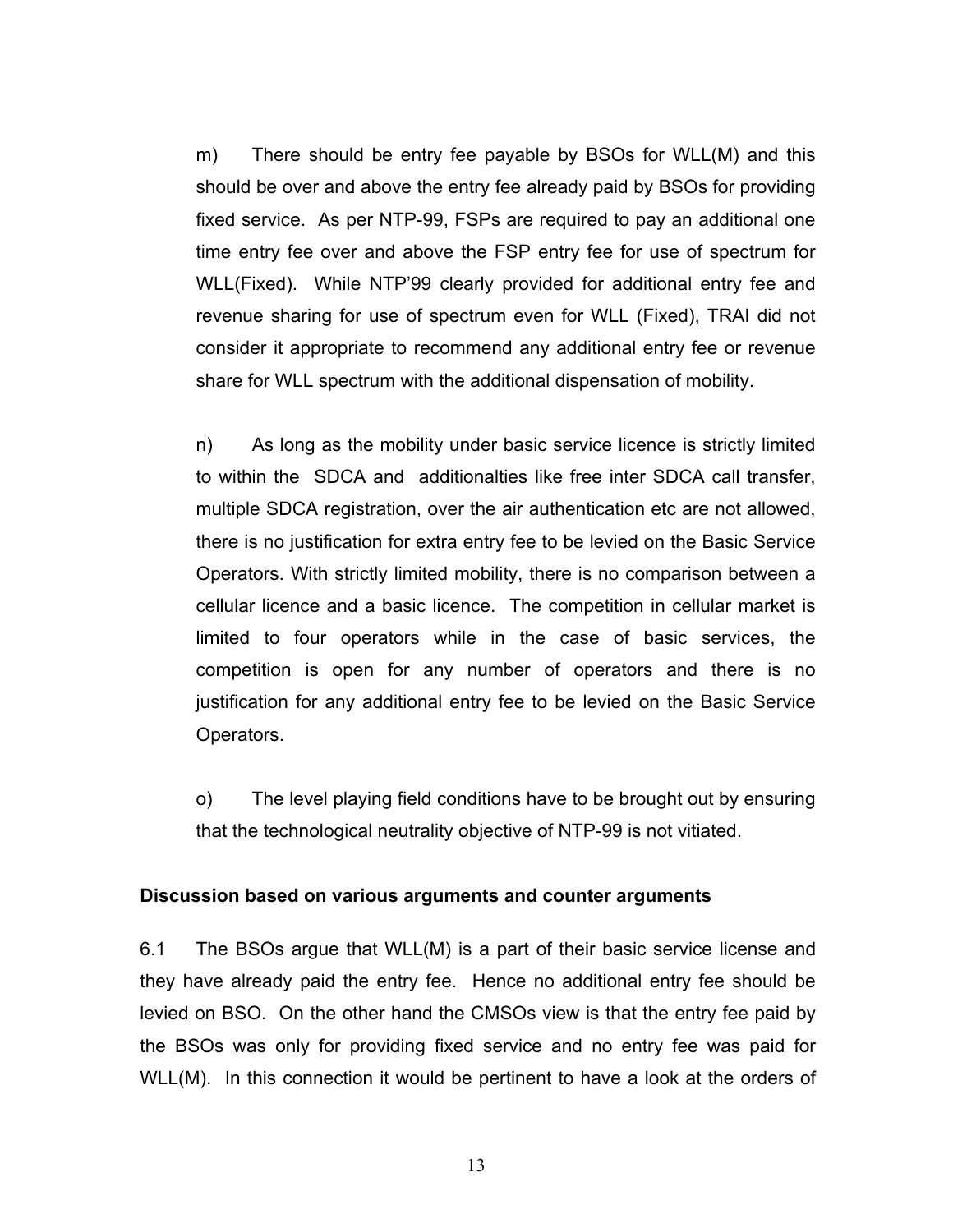the Hon'ble TDSAT. According to the Hon'ble TDSAT, WLL(M) is a value added service over the fixed service and this is a value addition to WLL. The views of BSOs regarding rollout obligations, open entry in WLL(M), limited spectrum available etc. have also been considered by the Hon'ble TDSAT. The Tribunal has noted that the Government should have, both on policy considerations as well as on economic grounds, levied an appropriate fee for permitting the Basic Service Operators to provide limited mobility within the SDCA. The Hon'ble Tribunal has also ordered that there is enough justification for imposing additional entry fee for WLL(M). The Authority feels that reading of the judgment of the TDSAT as above makes it binding on TRAI to recommend additional entry fee.

6.2 The need for imposing additional entry fee for WLL(M) having been given by the Hon'ble TDSAT, it may have to be considered as to what should be the quantum of additional entry fee for WLL(M), In this regard the Hon'ble TDSAT had noted that *"*What should be the quantum of such fee, whether it should be linked to revenue sharing, whether it should be a one time fee, whether the fee should be limited to only SDCAs located in the four Metro cities of Delhi, Mumbai, Chennai and Kolkata and those in 'A' Circles etc. are issues which are best decided by the Government in consultation with the Regulator viz. TRAI."

6.3 The Hon'ble Tribunal has also impressed on the need for maintaining level playing field while considering the entry fee. On level playing filed the Tribunal has noted that "while considering the level playing field issue, it is necessary to keep in view the character and the features of the two services, namely the Cellular and WLL (M), the obligation cast on these two categories of service providers, the area of their operation, their customer segment as well as their revenue earning potential".

6.4 As stated earlier, the BSOs are against imposing any additional entry fee. One of the CMSPs have suggested that the additional entry fee payable by BSOs should be determined based on the entry fee paid by the  $4<sup>th</sup>$  cellular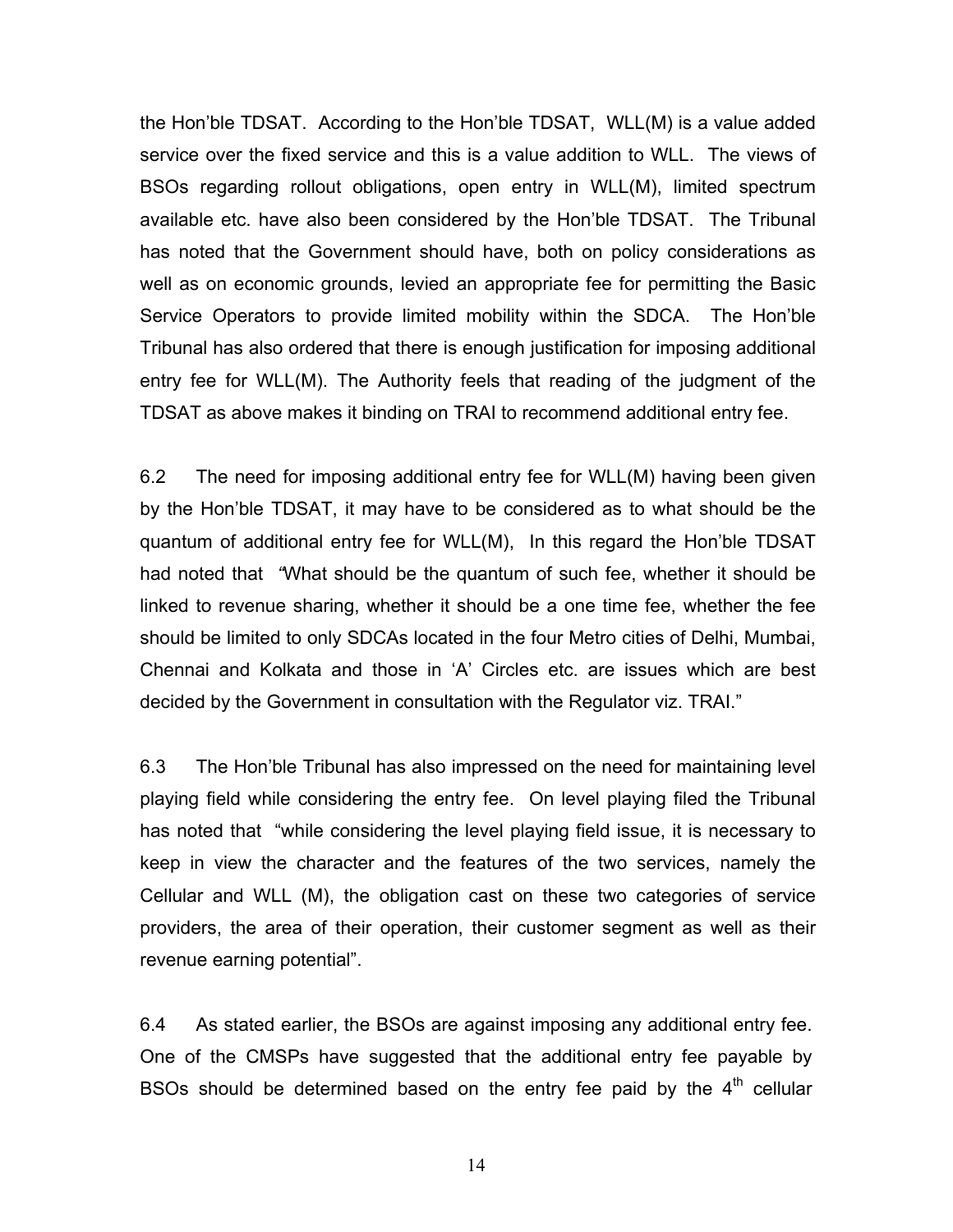operators for the corresponding circle keeping in view the business potential and relative infrastructure cost of setting-up GSM (1800 MHz) network and CDMA (800 MHz) network for catering to the same number of subscribers in a service area. This additional entry fee should be over and above the entry fee already paid by BSOs for providing Fixed Services.

6.5 COAI representing the CMSPs has suggested that the WLL(M) entry fee being equated to  $4<sup>th</sup>$  CMSP license fee less entry fee for fixed services is not acceptable to them. According to them, in case the  $4<sup>th</sup>$  cellular license fee is to be used as the basis for determining the entry fee for WLL(M), it should be adjusted to take into account of the fact that the FSPs have been given spectrum in the 800 MHz band while the  $4<sup>th</sup>$  CMSP has been housed in the 1800 MHz band, which is about 1.5 - 2 times costly, the CDMA requires 80% fewer base stations than GSM. In addition CDMA spectrum efficiency being about 5 times higher than GSM spectrum, has also been claimed. However if that was the case, fourth cellular operators would have deployed CDMA based mobile services because the cellular license is technology neutral and the available spectrum could be used either for CDMA or GSM.

6.6 Further COAI had stated that WLL(M) operators have been offering services since 2001 and any additional entry fee recommended must be applicable with retrospective effect and the operators should be required to pay the same at current PLR rates. COAI has further indicated that their revenues from Intra-SDCA calls are about 80% and as such WLL(M) services are giving additional competition for about 80% of their revenue streams. They further indicated that additional entry fee should be the average of the entry fee paid by the three CMSPs, excluding BSNL/ MTNL.

6.7 CMSPs have argued that spectrum should be the main factor in deciding the additional entry fee. Their main argument is that they had bid for the spectrum, as without spectrum, the cellular license does not have any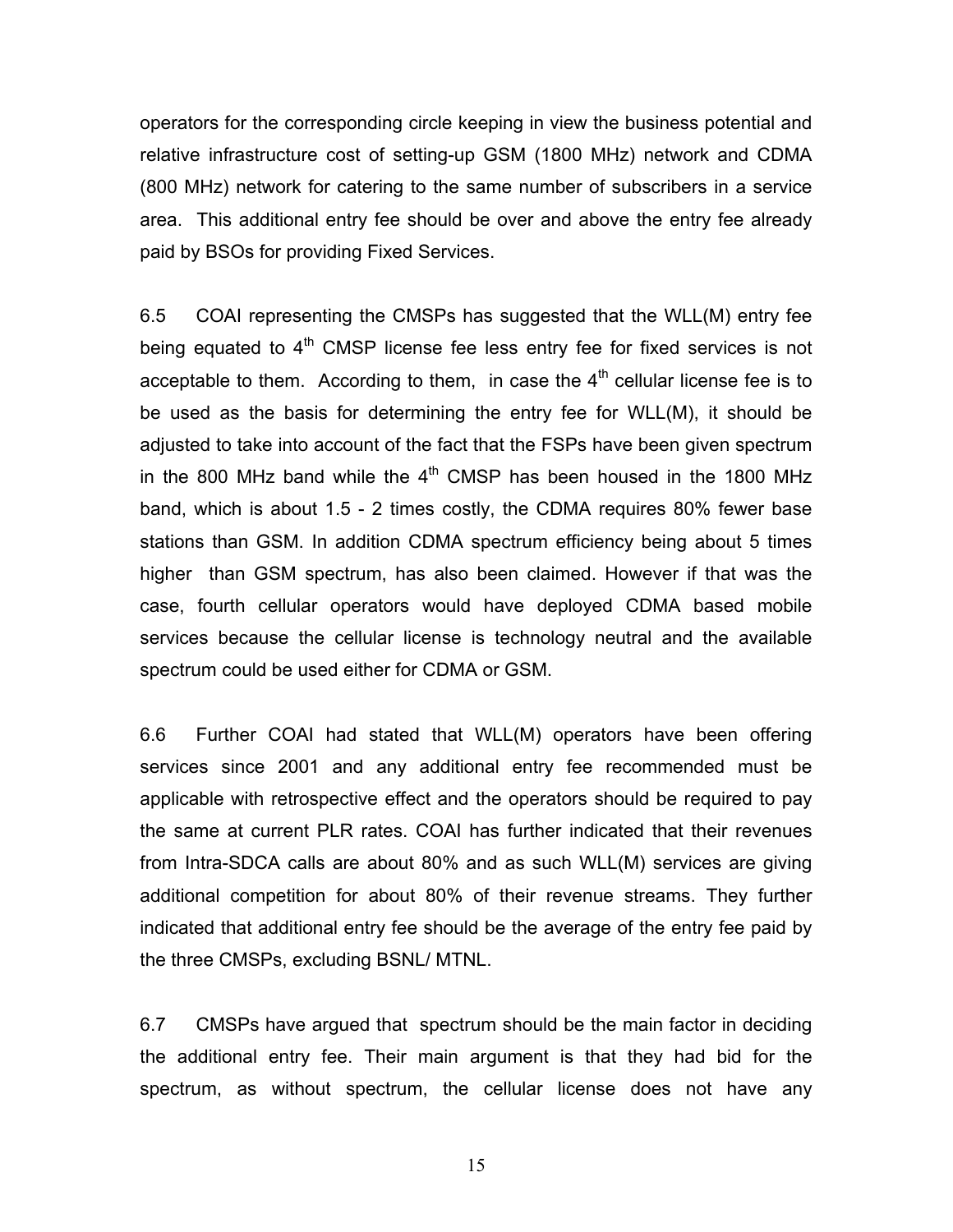significance. However, according to ABTO the cellular operators did not bid for the spectrum that they currently utilize. In support of their argument, the BSOs have quoted from

- (i) Part-1, Section V (Financial Conditions Page 32 of the Tender document which reads "Clause of WPC Royalty: Licensee shall pay royalty charges to the WPC":
- (ii) Part II, Terms of Financial Bids, Page 67 of Tender document which reads Clause 7.4: The cellular levy/ license fee shall be paid in lump sum prior to signing the license and 7.6: The annual license fee referred to above does not include Royalty fees payable to WPC Wing of Ministry of Communications for use of Radio Frequencies which shall be paid separately by the licensee on the rates prescribed by the WPC and as per procedure specified by it;
- (iii) License Terms: Clause 20.1 on Page 31: A separate license shall be required from the WPC Wing of Ministry of Communications which will permit utilization of appropriate radio frequency spectrum for the establishment and operation of CMTS under usual terms and conditions of the license. Grant of license will be governed by normal rules procedures and guidelines and will be subject to completion of necessary formalities.

6.8 Here two issues are involved. One is that the bid was for the cellular license to operate mobile services and the other was that without the spectrum, the license has no value. The bids for the cellular license were invited with specific provisions that spectrum needed for operating the cellular service would be provided. However, same was the case for fixed services licences wherein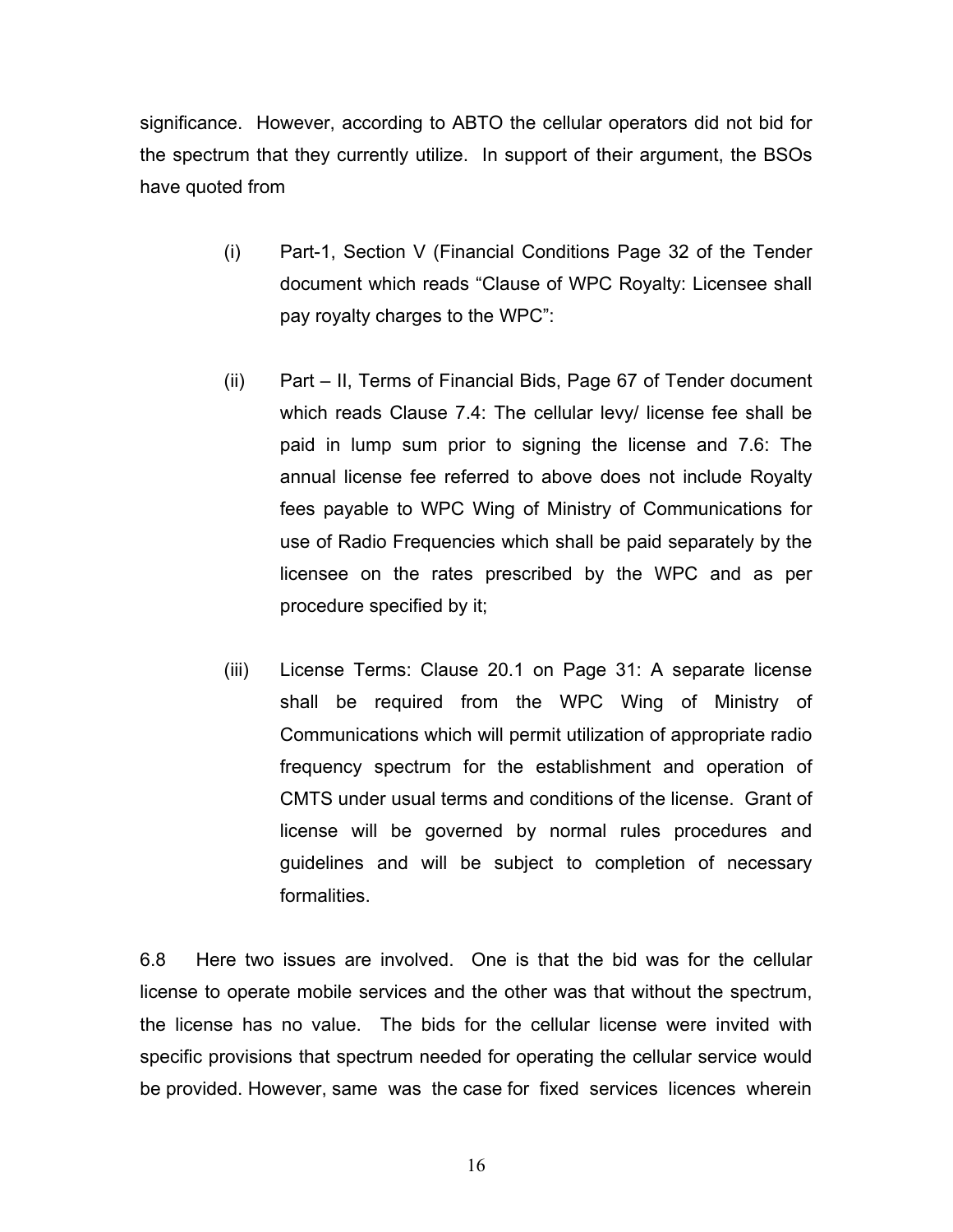WLL was the preferred technology in the access loop. Moreover even for BSOs separate license has to be obtained from the WPC Wing of the Ministry of Communications for using the spectrum and the terms and conditions and price is as prescribed by them. In this respect the bids invited for granting license for operating cellular service cannot be said to be based on spectrum auction.

6.9 Another argument by the BSOs in this regard is that had the license/ entry fee bid been for spectrum only, then as per the license Clause No.20.3, the cumulative frequency upto 4.4 MHz was to be allocated. The cellular operators claim that they had bid Rs.7000 crores for 4.4 MHz of spectrum. However, for additional spectrum allotted, they had not paid any entry fee corresponding to the bid price.

6.10 The BSOs point out that the Cellular Operators have been enjoying the freely available spectrum till now and using it inefficiently and have not exercised the options available to them to get CDMA technology in their present allotted bands. GSM licensees were made technology neutral with effect from 14.9.99 and they had the option to switch to CDMA technology to utilize their spectrum efficiently in their 900/1800 MHz band. They chose not to do so consciously. In this regard BSOs have pointed out that the Cellular Operators had made multiple applications (about 80 out of 147 applications) for basic licences in the year 2000 but they did not opt for basic licences which had 800 MHz band spectrum because of SDCA rollout requirement as the spectrum is made available only after establishment of a POP. It was further argued that Cellular Operators can very well make efforts to get spectrum in 1900 MHz band or 2000 MHz band in which CDMA equipment are available and are being utilized in many countries.

6.11 In this connection the Authority would like to highlight that 20 MHz spectrum in the 800/ 900 MHz has been reserved for WLL and as per the spectrum policy 5 MHz each of these frequencies will be allotted to BSOs on first-come-first-served basis. Even when spectrum is available, in most of the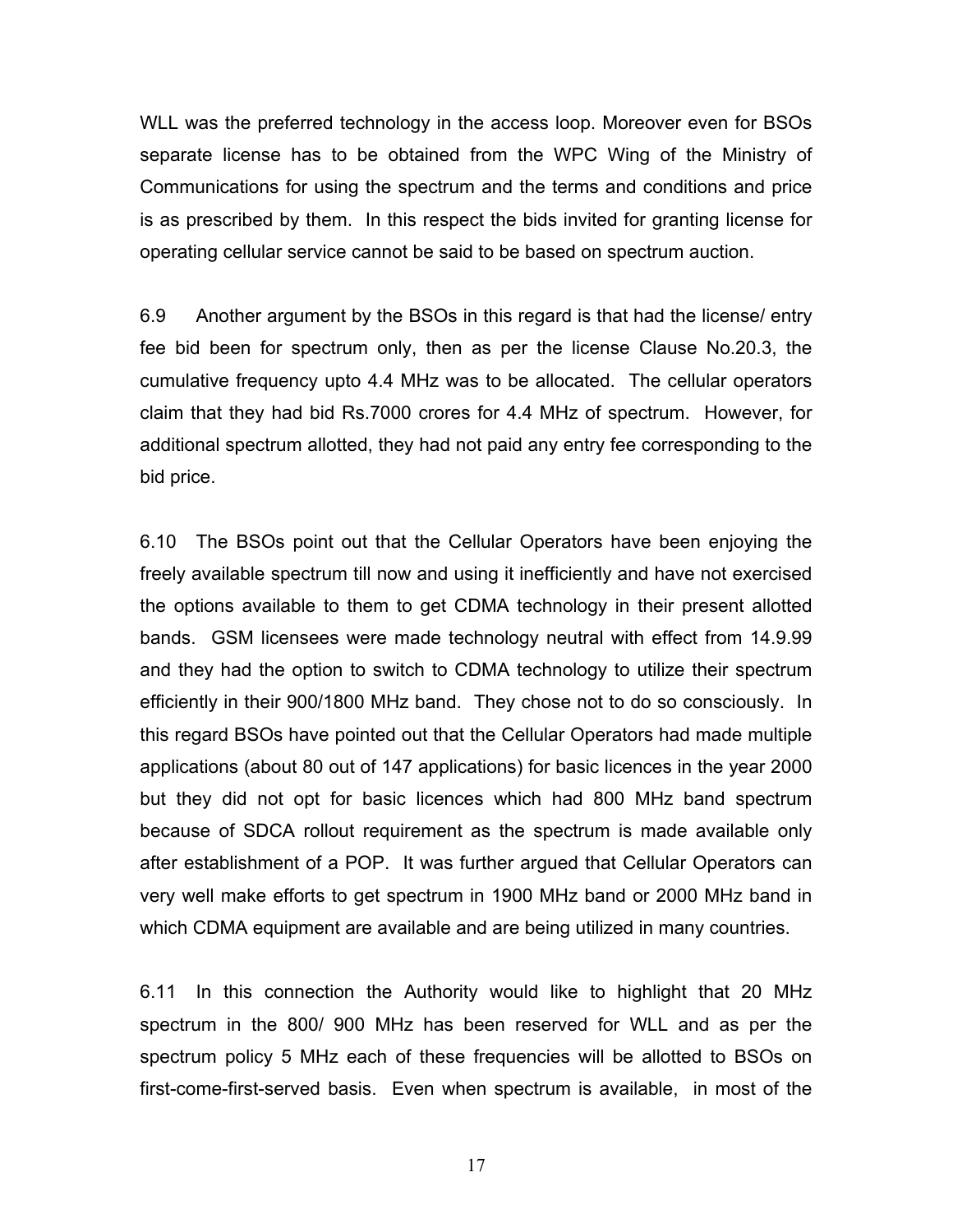circles not many new BSOs have come forward to take the license and in some circles there is no operator other than BSNL.

6.12 The other arguments of the BSOs are that the  $4<sup>th</sup>$  Cellular bid was made on the basis that spectrum charges would be paid as percentage of revenue and there was no upfront payment made and in the long run, the CAPEX is similar for 900 MHz and 1800 MHz bands of Cellular Operators and Spectrum allocation is decided by NFAP for different types of service providers. As regards the cost of the two cellular networks in the 900 MHz and 1800 MHz band, the BSOs argue that in the initial deployment, when the coverage of the area is being done, the number of cell sites is relatively more as the 1800 MHz cell site has a smaller radius than that in 900 MHz band. However, as the subscriber base grows, the radius is a function of number of subscribers and the initial argument ceases to be valid. As the capacity in Erlangs for cell sites is same in 900 MHz and 1800 MHz band, the effective subscriber capacity and hence the overall Capex is similar. This issue can be seen in terms of the above mentioned aspect that cellular licenses are technology neutral and the spectrum available could be used for CDMA also.

6.13 Another issue to be considered in assessing the level playing field between the two services is the area of operation of the two services, their customer segment as well as their revenue earning potential. These aspects have to be considered together as these are linked to one another. One view is that in metro cities which is a separate licensed circle for cellular operators there is hardly any difference between the cellular services and WLL(M) service. However, in the case of cellular metro licensees, the license area also include the satellite towns like Gaziabad, Faridabad and Gurgaon in Delhi circle. In the case of WLL(M), the licensed area is restricted to the SDCA area of the metro city. For metro cities, there is a community of interest between the metro city and its satellite towns which requires mobility between the metro city and its satellite towns. This kind of mobility is not available for WLL(M). The cellular subscriber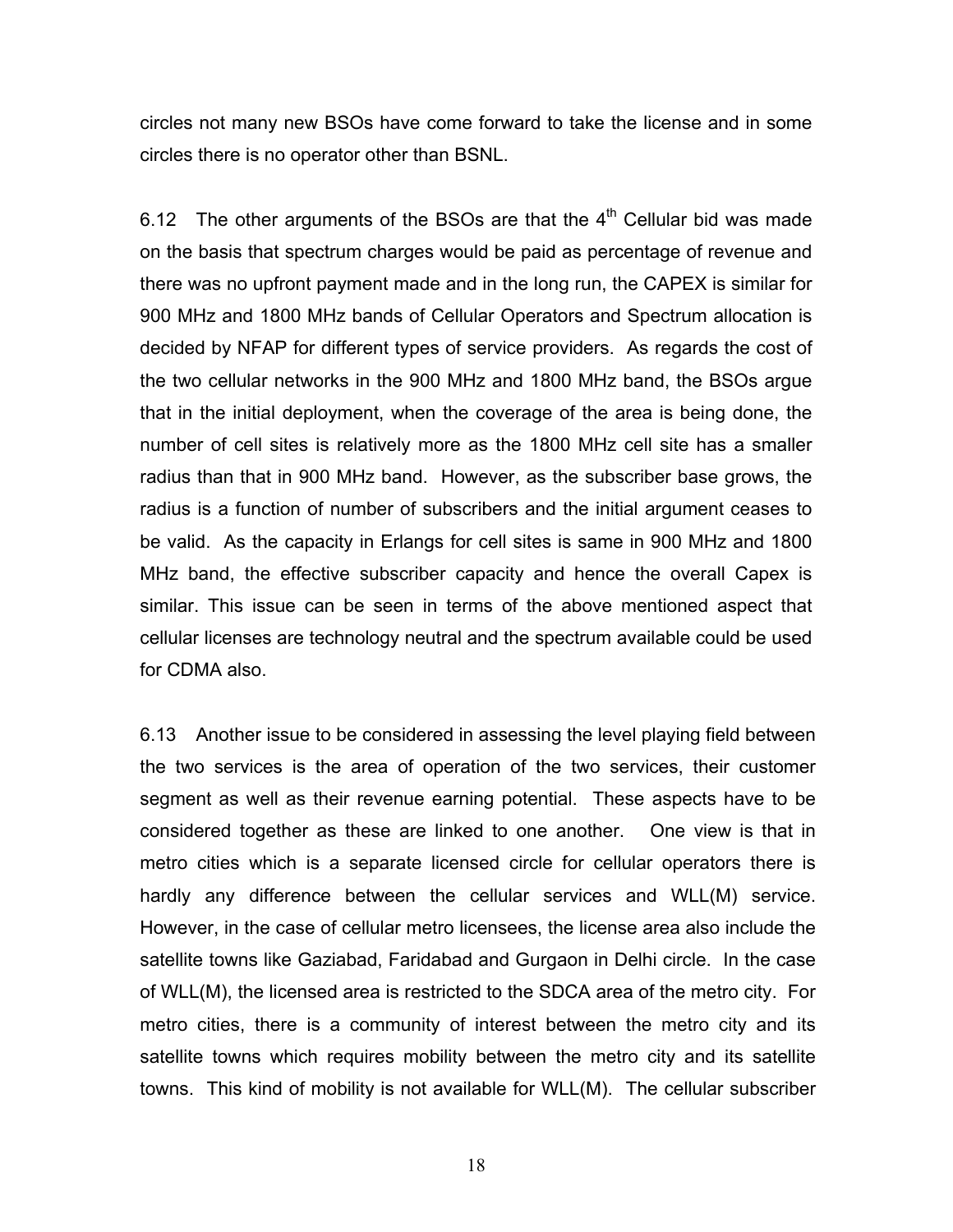also has the advantage of roaming when moving out of the service area. Hence, in metro cities the scope of the two services is different. However, the revenue earning potential of WLL(M) is more in metro circles as compared to WLL(M) in other circles.

6.14 In circles other than metros, the impact of mobility is much more. Here, the mobility of a WLL(M) handset is restricted to the boundaries of the SDCA in which the subscriber is registered. Hence, people moving from one SDCA to another cannot use this handset. However, in the case of cellular service, the mobility is available in the entire circle on a single rate. The BSOs have been complaining that this results in the bypass of their long distance revenue. A long distance call originating in a BSOs network and meant for termination in a cellular network is charged at a local call rate as the call is handed over at the near end.

6.15 Another issue to be considered while assessing the level playing field between the cellular service and the WLL(M) service, is the rollout obligations and performance bank guarantee of the two services. As mentioned above, BSOs are required to provide Bank Guarantees linked with rollout obligations and these are larger than the entry fee for CMSOs. No Bank would risk in providing a Performance Bank Guarantee without any costs. According to the Hon'ble TDSAT, while considering the level playing field between the two services, the obligations cast on these two services have to be considered. As such, it is relevant to consider the performance bank guarantee, entry fee and rollout obligations of the two services.

6.16 As per the new basic service license, the BSOs have to fulfil rollout in all the SDCAs in four phases by setting up a Point of Presence in each SDCA. The time period for these phases are 2 years, 3 years, 5 years and 7 years with cumulative % of coverage in terms of POP to be ached at SDCA level at the end of each phase of 15%, 40%, 80% and 100% respectively. Further, in each phase the rollout has to be completed in equal proportion of urban, semi-urban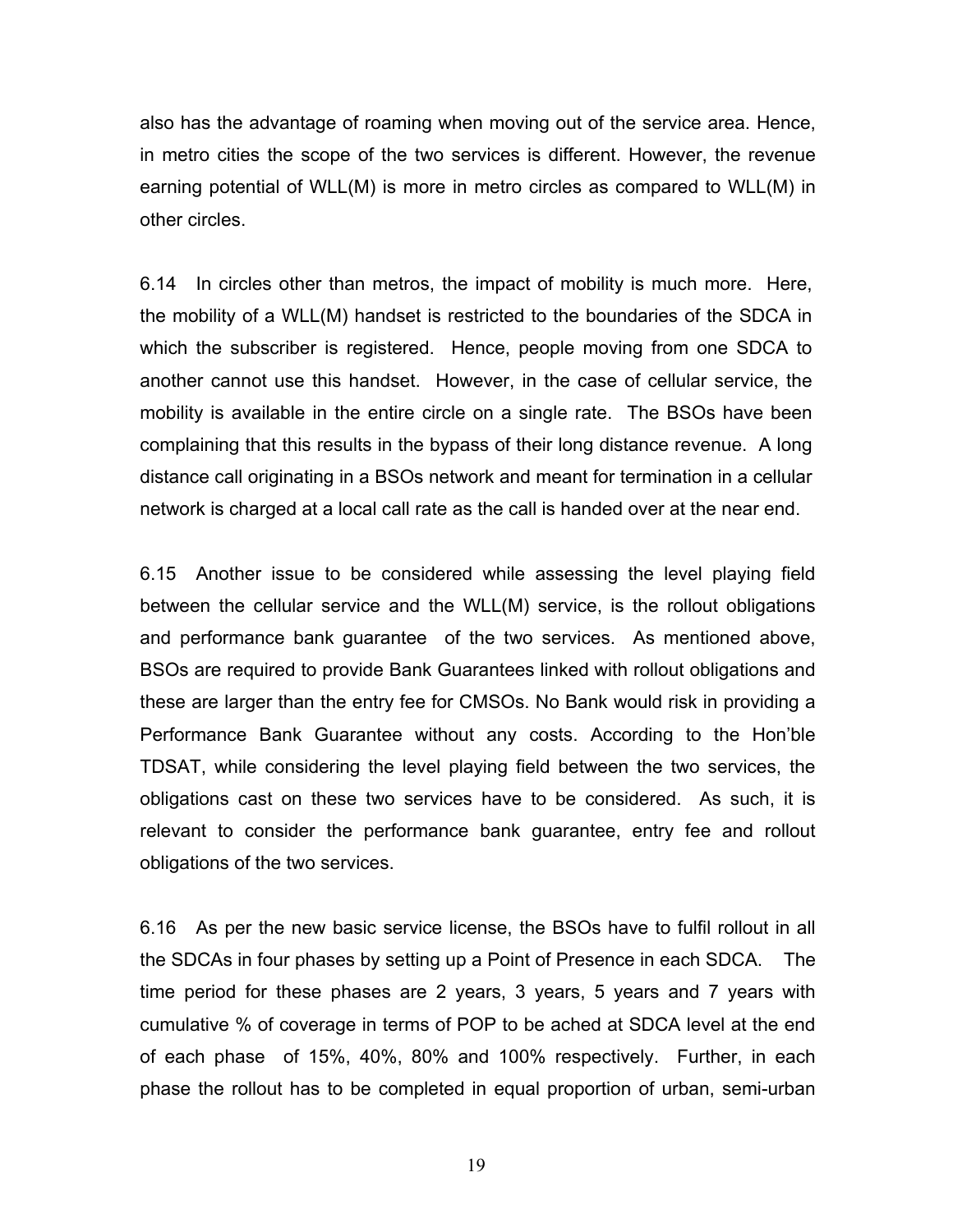and rural SDCAs. The performance guarantee will be released on fulfilment of the rollout obligations in the percentage of 20% on completion of Phase II (3 years), 30% on completion of Phase III (5 years) and the balance 50% on completion of Phase IV (7 years) or 100% coverage. On the other hand the CMSPs have to cover only 50% DHQs/ towns. The CMSPs can also cover any town in lieu of the District Headquarters. According to BSOs, the cellular rollout obligation is only about  $1/10<sup>th</sup>$  of their rollout obligation. The stringent rollout conditions may be the reason for a few takers for basic service license, even when spectrum is available.

# **III.** TRAI's Recommendation on WLL(M), dated 8<sup>th</sup> January 2001

Keeping the comments, viewpoints, various arguments and counter arguments as our background, we will first look at the text and context of the Recommendation on WLL(M) that was given by TRAI on  $8<sup>th</sup>$  January, 2001, and will then estimate the amount of additional entry fee that should be charged from WLL(M) operators.

7. In its Recommendations of  $8<sup>th</sup>$  January, 2001 on WLL(M), the Authority had addressed the matter relating to additional entry fee for WLL(M) as follows:

"*For Basic Service Providers, the Authority is not treating the provision of limited mobility with WLL as a service outside the ambit of their service provision. To do otherwise would be to prevent consumers to benefit from the fruits of technological progress. The Authority views WLL with mobility similar to a supplementary or value added service for basic service. In that sense, this service would be similar to the supplementary services and roaming services that are presently allowed for cellular mobile. The Authority is of the opinion that there is no reason to re-consider the issue*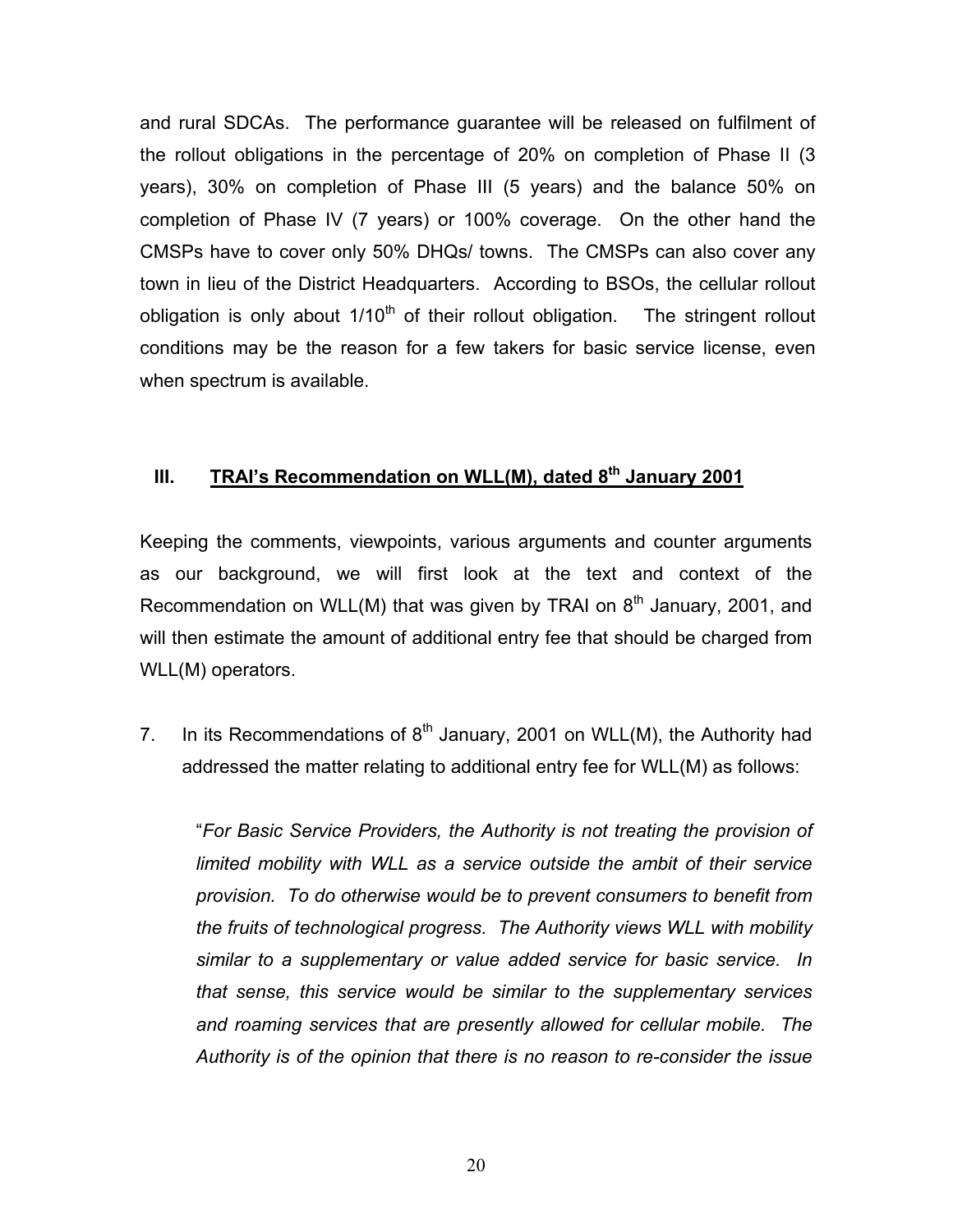*of entry fee of Basic Service Providers, particularly because the purpose of entry fee was mainly to deter non-serious entry of service providers.* 

*Likewise, the Authority is of the view that the license fee percentages recommended earlier need not be altered for Basic Service Providers. Though their revenue streams will now be higher, the amount of revenue share license fee would also be higher as a consequence. The Authority does not favour imposing a greater license fee burden on the service provider, unless there is a need at any time to do so for the purpose of USO funding. Such increase will almost certainly pass on to the consumer, which as long as it is possible must be avoided.* 

*In the light of the above the Authority would like to recommend that WLL with limited mobility should be provided as part of the Basic Service License. The entry fee and percentage revenue share license fee should not be altered and be as applicable to Basic Service as at present*."

8. Thus, the Authority had not recommended any additional entry fee in order to allow the market price to be low and to encourage both consumer demand and growth of the industry as a whole. The same type of decision was taken by the Authority when it had earlier recommended that cellular mobile service providers be allowed to give community telephone (PCO) service on mobile, when recommendations on Public Mobile Radio Trunking Service was given, and recently when ISPs have been allowed to give internet telephony. The objective of the Authority that License Fee should be kept low and that entry fee should be primarily used only to dissuade non-serious entrants rather than to gain Government revenues has been stated on a number of occasions. This case was also treated in a similar manner by the Authority, where no additional entry fee was prescribed over and above the amount which would dissuade non-serious entrants.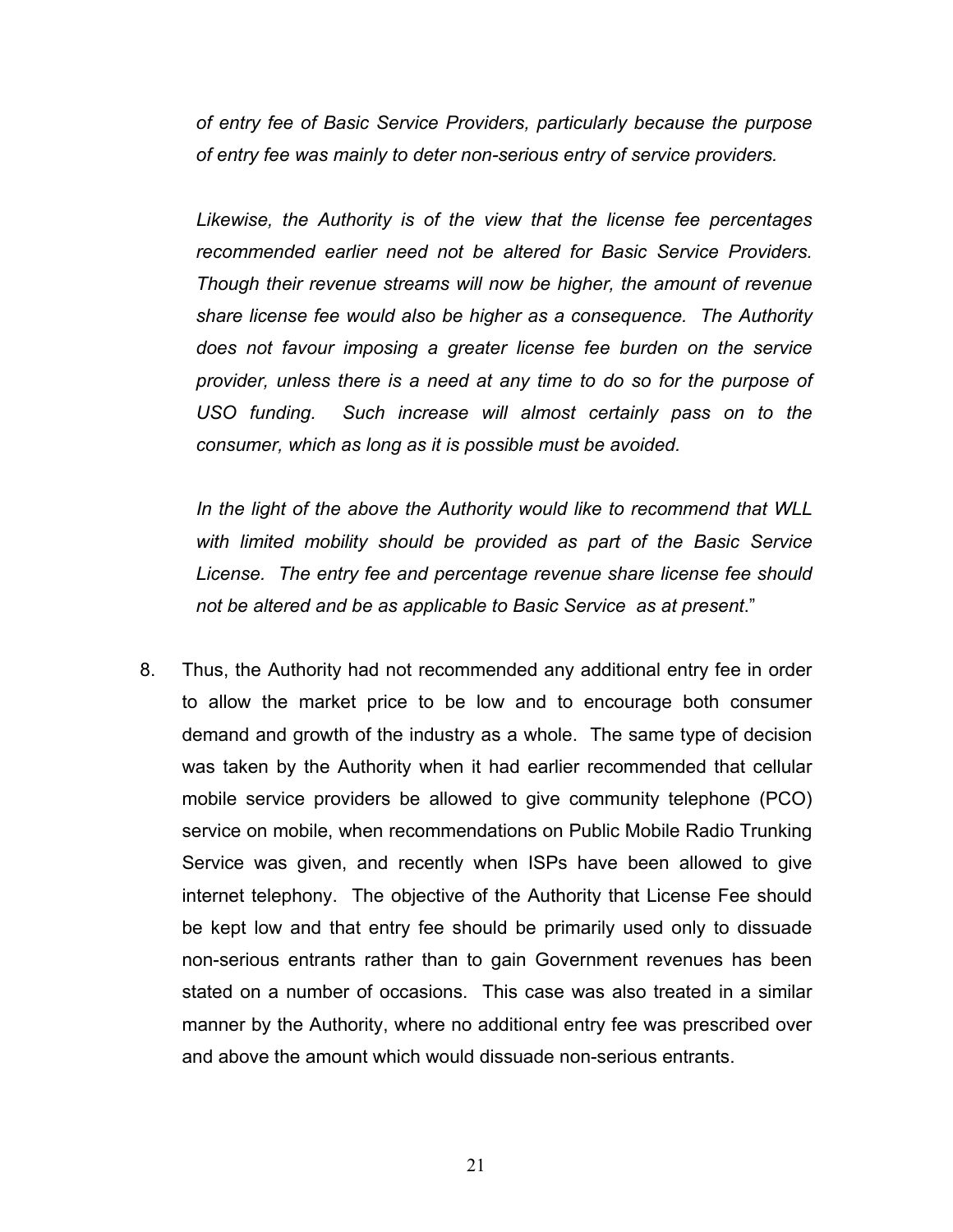- 9. Furthermore, it is noteworthy that the bidding for the fourth cellular mobile operator was to begin after the policy announcement on the entry of WLL(M). Thus, the bids would have taken into account the impact of the introduction of WLL(M) on the market for cellular mobile. To the extent that there would have been an additional entry fee for WLL(M), the additional competitiveness of cellular mobile would have been reflected in terms of a notionally higher surplus for it, which in turn would have meant a higher bid by the fourth cellular mobile on that account. Therefore, additional entry fee for WLL(M) and a higher bid amount by the fourth cellular operator are effectively similar to no additional entry fee by WLL(M) and the (lower) entry fee that is quoted by the fourth cellular operator.
- 10. It is also worthwhile to recall that the TRAI had taken account of the fact that the entry of WLL(M) would adversely affect the competitive situation of cellular mobile. Its analysis, however, took account not only of the competition to cellular mobile from WLL(M), but also the competition from the third cellular operator, that this operator would enter the market prior to WLL(M) and would exert downward pressure on cellular tariffs, that the competition from WLL(M) would have a specified likely impact on reduction in ARPU of cellular mobile, and that the reduction in ARPUs would be more than made up with the increase in subscriber base of cellular mobile. The relevant excerpts from the TRAI Recommendation of  $8<sup>th</sup>$  January 2001 are given below in this regard.

"*CMSOs have time and again stressed the point that they are not against competition. The issue, then, is only about comparability of the two services and their pricing. The currently obtaining competitive environment for cellular service, even with only two operators in each service area, has already driven the tariffs of mobile services substantially down. This process is bound to intensify with the entry of the third and fourth operators into the market in the very near*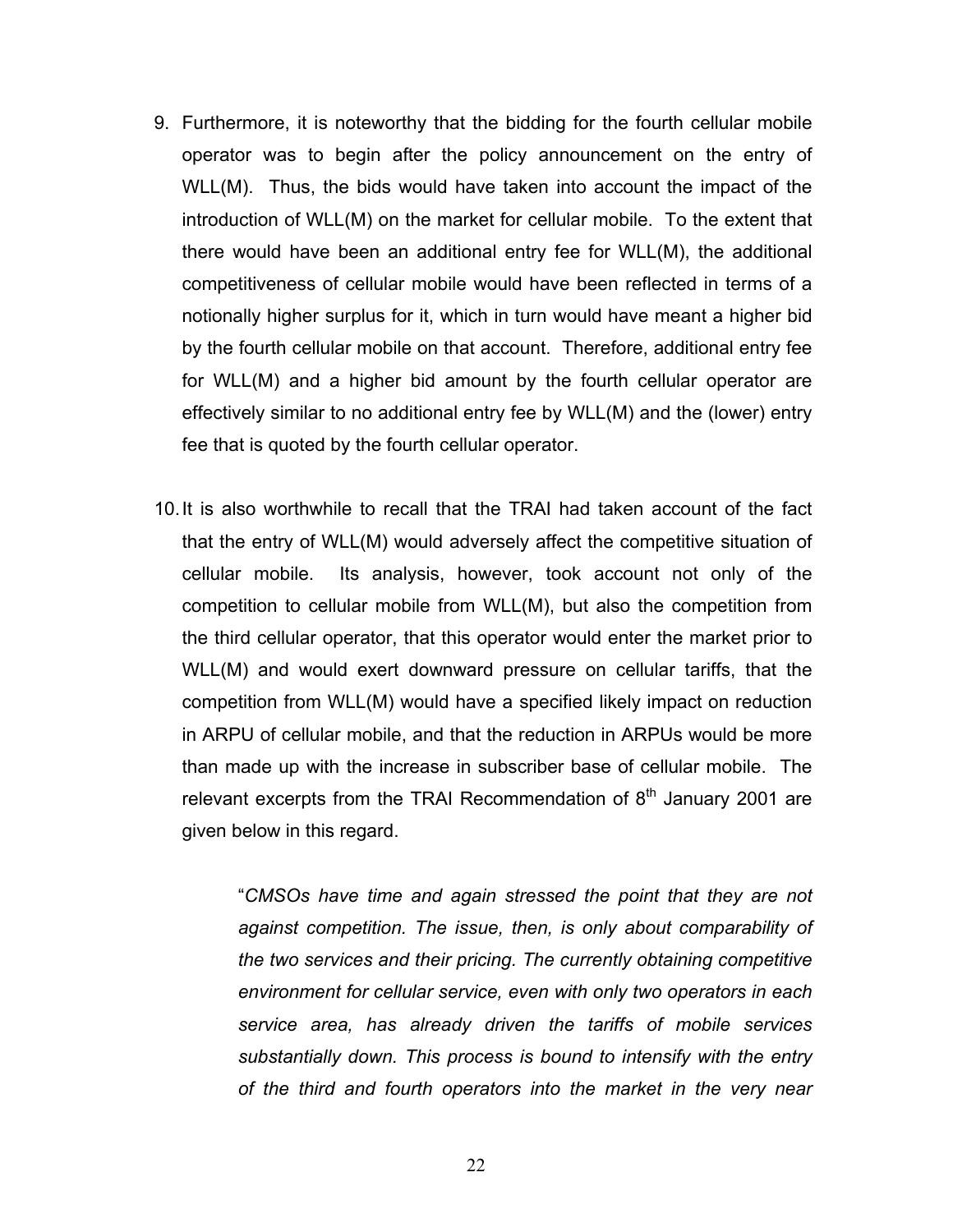*future. Noticeably, in at least one service area viz. Tamil Nadu competition has already driven the air time tariffs of cellular services down to the levels which are quite comparable with the basic services tariffs. However, even as cellular tariffs continue to fall, the subscriber base is growing fast mitigating to a large extent the loss in revenue caused by tariff reduction. The direction of the market is, thus, clear. The fall in tariff rates is to be made up and in fact more than made up by the increasing subscriber base. This has been the pattern of the growth of cellular mobile services worldwide and there is every reason for it to be so here as well. The TRAI is, therefore, of the view that as long as the extent of WLL mobility is not comparable with that of the mobility and roaming enjoyed by mobile subscribers of GSM networks, the apprehensions of the CMSOs that they may be priced out of the market are exaggerated. In the short run, there would be some loss of revenue as the CMSOs in their effort to retain the customers reduce their tariffs to match that of their competitors. However, in the longer run the effect will largely be mitigated as with the reduced tariff the customer base expands faster. It also needs to be kept in view that due to paucity of the available frequency spectrum the supply of WLL services will be limited. …* 

*The impact of permitting mobility on the WLL platform is likely to be felt by both the BSOs and the CMSOs. While the common consumer will emerge a clear winner and the BSOs will get a market which they have not been able to cover so far, the CMSOs are likely to encounter, at least in the immediate run, some loss of market. It will be especially so because WLL mobility will be available to the consumers at the price of basic services or at prices quite close to it. …*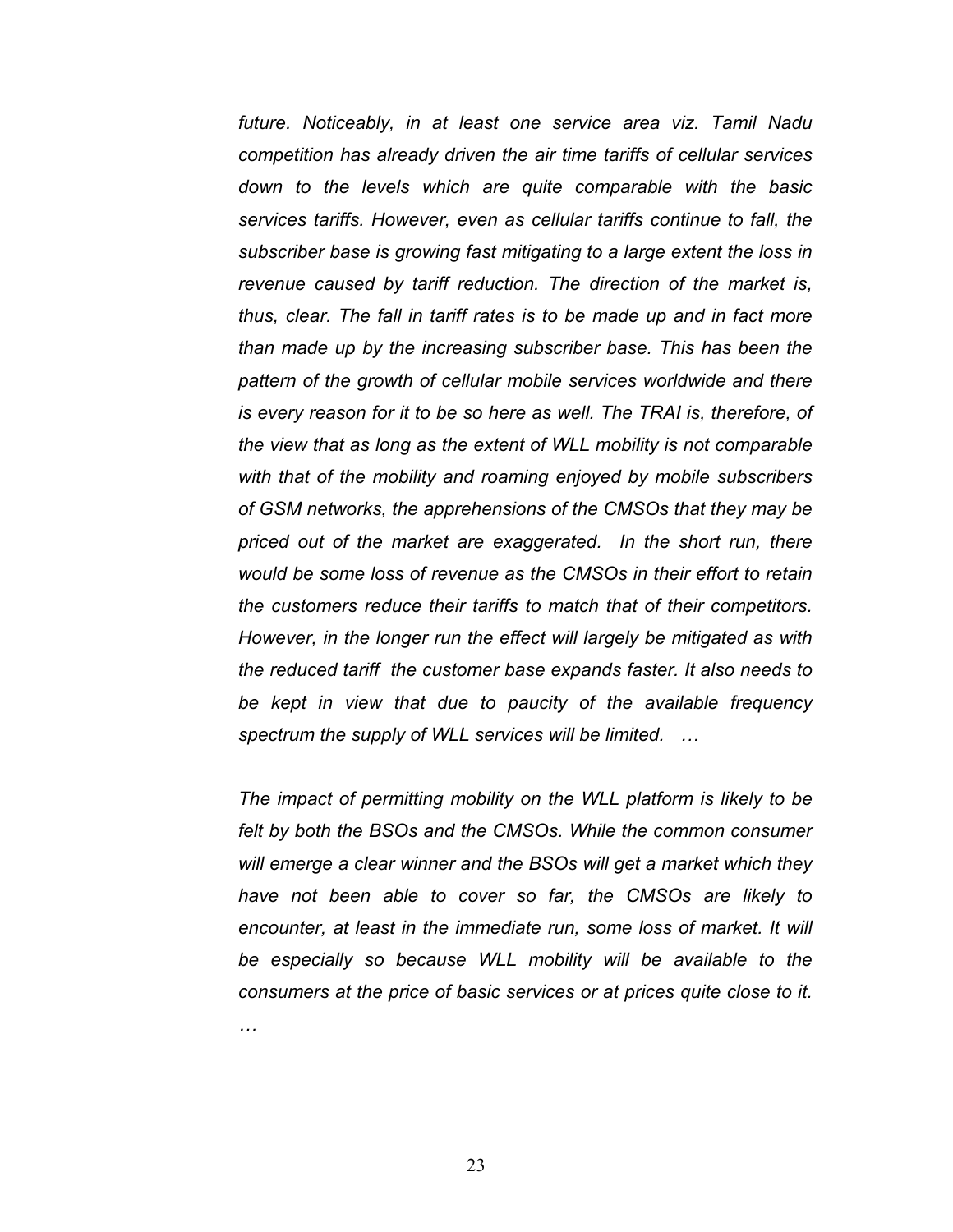*The Authority has examined the above contention of the CMSOs. Although the nature of the proposed WLL mobility (limited to SDCA) will not be the same as that offered by the CMSOs, and the latter service will continue to be a premium service as it already has and will have many additional features and far greater flexibility, their apprehensions about the loss of market are not entirely ill-founded. Notwithstanding the fact that the mobility of WLL will be limited to the SDCA, the ordinary consumers will find in WLL(M) a highly acceptable and a cheaper option than Cellular Mobile. In a certain segment of the telecom market, the cheaper pricing of WLL and its mobility will become important determinants in the consumer's choice of service.* 

*These tariff differentials which are mainly due to policy considerations such as affordability of basic services, could trigger migration of subscribers from cellular mobile to WLL, especially of high revenue subscribers, i.e. those making a high proportion of STD calls. An indication of such a likely customer response was provided, for instance, when CDMA mobile services were introduced by MTNL in Delhi last September.* 

*It can be visualised that to retain their present subscriber base, Cellular Mobile Service Providers would have to face stiff competition from the basic service providers and in the process significantly reduce their air time charges. The rate of growth of cellular service which in the last one year has on an average been over 96% nationally may also come down for some time. The full extent of such a decline can not be foreseen at this stage but the point pertinent in this context is that even before the BSOs are able to deploy WLL (M) systems fully, the third and fourth cellular operators would have entered the market with*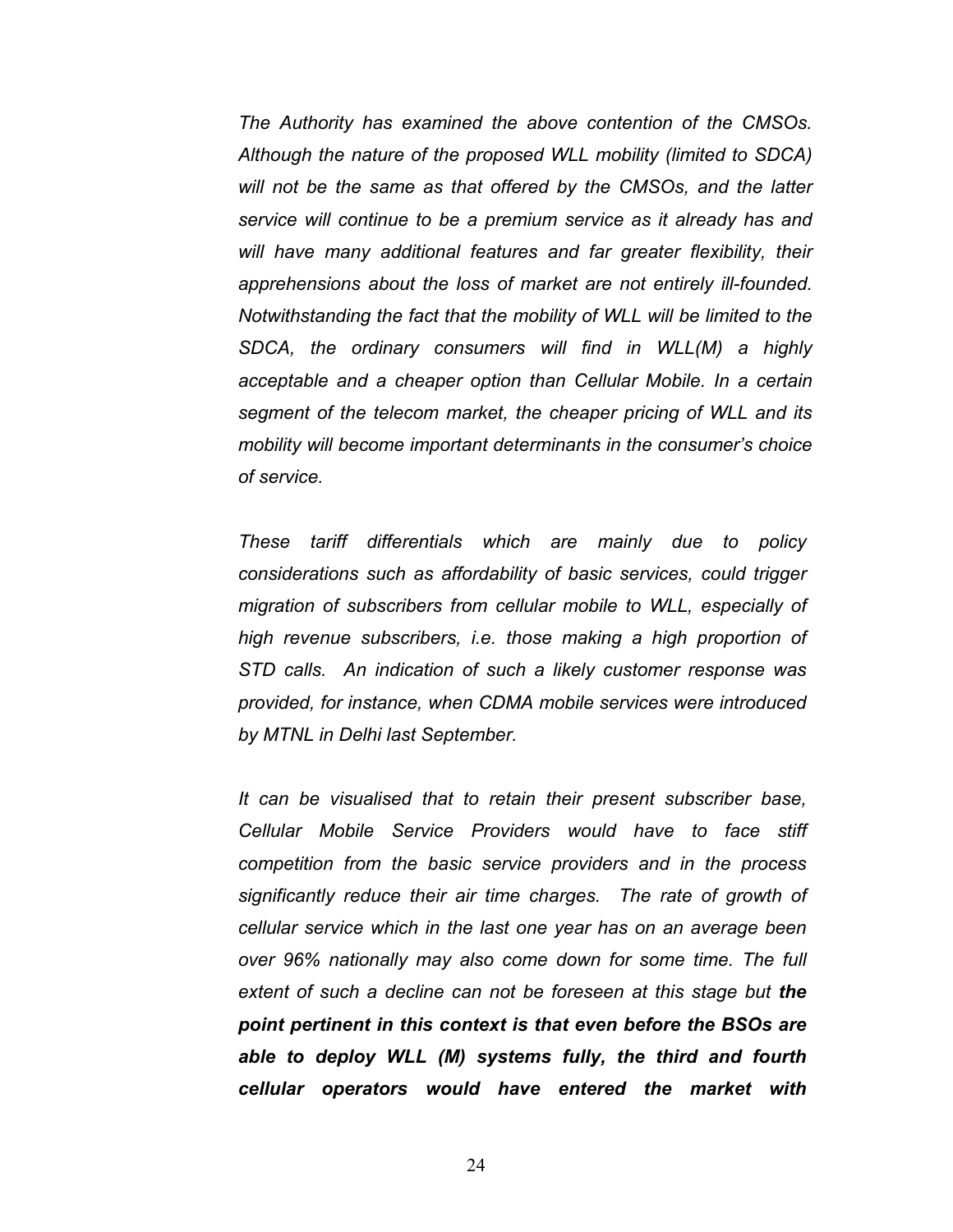*significantly lower tariff due to dramatic reduction in per line cost of GSM network infrastructure. The main threat to the market of the existing CMSOs, is therefore, likely to come from the third and the fourth CMSOs rather than the WLL (M) operators i.e. the BSOs. (Highlight added)*

*A study conducted to estimate the probable impact of the introduction of WLL with mobility on cellular operators has yielded interesting results which may be mentioned here. The study relates to the situation in Tamil Nadu where competition between the two cellular service providers has brought the air time tariff level of cellular services to almost the level of basic services. It gives fair indications of things to come. As is known in Tamilnadu, out of the two cellular service providers, one viz. BPL preceded its competitor Srinivas Cellcom by about two years and during that period had the entire market to itself. Srinivas Cellcom on its arrival sought to get its share quickly by following a strategy of keeping the tariff very low. However, the Tamilnadu market of BPL was not affected so seriously by the entry of the competitor Srinivas Cellcom, who offered its mobile service at a very low air time tariff which at present is at almost the rate of basic services, with nominal or no incoming call charges. Despite an aggressive price war raged by the latter, BPL has come out largely unaffected in so far as subscriber growth rate and ARPUs are concerned. These are, in this case, close to several other circles i.e. where the competition has not been so intense. Their airtime usage is much higher than that registered for most CMSOs.* 

*The main inferences that are drawn from the study are as follows:-*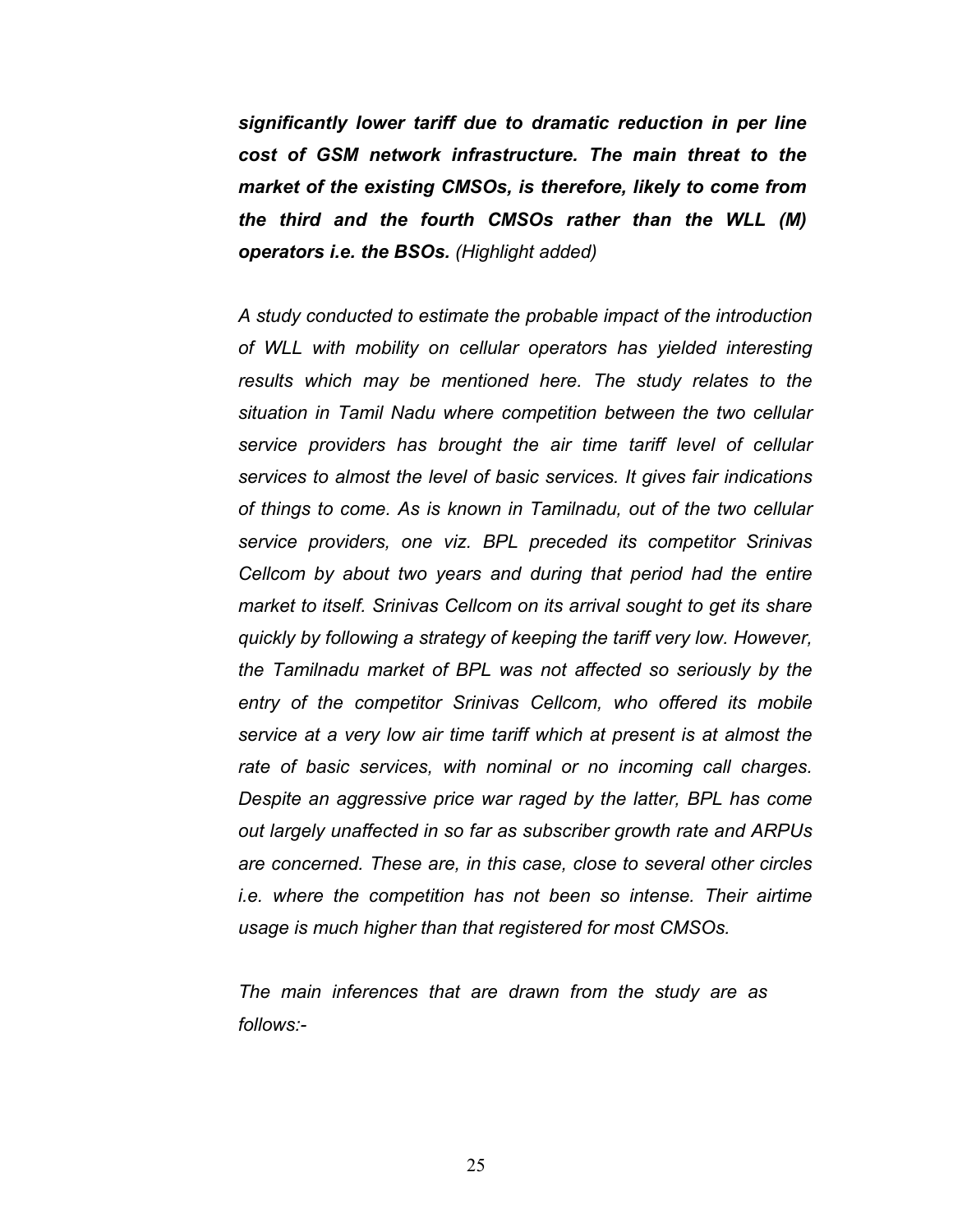*(a) Competition from WLL(M) is unlikely to have a major restraining effect on the growth of air time usage and cellular mobile subscribers. This is expected to be so due to high elasticity of the GSM cellular market and the host of tele and supplementary services which the cellular mobile operators offer. (Highlight added)* 

*(b) While there will be a fall in ARPU due to a reduction in tariffs, contributed in good measure by the entry of the third and the fourth cellular mobile operators in the market, the total revenue is unlikely to fall in any significant manner because of the high price elasticity of cellular mobile markets as evidenced by the Tamilnadu example. Also, the decline in the ARPU of the cellular*  mobile operators due to the introduction of the WLL (M) should not *be substantial as it is foreseen that the cellular mobile operators ability to offer sophisticated supplementary services and better quality of service on the GSM platform will enable them to hold their own against the competition offered by WLL (M).* 

*(c) The revenues for cellular service providers are likely to be higher than projected. Due to high price elasticity of demand, the reduction in cellular mobile tariffs should normally be followed by a larger increase in subscriber base. A good portion of the new subscriber base could come from the large basic service segment.* 

*(d) The quality and scope of service provided by cellular mobile will be quite different and superior to WLL (M). This would imply that these service providers will be able to command a premium on their service in comparison to WLL services.* 

*(e) The existing cellular networks will continue to grow fast as their marginal costs will be much lower than the average costs of a*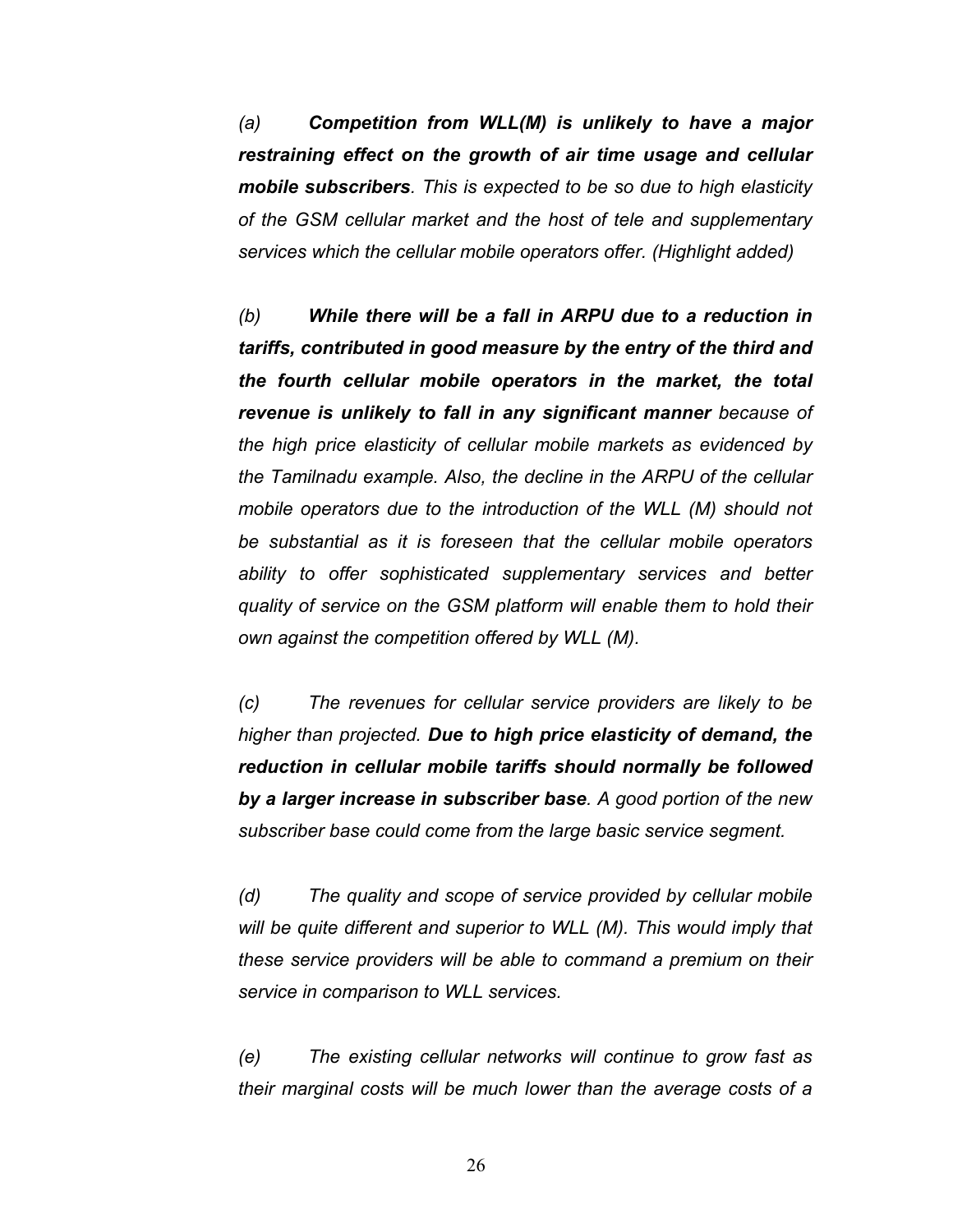*new network. In the case of expansion of mature networks, incremental and marginal costs would need to be taken into account whereas for new networks it is the average cost which is more relevant.* 

*The Authority has no doubt that competitive price decreases should be encouraged. However, the aforesaid likely changes have to be viewed in the overall context of the growth of the industry and it needs to be assessed whether certain modifications in the policy regime should be made to promote competition in a level playing field.* 

*In all probability reduced ARPUs would characterise the cellular mobile market in the next two to three years. The issue before us, therefore, is that a somewhat unforeseen market development viz. introduction of WLL with mobility, could be forcing the prices down at a pace faster than what competition at the earlier anticipated levels would have achieved. The precise task, therefore, is one of managing the unanticipated level of competition in the immediately forthcoming years. (Highlight added) …* 

*TRAI has made efforts to estimate reasonably the extent of the aforesaid adverse impact. In doing so the current rate of business growth, the future growth potentials of cellular mobile services, the growth potential of the WLL(M) services and the impact of the latter on that of the former have been taken into account. It is extremely difficult at this stage to project the market precisely and to make inarguable estimates of loss or gains by a given class/set of service providers. However, taking into account the experience in markets where conditions have already become comparable to the likely future market scenario, TRAI estimates that generally CMSOs are*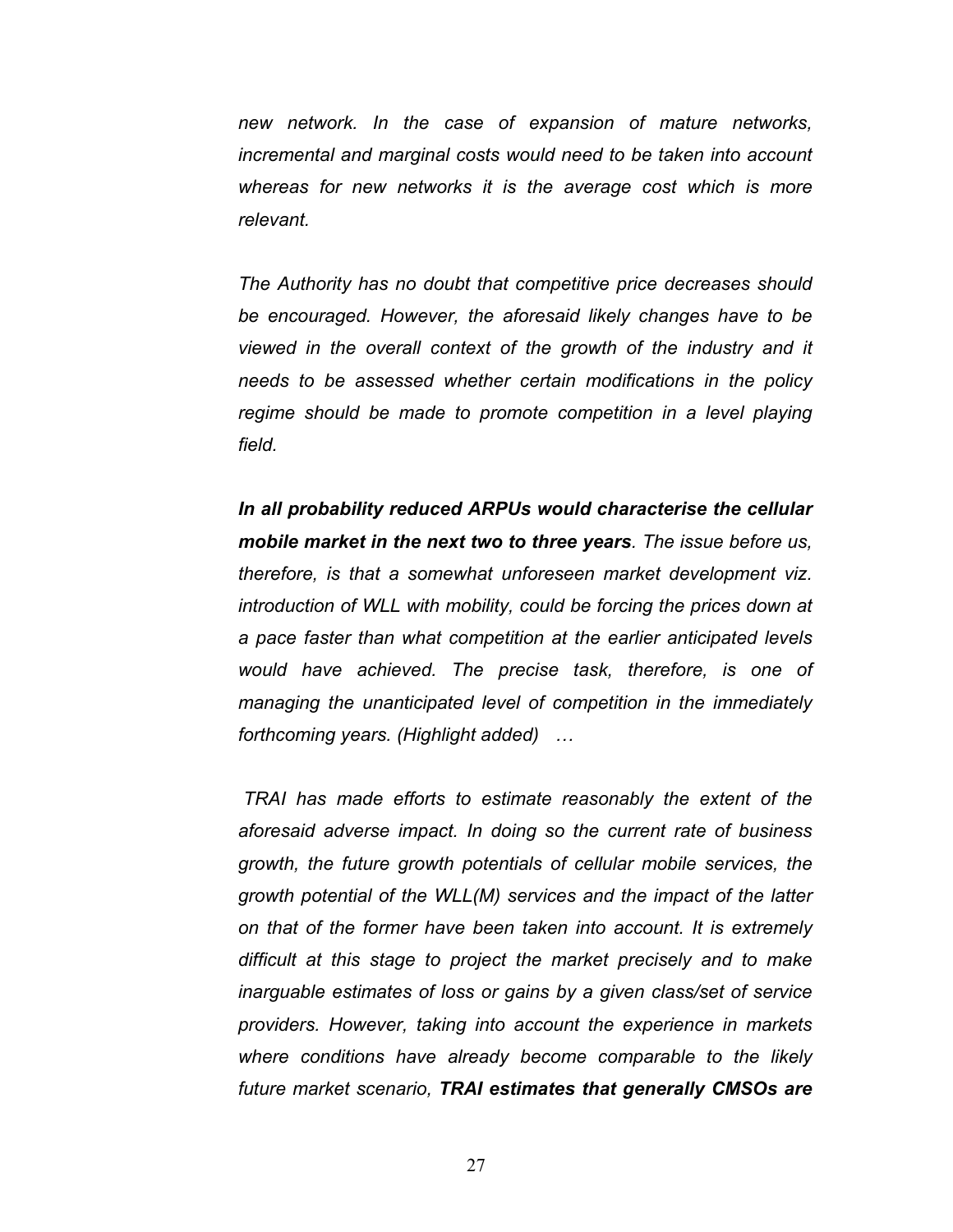*likely to face a reduction in the rate of their growth as well as ARPU of the order of 10 to 20% in the first two years of effective introduction of WLL services. Effective introduction of WLL(M) services is relevant because in different service areas it may not be introduced simultaneously or with equal success. Save in few specially chosen pockets, WLL(M) service is not likely to make its presence felt as a competitor to cellular mobile services before another 8-12 months. At quite a few places it could be even more. The Cellular Service Operators are sure to utilize this time to their advantage for consolidating their positions further. Competition from WLL(M) will affect the cellular operators in different metros and circles, differently***."**  (Highlight added) …

11. The TRAI's expectations on the initial tariff decline due to competition from the third and fourth cellular operator was correct. The entry of MTNL in Mumbai and Delhi, and later of BSNL in the rest of the country had a major impact on the cellular mobile tariffs. The effect on tariffs on account of WLL(M)'s competition has happened later. WLL(M) did not make its presence felt for much more than the at least 8 to 12 months delay envisaged by the Authority. TRAI was expecting the competition from WLL(M) to come mainly from the established incumbents, and not from the new entrant. But its expectation on subscriber growth and ARPU has been reasonable. The growth in subscriber base has been very large (see Chart 1 below), substantially contributed by BSNL's sharp subscriber growth. Chart 1 also shows that the growth in subscriber base precedes the entry of WLL(M) in any major way, and the growth in subscriber base continues at high rate.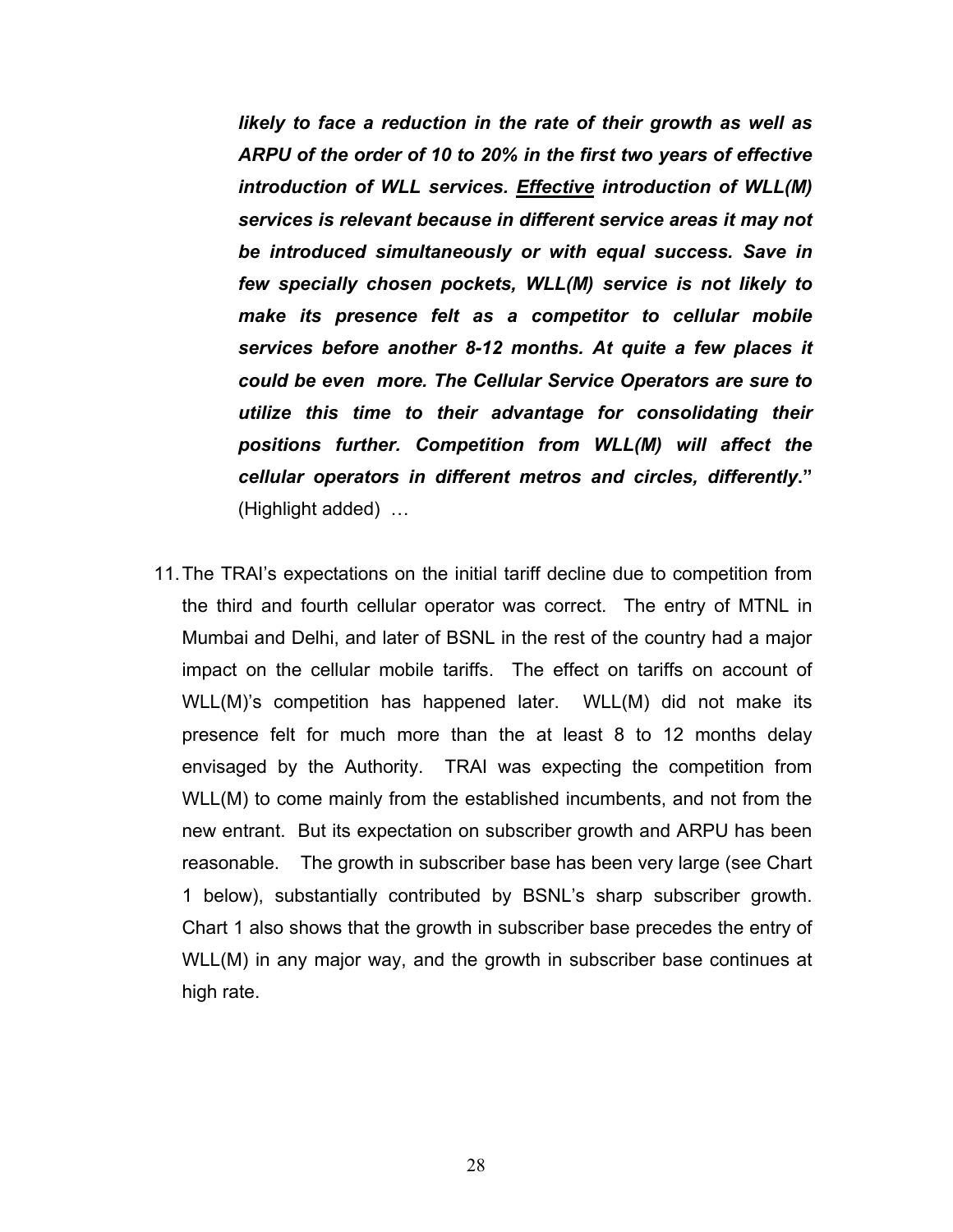# **Chart 1**



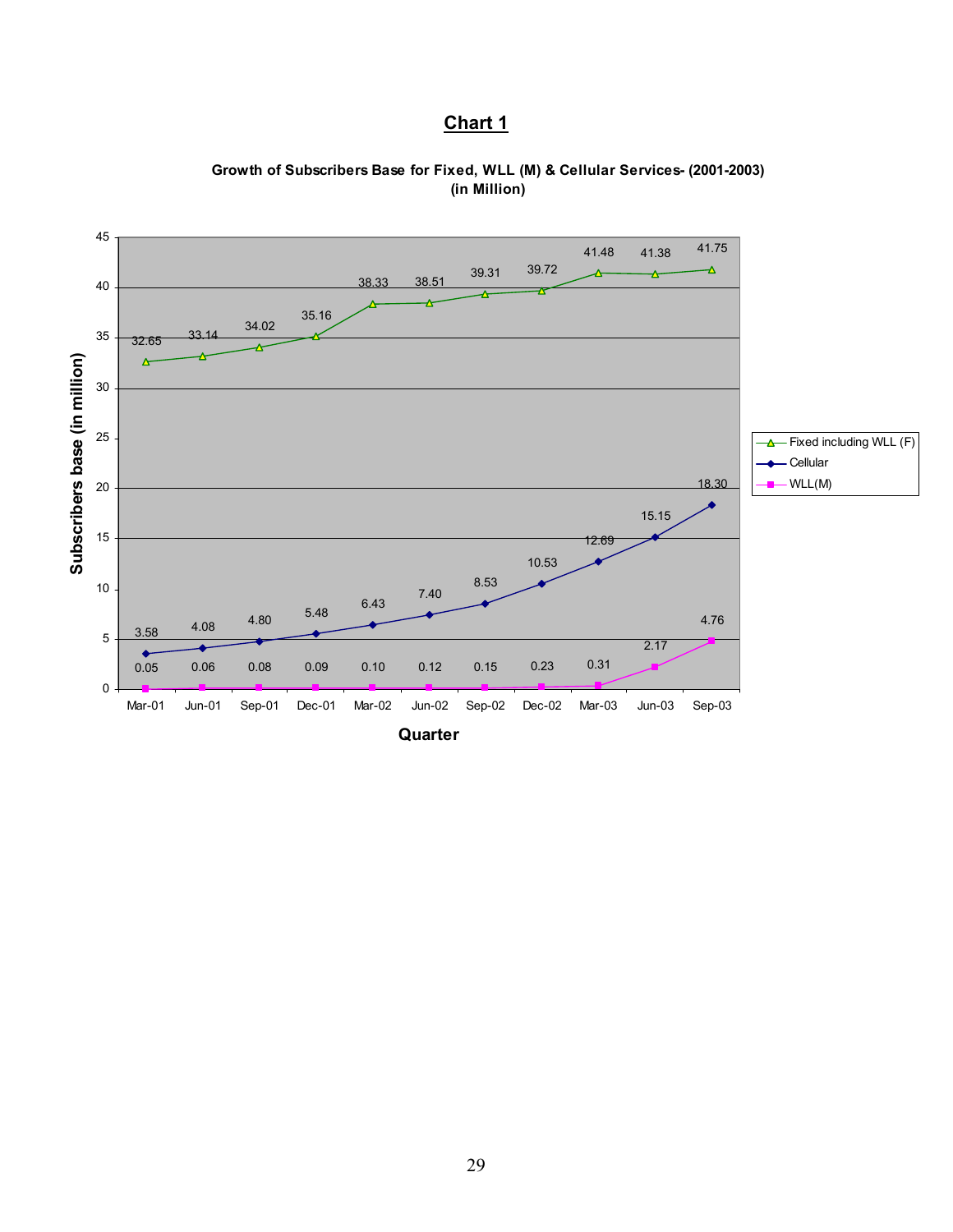**12.** The Chart above shows that as TRAI had expected, cellular mobile had consolidated its position for the period before the entry of effective competition from the third cellular operator and the WLL(M) operators. Further the addition to subscriber base has been larger in the period after the entry of the third operator, and subsequently of WLL(M) operator. The competition in the market is leading to a decrease in the difference between the average effective tariffs for the three access services, namely fixed line, WLL(M) and cellular mobile (Chart 2). The large fall in tariff for cellular mobile in June 2003 reflects the introduction of calling party pays regime.



| лaг |  |
|-----|--|
|     |  |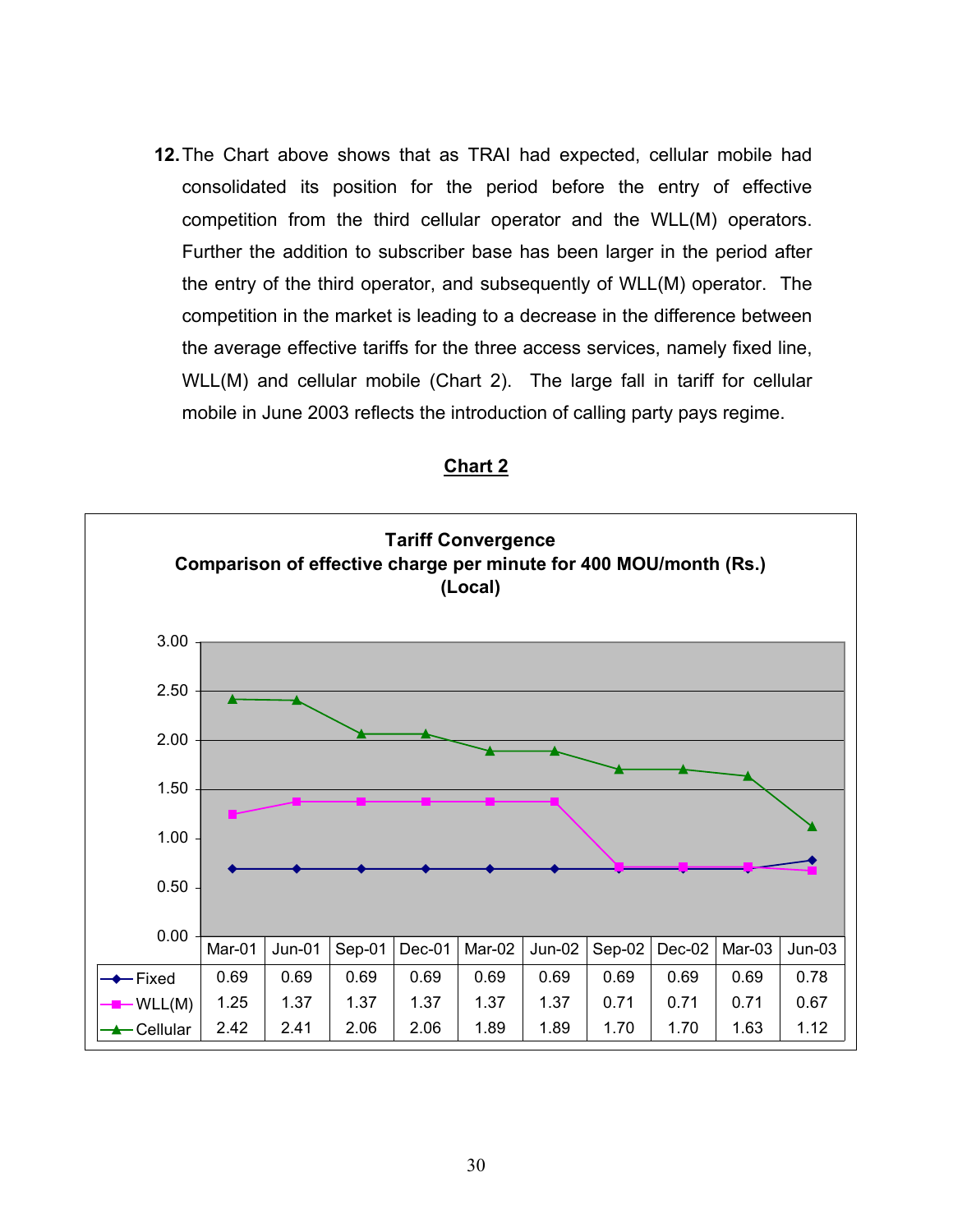13. The substantial tariff decline for cellular mobile has been accompanied by a growth in subscriber base and usage; for example while the average minutes of use for cellular mobile in 2002 was about 220 minutes (including both outgoing and incoming calls), the corresponding estimate for recent months is 326 minutes. The combined effect of these developments has been to limit the decline in ARPU. Table 1 shows the development with respect to ARPUs. BSNL entered the cellular mobile service in a general way in October 2002, and the current main WLL(M) operator launched service in December 2002 with its subscriber base increasing strongly in 2003.

|            | <b>Oct-02</b> | <b>Nov-02</b> | <b>Dec-02</b> | $Jan-03$ | Mar-03 | $Ar-03$ | $Mav-03$ | $Jun-03$ |
|------------|---------------|---------------|---------------|----------|--------|---------|----------|----------|
| Circle "A" | 677           | 641           | 659           | 651      | 546    | 517     | 545      | 528      |
| Circle "B" | 501           | 499           | 497           | 481      | 419    | 424     | 467      | 429      |
| Circle "C" | 592           | 561           | 587           | 562      | 512    | 481     | 474      | 478      |
| Metro      | 642           | 628           | 648           | 640      | 609    | 620     | 580      | 553      |
| All India  | 619           | 599           | 613           | 603      | 539    | 534     | 537      | 511      |

**Table 1 Monthly ARPU of Cellular Service Providers** 

Note: Based on quarterly reports submitted by the CMSPs. It excludes data from BSNL, MTNL and some other service providers who defaulted in submitting the quarterly report

14. While recognizing the nature of these developments, the TRAI in its Recommendations of  $8<sup>th</sup>$  January 2001 had also noted that the cellular operators needed to be compensated for the loss in market that would arise due to WLL(M). In the Recommendation, it stated for example,

"*But, the above mitigating factors notwithstanding, it should be acknowledged that WLL mobile service will provide to the BSOs entry into an area which till now the CMSOs consider to be exclusively theirs. As a result of this development they may have to recast their business projections and some of their financial plans. It may, therefore, be necessary to give them some relief in the terms and conditions of their*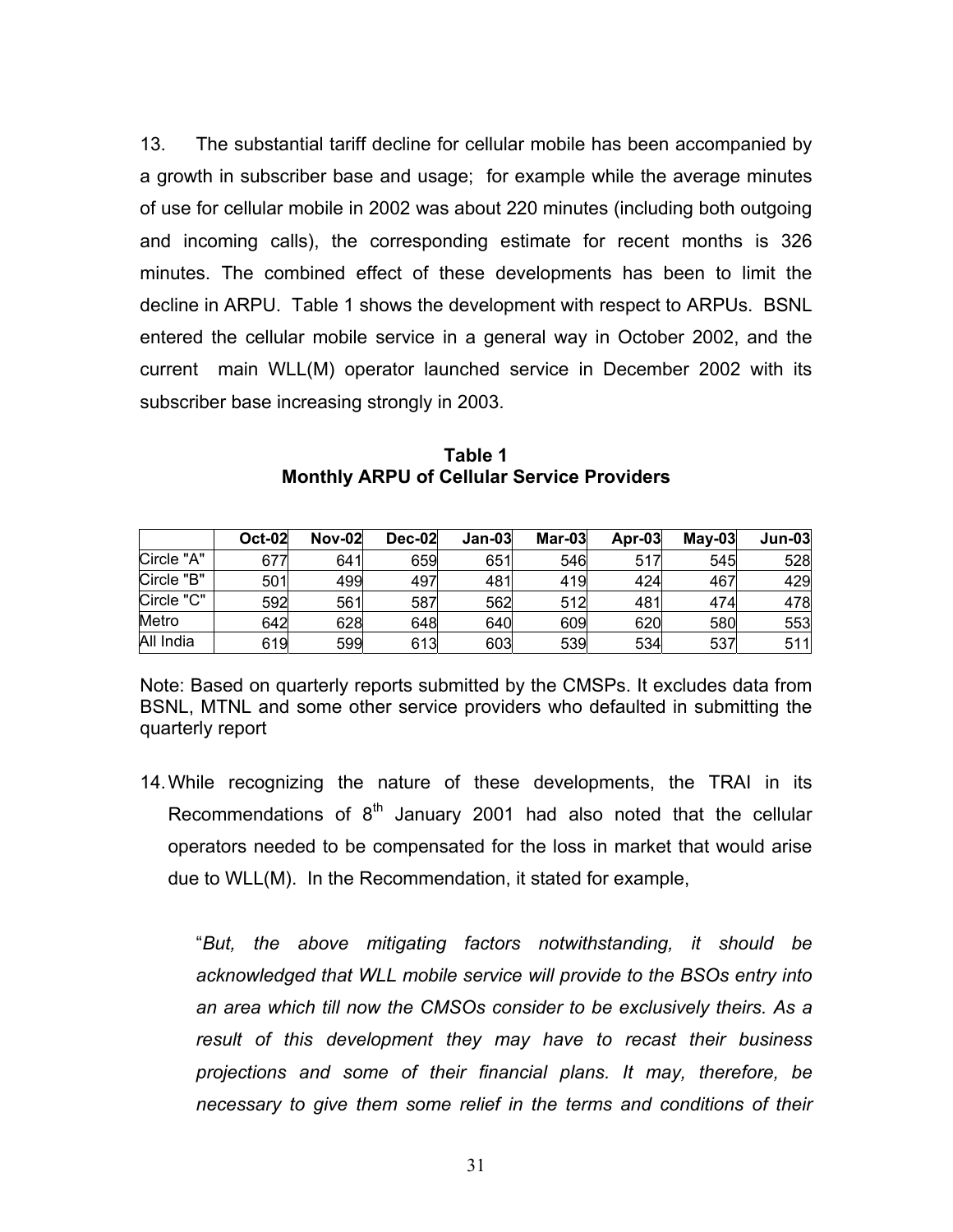*license. By doing so it should be possible to ensure for them a level playing field vis-à-vis the BSO operator, if they are to be allowed to offer WLL services with mobility*."

15. A major way in which relief was provided to the cellular operators was to suggest that instead of their prevailing revenue share license fee, they should be subjected to a much lower fee, of 12% revenue share. The Government actually gave benefits even larger than those recommended by TRAI, and the revenue share License Fee of cellular mobile was made 12%, 10% and 8% for circle "A", "B" and "C", respectively, i.e. the same as that for basic service providers. According to the data provided by DOT, this reduction in the two years 2001- 2003 alone has been about Rs. 390 crores (Table 2 below)

#### **Table 2**

|                  |              |             |         |                           | License fee         |                   |                        |
|------------------|--------------|-------------|---------|---------------------------|---------------------|-------------------|------------------------|
|                  |              | License     |         | License fee paid          | paid by             |                   |                        |
|                  | Prevailing   | Fee after   |         | by CMSPs during           | <b>CMSPs during</b> | lBenefits to the  | <b>Benefits to the</b> |
|                  | License Fee  | the         |         | FY 2001-02                | FY 2002-03          | cellular industry | cellular industry      |
|                  | before the   | introductio | Savings | (excluding                | (excluding          | during the year   | during the year        |
| Circle           | introduction | n of WLL    |         | in license BSNL/MTNL) (IN | <b>BSNL/MTNL)</b>   | 2001-02 (in Rs.   | 2002-03 (in Rs.        |
| Category         | of WLL (M)   | (M)         | fee (%) | Rs. Crore)                | (in Rs. Crore)      | Crore)            | Crore)                 |
| Category         |              |             |         |                           |                     |                   |                        |
| <b>IA Circle</b> | 15%          | 12%         | 3%      | 497.74                    | 502.39              | 124.44            | <b>125.60</b>          |
| Category         |              |             |         |                           |                     |                   |                        |
| <b>B</b> Circle  | 15%          | 10%         | 5%      | 93.58                     | 141.81              | 46.79             | 70.91                  |
| Category         |              |             |         |                           |                     |                   |                        |
| <b>IC Circle</b> | 15%          | 8%          | 7%      | 10.54                     | 17.58               | 9.22              | 15.38                  |
|                  |              |             |         | 601.86                    | 661.78              | 180.45            | 211.89                 |

| TOTAL in Rs.     |        |
|------------------|--------|
| Crores for 2001- |        |
| 2003 (2 years)   | 392.33 |

16. If we take reasonable growth rates for the duration of the License period as a whole, the savings on account of the reduction in revenue share License Fee in present value terms would be about Rs. 15,000 crore (see illustrative Table 3 below). The total entry fee paid by the fourth cellular operator is only about Rs. 1,650 crore (see Table 4). The entry fee paid by the fourth operator can be seen as a surrogate for valuation of the surplus available in the market for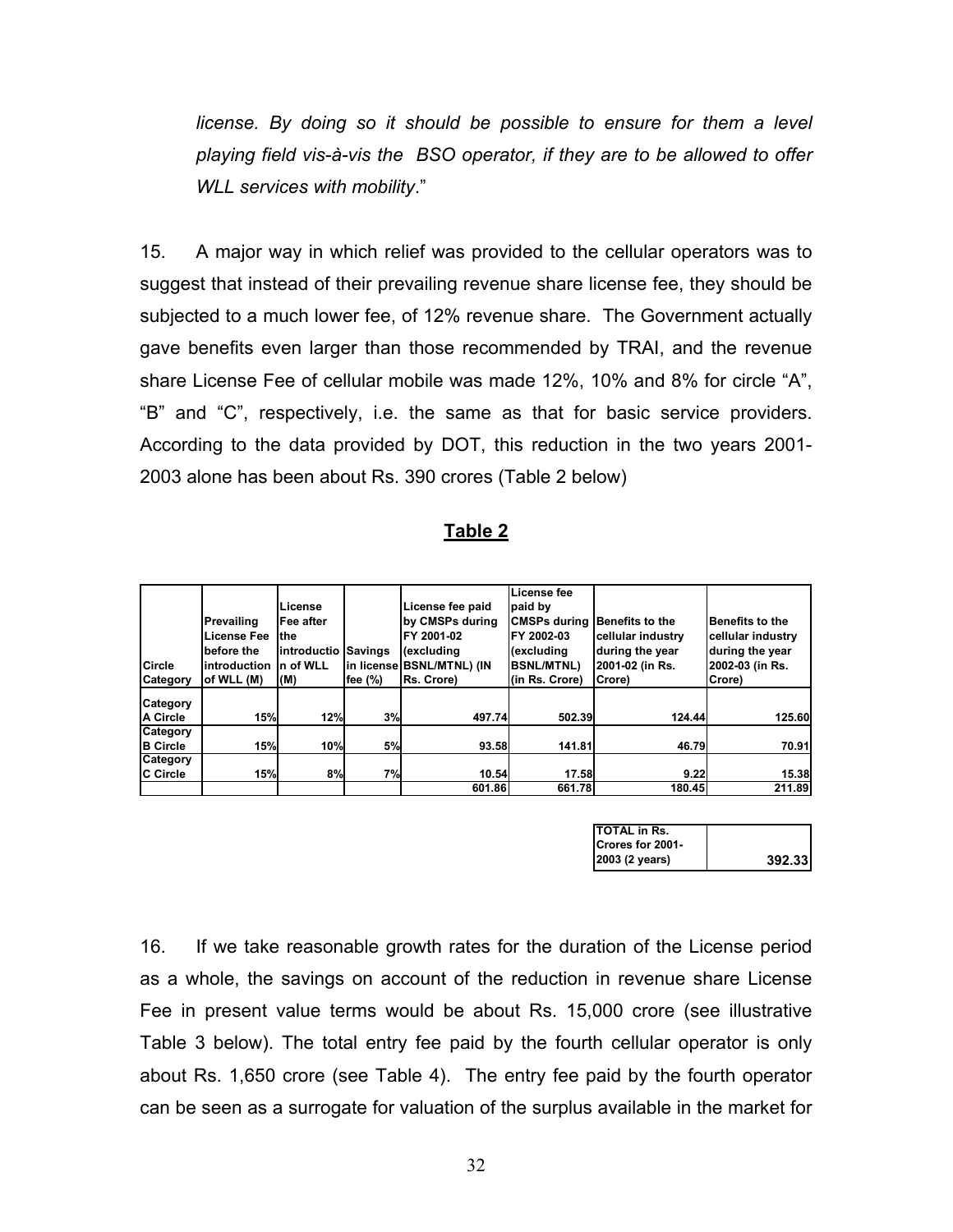cellular operators during the license period. The relevant amount of benefits or concessions that have been provided through a reduction in revenue share License Fee is comparatively large, even if we consider a substantially reduced amount of the overall value of concessions the value of the concessions provided to cellular operators is large. In this background, it can be argued that there may not be a case for an additional entry fee for WLL(M) so as to have a level playing field.

# **Table 3**

|                                  | <b>ESTIMATED SAVINGS IN LICENSE FEES TO CELLULAR INDUSTRY from 1.4.2003 onwards till end of Licence Period</b> |                 |                                                              |                      |       |       |             |                                                                                 |       |       |       |       |                  |         |         |
|----------------------------------|----------------------------------------------------------------------------------------------------------------|-----------------|--------------------------------------------------------------|----------------------|-------|-------|-------------|---------------------------------------------------------------------------------|-------|-------|-------|-------|------------------|---------|---------|
| <b>Circle</b><br><b>Category</b> | <b>Subscriber</b><br><b>Ibase in lakhs</b><br>31.3.2003                                                        |                 | Projected subscriber base over the licence period (in lakhs) |                      |       |       |             |                                                                                 |       |       |       |       |                  |         |         |
|                                  |                                                                                                                | 2003-04 2004-05 |                                                              |                      |       |       |             | 2005-06  2006-07  2007-08  2008-09  2009-10  2010-11  2011-12  2012-13  2013-14 |       |       |       |       | 2014-15          | 2015-16 | 2016-17 |
| <b>IMetro</b>                    | 44.40                                                                                                          | 77.69           |                                                              | 132.08 224.53 287.51 |       | 350.5 | 413.5       | 476.5                                                                           | 539.4 | 602.4 | 665.4 | 728.4 | 791.4            | 854.4   | 917.3   |
| Circle 'A'                       | 43.65                                                                                                          | 76.39           |                                                              | 129.86 220.76 282.68 |       | 344.6 | 406.5       | 468.5                                                                           | 530.4 | 592.3 | 654.2 | 716.2 | 778.1            | 840.0   | 901.9   |
| Circle 'B'                       | 33.75                                                                                                          | 59.05           |                                                              | 100.39 170.67 218.54 |       | 266.4 | 314.3       | 362.2                                                                           | 410.0 | 457.9 | 505.8 | 553.  | 601.5            | 649.4   | 697.3   |
| <b>ICircle 'C'</b>               | 5.09                                                                                                           | 8.90            | 15.13                                                        | 25.72                | 32.94 | 40.2  | 47.4        | 54.6                                                                            | 61.8  | 69.0  | 76.2  | 83.5  | 90.7             | 97.9    | 105.1   |
|                                  | 1271                                                                                                           | 2221            | 377                                                          | 642 I                | 8221  | 1002  | <b>1182</b> | 1362                                                                            | 1542  | 1722  | 1902  | 2082  | 2262             | 24421   | 2622    |
| <b>Projected Annual Growth</b>   |                                                                                                                |                 |                                                              |                      |       |       |             |                                                                                 |       |       |       |       |                  |         |         |
| Rate                             | 75                                                                                                             | 70              | 70I                                                          | 28.1                 | 21.9  | 18.0  | 15.2        | 13.21                                                                           |       | 10.5  | 9.51  | 8.6   | 8.0 <sub>l</sub> | 7.4     |         |

| <b>Circle</b>      | <b>LF Saving</b> |       |                 |       |                                                        |       |       |       |                            |                       |        |                                                                                          |        |         |         | Total<br>Saving in<br>Rs.           |
|--------------------|------------------|-------|-----------------|-------|--------------------------------------------------------|-------|-------|-------|----------------------------|-----------------------|--------|------------------------------------------------------------------------------------------|--------|---------|---------|-------------------------------------|
| <b>Category</b>    | per subs         |       |                 |       | Savings in license fee during the year (in Rs. Crores) |       |       |       |                            |                       |        |                                                                                          |        |         |         | <b>Crores</b>                       |
|                    |                  |       | 2003-04 2004-05 |       |                                                        |       |       |       |                            |                       |        | 2005-06  2006-07  2007-08  2008-09  2009-10  2010-11  2011-12  2012-13  2013-14  2014-15 |        | 2015-16 | 2016-17 |                                     |
| Metro              | 180              | 109.9 | 188.8           | 320.9 | 460.8                                                  | 574.2 | 687.6 | 800.9 |                            | 914.3 1027.7   1141.1 |        | 1254.4                                                                                   | 1367.8 | 1481.2  | 1594.5  |                                     |
| Circle 'A'         | 180              | 108.0 | 185.6           | 315.6 | 453.1                                                  | 564.6 | 676.0 | 787.5 |                            | 899.011010.411121.9   |        | 1233.4                                                                                   | 1344.8 | 1456.3  | 1567.8  |                                     |
| Circle 'B'         | 300              | 139.2 | 239.2           | 406.6 | 583.8                                                  | 727.4 |       |       | 871.1 1014.7 1158.3 1301.9 |                       | 1445.6 | 1589.2                                                                                   | 1732.8 | 1876.4  | 2020.1  |                                     |
| Circle 'C'         | 420              | 29.4  | 50.5            | 85.8  | 123.2                                                  | 153.5 | 183.8 | 214.1 | 244.4                      | 274.7                 | 305.0  | 335.3                                                                                    | 365.7  | 396.0   | 426.3   |                                     |
|                    |                  | 386   | 664             | 1129  | 1621                                                   | 2020  | 2418  | 2817  | 3216                       | 3615                  | 4014   | 4412                                                                                     | 4811   | 5210    | 5609    | 41942                               |
|                    |                  |       |                 |       |                                                        |       |       |       |                            |                       |        |                                                                                          |        |         |         | <b>PVAC</b> of<br>saving in<br>IRs. |
| Years              |                  |       |                 | っ     |                                                        |       | 5     | 6     |                            | 8                     | 9      | 10 <sup>1</sup>                                                                          | 11     | 12      |         | 13 Crores                           |
| <b>PVAC</b>        |                  | 386   | 583             | 8711  | <b>1098</b>                                            | 1202  | 1264  | 1293  | 1296                       | 1280                  | 1248   | 1205                                                                                     | 1154   | 1097    | 1038    | 15015                               |
| Cost of<br>Capital | 13.86            |       |                 |       |                                                        |       |       |       |                            |                       |        |                                                                                          |        |         |         |                                     |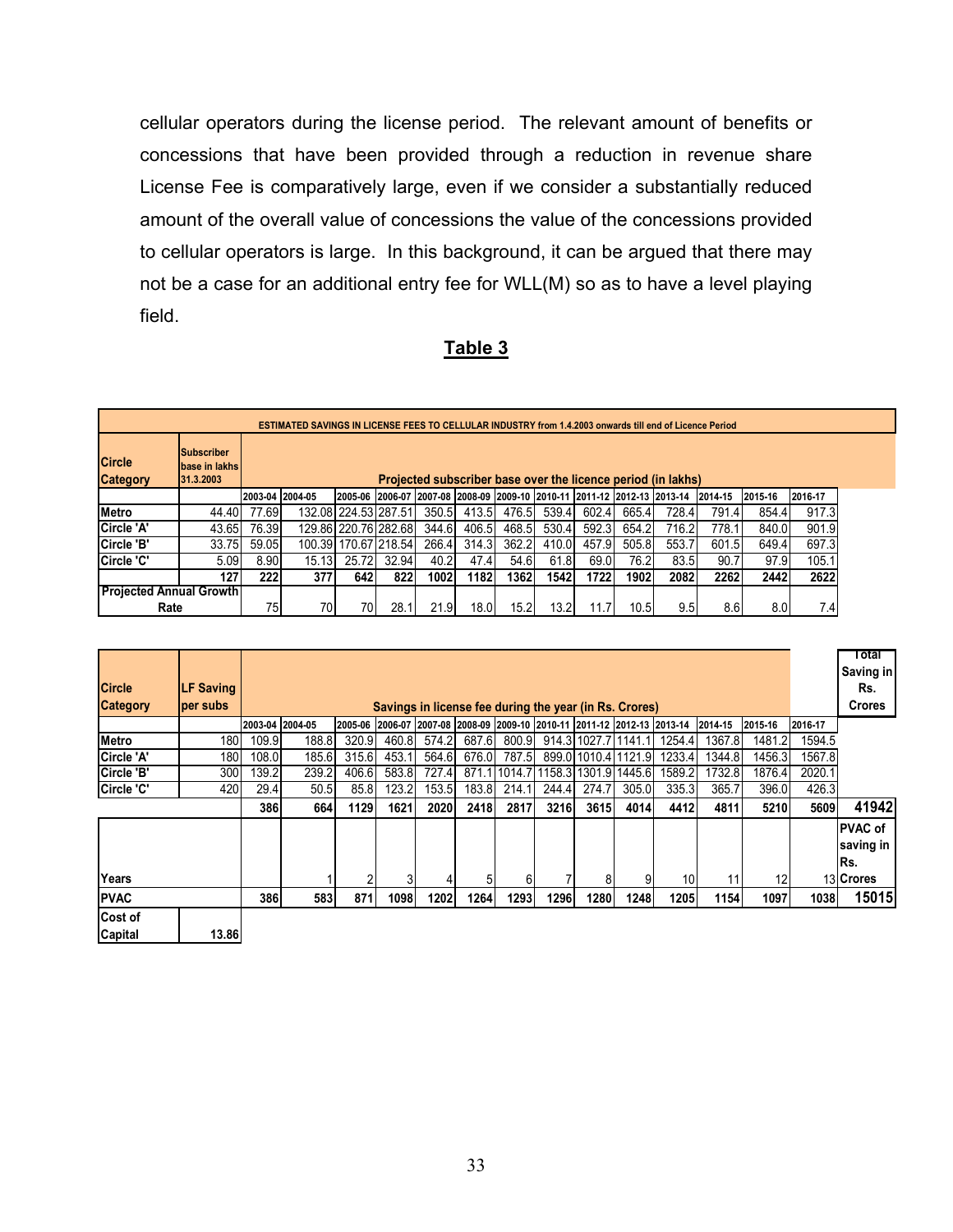# **Table 4**

|     |                            |                       |                 |                  |             |                         |             | <b>Entry fees for Cellular Mobile Service Providers and Basic Service Operators</b> |                   |  |  |  |
|-----|----------------------------|-----------------------|-----------------|------------------|-------------|-------------------------|-------------|-------------------------------------------------------------------------------------|-------------------|--|--|--|
|     |                            |                       | <b>Cellular</b> |                  |             | <b>BSOs</b>             |             |                                                                                     |                   |  |  |  |
| S.  | Circle                     | Licensee (Old)        | From            | <b>New</b>       | From 4th    | Name of the             | Entry fee   | Name of new operator (H)                                                            | Entry fee         |  |  |  |
| No. | (A)                        | (B)                   | Licensees       | Licensee         | Cellular    | operator (F)            | from        |                                                                                     | from new          |  |  |  |
|     |                            |                       | of Pre-         | (D)              | Operators   |                         | Licensees   |                                                                                     | operators(        |  |  |  |
|     |                            |                       | Migration(      |                  | (Amt. in    |                         | migrated    |                                                                                     | Amt. in           |  |  |  |
|     |                            |                       | Amt. in         |                  | Crores)     |                         | (Amt. in    |                                                                                     | Crores) (I)       |  |  |  |
|     |                            |                       | Crores)         |                  | (E)         |                         | Crores)     |                                                                                     |                   |  |  |  |
|     |                            |                       | (C)             |                  |             |                         | (G)         |                                                                                     |                   |  |  |  |
|     | 1 Rajasthan                | <b>ADIL</b>           |                 | 108.99 Escorts   |             | 32.25 Shyam Telelink    | 29.29       |                                                                                     |                   |  |  |  |
|     | Rajasthan                  | Hexacom               | 108.34          |                  |             |                         |             |                                                                                     |                   |  |  |  |
|     | Rajasthan                  |                       |                 |                  |             |                         |             | Reliance Telecom                                                                    | 20                |  |  |  |
|     | $2$ UP(East)               | <b>ADIL</b>           |                 | 138.25 Escorts   | 45.25       |                         |             | Reliance Telecom                                                                    | 15                |  |  |  |
|     | 3 Gujarat                  | Birla AT & T          | 511.95 Bharti   |                  |             | 109.01 Reliance Telecom | 179.09 TTSL |                                                                                     | 40                |  |  |  |
|     |                            | Fascel                | 508.78          |                  |             |                         |             |                                                                                     |                   |  |  |  |
|     | 4 Maharashtra Birla AT & T |                       | 473.03 Bharti   |                  |             | 189 Hughes              |             | 532.55 Reliance Telecom(Inc. Mumbai                                                 | $\frac{115}{115}$ |  |  |  |
|     |                            | <b>BPL</b>            | 470.1           |                  |             |                         |             |                                                                                     |                   |  |  |  |
|     | 5 North East               | Reliance              | 1.21            |                  |             |                         |             |                                                                                     |                   |  |  |  |
|     |                            | Hexacom               | 1.21            |                  |             |                         |             |                                                                                     |                   |  |  |  |
|     | 6 Karnataka                | Spice                 |                 | 395.04 Barakamba | 206.83      |                         |             | <b>TTSL</b>                                                                         | 35                |  |  |  |
|     |                            | <b>Bharti Mobile</b>  | 375.7           |                  |             |                         |             | Reliance Telecom                                                                    | $\overline{35}$   |  |  |  |
|     |                            |                       |                 |                  |             |                         |             | <b>Bharti Telenet</b>                                                               | 35                |  |  |  |
|     | 7 Punjab                   | Spice                 |                 | 359.02 Escorts   | 151.75 HFCL |                         |             | 177.59 Reliance Telecom                                                             | $\overline{20}$   |  |  |  |
|     |                            | <b>Bharati Mobile</b> | 488.49          |                  |             |                         |             |                                                                                     |                   |  |  |  |
|     | 8AP                        | <b>Bharti Mobile</b>  |                 | 285.64 Barakamba | 103.01 TTSL |                         |             | 161.47 Reliance Telecom                                                             | 35                |  |  |  |
|     |                            | Tata                  | 283.87          |                  |             |                         |             |                                                                                     |                   |  |  |  |
|     | 9 Haryana                  | <b>ADIL</b>           |                 | 68.49 Bharti     | 21.46       |                         |             | Reliance Telecom                                                                    | 10                |  |  |  |
|     |                            | Escotel               | 68.49           |                  |             |                         |             | <b>Bharti Telenet</b>                                                               | 10                |  |  |  |
|     | 10 Kerala                  | Escotel               | 147.53 Bharti   |                  | 40.54       |                         |             | Reliance Telecom                                                                    | 20                |  |  |  |
|     |                            | <b>BPL</b>            | 147.53          |                  |             |                         |             |                                                                                     |                   |  |  |  |

Table 4 continued on next page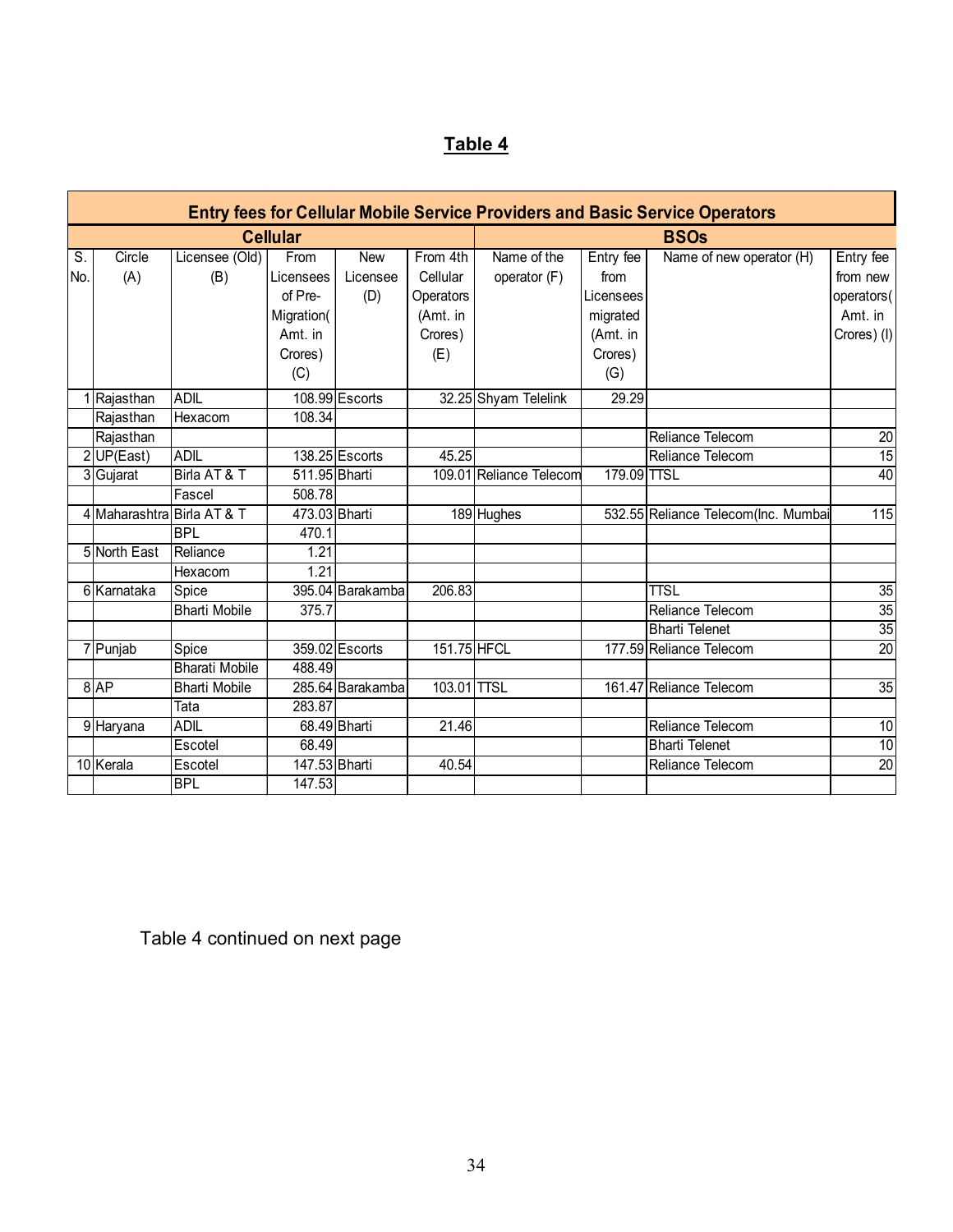#### Table 4 continued

|           |                         |                       |                   |                        |                      |                             |                   | <b>Entry fees for Cellular Mobile Service Providers and Basic Service Operators</b> |                       |  |  |  |
|-----------|-------------------------|-----------------------|-------------------|------------------------|----------------------|-----------------------------|-------------------|-------------------------------------------------------------------------------------|-----------------------|--|--|--|
|           |                         |                       | <b>Cellular</b>   |                        |                      | <b>BSOs</b>                 |                   |                                                                                     |                       |  |  |  |
| S.N<br>0. | Circle<br>(A)           | Licensee (Old)<br>(B) | From<br>Licensees | <b>New</b><br>Licensee | From 4th<br>Cellular | Name of the<br>operator (F) | Entry fee<br>from | Name of new operator (H)                                                            | Entry fee<br>from new |  |  |  |
|           |                         |                       | of Pre-           | (D)                    | <b>Operators</b>     |                             | Licensees         |                                                                                     | operators(            |  |  |  |
|           |                         |                       | Migration(        |                        | (Amt. in             |                             | migrated          |                                                                                     | Amt. in               |  |  |  |
|           |                         |                       | Amt. in           |                        | Crores)              |                             | (Amt. in          |                                                                                     | Crores) (I)           |  |  |  |
|           |                         |                       | Crores)           |                        | (E)                  |                             | Crores)           |                                                                                     |                       |  |  |  |
|           |                         |                       | (C)               |                        |                      |                             | (G)               |                                                                                     |                       |  |  |  |
|           | 11 UP(West)             | Escotel               | 115.92 Bharti     |                        | 30.55                |                             |                   | <b>Reliance Telecom</b>                                                             | 15                    |  |  |  |
|           | 12 West Bengal Reliance |                       | 12.24             |                        |                      |                             |                   | Reliance Telecom(Inc. Kolkata)                                                      | 25                    |  |  |  |
|           | 13 MP                   | Reliance              |                   | 14.56 Bharti           |                      | 17.45 Bharti Telenet        |                   | 35.33 Reliance Telecom                                                              | 20                    |  |  |  |
|           |                         | RPG                   | 14.56             |                        |                      |                             |                   |                                                                                     |                       |  |  |  |
|           | 14 Assam                | Reliance              | 0.38              |                        |                      |                             |                   |                                                                                     |                       |  |  |  |
|           | 15 Bihar                | Reliance              | 89.5              |                        |                      |                             |                   | Reliance Telecom                                                                    | $\overline{10}$       |  |  |  |
|           | 16 Himachal             | Reliance              |                   | 4.27 Escorts           | 1.1                  |                             |                   | Reliance Telecom                                                                    | $\overline{2}$        |  |  |  |
|           |                         | <b>Bharti Telenet</b> | 4.27              |                        |                      |                             |                   |                                                                                     |                       |  |  |  |
|           | 17 Orissa               | Reliance              | 58.49             |                        |                      |                             |                   | Reliance Telecom                                                                    | 5                     |  |  |  |
|           | 18 Tamil Nadu           | <b>BPL</b>            | 238.56 Bharti     |                        | 79                   |                             |                   | TTSL(Inc. Chennai)                                                                  | 50                    |  |  |  |
|           |                         | Srinivas              | 44.35             |                        |                      |                             |                   | Reliance Telecom(Inc. Chennai                                                       | 50                    |  |  |  |
|           |                         |                       |                   |                        |                      |                             |                   | Bharti Telenet(Inc. Chennai)                                                        | 50                    |  |  |  |
|           | 19 Delhi                | <b>Bharti</b>         |                   | 98.15 Birla At & T     | 170.7                |                             |                   | <b>TTSL</b>                                                                         | 50                    |  |  |  |
|           |                         | Sterling              | 70.94             |                        |                      |                             |                   | Reliance Telecom                                                                    | 50                    |  |  |  |
|           |                         |                       |                   |                        |                      |                             |                   | <b>Bharti Telenet</b>                                                               | 50                    |  |  |  |
|           | 20 Mumbai               | <b>BPL</b>            |                   | 88.86 Bharti           | 203.66               |                             |                   |                                                                                     |                       |  |  |  |
|           |                         | <b>Hutchison Max</b>  | 83.33             |                        |                      |                             |                   |                                                                                     |                       |  |  |  |
| 21        | Chennai                 | <b>RPG</b>            |                   | 21.59 Barakamba        | 154                  |                             |                   |                                                                                     |                       |  |  |  |
|           |                         | Skycell               | 20.95             |                        |                      |                             |                   |                                                                                     |                       |  |  |  |
|           |                         |                       |                   |                        |                      |                             |                   |                                                                                     |                       |  |  |  |
|           | 22 Kolkata              | Modi Tels             |                   | 31.5 Reliance          | 78.01                |                             |                   |                                                                                     |                       |  |  |  |
|           |                         | Usha                  | 25.8              |                        |                      |                             |                   |                                                                                     |                       |  |  |  |
|           | 23 A&N                  |                       |                   |                        |                      |                             |                   | Reliance Telecom                                                                    | 1                     |  |  |  |
|           | <b>Total</b>            |                       | 5979.88           |                        | 1633.57              |                             | 1115.32           |                                                                                     | 768                   |  |  |  |

17. Nonetheless, the Authority has re-examined the issue of an additional entry fee for Basic Service operator for obtaining the permission to give WLL(M) service following the decision of the TDSAT. The methodology is as follows. We begin by using as a benchmark an amount of entry fee on which information is available in the market: this is the entry fee paid by the fourth cellular operator. The fourth operator's entry fee amount, which it expressed through a multi stage bid process, is at a maximum the present value of the surplus available to the operator after accounting for the costs, revenue share license fee, and a reasonable return to investment. This gives us a basis to estimate an entry fee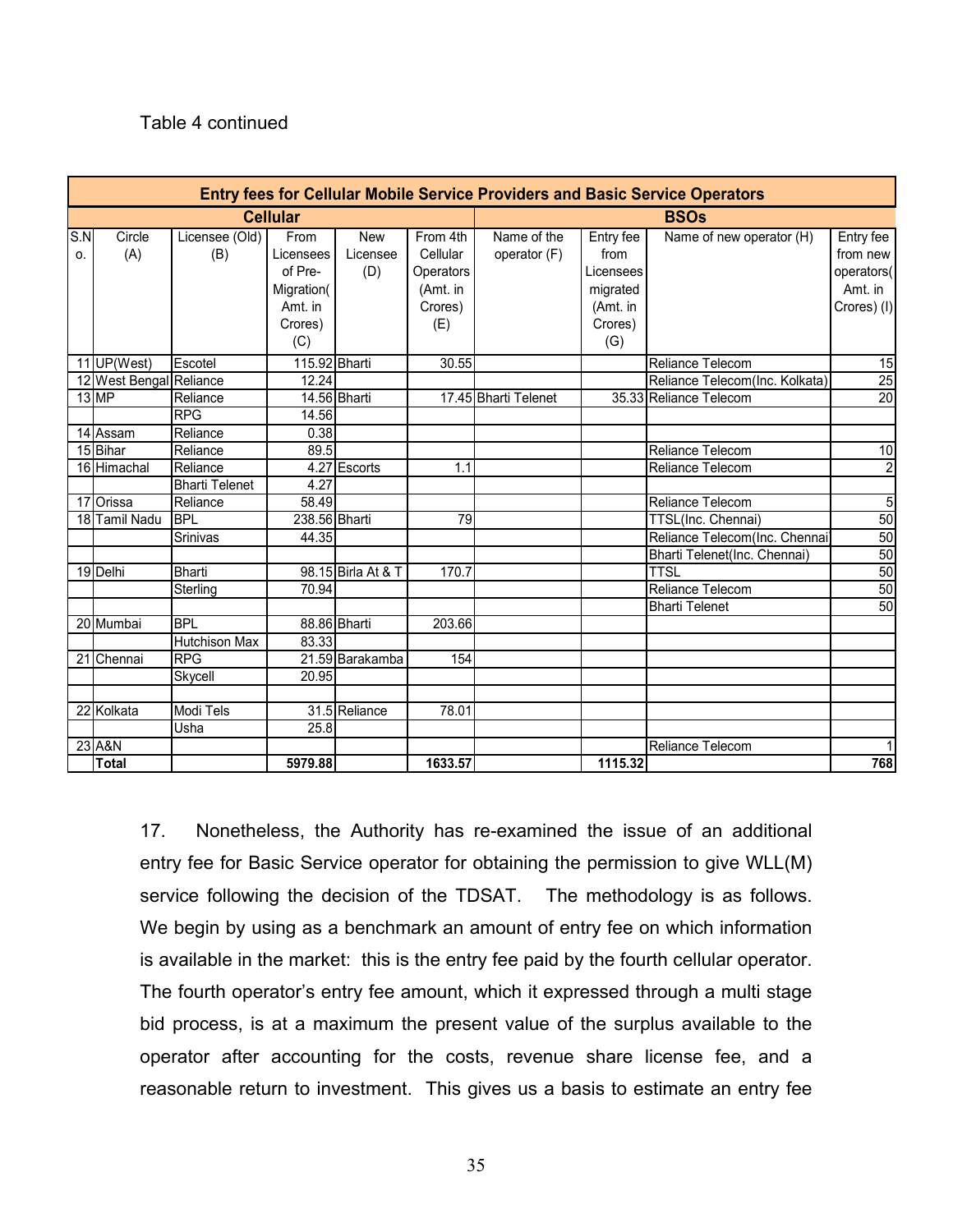amount that would be relevant for the situation regarding surplus faced by a WLL(M) operator in comparison to a fourth cellular operator. In this calculation, it must be borne in mind that the calculations are based on the condition that WLL(M) subscribers are not allowed mobility beyond the SDCA in which they are registered. This, i.e. the extent of mobility, was a matter which the Authority had also taken up with the Government, through a communication dated  $14<sup>th</sup>$  August, 2003. If the appropriate calculations require any altered basis, then much more data and information would be required to make the appropriate estimations.

#### **IV. Calculation of the additional entry fee for WLL(M)**

18. The amount of this entry fee is adjusted downwards taking into account the various factors which would convert this benchmark into a valid entry fee amount for WLL(M), i.e. by making adjustments in the revenue and cost streams as appropriate so that we can obtain a ratio of the surplus available for WLL(M) in comparison to that available for the fourth cellular operator. This ratio can be multiplied into the entry fee of the fourth cellular operator to obtain the entry fee that a WLL(M) operator should have paid in the year of entry. This amount has to be adjusted by the discount rate so that the amount is converted in terms of present value for this year.

19. To estimate the amount of entry fee to be paid by the WLL(M) operators, we need to keep the following points in mind.

i) WLL (M) has introduced competition in a portion of the market served by the cellular mobile operator.

ii) This market is likely to be of those subscribers who do not move out of an SDCA, i.e. an area which is served by WLL(M) mobility.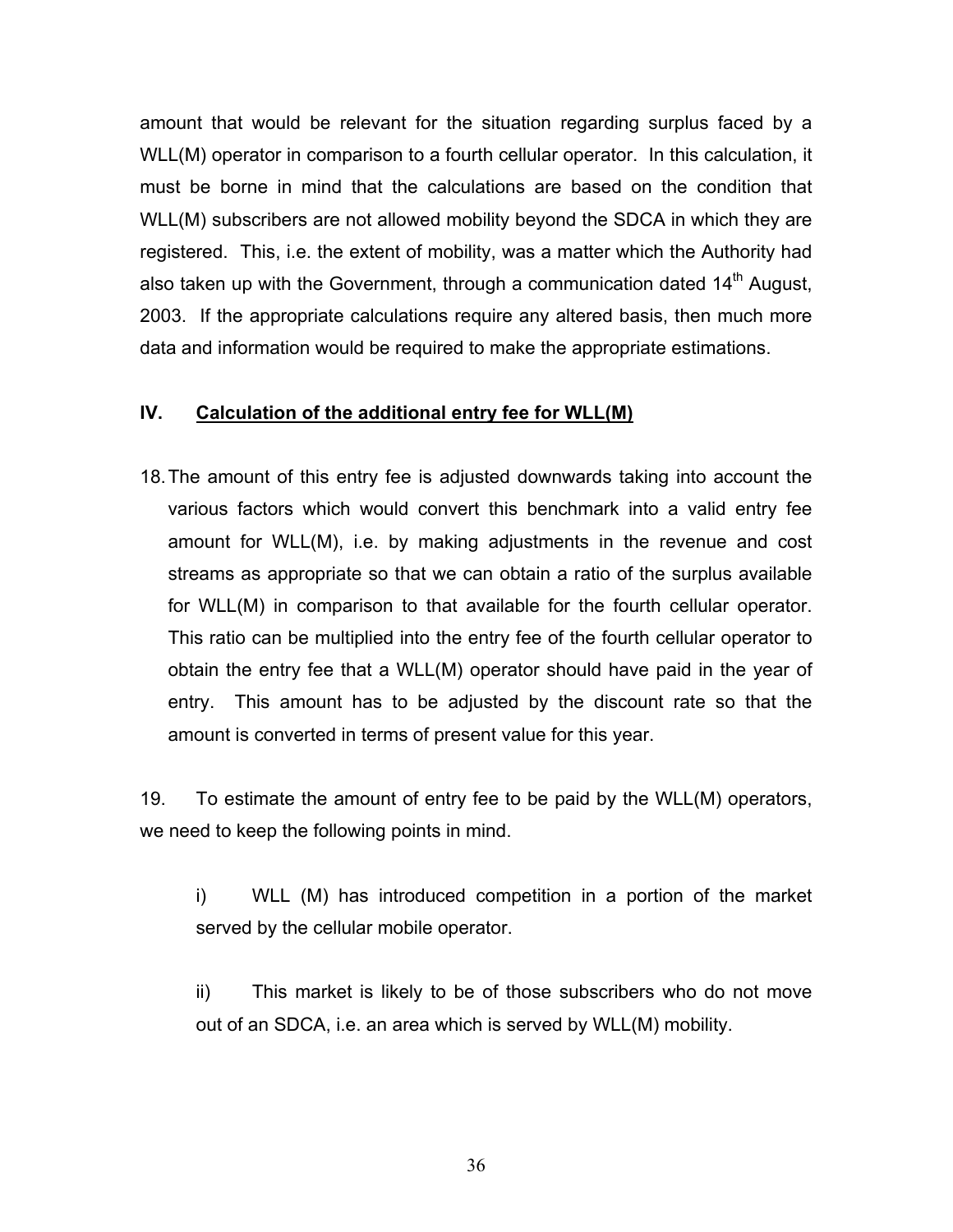iii) We have as a benchmark, the entry fee paid by the fourth cellular operator, for obtaining the permission to give all the services which are allowed on cellular mobile.

iv) The entry fee that must be paid by the WLL(M) service provider should be a portion of the entry fee paid by the cellular mobile service provider.

v) The entry fee paid by any operator is from a surplus derived after paying all the costs items and retaining a reasonable return on investment. Through bidding, the highest amount that a service provider would be willing to pay as entry fee would be this surplus.

vi) In the multi-stage bidding process that was held for the fourth cellular mobile operator, the entry fee would be close to the surplus that remains after covering costs and reasonable returns, i.e. the present value of the surplus can be taken as the present value of the amount of entry fee paid.

viii) The entry fee as paid by the BSOs is the same amount that was fixed for their entry into the fixed line business.

ix) Any entry fee to be paid by WLL(M) may be taken as over and above the amount paid by the BSOs, with the entry fee of the fourth cellular operator being an upper limit of the relevant additional entry fee for WLL(M).

x) Since at the time of entry, the BSOs knew that they would be allowed to give WLL(M) service, it is possible that a portion of the entry fee was paid bearing in mind the surplus to be generated from WLL(M) services -- i.e., it is possible that if the BSOs were allowed only fixed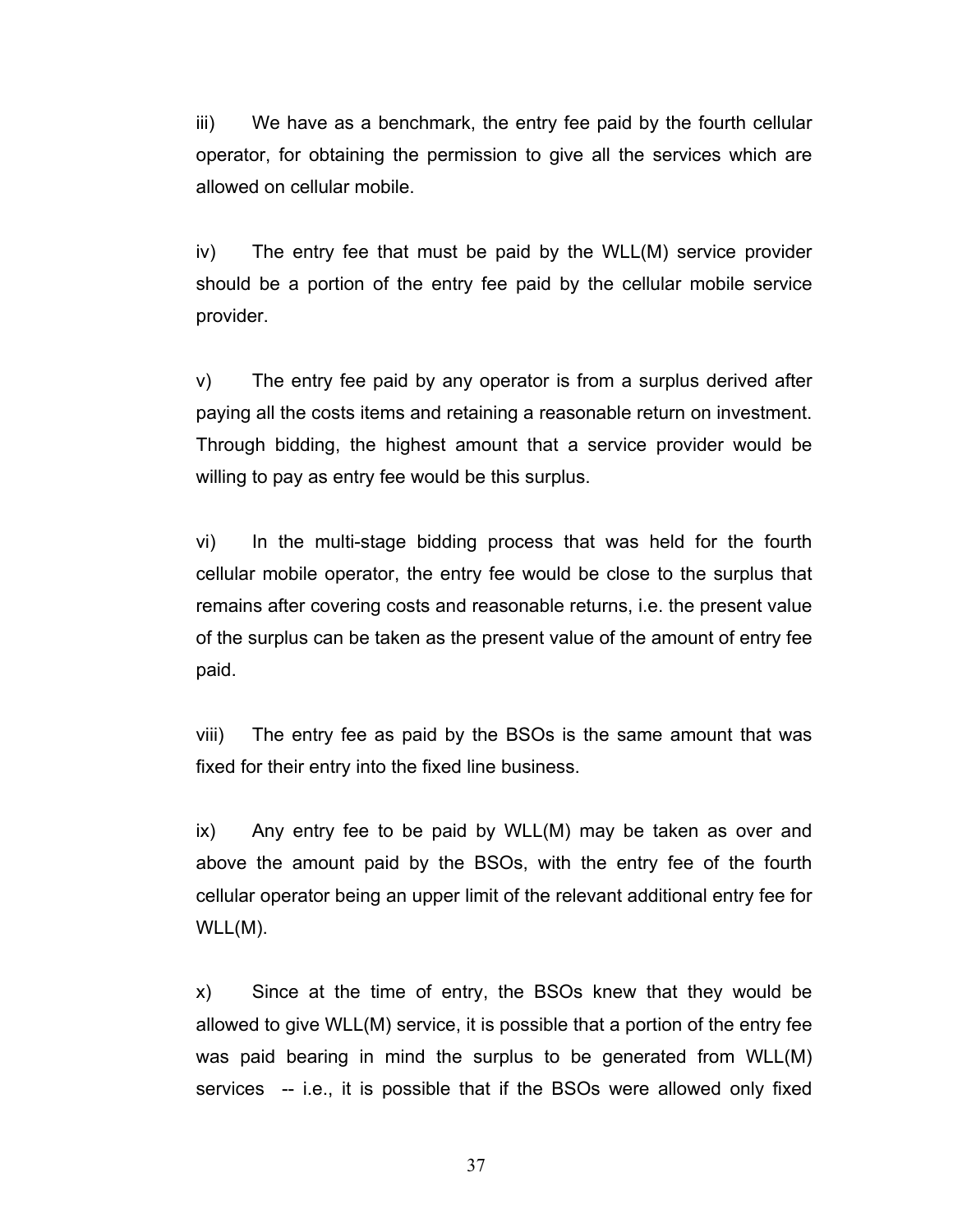service, then they may have found the entry fee too high and they would not have entered the service at all. There is no way of estimating the portion of the entry fee that could be allocated with respect to fixed line (i.e. the amount of entry fee which would have made the service attractive enough to enter) and the portion of entry fee that is beyond the amount and was paid only due to the expected surplus from the WLL(M) service. In our framework of analysis, we are taking the entry fee due to WLL(M), as the upper limit of the relevant amount of entry fee for fixed line.

xi) In this regard, it should also be borne in mind that **in certain circles, there was no bid by the fourth cellular operator. For these circles, the effective entry fee for the fourth cellular operator would be negative or zero, and the existing WLL(M) service providers in these circles should not be charged any additional entry fee.**

**xii) If a new BSO has paid an entry fee which is higher than that paid by the fourth cellular operator, that BSO should not be charged any additional entry fee for WLL(M). This situation arises in two circles, where the estimate of additional entry fee for WLL(M) has been calculated using the general methodology also.** 

xiii) The same situation is valid also for the **old BSOs. For them too, the appropriate additional entry fee would be zero.**

xiv) On the basis of the last three points above, it is clear that **for all the "C" circles, (i.e. North East, Assam, Bihar, Himachal Pradesh, Orissa, Jammu and Kashmir and Andamans & Nicobar) and for Madhya Pradesh, the new BSOs do not have to pay any additional entry fee for WLL(M). Likewise, the old BSOs do not have to pay any additional entry fee for WLL(M).**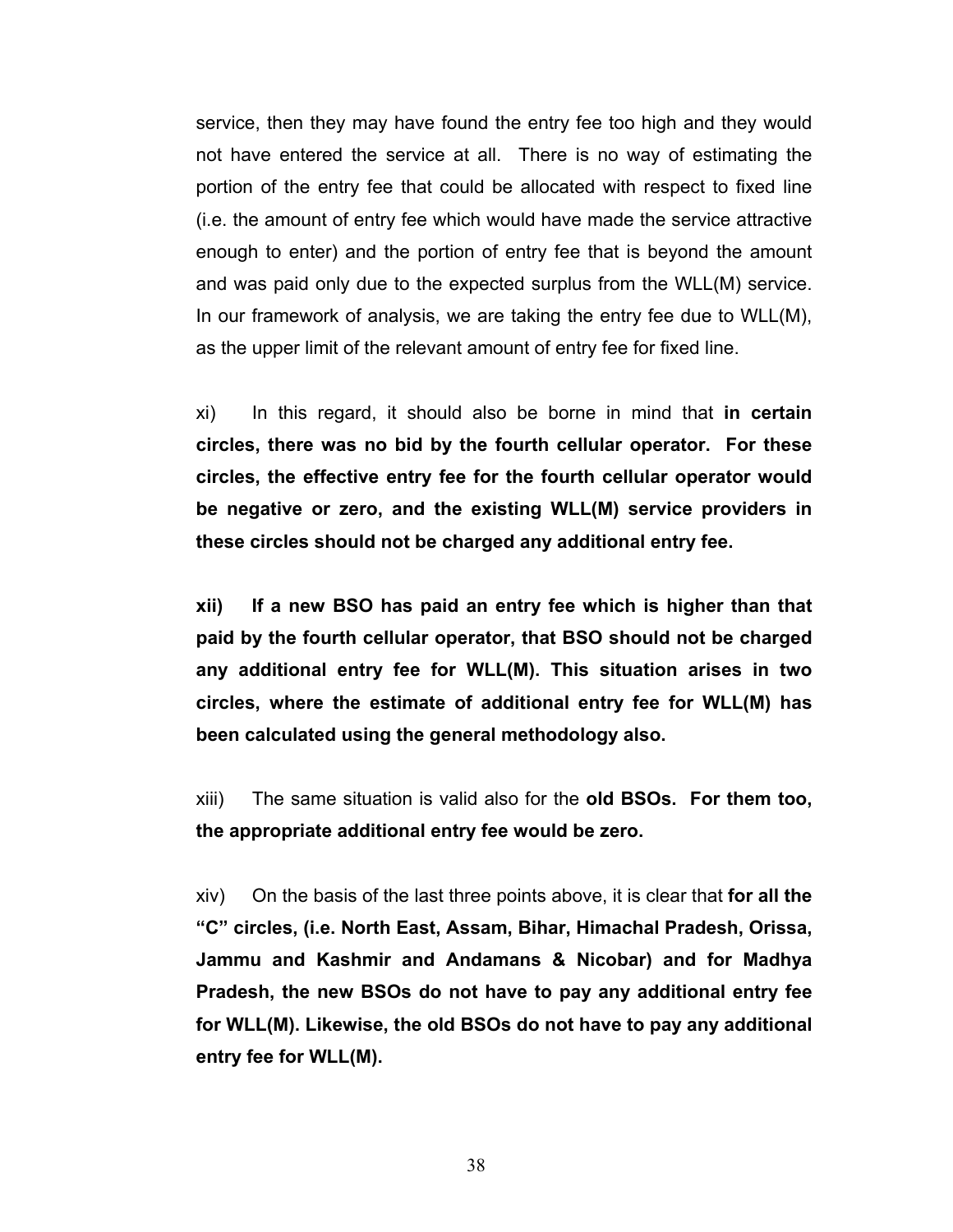20. Based on the above, we will calculate the amount of entry fee to be paid by WLL (M) as follows. We first begin with a consideration of types of subscribers which are likely to be the group for which WLL(M) and cellular mobile will be competing. We then start the analysis by taking the fourth cellular operator as a starting point, and examine the factors determining the surplus that would determine the entry fee for such an operator. We then make the adjustments which would give us an estimate of the additional entry fee that would be applicable to WLL(M). In the alternative, one can consider the level playing field matter as being reflected by a lower bid amount having been paid by the fourth cellular operator, in a situation where they knew that WLL(M) entry was without payment of an additional entry fee. However, following the TDSAT Order, an additional entry fee is being estimated for WLL(M), using the following steps.

### **(a) Three different sets of subscribers:**

- 21. For the purpose of this analysis, we can consider the following categories of subscribers.
	- $S_1 =$  Those subscribers who stay only within the SDCA, and do not go out of the SDCA
	- $S_2$  = Those subscribers who go out of the SDCA, but do not go out of the License Area of Cellular Mobile
	- $S_3$  = Those subscribers who roam outside the License Area of Cellular Mobile
- 22. There is likely to be direct competition between WLL(M) and cellular mobile for subscribers  $S_1$ . Subscribers  $S_2$  and  $S_3$  are not likely to be a group subject to competition amongst WLL(M) and cellular mobile.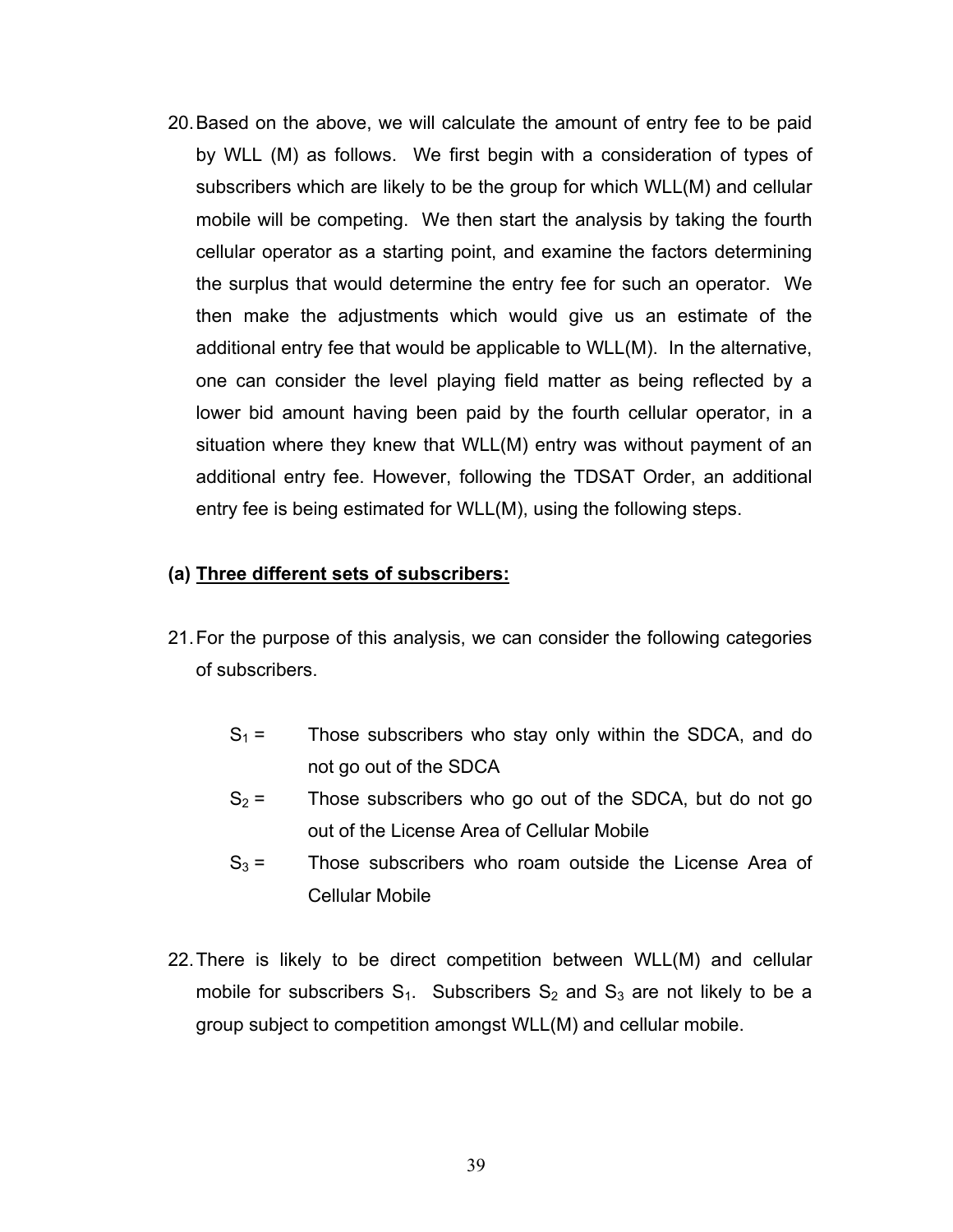23. Before we begin our analysis, it would be appropriate to consider the entry fee paid by new BSOs in comparison to the entry fee paid by the fourth operator and calculate the former as a percentage of the latter (Table 5 below). The BSOs in Himachal Pradesh and Madhya Pradesh have actually paid an entry fee which is higher than that paid by the fourth cellular operator in those circles.

### **Table 5**

#### **Comparison of entry fees paid by CMSPs and BSOs**

|     |                            | <b>Cellular Mobile Service Providers</b> |                 |               |           |                         |           | <b>Basic Service Operators</b>         |                |            |
|-----|----------------------------|------------------------------------------|-----------------|---------------|-----------|-------------------------|-----------|----------------------------------------|----------------|------------|
| S.N | Circle                     | Licensee (Old)                           | From            | New           | From 4th  | Name of the             | Entry fee | Name of new operator (H)               | Entry fee      | Ratio of   |
| o.  | (A)                        | (B)                                      | Licensees       | Licensee      | Cellular  | operator (F)            | from      |                                        | from new       | new BSO    |
|     |                            |                                          | of Pre-         | (D)           | Operators |                         | Licensees |                                        | operators(     | entry fees |
|     |                            |                                          | Migration(      |               | (Amt. in  |                         | migrated  |                                        | Amt. in        | to fourth  |
|     |                            |                                          | Amt. in         |               | Crores)   |                         | (Amt. in  |                                        | Crores) (I)    | cellular   |
|     |                            |                                          | Crores)         |               | (E)       |                         | Crores)   |                                        |                | operator   |
|     |                            |                                          | (C)             |               |           |                         | (G)       |                                        |                |            |
|     | 1 Rajasthan                | <b>ADIL</b>                              | 108.99          | Escorts       | 32.25     | Shyam Telelink          | 29.29     |                                        |                |            |
|     | Rajasthan                  | Hexacom                                  | 108.34          |               |           |                         |           |                                        |                |            |
|     | Rajasthan                  |                                          |                 |               |           |                         |           | Reliance Telecom                       | 20             | 62%        |
|     | 2 UP(East)                 | <b>ADIL</b>                              | 138.25          | Escorts       | 45.25     |                         |           | Reliance Telecom                       | 15             | 33%        |
|     | 3 Gujarat                  | Birla AT & T                             | 511.95          | Bharti        | 109.01    | <b>Reliance Telecom</b> | 179.09    | <b>TTSL</b>                            | 40             | 37%        |
|     |                            | Fascel                                   | 508.78          |               |           |                         |           |                                        |                |            |
|     | 4 Maharashtra              | Birla AT & T                             | 473.03          | Bharti        | 189       | Hughes                  | 532.55    | Reliance Telecom(Inc. Mumbai           | 115            | 29%        |
|     |                            | <b>BPL</b>                               | 470.1           |               |           |                         |           |                                        |                |            |
|     | 5 North East               | Reliance                                 | 1.21            |               |           |                         |           |                                        |                |            |
|     |                            | Hexacom                                  | 1.21            |               |           |                         |           |                                        |                |            |
|     | 6 Karnataka                | Spice                                    | 395.04          | Barakamba     | 206.83    |                         |           | <b>TTSL</b>                            | 35             | 17%        |
|     |                            | <b>Bharti Mobile</b>                     | 375.7           |               |           |                         |           | Reliance Telecom                       | 35             |            |
|     |                            |                                          |                 |               |           |                         |           | <b>Bharti Telenet</b>                  | 35             |            |
|     | 7 Punjab                   | Spice                                    | 359.02          | Escorts       | 151.75    | <b>HFCL</b>             | 177.59    | Reliance Telecom                       | 20             | 13%        |
|     |                            | <b>Bharati Mobile</b>                    | 488.49          |               |           |                         |           |                                        |                |            |
|     | 8 AP                       | <b>Bharti Mobile</b>                     | 285.64          | Barakamba     | 103.01    | <b>TTSL</b>             | 161.47    | Reliance Telecom                       | 35             | 34%        |
|     |                            | Tata                                     | 283.87          |               |           |                         |           |                                        |                |            |
|     | 9 Haryana                  | <b>ADIL</b>                              | 68.49           | Bharti        | 21.46     |                         |           | Reliance Telecom                       | 10             | 47%        |
|     |                            | Escotel                                  | 68.49           |               |           |                         |           | <b>Bharti Telenet</b>                  | 10             |            |
|     | 10 Kerala                  | Escotel                                  | 147.53          | Bharti        | 40.54     |                         |           | Reliance Telecom                       | 20             | 49%        |
|     |                            | <b>BPL</b>                               | 147.53          |               |           |                         |           |                                        |                |            |
|     | 11 UP(West)                | Escotel                                  | 115.92          | <b>Bharti</b> | 30.55     |                         |           | Reliance Telecom                       | 15             | 49%        |
|     | 12 West Bengal Reliance    |                                          | 12.24           |               |           |                         |           | Reliance Telecom(Inc. Kolkata)         | 25             |            |
|     | 13 MP                      | Reliance                                 | 14.56           | <b>Bharti</b> | 17.45     | <b>Bharti Telenet</b>   | 35.33     | Reliance Telecom                       | 20             | 115%       |
|     |                            | <b>RPG</b>                               | 14.56           |               |           |                         |           |                                        |                |            |
|     | 14 Assam                   | Reliance                                 | 0.38            |               |           |                         |           |                                        |                |            |
|     | 15 Bihar                   | Reliance                                 | 89.5            |               |           |                         |           | Reliance Telecom                       | 10             |            |
|     | 16 Himachal                | Reliance                                 | 4.27            | Escorts       | 1.1       |                         |           | Reliance Telecom                       | $\overline{2}$ | 182%       |
|     |                            | <b>Bharti Telenet</b>                    | 4.27            |               |           |                         |           |                                        |                |            |
|     | 17 Orissa<br>18 Tamil Nadu | Reliance<br><b>BPL</b>                   | 58.49<br>238.56 | Bharti        | 79        |                         |           | Reliance Telecom<br>TTSL(Inc. Chennai) | 5<br>50        | 21%        |
|     |                            | Srinivas                                 | 44.35           |               |           |                         |           | Reliance Telecom(Inc. Chennai          | 50             |            |
|     |                            |                                          |                 |               |           |                         |           | Bharti Telenet(Inc. Chennai)           | 50             |            |
|     | 19 Delhi                   | Bharti                                   | 98.15           | Birla At & T  | 170.7     |                         |           | <b>TTSL</b>                            | 50             | 29%        |
|     |                            | Sterling                                 | 70.94           |               |           |                         |           | Reliance Telecom                       | 50             |            |
|     |                            |                                          |                 |               |           |                         |           | <b>Bharti Telenet</b>                  | 50             |            |
|     | 20 Mumbai                  | <b>BPL</b>                               | 88.86           | <b>Bharti</b> | 203.66    |                         |           |                                        |                |            |
|     |                            | <b>Hutchison Max</b>                     | 83.33           |               |           |                         |           |                                        |                |            |
|     | 21 Chennai                 | <b>RPG</b>                               | 21.59           | Barakamba     | 154       |                         |           |                                        |                |            |
|     |                            | Skycell                                  | 20.95           |               |           |                         |           |                                        |                |            |
|     |                            |                                          |                 |               |           |                         |           |                                        |                |            |
|     | 22 Kolkata                 | Modi Tels                                | 31.5            | Reliance      | 78.01     |                         |           |                                        |                |            |
|     |                            | Usha                                     | 25.8            |               |           |                         |           |                                        |                |            |
|     | 23 A&N                     |                                          |                 |               |           |                         |           | Reliance Telecom                       | $\mathbf{1}$   |            |
|     | <b>Total</b>               |                                          | 5979.88         |               | 1633.57   |                         | 1115.32   |                                        | 768            |            |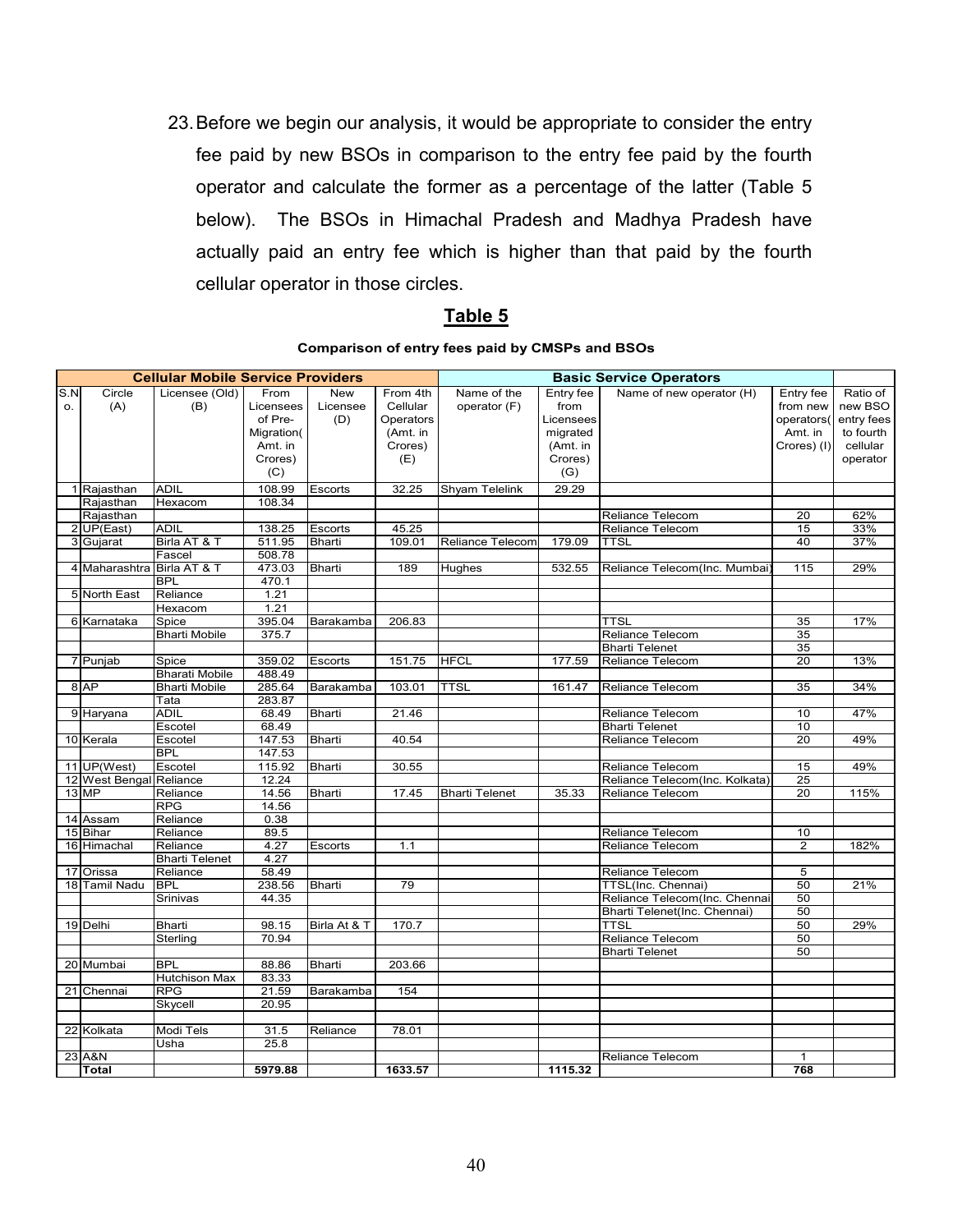# **Present value of revenues and costs applicable to the three different sets of subscribers:**

- 24. For each of the three sets of subscribers mentioned above, the corresponding revenue and cost streams applicable to them are as follows:
	- (i) The present value of revenues are  $R_1$  from subscribers  $S_1$ ;  $R_2$  from subscribers  $S_2$ ; and  $R_3$  from subscribers  $S_3$ . The present value of total revenues is  $R = R_1 + R_2 + R_3$ . The revenues do not include pass through revenues which are passed on to other service providers and on which there is no revenue share License Fee.
	- (ii) The present values of costs are  $C_1$  for the network serving subscribers  $S_1$ ;  $C_2$  for the network serving subscribers  $S_2$ ; and  $C_3$  for the network serving subscribers  $S_3$ . The present value of total costs are  $C = C_1 + C_2$  $C_2 + C_3$

### **(b) Revenue share License Fee and Spectrum Charge**

- 25. The present value of revenue share license fee is  $\alpha$ **R** where  $\alpha$  = 0.08 for circle "C", 0.10 for circle "B", and 0.12 for circle "A" and metros. Since the same license fee in any circle would apply to all the revenue sources, we also have  $\alpha R_1$ ,  $\alpha R_2$ , and  $\alpha R_3$  as the revenue share license fee for the revenues from the three sets of subscribers.
- 26. We also consider the spectrum charge as revenue share, which we take as 2 % of the revenues. Taking this into account, the relevant value of  $\alpha$ in each case would increase by 0.02.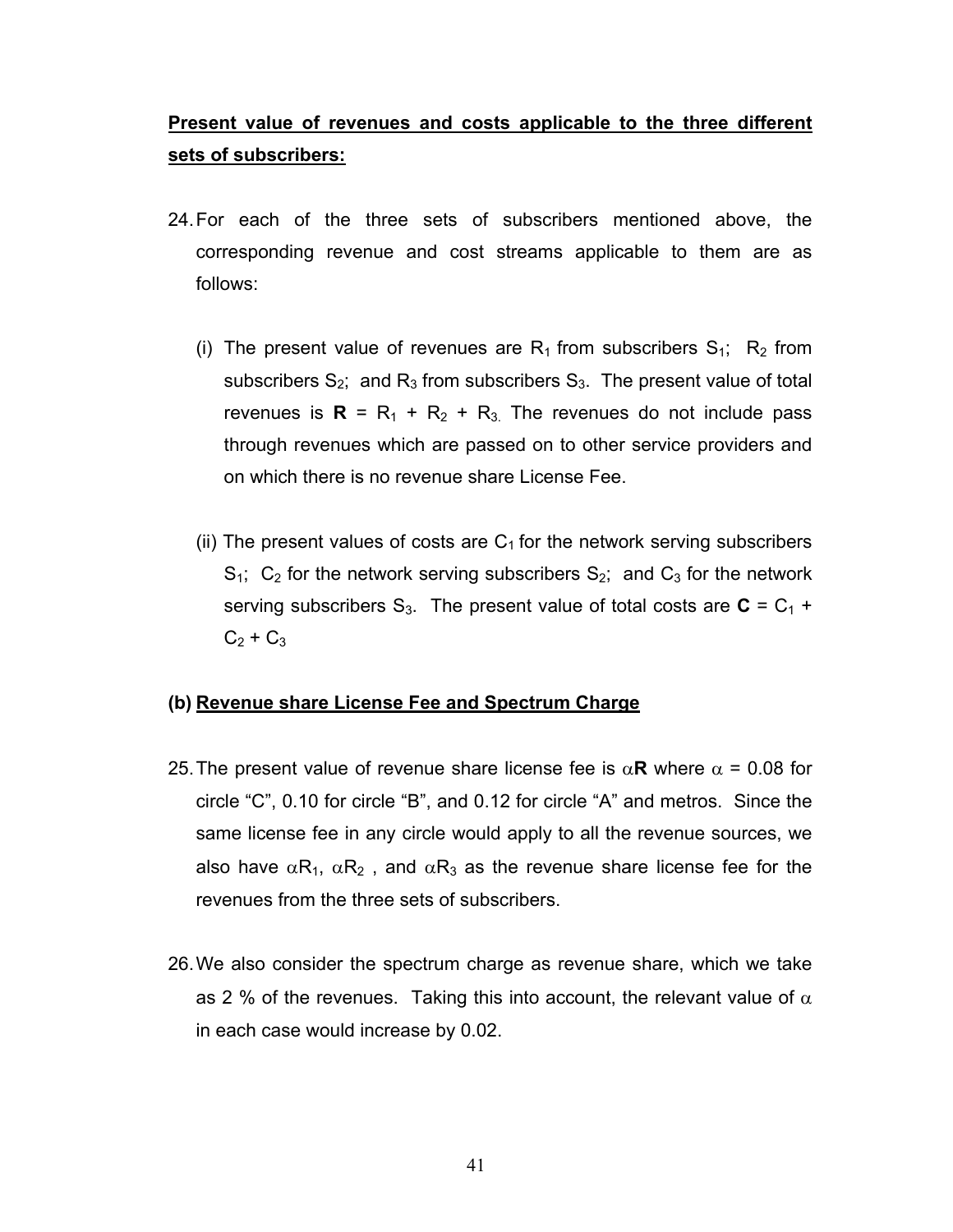- 27. To obtain the amount of surplus available to bid for entry fee,  $\alpha \mathbf{R}$ , (or  $\alpha$ R<sub>1</sub>,  $\alpha$ R<sub>2</sub> and  $\alpha$ R<sub>3</sub>) needs to be deducted from the surplus of revenue over cost. Thus, if we start with a surplus,  $R - C$ , the relevant surplus taking account of the revenue share License Fee and spectrum charge would be  $(1 - \alpha)$  **R** – **C**.
- 28. In addition we need to deduct certain other items from the surplus, which are mentioned below, in order to obtain the relevant surplus from which the entry fee is paid.

#### **(c) Reasonable return to investment**

- 29. The amount of surplus that is the basis of a bid as entry fee, has to be calculated after taking out a reasonable return on investment for the service provider. If we consider the level of the present value of Investment as "**I**", the return to investment can be considered as β**I**. Taking a debt equity ratio of 1:1, the value of Equity (**E**) is half the value of investment (**I**). We work with a return to equity of 15% to 20% post tax. The cost of tax is being considered in the coverage of costs **C** itself. Similarly, the costs of debt is taken as part of the costs **C.**
- 30. Thus, the return is 0.15**E** to 0.2**E.** Since Investment is twice the amount of Equity, this is equivalent to 0.08**I** to 0.10**I**. The value of β as applied to total investment thus will be about 0.08 to 0.10.
- 31. The present value of reasonable return can also be represented in terms of revenues, such that we obtain it as θ**R**, where θ = β**I / R**, i.e. the present value of reasonable return on investment divided by the present value of revenues**.** Since θ applies equally to all parts of the revenue **R**, it will equally apply to its components  $R_1$ ,  $R_2$  and  $R_3$ . Taking this into account, the relevant surplus for the purpose of determining the entry fee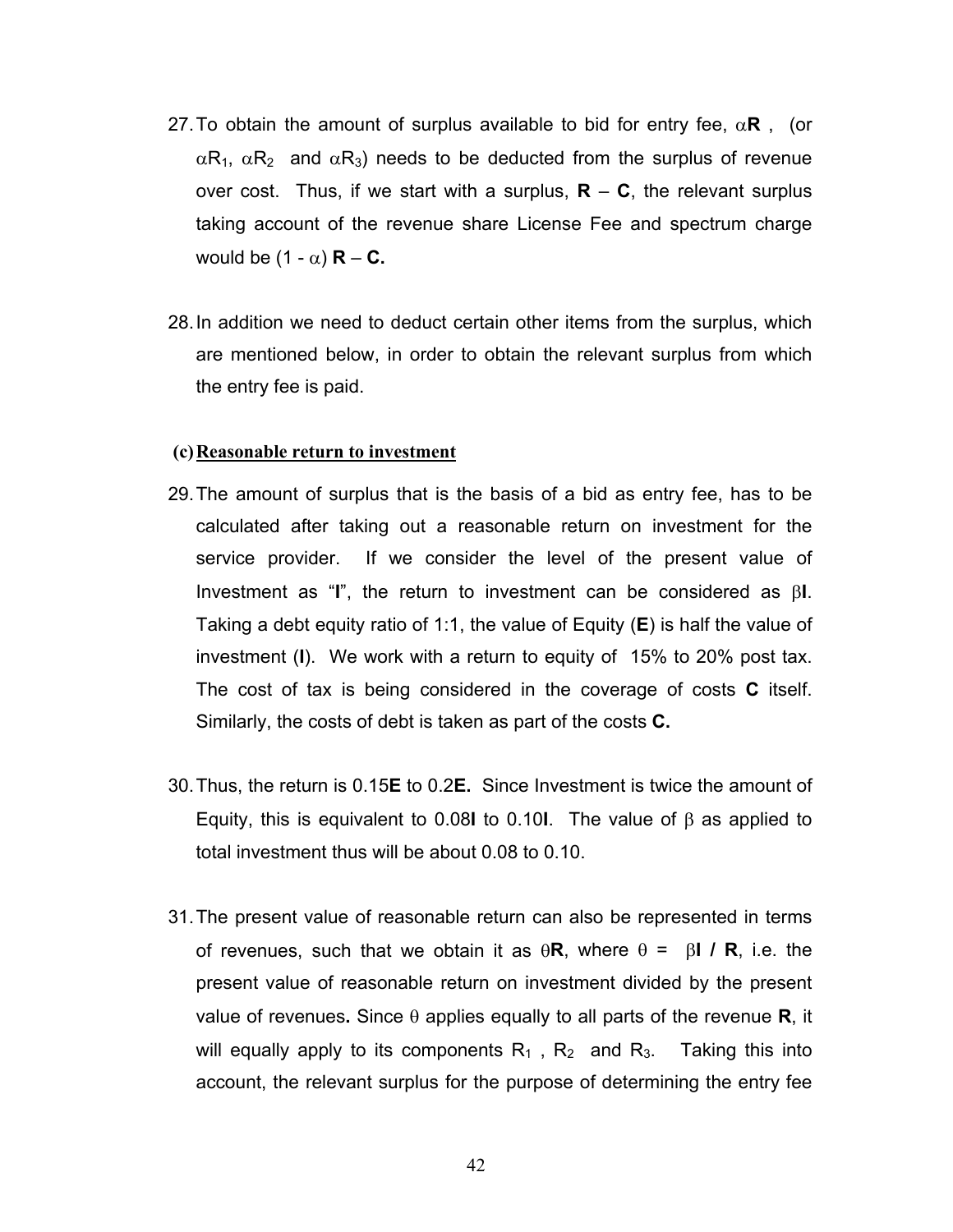becomes (1 - α - θ) **R** – **C**. This surplus can be specified as λ**R** – **C,** where  $\lambda = (1 - \alpha - \theta)$ .

- 32. Since we have the value of  $β$ , to obtain the value of  $θ$  we need to determine the value of **I / R.** Bearing in mind that the values of **I** and **R** are in present value terms, we consider the amount of Revenues in terms of Investment on the basis of the data for BSNL and cellular mobile service, using a discount rate of 15%, and an overall average lifetime of assets of ten years. For individual years, we consider a range of annual revenues as being between 25% to 30% of the Investment level; this is based on a weighted average for ten cellular mobile companies covering most of the cellular subscribers. Based on this, we have **I / R** ranging between about 0.55 to 0.7 and thus we can take the value of  $\theta$  to be about 55 % to 70 % of β. With this range, the value of θ would become about 0.04 to 0.07.
- 33. Before we address some of the other cost items that become relevant for WLL(M), such as differential performance bank guarantees and roll out obligations, we will try and obtain a clearer picture of the range of the  $\lambda \mathbf{R}$ – **C** which is relevant for determining the entry fee for WLL(M), even without these additional cost items. The value of  $\lambda$ , based on the above ranges for  $\alpha$  and  $\theta$  would be as follows:
	- For Circle "A" and metros, 0.82 to 0.79, i.e. ranging between  $(1 - 0.14 - 0.04)$  and  $(1 - 0.14 - 0.07)$
	- For Circle "B", 0.84 to 0.81, i.e. ranging between  $(1 0.12 0.04)$ and

 $(1 - 0.12 - 0.07)$ 

• For Circle "C", 0.86 to 0.83, i.e. ranging between  $(1 - 0.10 - 0.04)$ and

 $(1 - 0.10 - 0.07)$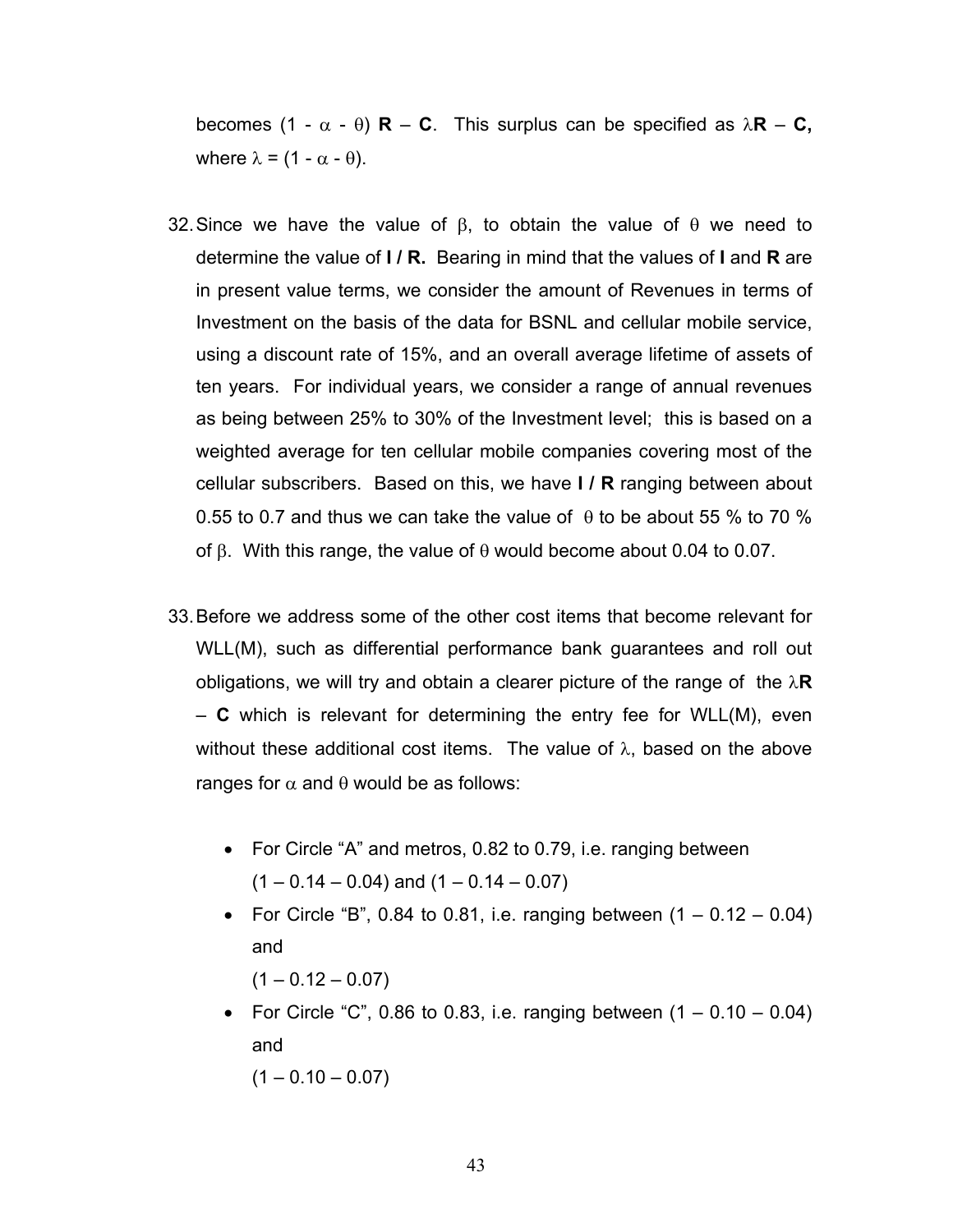34. If we do not take the other costs such as bank guarantee and roll out into account, then  $\lambda \mathbf{R} - \mathbf{C}$  gives us the present value of the amount that would be the maximum bid for entry fee. In the limit, therefore, we can denote the entry fee of the fourth cellular operator as  $E = \lambda R - C$ . We now need to make adjustments in the entry fee amounts to determine the entry fee that would be valid for the market available to the WLL(M) service provider.

#### **(d) Reasonable range of** λ**R – C relevant for WLL(M)**

35. As mentioned above, the market available to WLL(M) would be the subscribers  $S_1$ . For this purpose, the revenues  $R_1$  from subscribers  $S_1$  are the relevant revenue and  $C_1$  the relevant cost in the estimate of  $\lambda \mathbf{R} - \mathbf{C}$ . This means that if we are focusing only on subscribers  $S<sub>1</sub>$ , then the entry fee has to be  $\lambda$ **R<sub>1</sub> – C<sub>1</sub>**. To obtain this estimate, we need to determine the ratios  $\delta = \mathbf{R}_1 / \mathbf{R}$  and  $\eta = \mathbf{C}_1 / \mathbf{C}$ .

36. Further, we define:

a = (**R – C)/ C = (R / C) – 1** 

Therefore,  $1 + a = R / C$  and,

**R = (1 + a) C**

Therefore,  $E = \lambda(1 + a) C - C = [\lambda(1 + a) - 1]C$ .

From above we get  $C = E / [\lambda(1 + a) - 1]$ , and

 $R = [(1 + a) E]/ [ \lambda(1 + a) - 1].$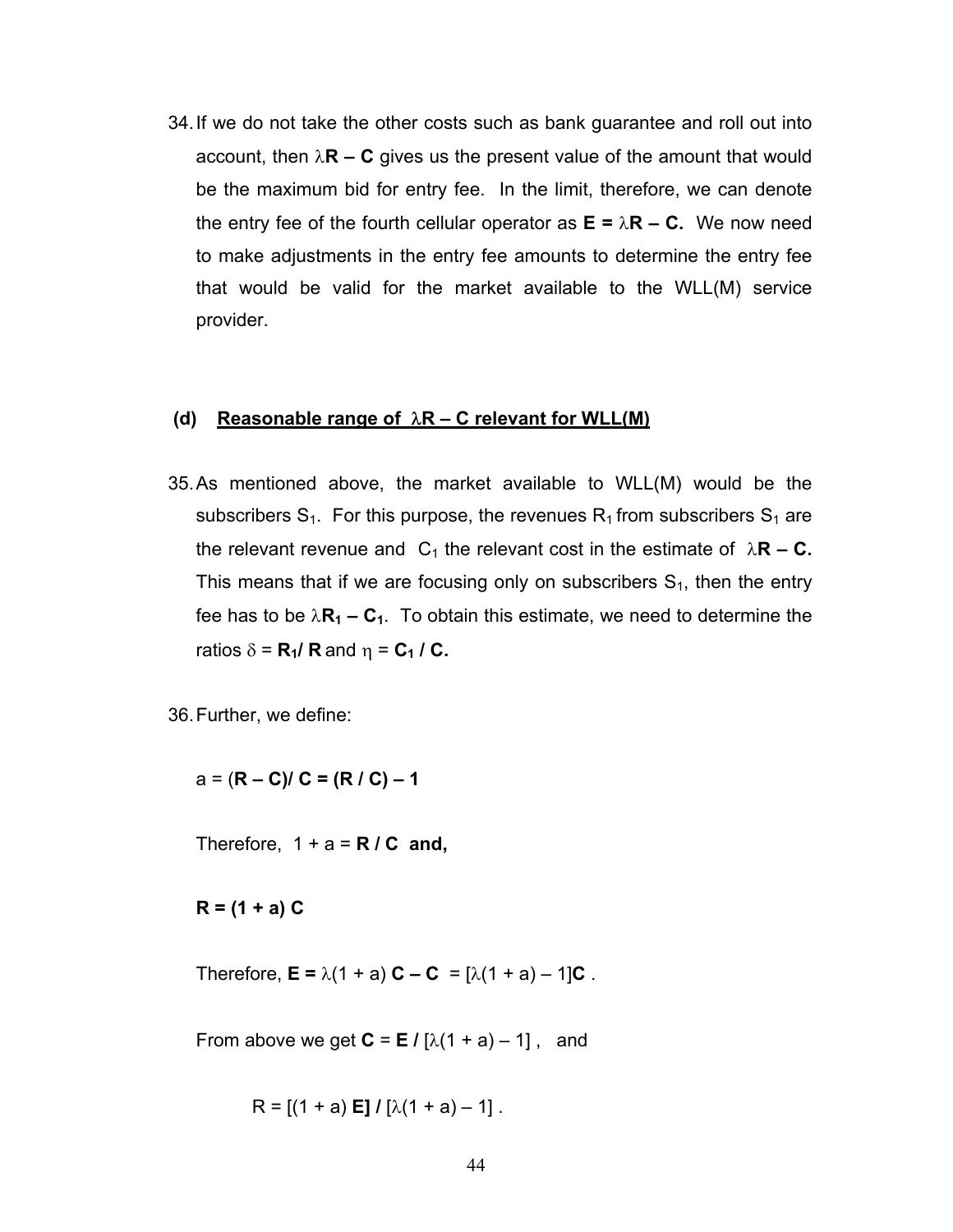Thus,  $E_1 = \lambda R_1 - C_1$  can be represented as being equal to

δλ [(1 + a) **E] /** [λ(1 + a) – 1] - {η**E /** [λ(1 + a) – 1]}, or

{δλ(1 + a) - η} **E /** [λ(1 + a) – 1], or

$$
E [\delta (1 + x) - (\eta)] / x
$$
,

where the value of " $x$ " =  $\lambda$ (1 + a) – 1

37. Thus,  $E_1 = E [\delta (1 + x) - (\eta)] / x$  and if the entry fee for WLL(M) has to be more than zero, then  $\lceil \delta (1 + x) - (\eta) \rceil$  has to be more than zero, or  $\delta (1 + x)$  $>$  (η). To assess this, we need to know the values of x,  $\delta$  and n.

#### **38. The value of "x"**

- 38.1 The value of x, or  $(\lambda \mathbf{R} \mathbf{C}) / \mathbf{C}$ , can be derived from a combination of  $\lambda$ and of (**R – C) / C.**
- 38.2 The value of  $\lambda$  has been taken as a range above for different circles.
- 38.3 For (**R C) / C**, we first considered the annual estimate for cellular companies. These estimates are generally low, in some cases even being negative. Since the WLL(M) service is considered to be a profitable service, we considered the corresponding figure for VSNL, one of the highly profitable companies in the industry. For VSNL, we consider (R – C) / C for three years, 2000-2001, 2001-2002 and 2002-2003. The year 2000-2001 is chosen because this was the year before competition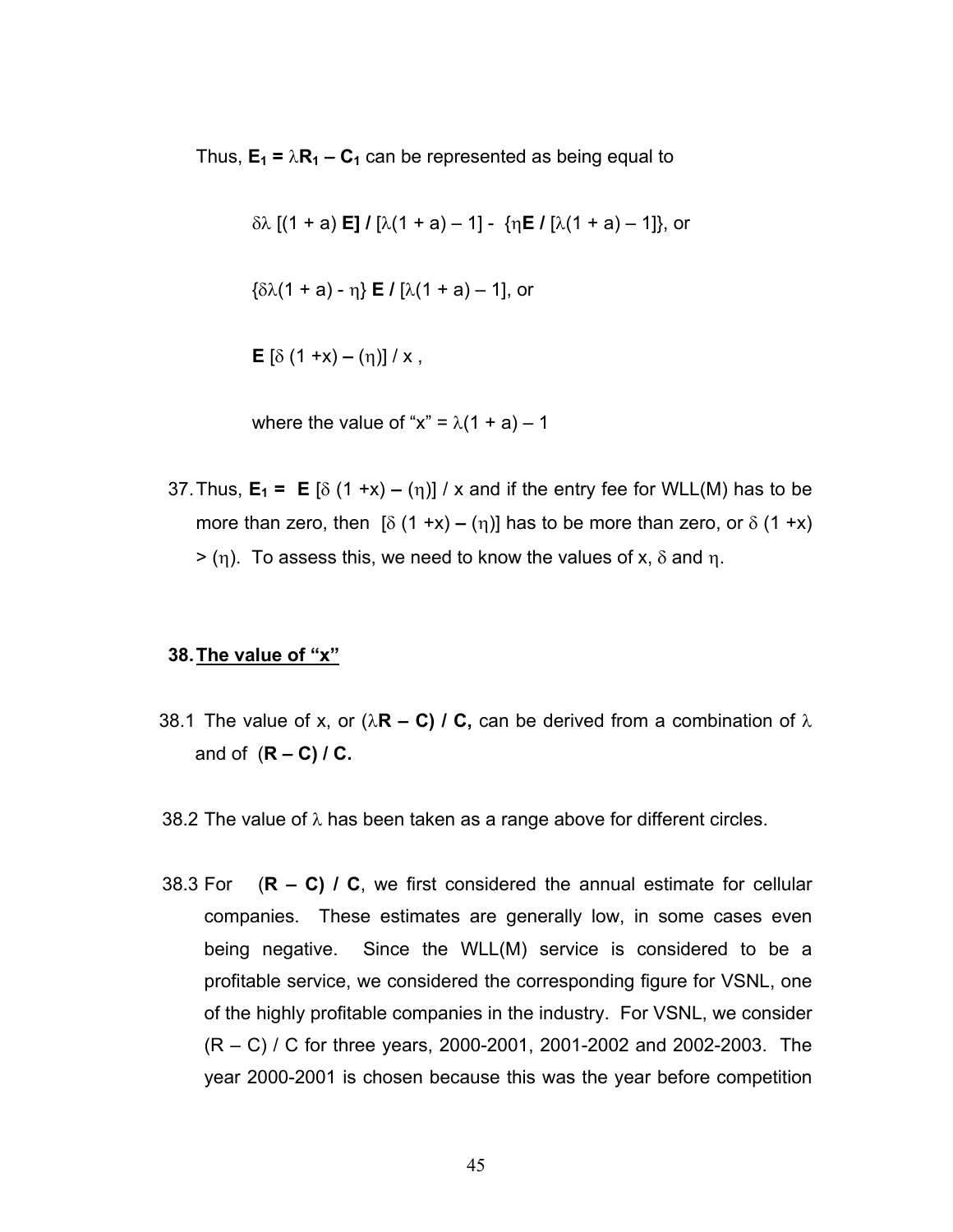was introduced, but the tariffs had started declining. This would give us a high upper limit for the type of estimates that would be expected for a service provider who enters a more competitive environment such as that being experienced with cellular mobile and WLL(M).

38.4 The estimate of  $(R - C) / C$  for three years, respectively, is 0.77, 0.75 and 0.55. To obtain an upper limit of the additional License Fee, we work with the highest of these estimates. Therefore, we take  $(R - C) / C$  as 0.77. With these values for the ratio, R / C is 1.77.

This would imply that for circle "A" the value of x would range as follows (based on the value of x being more than zero because the value of entry fee of fourth cellular operator is more than zero):

(Estimate with  $\lambda = 0.82$ , and  $[(R – C) / C] = 0.77$ )  $x = 0.82(1.77) - 1 = 1.4514 - 1 = 0.4514$ 

(Estimate with  $\lambda = 0.79$ , and  $[(R – C) / C] = 0.77$ )  $x = 0.79(1.77) - 1 = 1.3983 - 1 = 0.3983$ 

38.5 The estimate for "x" for metros will be the same as for circle "A". The range for the value of "x" for circle "B" is 0.4337 to 0.4868. As mentioned earlier, the additional entry fee for Circle "C" is zero for the reasons given above. We will work with these ranges for the value of "x" for Circles "A" and "B", and metros.

### **39. The value of "**δ**"**

39.1 The cellular operators have mentioned on a number of occasions that the revenues from within the SDCA use of cellular mobile ranges around 80 %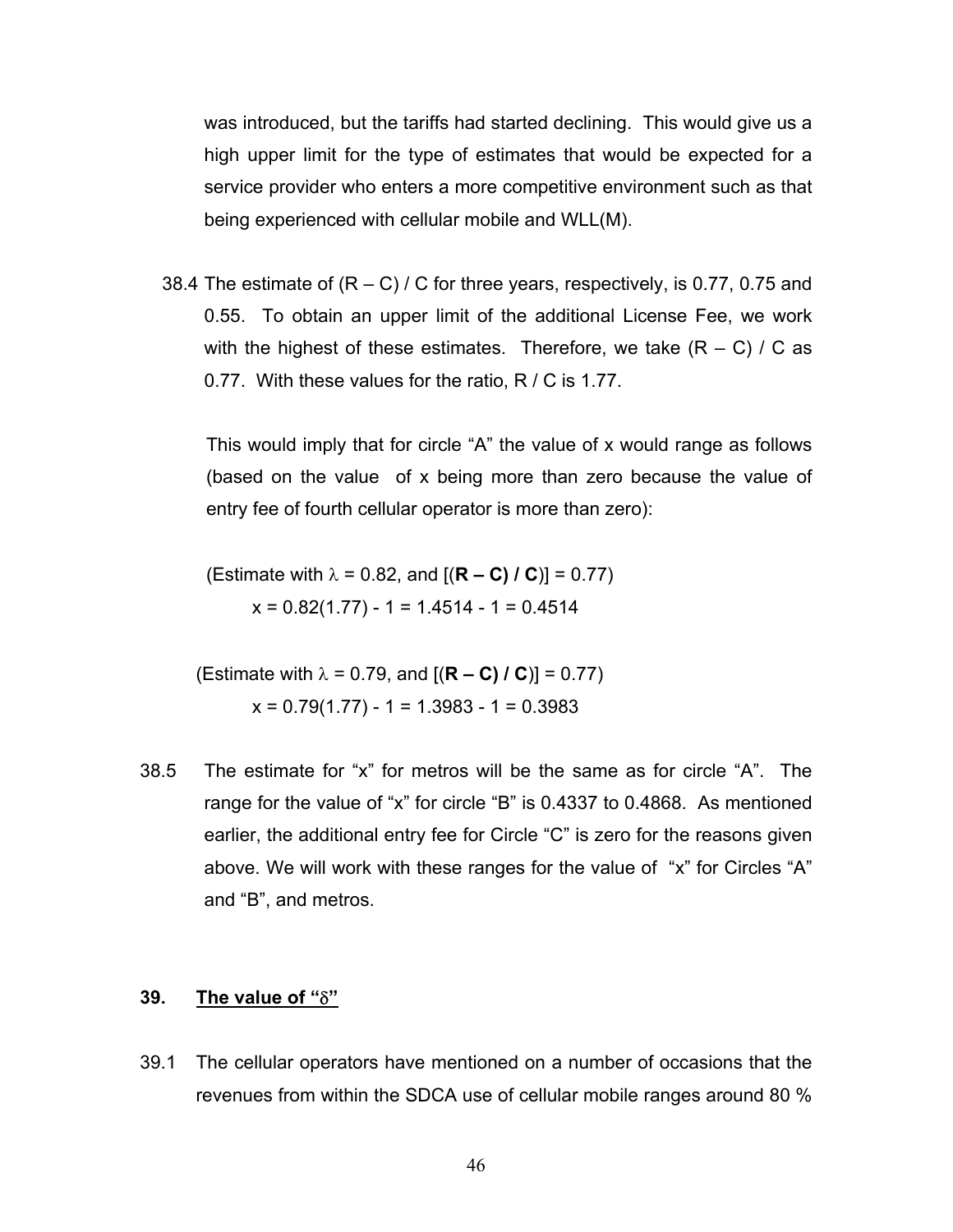to 86 %. This revenue includes the revenues within the SDCA derived from the use of cellular service within SDCA both by subscribers which are mobile outside the SDCA and by the roaming subscribers. The share in revenues of subscribers that do not go outside the SDCA is therefore less than the 80% to 86% mentioned above. It is not possible to get an accurate estimate of the share in overall cellular revenue contributed by subscribers which stay within an SDCA. However, for our calculations we can consider that each subscriber contributes on average the same proportion of SDCA revenue as any other. It has been stated in discussions by cellular operators that about 80% of the subscribers do not go outside the SDCA. Thus, of the total revenues derived within the SDCA, we may take revenues from the subscribers which do not travel outside the SDCA as comprising about 80% of the revenues. This implies that the contribution of subscribers who stay within the SDCA is 80% of 86% of the revenues, i.e. 0.688, or an upper limit of 0.7 as the share in revenue in total revenues for the subscribers which stay within the SDCA. With this situation, we have the upper limit of  $\delta$  = 0.7. It must be borne in mind that the subscribers who are more mobile are likely to be larger spenders, and thus the relevant value of  $\delta$  is likely to be the lower than 0.7.

39.2 One exception to this would be the metro SDCAs. In metros SDCAs, the proportion of subscribers whom we should take into account are both  $S_1$ and  $S_2$ . Available data shows that the roaming subscribers in Delhi account for 8% to 14% of the subscriber base, and for Mumbai account for 6 % of the subscriber base. Based on this, we consider an upper limit for the sum of  $S_1$  and  $S_2$  in total subscribers as 95%. From the data on revenues, we know that about 9% to 11% of the revenues are earned from roaming. The roaming subscribers would be contributing to the revenues through their calls and SMS etc. even in the SDCA where they are registered. Taking an equal proportion of the SDCA expenses by each subscriber, this gives us an estimate of 5 per cent of the SDCA revenue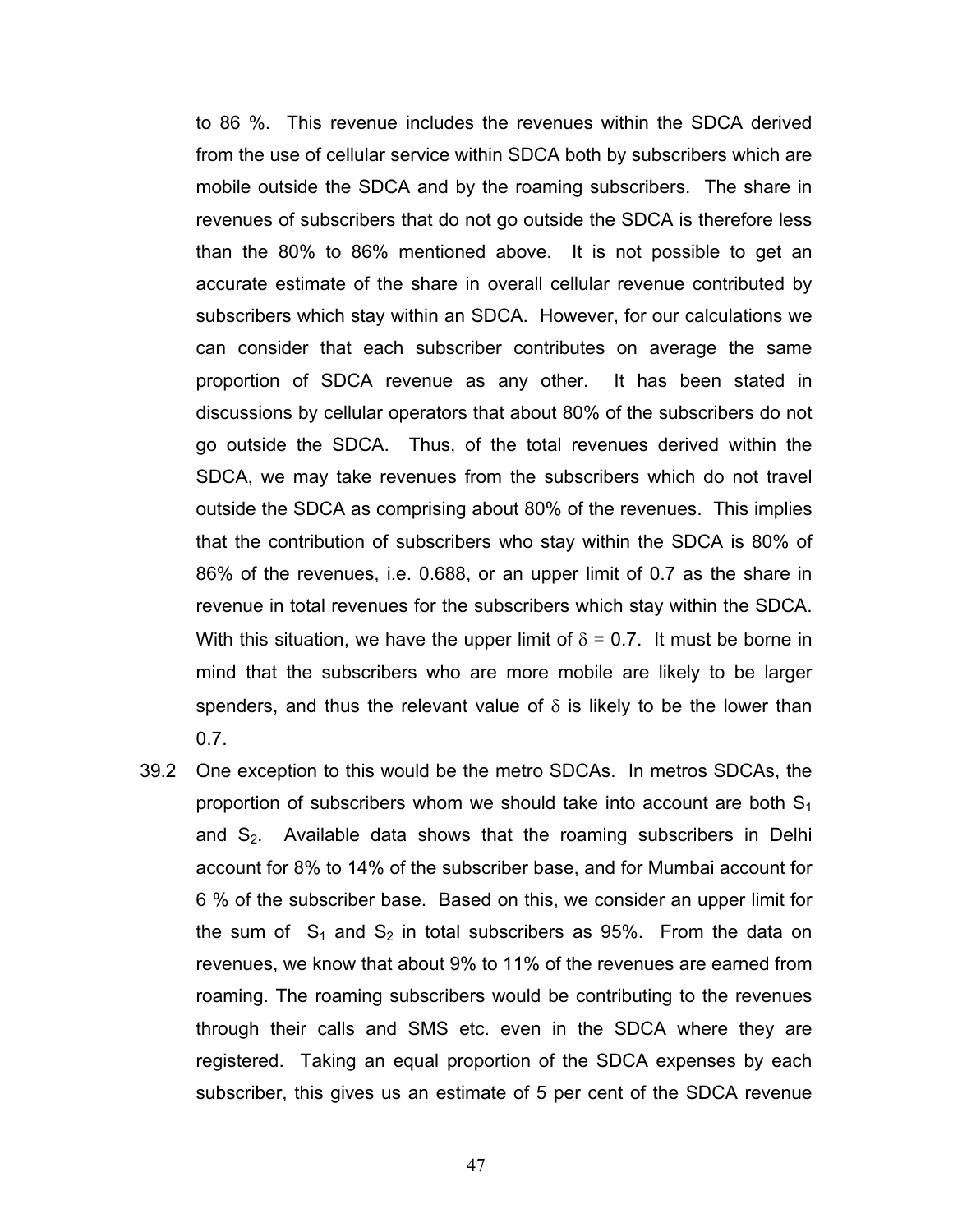due to the roaming subscribers. We therefore take a total of 15% for the contribution of roaming subscribers to overall revenue. Since the roaming subscribers are likely to be high revenue contributors even in the SDCA, this is likely to be an underestimate of their contribution, which in turn will imply that our estimate of additional entry fee would be an upper limit. Based on this we get a value of  $\delta$  for metros to be (0.95 x 0.85) as 0.81.

### **40. The value of "**η**"**

The value of  $\eta$  has to be derived by taking a WLL(M) operator who will have his network in the entire circle, but will not incur any costs for roaming because that is not allowed. The operator's subscribers will not be mobile outside the SDCA where they are registered, but the network operations will have to cover all the SDCAs in the circle. Thus, the share of the costs of such a network compared to the total costs of a network which allows full mobility including roaming, would be very similar. We consider an estimate of  $η = 0.95$  which would appear to be an under-estimate. These costs are without the costs relating to roaming, including the joint and common costs pertaining to roaming.

### **41. Estimating the entry fee for WLL(M)**

41.1 As mentioned above, the entry fee for WLL(M) depends upon the relationship between  $\delta$ , (1 +x) and  $\eta$ . The entry fee is likely to be positive if  $\delta(1 + x)$  > η, otherwise it would be zero. With the above-mentioned estimates of the parameters, we get the following estimates of  $\delta(1 + x)$ . For the reasons given above, these estimates for additional entry fee would give us an over-estimate of the relevant figures because of the relatively high figures of  $\delta$  and  $\eta$  that we have taken, and also the fact that some of the entry fee paid by BSOs may actually be an amount which should be allocated for the WLL(M) service.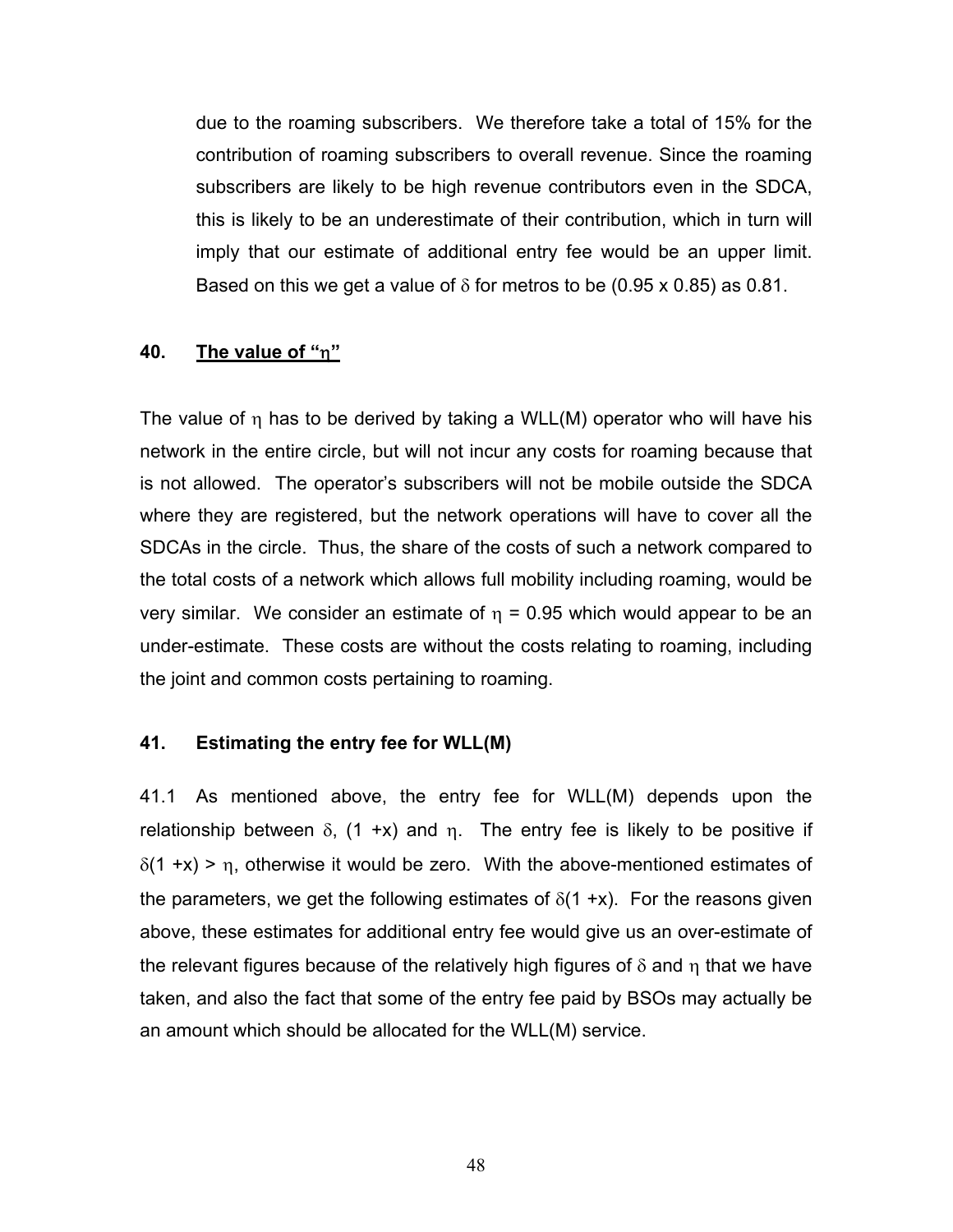|                 | Value of $\delta$ (1+x)     | <b>Ratio of Additional Entry Fee for</b> |
|-----------------|-----------------------------|------------------------------------------|
| Value of "x" as | $\delta$ = 0.7 for circles, | <b>WLL(M) to Entry Fee of Fourth</b>     |
| under           | and                         | <b>Cellular Operator</b>                 |
|                 | 0.81 for metros             | with $η = 0.95$                          |
| 0.3983          | 0.97881                     | 0.07233                                  |
| (Circle "A")    |                             |                                          |
| 0.4514          | 1.01598                     | 0.14616                                  |
| (Circle "A")    |                             |                                          |
| 0.4337          | 1.00359                     | 0.12356                                  |
| (Circle "B")    |                             |                                          |
| 0.4868          | 1.04076                     | 0.18644                                  |
| (Circle "B")    |                             |                                          |
| 0.3983 (Metro)  | 1.132623                    | 0.45850                                  |
| 0.4514 (Metro)  | 1.175634                    | 0.49985                                  |

| Table 6. |  | Estimates for additional entry fee for WLL(M), taking |  |  |  |
|----------|--|-------------------------------------------------------|--|--|--|
|          |  | reasonable range of parameters.                       |  |  |  |

41.2 Estimates for Circle "C" are not given because of the reasons mentioned earlier. When considering this situation, it must be borne in mind that this entry fee is calculated after deducting a reasonable return on investment for the service provider. Therefore, even if we get an entry fee of about zero, he will begin operations because of the returns that are to be obtained by him.

41.3 Before using these estimates further for estimating the additional entry fee for WLL(M), we have to address some other points mentioned below.

### **42. The value of a Fixed Service License in comparison to WLL(M)**

42.1 We mentioned earlier that when the BSOs entered the various circles they did so knowing that they would be allowed to give WLL(M) service also. Therefore, in their assessment of the entry fee that they should be paying, they would have taken into account the fact that their market would include both fixed and WLL (M) service, and a portion of the entry fee would have been for WLL(M) also. It is not possible to estimate how much of the entry fee would have been for fixed line and how much for WLL(M), but from the experience in the market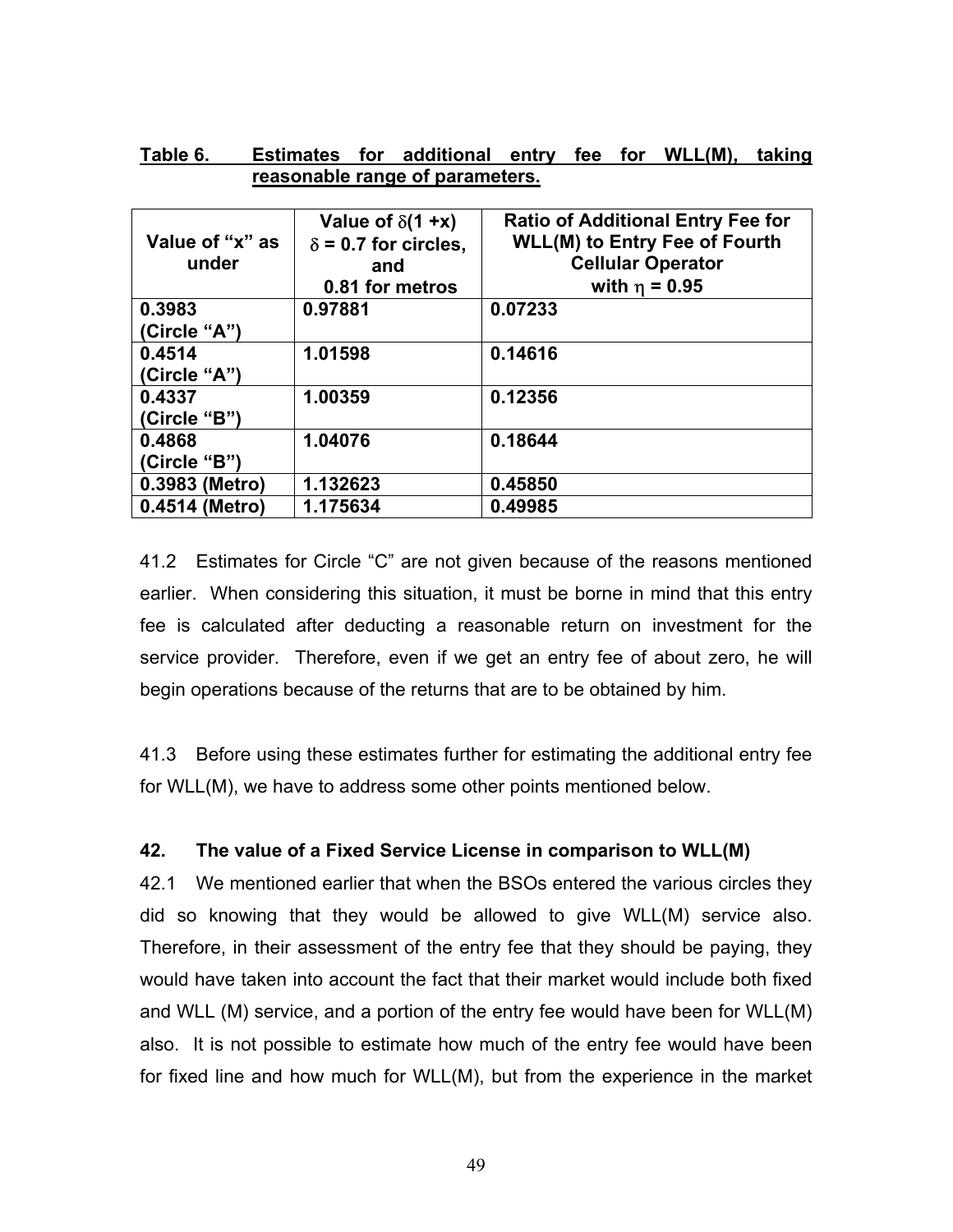and the reaction of the entrants it appears reasonable to consider that the value of the surplus from WLL(M) would be more than expected from fixed line service.

42.2 We have used this as a basis to estimate the additional entry fee that should be levied for WLL(M). Thus, we have used the upper limit of the entry fee for WLL(M), i.e.  $E_W$  as the entry fee that would have been paid for fixed line also. If the entry fee paid by the BSO  $(E_B)$  is more than the additional entry fee estimated for WLL(M)(i.e.  $E_W$ ), then we consider the entry fee for fixed line as being equal to  $E_W$  and from the total fee to be paid by BSOs for WLL(M), we take the amount  $E_B$  minus  $E_W$  as an amount that has already been paid toward the entry fee of WLL(M). This amount should therefore be deducted from the entry fee for WLL(M) to obtain the additional amount of entry fee that should be paid for WLL(M).

42.3 If the entry fee  $E_B$  paid by BSOs is less than the entry fee estimated for WLL(M), then the entry fee paid by the BSOs is taken to be only the entry fee for Fixed Service. In this case, the entire estimate of the entry fee for WLL(M) is to be taken as the relevant additional entry fee to be paid by BSOs for WLL(M).

42.4 In a number of cases the estimates of entry fee, even with the upper limit of the multiplier in Table 6, show that the entry fee paid by the BSO for individual circle is more than the entree fee of fixed service and WLL(M) combined. This could be for two reasons.

42.5 One, it is possible that the entry fee of the cellular mobile operator is less than the full surplus that was available to pay the entry fee. In this case, the entry fee for WLL(M) also would not reflect the full amount of surplus. However, we can consider that the extent to which the entry fee shows an underestimate of the surplus available for cellular mobile, the same would also be valid for WLL(M).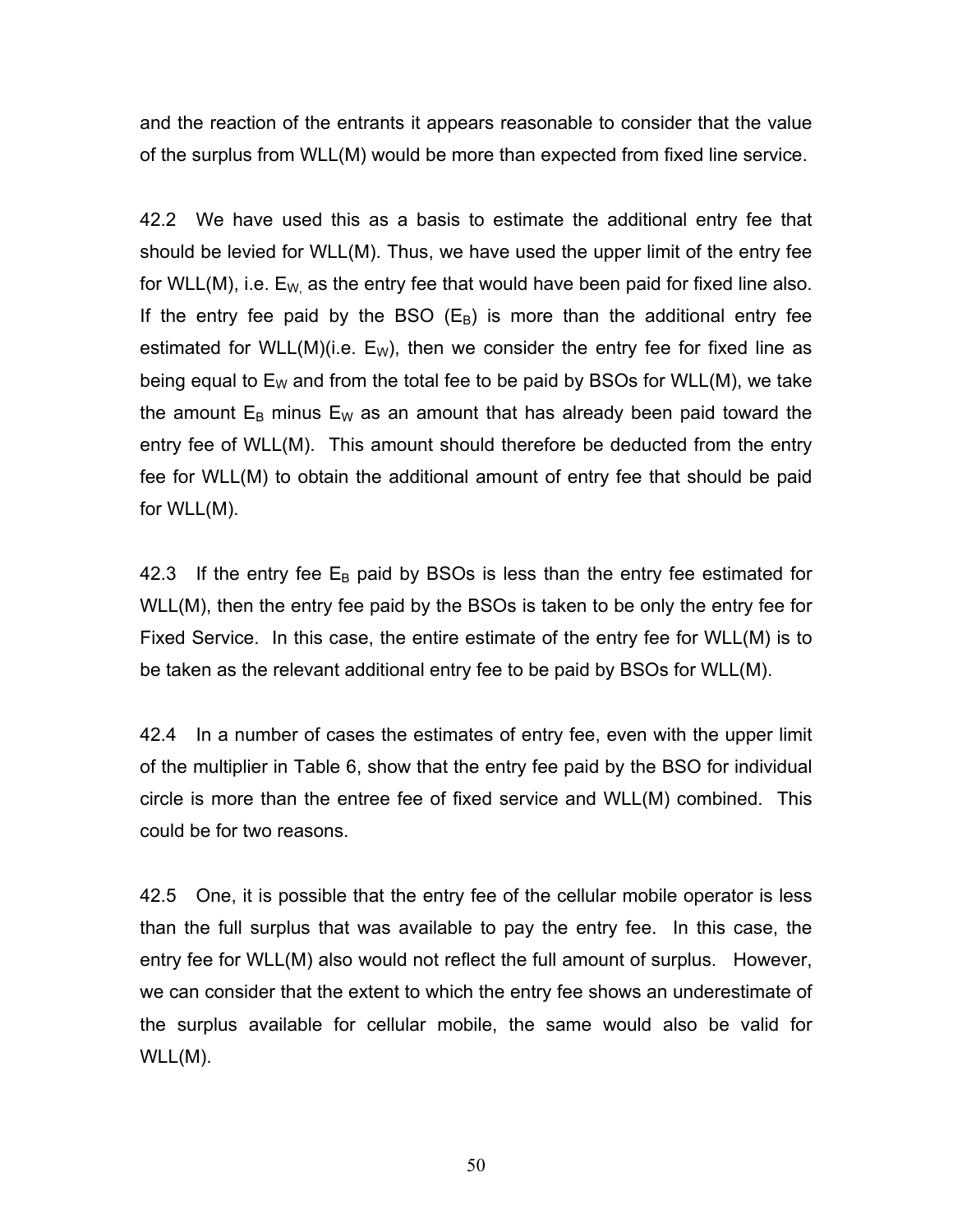42.6 Two, the new BSOs that have entered for providing WLL(M) service have entered a number of circles (including metros) together. While the estimates here are separately being considered for the entry fee as applicable in each circle/metro, the service providers would have considered the overall situation regarding entry fee. They would have thus compared the additional entry fee that they may have to pay in certain circles with the extent to which they may have been willing to pay additional entry fee in other circles/metros. Using our estimates, it is clear that the extra entry fee paid in some circles is more than compensated by what the service providers would have been willing to pay in metros/circles.

**42.7 An important point to bear in mind is that the additional entry fee for WLL(M) should be paid only if the basic Service operator provides the WLL(M) service. If the WLL(M) service is not provided by the BSO, no additional entry fee for WLL(M) should be charged**.

# **43. Addressing the different coverage for License areas of BSO and cellular mobile**

In our estimation of the additional entry fee, we need to deal also with the different coverage of license areas for cellular mobile and BSOs. This arises mainly with respect to the four metro licenses that are with cellular mobile. For these license areas, we have the following situations:

• For Delhi, we take the upper limit of entry fee for WLL(M) as being the entry fee that would have been paid for fixed line. This amount is more than the entry fee paid by the BSO. Therefore the entry fee for WLL(M) estimated for Delhi should be paid as additional entry fee by each BSO in Delhi. We will not address in this context the slightly larger License area for cellular, which gives us again an upper limit of the additional license entry fee.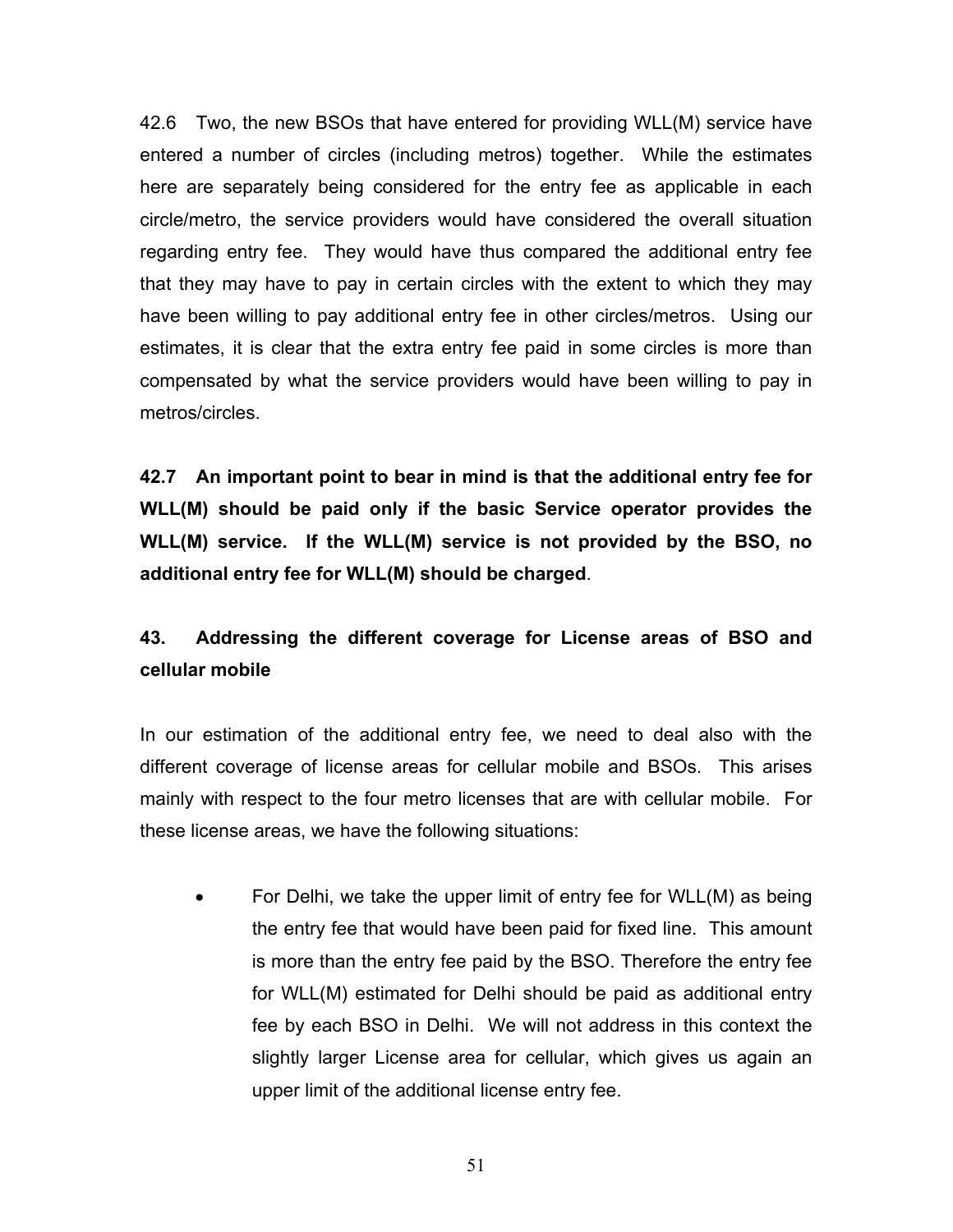- For West Bengal minus Kolkata, there is no fourth cellular operator. Thus, for this region, there is no additional entry fee for WLL(M). For West Bengal other than Kolkata, we will consider the entire entry fee paid by BSO as the entry fee paid for WLL(M); if the fourth cellular operator would not have found West Bengal other than Kolkata as commercially attractive, the presumption is that neither would have a fixed service provider found it attractive and the entry fee for West Bengal minus Kolkata would be zero for the BSO. Since the value of the fixed license is seen as being below that for the license for WLL(M), the entry fee for fixed line in West Bengal minus Kolkata would also be zero. With these parameters, the estimate for additional entry fee for West Bengal (including Kolkata) for WLL(M) is calculated by first estimating the entry fee for fixed line for Kolkata (equal to the estimate of entry fee for WLL(M)), and comparing it with the entry fee paid by BSO for West Bengal as a whole. Since the entry fee for fixed line for Kolkata is more than the entry fee paid by the BSO for West Bengal, the whole amount of the BSO entry fee is treated as being paid for fixed line. Thus, the whole of the estimated entry fee for WLL(M) is the additional entry fee to be paid for WLL(M) in West Bengal.
- For Maharashtra other than Mumbai, the combined fixed line and WLL(M) entry fee is determined as being equal to twice the amount of estimated  $E_W$ . This amount is deducted from the entry fee paid by the BSO for Maharashtra as a whole, and the residual amount has to be considered for payment towards the entry fee for fixed and WLL(M) in Mumbai region of the circle by the BSO. This residual is compared with the estimated entry fee for WLL(M) for Mumbai, which is being treated as a surrogate entry fee for the fixed line portion in Mumbai. The residual amount is below the entry fee for WLL(M) for Mumbai. Thus, as per the principle enunciated above, the whole of the estimated entry fee for WLL(M)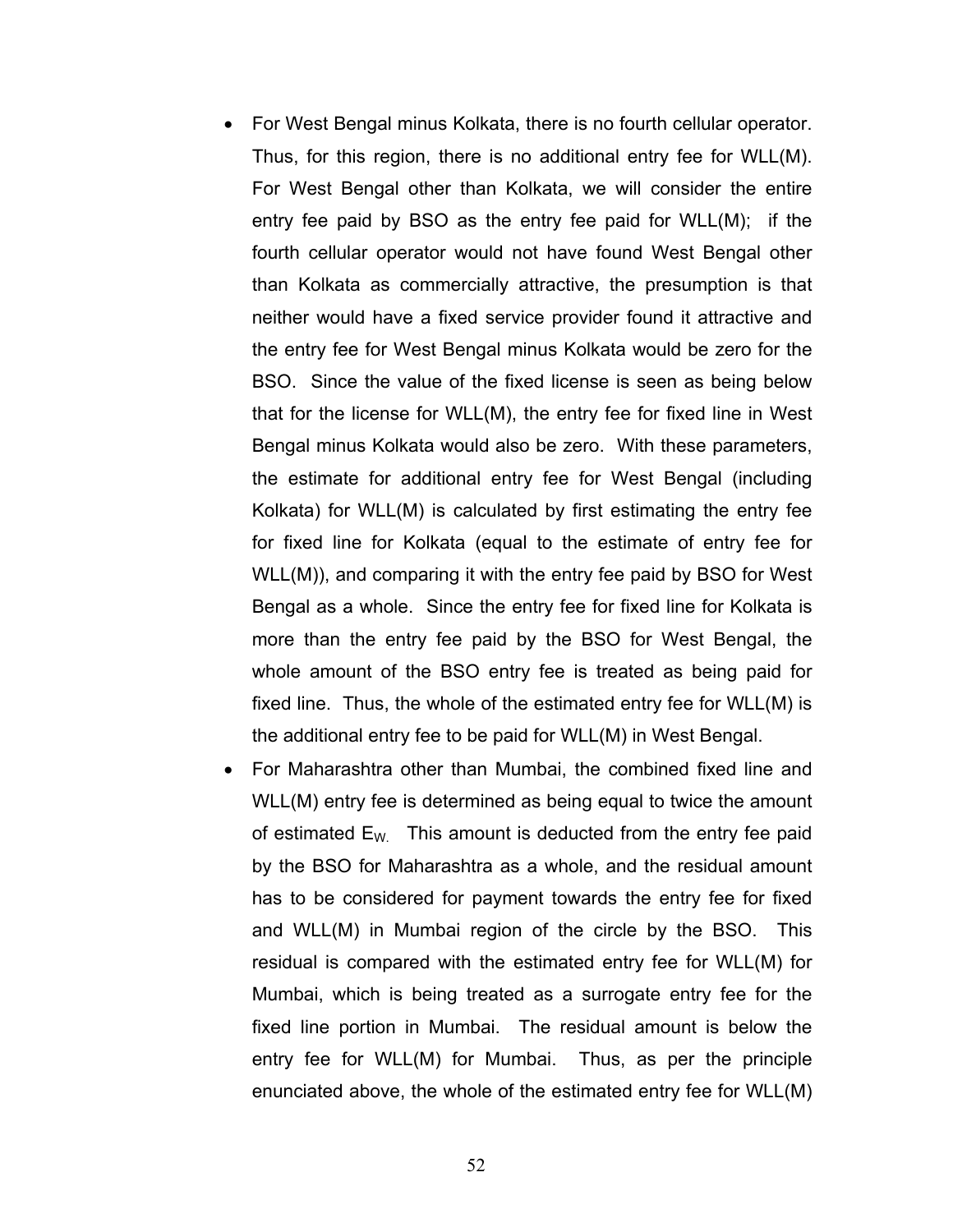for Mumbai is treated as the amount of additional entry fee that should be paid by the BSO for operating WLL(M) in Maharashtra as a whole.

• The same methodology as Maharashtra/ Mumbai is applied for Tamil Nadu/ Chennai.

Based on this methodology, the additional entry fee for WLL(M) has been estimated as in the following Table 7.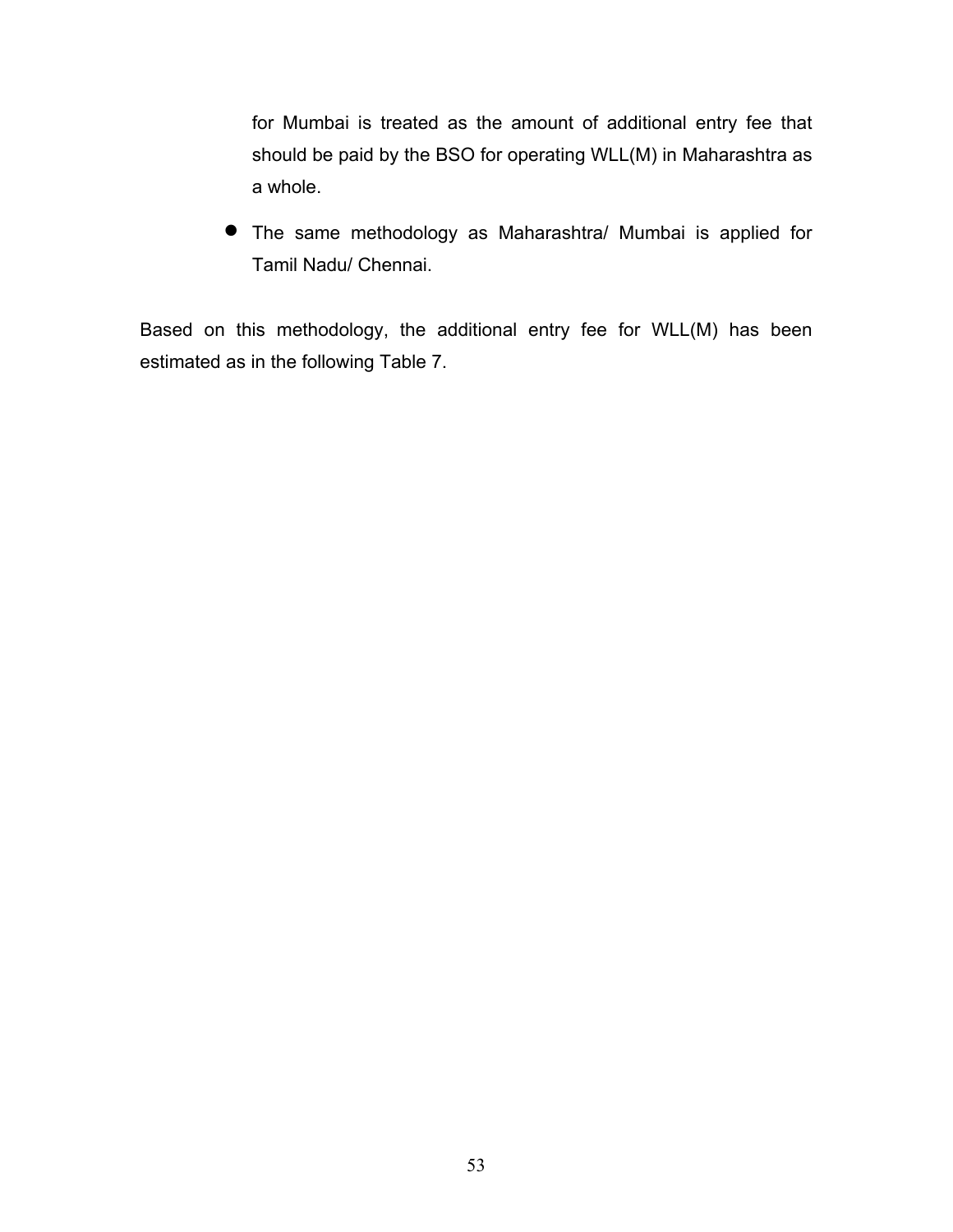## **TABLE 7**

# **Additional Entry Fee for BSOs before any corrections**

|                 | S. No. Circle                | <b>Number</b><br>of new | Name of                     | Name of             | Name of        | <b>Entry</b>   | <b>Additional</b>   |
|-----------------|------------------------------|-------------------------|-----------------------------|---------------------|----------------|----------------|---------------------|
|                 |                              |                         | <b>BSO[1]</b>               | <b>BSO [2]</b>      | <b>BSO[3]</b>  | Fee            | <b>Entry</b><br>Fee |
|                 |                              | <b>BSOs</b>             |                             |                     |                | already        | before              |
|                 |                              |                         |                             |                     |                | Paid in        | correction<br>in    |
|                 |                              |                         |                             |                     |                |                | Rs. Crores for      |
|                 |                              |                         |                             |                     |                |                | each licencee       |
|                 |                              |                         |                             |                     |                |                |                     |
|                 |                              |                         |                             |                     |                | Rs.            |                     |
|                 |                              |                         |                             |                     |                | Crore          |                     |
|                 | Delhi                        | 3                       | <b>Reliance</b>             | Tata                | <b>Bharti</b>  | 50             | 85.33               |
| 1               |                              |                         | Infocomm                    | <b>Teleservices</b> | <b>Telenet</b> |                |                     |
|                 | <b>Tamil Nadu including</b>  | 3                       | Reliance                    | Tata                | <b>Bharti</b>  | 50             | 76.98               |
|                 | 2 Chennai                    |                         | Infocomm                    | <b>Teleservices</b> | <b>Telenet</b> |                |                     |
|                 | Karnataka                    | 3                       | Reliance                    | Tata                | <b>Bharti</b>  | 35             | 25.46               |
| 3               |                              |                         | Infocomm                    | <b>Teleservices</b> | <b>Telenet</b> |                |                     |
|                 | <b>Andhra Pradesh</b>        | $\mathbf{1}$            | Reliance                    |                     |                | 35             | 0.00                |
| 4               |                              |                         | <b>Infocomm</b>             |                     |                |                |                     |
|                 | Gujarat                      | $\mathbf{1}$            |                             | Tata                |                | 40             | 0.00                |
| 5               |                              |                         |                             | <b>Teleservices</b> |                |                |                     |
|                 | Maharashtra including        | 1                       | Reliance                    |                     |                | 115            | 101.80              |
|                 | 6 Mumbai                     |                         | Infocomm                    |                     |                |                |                     |
|                 | <b>West Bengal including</b> | $\mathbf{1}$            | <b>Reliance</b>             |                     |                | 25             | 38.99               |
|                 | 7 Kolkata                    |                         | Infocomm                    |                     |                |                |                     |
|                 | Kerala                       | 1                       | <b>Reliance</b>             |                     |                | 20             | 0.00                |
| 8               |                              |                         | Infocomm                    |                     |                |                |                     |
|                 | <b>UP(East)</b>              | 1                       | <b>Reliance</b>             |                     |                | 15             | 1.87                |
| 9               |                              |                         | Infocomm                    |                     |                |                |                     |
|                 | <b>UP(West)</b>              | $\mathbf{1}$            | <b>Reliance</b>             |                     |                | 15             | 0.00                |
| 10 <sub>1</sub> |                              |                         | Infocomm                    |                     |                |                |                     |
|                 | Haryana                      | $\overline{\mathbf{2}}$ | Reliance                    |                     | <b>Bharti</b>  | 10             | 0.00                |
| 11              |                              |                         | Infocomm                    |                     | <b>Telenet</b> |                |                     |
| 12              | <b>Madhya Pradesh</b>        | $\mathbf{1}$            | <b>Reliance</b>             |                     |                | 20             | 0.00                |
|                 | Punjab                       | $\mathbf{1}$            | <b>Infocomm</b><br>Reliance |                     |                | 20             | 28.29               |
| 13              |                              |                         | <b>Infocomm</b>             |                     |                |                |                     |
|                 | Rajasthan                    | 1                       | Reliance                    |                     |                | 20             | 0.00                |
| 14              |                              |                         | Infocomm                    |                     |                |                |                     |
|                 | <b>Bihar</b>                 | 1                       | Reliance                    |                     |                | 10             | 0.00                |
| 15              |                              |                         | <b>Infocomm</b>             |                     |                |                |                     |
|                 | Orissa                       | $\mathbf{1}$            | Reliance                    |                     |                | 5              | 0.00                |
| 16              |                              |                         | Infocomm                    |                     |                |                |                     |
|                 | 17 Assam                     | $\mathbf 0$             |                             |                     |                | 5              | 0.00                |
|                 | <b>Himachal Pradesh</b>      | 1                       | Reliance                    |                     |                | $\mathbf{2}$   | 0.00                |
| 18              |                              |                         | Infocomm                    |                     |                |                |                     |
|                 | 19 Jammu & Kashmir           | 0                       |                             |                     |                | $\overline{2}$ | 0.00                |
|                 | 20 North East                | $\mathbf 0$             |                             |                     |                | $\overline{2}$ | 0.00                |
|                 | A&N                          | $\mathbf{1}$            | Reliance                    |                     |                | $\mathbf{1}$   | 0.00                |
| 21              |                              |                         | Infocomm                    |                     |                |                |                     |
|                 |                              | 25                      | 17                          | 4                   | 4              | 497.00         | 358.72              |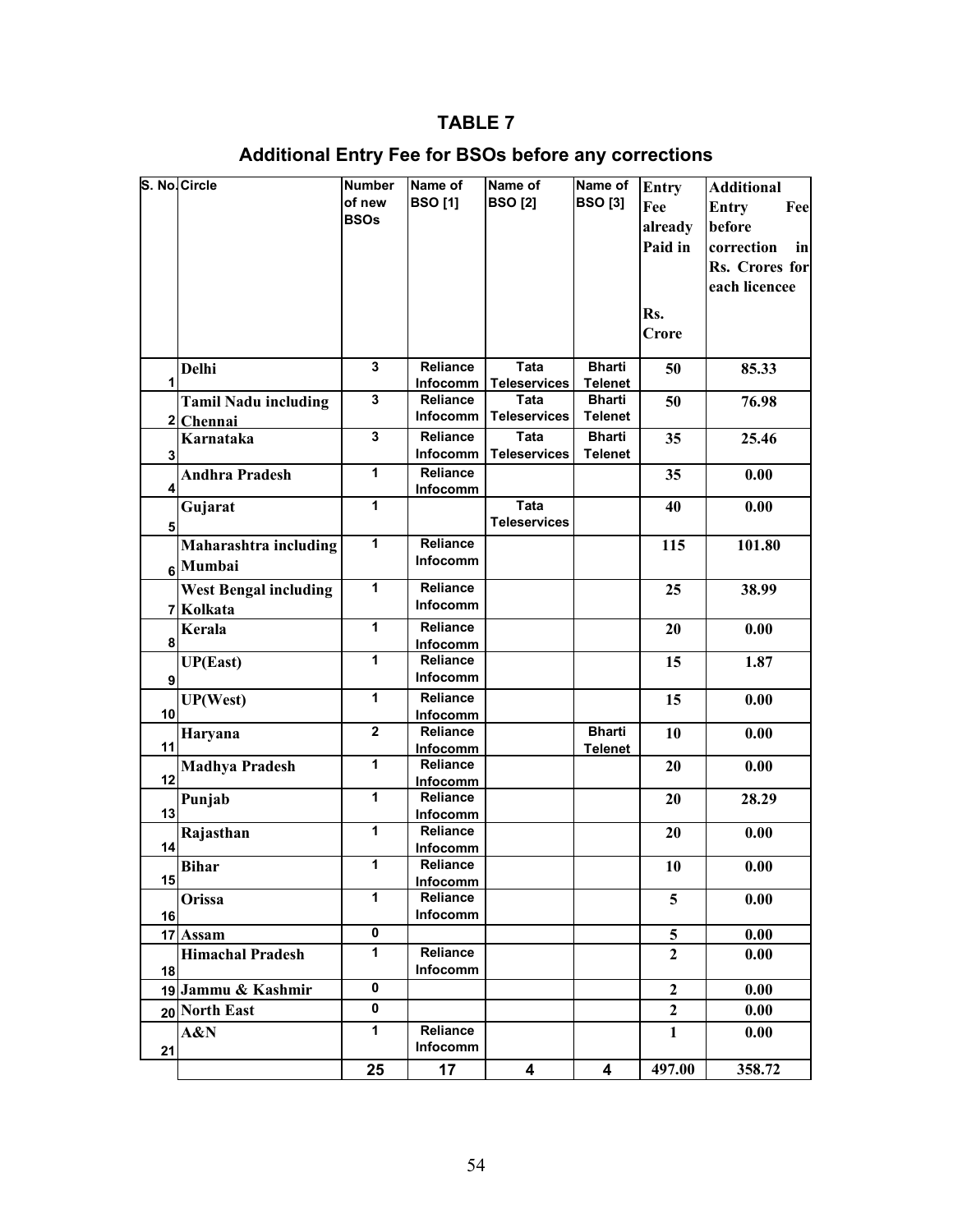# **44 Adjusting for differences in Performance Bank Guarantee and Roll Out Requirements**

44.1. An important point to consider is that till now, we have not taken account of certain other factors such as differences in performance bank guarantee and roll out obligation, which may alter the estimate that we obtain for WLL(M)'s entry fee based on the above analysis. We consider these factors below.

44.2 The performance requirements for the BSOs differ depending on whether they have the older license or the newer one, and both of these differ with respect to the obligations under the license for cellular mobile. The older BSOs have much more onerous requirements, and their entry fee is also higher than the estimated entry fee for the WLL(M). Moreover, these service providers were earlier supposed to get more spectrum, but after the introduction of WLL(M), the spectrum set aside for them has been decreased. For these reasons too the conclusions that old BSOs should not be charged any additional entry fee remains valid.

44.3 The new BSOs have somewhat higher obligations compared to the cellular mobile service providers, both in terms of roll out as well as performance bank guarantee. Table 8, Table 9 and Table 10 illustrate the cost of Performance Bank Guarantee based on a set of assumptions covering old basic service licensees, new basic service licensees, and Cellular Mobile service providers respectively. For Performance Bank Guarantee, a commission fee of 1.5% has been assumed. Cash Margin has been assumed as 10% for the PBG. Fixed weighted cost of capital is taken as 15% and fixed deposit interest as 5%. Based on the above assumptions, for each year 2.5% is the PBG cost component and NPV for all subsequent years can be taken. The tables show that due to Performance Bank Guarantee additional cost to the extent of 8.86% of total amount of PBG in case of post NTP'99 BSOs(Old BSOs), 7.97% of total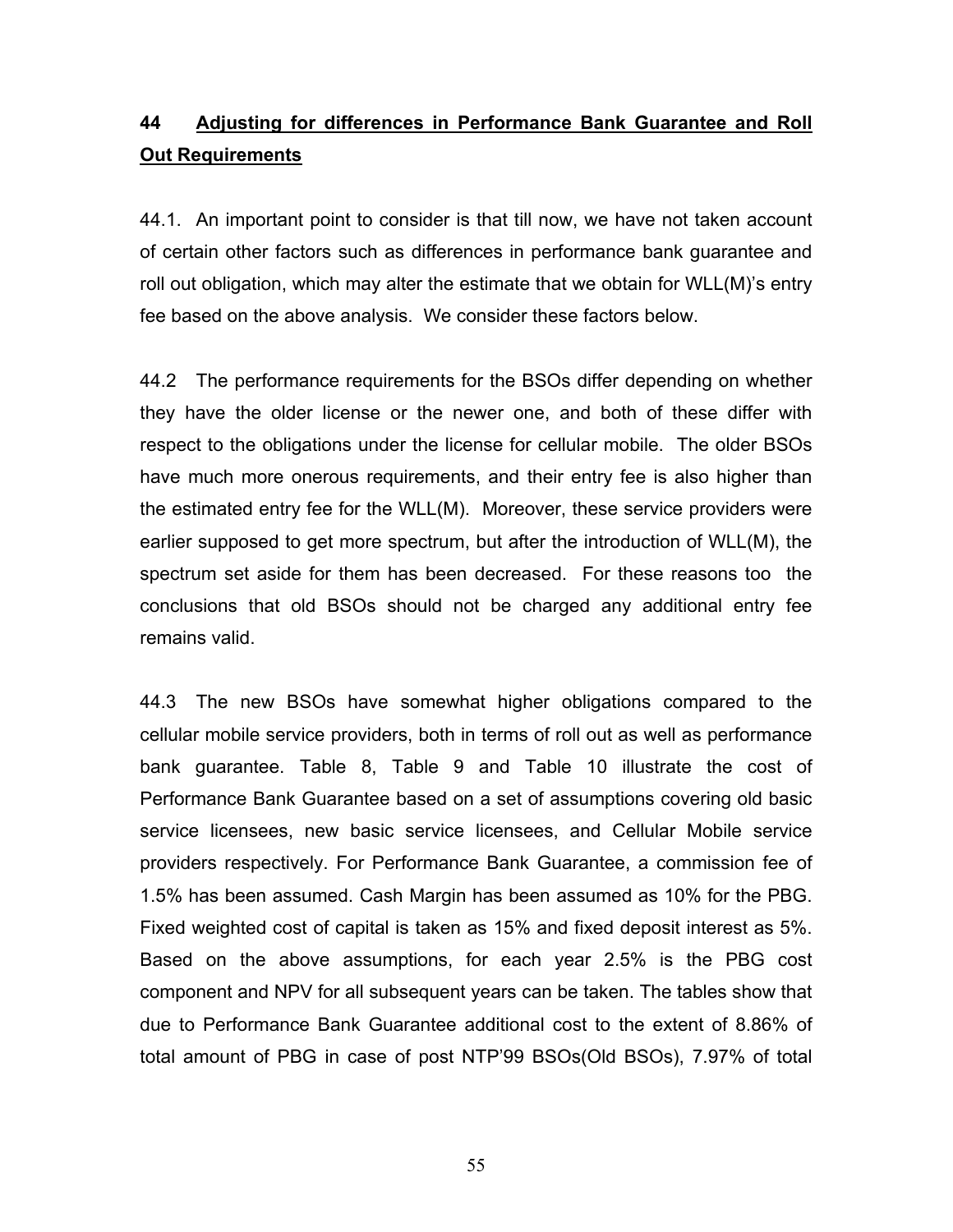amount of PBG in case of pre NTP'99 BSOs (New BSOs) and 10.678% of total amount of PBG in case of Cellular Mobile service providers are applicable.

44.4 Based on the NPV cost of PBG to be 10.678 %, the range of PBG stipulated in case of the Cellular Licences, Table 11 provides the estimated NPV of the Cellular PBG in Rs. Crores.

44.5 It is very difficult to accurately assess the impact of Roll Out requirements. In case of BSOs, Roll out requirements call for coverage of all SDCAs including Urban, Semi Urban and Rural SDCAs. However in case of Cellular licenses 50% of the District Headquarters, or any town in lieu, are to be covered. This roughly equates with Urban SDCAs of BSOs. For the Roll out requirements, an assumption is made that for Semi-Urban and Rural Areas, BSOs are providing the roll out on the basis of licensing requirement only and for token presence, for example a CDOT 256 standalone switch with 184 lines would be just adequate. TRAI's studies on Bottom Up Costing Models had indicated that for Semi-Urban and Rural areas, costs were about 20 to 30% higher than urban areas. Based on these estimates and taking a range for the costs relevant for the urban areas, if the costs for Urban Areas are taken as Rs X per line, it would be reasonable to have Rs. X + 4000 per line as the cost for Semi-Urban and Rural Areas. Though BSOs may like to add higher capacities based on their cost economies and technology options, for the purpose of additional cost for Roll out, lines are restricted to a relatively low costs applicable to 184 lines (CDOT256), which is the smallest capacity switch in the BSNL's network. Based on these assumptions, Table 12 gives the additional cost in Rs. Crores for Roll out differences between BSOs and CMSPs.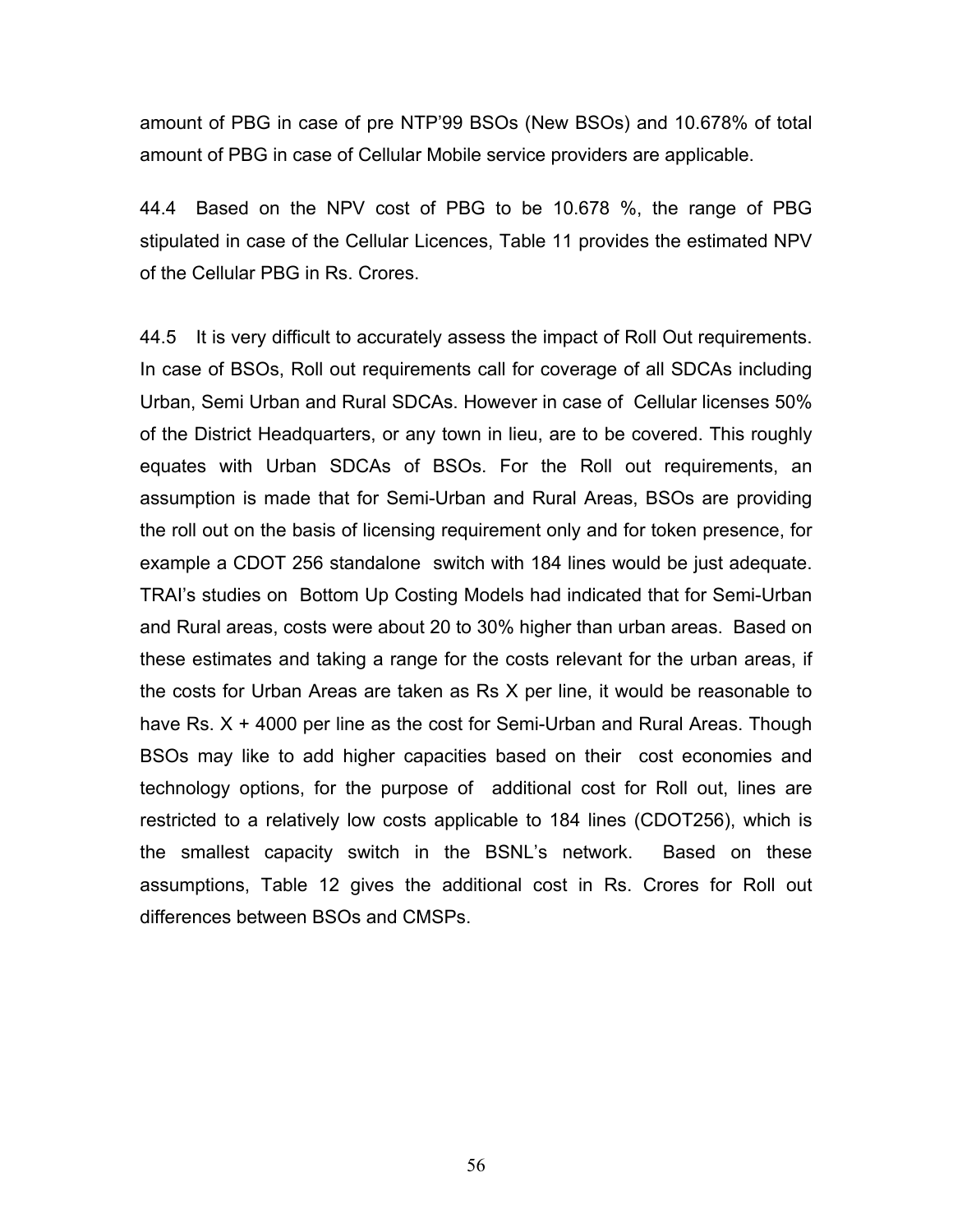## **TABLE 8**

## **NPV of PBG Cost as % of PBG for Old BSOs**

|                                             | NPV as % of PBG Given for old BSOs |                         |                                                         |              |     |     |     |     |     |     |     |     |                 |     |     |     |                 |     |     |     |                |
|---------------------------------------------|------------------------------------|-------------------------|---------------------------------------------------------|--------------|-----|-----|-----|-----|-----|-----|-----|-----|-----------------|-----|-----|-----|-----------------|-----|-----|-----|----------------|
| Pre NTP'99 BSO<br>(All Amounts in Rs crore) |                                    |                         |                                                         |              |     |     |     |     |     |     |     |     |                 |     |     |     |                 |     |     |     |                |
| <b>Inputs</b>                               | <b>Assumed</b>                     |                         |                                                         |              |     |     |     |     |     |     |     |     |                 |     |     |     |                 |     |     |     |                |
| <b>Commission Fee</b>                       | 1.50%                              |                         |                                                         |              |     |     |     |     |     |     |     |     |                 |     |     |     |                 |     |     |     |                |
| <b>Cash Margin</b>                          | 10%                                |                         |                                                         |              |     |     |     |     |     |     |     |     |                 |     |     |     |                 |     |     |     |                |
| <b>Fixed Deposit Interest</b>               | 5%                                 |                         |                                                         |              |     |     |     |     |     |     |     |     |                 |     |     |     |                 |     |     |     |                |
| Wtd. Avg. Cost of Capital                   | 15%                                |                         |                                                         |              |     |     |     |     |     |     |     |     |                 |     |     |     |                 |     |     |     |                |
|                                             |                                    |                         |                                                         |              |     |     |     |     |     |     |     |     |                 |     |     |     |                 |     |     |     |                |
|                                             |                                    | Amt Year                |                                                         |              |     |     |     |     |     |     |     |     |                 |     |     |     |                 |     |     |     |                |
| <b>PBG</b> at beginning                     | 25                                 | $\mathbf 0$             | Rs 100 cr before NTP'99; 4 times Entry Fee after NTP'99 |              |     |     |     |     |     |     |     |     |                 |     |     |     |                 |     |     |     |                |
| <b>PBG Enhancement</b>                      | 25                                 | $\overline{\mathbf{2}}$ | On reaching 50,000 Capacity                             |              |     |     |     |     |     |     |     |     |                 |     |     |     |                 |     |     |     |                |
| Addl . PBG                                  | 50                                 | 4                       |                                                         |              |     |     |     |     |     |     |     |     |                 |     |     |     |                 |     |     |     |                |
| <b>Total PBG</b>                            | 100                                |                         |                                                         |              |     |     |     |     |     |     |     |     |                 |     |     |     |                 |     |     |     |                |
| Addl. PBG Return                            | 50                                 | 6                       | Based on Roll-Out Completion Date extended to Dec 2003  |              |     |     |     |     |     |     |     |     |                 |     |     |     |                 |     |     |     |                |
|                                             |                                    |                         |                                                         |              |     |     |     |     |     |     |     |     |                 |     |     |     |                 |     |     |     |                |
|                                             |                                    |                         |                                                         |              |     |     |     |     |     |     |     |     |                 |     |     |     |                 |     |     |     |                |
| Year                                        |                                    |                         | $\mathbf{2}$                                            | $\mathbf{3}$ | 4   | 5   | 61  | 7   | 8   | 9   | 10  | 11  | 12 <sup>1</sup> | 13  | 14  | 15  | 16 <sup>1</sup> | 17  | 18  | 19  | 20             |
|                                             |                                    |                         |                                                         |              |     |     |     |     |     |     |     |     |                 |     |     |     |                 |     |     |     |                |
| <b>BG Outstanding for the year</b>          |                                    | 25                      | 25                                                      | 50           | 50  | 100 | 100 | 50  | 50  | 50  | 50  | 50  | 50              | 50  | 50  | 50  | 50              | 50  | 50  | 50  | 50             |
| <b>Cash Margin Given</b>                    |                                    | 3                       | 3                                                       | 5            | 5   | 10  | 10  | 5   | 5   | 5   | 5   | 5   | 5               | 5   | 5   | 5   | 5               | 5   | 5   | 5   | $\overline{5}$ |
|                                             |                                    |                         |                                                         |              |     |     |     |     |     |     |     |     |                 |     |     |     |                 |     |     |     |                |
| <b>Annual Commission</b>                    |                                    | 0.4                     | 0.4                                                     | 0.8          | 0.8 | 1.5 | 1.5 | 0.8 | 0.8 | 0.8 | 0.8 | 0.8 | 0.8             | 0.8 | 0.8 | 0.8 | 0.8             | 0.8 | 0.8 | 0.8 | 0.8            |
| <b>Cost of Cash</b>                         |                                    | 0.3                     | 0.3                                                     | 0.5          | 0.5 | 1.0 | 1.0 | 0.5 | 0.5 | 0.5 | 0.5 | 0.5 | 0.5             | 0.5 | 0.5 | 0.5 | 0.5             | 0.5 | 0.5 | 0.5 | 0.5            |
| <b>Total Cost</b>                           |                                    | 0.63                    | 0.6                                                     | 1.3          | 1.3 | 2.5 | 2.5 | 1.3 | 1.3 | 1.3 | 1.3 | 1.3 | 1.3             | 1.3 | 1.3 | 1.3 | 1.3             | 1.3 | 1.3 | 1.3 | 1.3            |
|                                             |                                    |                         |                                                         |              |     |     |     |     |     |     |     |     |                 |     |     |     |                 |     |     |     |                |
| <b>NPV</b>                                  | 7.970                              |                         |                                                         |              |     |     |     |     |     |     |     |     |                 |     |     |     |                 |     |     |     |                |
| NPV as % of PBG Given                       | 7.97%                              |                         |                                                         |              |     |     |     |     |     |     |     |     |                 |     |     |     |                 |     |     |     |                |
|                                             |                                    |                         |                                                         |              |     |     |     |     |     |     |     |     |                 |     |     |     |                 |     |     |     |                |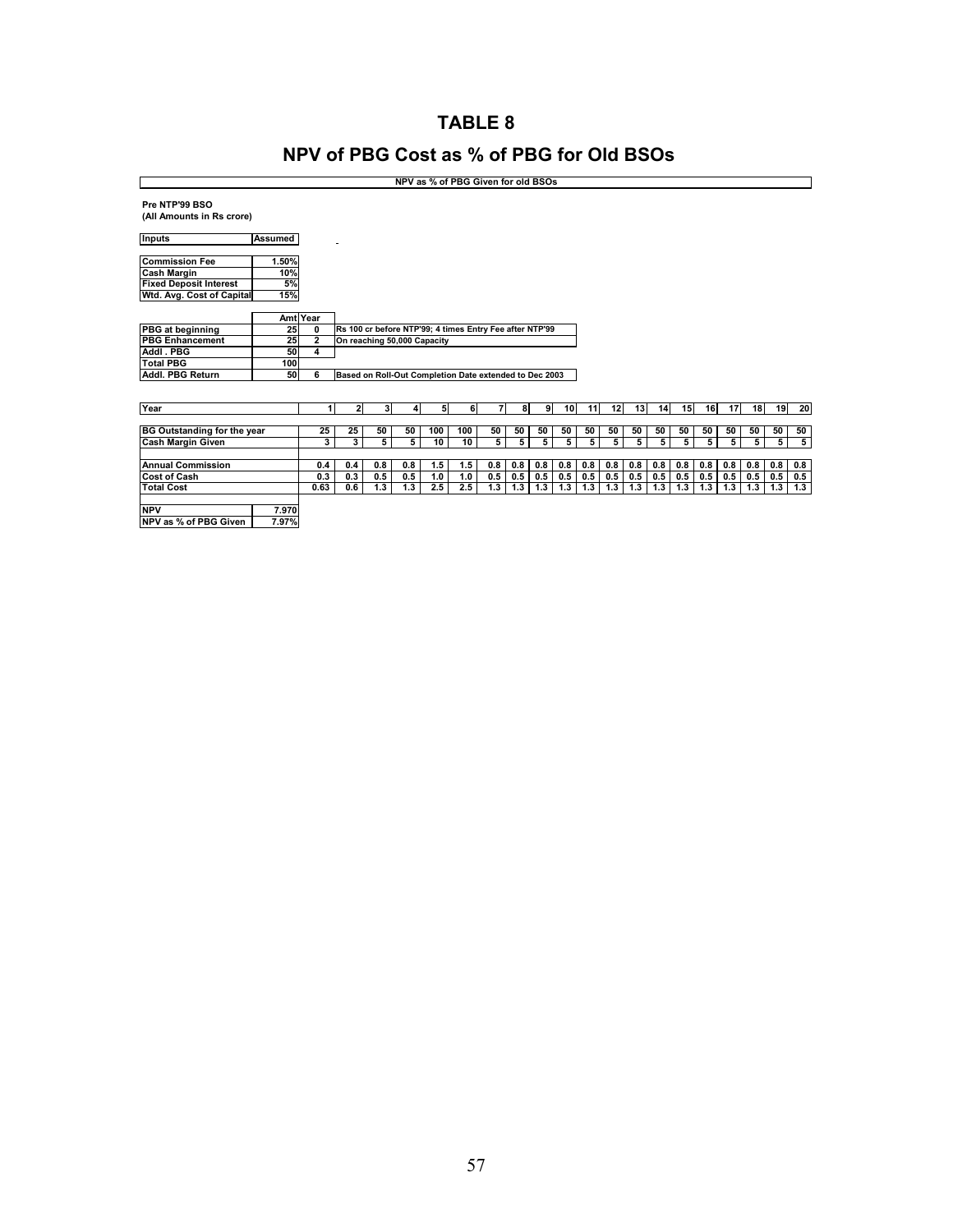## **TABLE 9**

## **NPV of PBG Cost as % of PBG for New BSOs**

| NPV as % of PBG Given for new BSOs                                                                        |                           |            |              |            |            |            |                |                         |                |  |   |    |    |    |    |    |    |    |    |    |    |    |
|-----------------------------------------------------------------------------------------------------------|---------------------------|------------|--------------|------------|------------|------------|----------------|-------------------------|----------------|--|---|----|----|----|----|----|----|----|----|----|----|----|
| Post NTP'99 BSO<br>(All Amounts in Rs crore)                                                              |                           |            |              |            |            |            |                |                         |                |  |   |    |    |    |    |    |    |    |    |    |    |    |
| <b>Inputs</b>                                                                                             |                           |            |              |            |            |            |                |                         |                |  |   |    |    |    |    |    |    |    |    |    |    |    |
| <b>Commission Fee</b><br><b>Cash Margin</b><br><b>Fixed Deposit Interest</b><br>Wtd. Avg. Cost of Capital | 1.50%<br>10%<br>5%<br>15% |            |              |            |            |            |                |                         |                |  |   |    |    |    |    |    |    |    |    |    |    |    |
| PBG at beginning                                                                                          | 100                       |            |              |            |            |            |                |                         |                |  |   |    |    |    |    |    |    |    |    |    |    |    |
| Year                                                                                                      |                           | 1          | $\mathbf{2}$ | 3          | 4          | 5          | 6              | 7                       | 8              |  | 9 | 10 | 11 | 12 | 13 | 14 | 15 | 16 | 17 | 18 | 19 | 20 |
| <b>BG Returned %</b><br><b>BG Returned Value</b>                                                          |                           |            |              | 20%<br>20  |            | 30%<br>30  |                | 50%<br>50               |                |  |   |    |    |    |    |    |    |    |    |    |    |    |
| <b>BG Outstanding</b>                                                                                     |                           | 100        | 100          | 100        | 80         | 80         | 50             | 50                      |                |  |   |    |    |    |    |    |    |    |    |    |    |    |
| <b>Cash Margin Given</b>                                                                                  |                           | 10         | 10           | 10         | 8          | 8          | 5 <sup>1</sup> | $\overline{\mathbf{5}}$ | $\blacksquare$ |  |   |    |    |    |    |    |    |    |    |    |    |    |
| <b>Annual Commission</b><br><b>Cost of Cash</b>                                                           |                           | 1.5<br>1.0 | 1.5<br>1.0   | 1.5<br>1.0 | 1.2<br>0.8 | 1.2<br>0.8 | 0.8<br>0.5     | 0.8<br>0.5              | $\blacksquare$ |  |   |    |    |    |    |    |    |    |    |    |    |    |
| <b>Total Cost</b>                                                                                         |                           | 2.5        | 2.5          | 2.5        | 2.0        | 2.0        | 1.3            | 1.3                     |                |  |   |    |    |    |    |    |    |    |    |    |    |    |
| <b>NPV</b><br>NPV as % of PBG Given                                                                       | 8.856<br>8.86%            |            |              |            |            |            |                |                         |                |  |   |    |    |    |    |    |    |    |    |    |    |    |

**TABLE 10** 

# **NPV of PBG Cost as % of PBG for Cellular**

|                                                                                                           |                                                                        |                   |                   |                                       |                   |                   |                   |                   |                   | NPV as % of PBG Given for CMSPs |                   |                   |                   |                   |                   |                   |                   |                   |                   |                   |                   |
|-----------------------------------------------------------------------------------------------------------|------------------------------------------------------------------------|-------------------|-------------------|---------------------------------------|-------------------|-------------------|-------------------|-------------------|-------------------|---------------------------------|-------------------|-------------------|-------------------|-------------------|-------------------|-------------------|-------------------|-------------------|-------------------|-------------------|-------------------|
|                                                                                                           |                                                                        |                   |                   |                                       |                   |                   |                   |                   |                   |                                 |                   |                   |                   |                   |                   |                   |                   |                   |                   |                   |                   |
| Cellular<br>(All Amounts in Rs crore)                                                                     |                                                                        |                   |                   |                                       |                   |                   |                   |                   |                   |                                 |                   |                   |                   |                   |                   |                   |                   |                   |                   |                   |                   |
| <b>Inputs</b>                                                                                             | Assumed                                                                |                   |                   |                                       |                   |                   |                   |                   |                   |                                 |                   |                   |                   |                   |                   |                   |                   |                   |                   |                   |                   |
| <b>Commission Fee</b><br><b>Cash Margin</b><br><b>Fixed Deposit Interest</b><br>Wtd. Avg. Cost of Capital | 1.5%<br>10%<br>5%<br>15%                                               |                   |                   |                                       |                   |                   |                   |                   |                   |                                 |                   |                   |                   |                   |                   |                   |                   |                   |                   |                   |                   |
| <b>PBG</b> at beginning<br><b>PBG Enhancement</b><br>Addl . PBG<br><b>Total PBG</b><br>Addl. PBG Return   | Amt Year<br>10 <sup>1</sup><br>0<br>$\overline{\mathbf{0}}$<br>10<br>5 | U<br>$\mathbf{3}$ |                   | Based on Roll-Out Completion: 2003-04 |                   |                   |                   |                   |                   |                                 |                   |                   |                   |                   |                   |                   |                   |                   |                   |                   |                   |
| Year                                                                                                      |                                                                        | 11                | $\mathbf{z}$      | 3                                     | 41                | 5                 | 6                 | 71                | 81                | 9                               | 10                | 11                | 12                | 13                | 14                | 15                | 16                | 17                | 18                | 19                | 20                |
| <b>BG Outstanding for the year</b><br><b>Cash Margin Given</b>                                            |                                                                        | 10<br>1           | 10<br>1           | 10<br>1                               | 5<br>1            | 5<br>1            | 5<br>1            | 5<br>4            | 5<br>1            | 5<br>1                          | 5<br>1            | 5<br>1            | 5<br>1            | 5<br>1            | 5<br>1            | 5<br>1            | 5<br>1            | 5<br>4            | 5<br>1.           | 5<br>1            | 5<br>$\mathbf{1}$ |
| <b>Annual Commission</b><br>Cost of Cash<br><b>Total Cost</b>                                             |                                                                        | 0.2<br>0.1<br>0.3 | 0.2<br>0.1<br>0.3 | 0.2<br>0.1<br>0.3                     | 0.1<br>0.1<br>0.1 | 0.1<br>0.1<br>0.1 | 0.1<br>0.1<br>0.1 | 0.1<br>0.1<br>0.1 | 0.1<br>0.1<br>0.1 | 0.1<br>0.1<br>0.1               | 0.1<br>0.1<br>0.1 | 0.1<br>0.1<br>0.1 | 0.1<br>0.1<br>0.1 | 0.1<br>0.1<br>0.1 | 0.1<br>0.1<br>0.1 | 0.1<br>0.1<br>0.1 | 0.1<br>0.1<br>0.1 | 0.1<br>0.1<br>0.1 | 0.1<br>0.1<br>0.1 | 0.1<br>0.1<br>0.1 | 0.1<br>0.1<br>0.1 |
| <b>NPV</b><br>NPV as % of PBG Given                                                                       | 1.07<br>10.678%                                                        |                   |                   |                                       |                   |                   |                   |                   |                   |                                 |                   |                   |                   |                   |                   |                   |                   |                   |                   |                   |                   |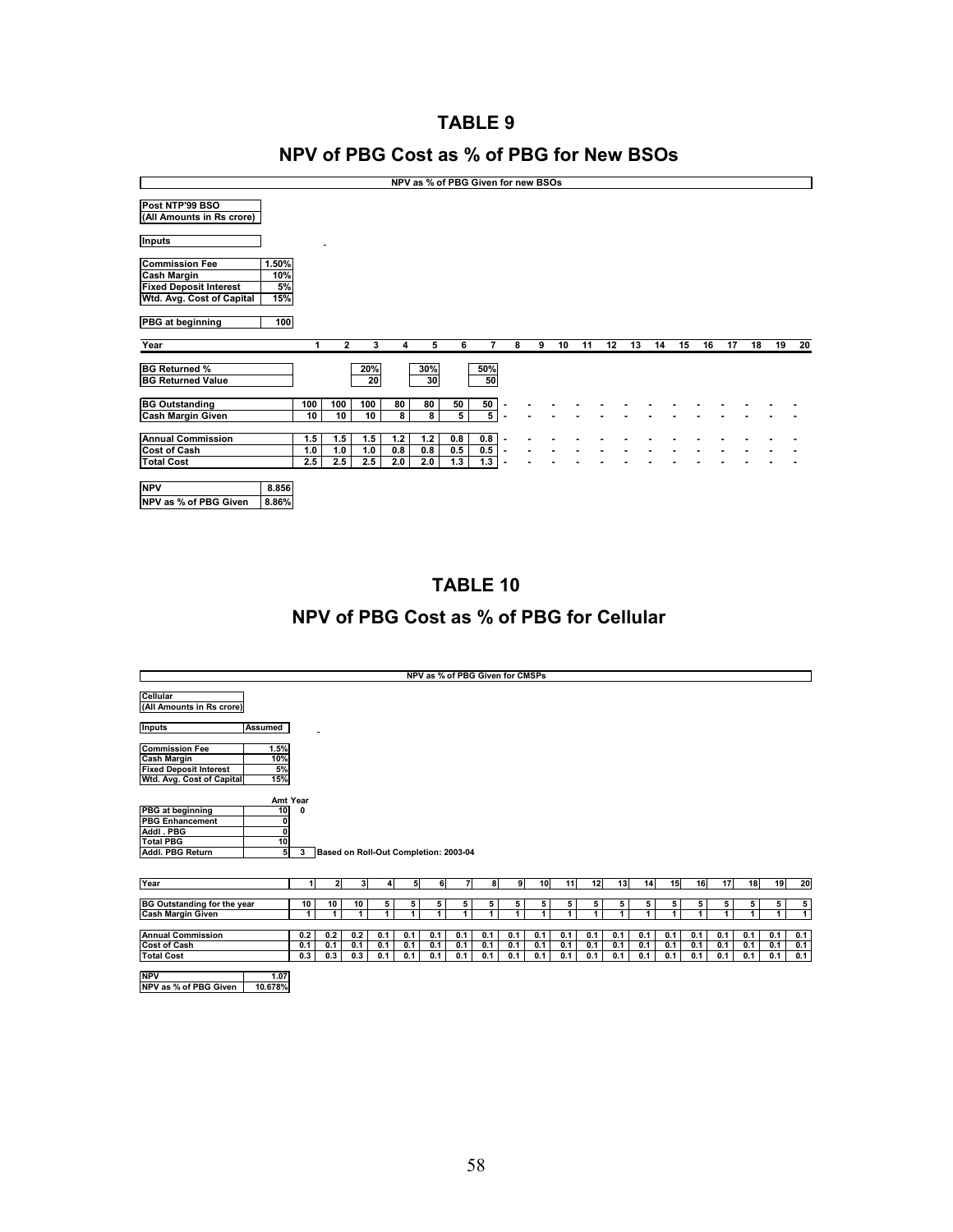## **Table 11**

| S.                      | <b>Service</b><br>Area                  | of Cellular   | % of PBG for NPV Cost of |                     |
|-------------------------|-----------------------------------------|---------------|--------------------------|---------------------|
| No.                     | <b>Operation (Circle)</b>               | <b>PBG</b>    | in Cellular              | <b>Cellular PBG</b> |
|                         |                                         | Rs.           | (NPV)                    | in Rs. Crores       |
|                         |                                         | <b>Crores</b> | (From Table 10)          |                     |
|                         |                                         | $\mathbf{A}$  | $\bf{B}$                 | $C = (A * B)$       |
| $\mathbf{1}$            | <b>Delhi</b>                            | 20            | 10.678                   | 2.14                |
| $\overline{2}$          | <b>Tamil Nadu</b><br>including Chennai  | 40            | 10.678                   | 4.27                |
| $\overline{\mathbf{3}}$ | Karnataka                               | 20            | 10.678                   | 2.14                |
| $\overline{\mathbf{4}}$ | <b>Andhra Pradesh</b>                   | 20            | 10.678                   | 2.14                |
| 5                       | Gujarat                                 | 20            | 10.678                   | 2.14                |
| 6                       | <b>Maharashtra</b>                      |               |                          |                     |
|                         | including Mumbai                        | 40            | 10.678                   | 4.27                |
| $\overline{7}$          | <b>West Bengal</b><br>including Kolkata | 20            | 10.678                   | 2.14                |
| 8                       | Kerala                                  | 10            | 10.678                   | 1.07                |
| 9                       | <b>UP(East)</b>                         |               |                          |                     |
|                         |                                         | 10            | 10.678                   | 1.07                |
| 10                      | <b>UP(West)</b>                         | 10            | 10.678                   | 1.07                |
| 11                      | Haryana                                 | 10            | 10.678                   | 1.07                |
| 12                      | <b>Madhya Pradesh</b>                   | 10            | 10.678                   | 1.07                |
| 13                      | Punjab                                  | 10            | 10.678                   | 1.07                |
| 14                      | Rajasthan                               | 10            | 10.678                   | 1.07                |
| 15                      | <b>Bihar</b>                            | $\mathbf 2$   | 10.678                   | 0.21                |
| 16                      | Orissa                                  | $\mathbf 2$   | 10.678                   | 0.21                |
| 17                      | <b>Assam</b>                            | $\mathbf{2}$  | 10.678                   | 0.21                |
| 18                      | <b>Himachal Pradesh</b>                 | $\mathbf 2$   | 10.678                   | 0.21                |
| 19                      | Jammu & Kashmir                         |               | 10.678                   | 0.00                |
| 20                      | <b>North East</b>                       | $\mathbf 2$   | 10.678                   | 0.21                |
| 21                      | A&N                                     |               |                          |                     |
|                         |                                         | $\mathbf 2$   | 10.678                   | 0.21<br>27.98       |

## **NPV Cost of Cellular PBG for all Circles**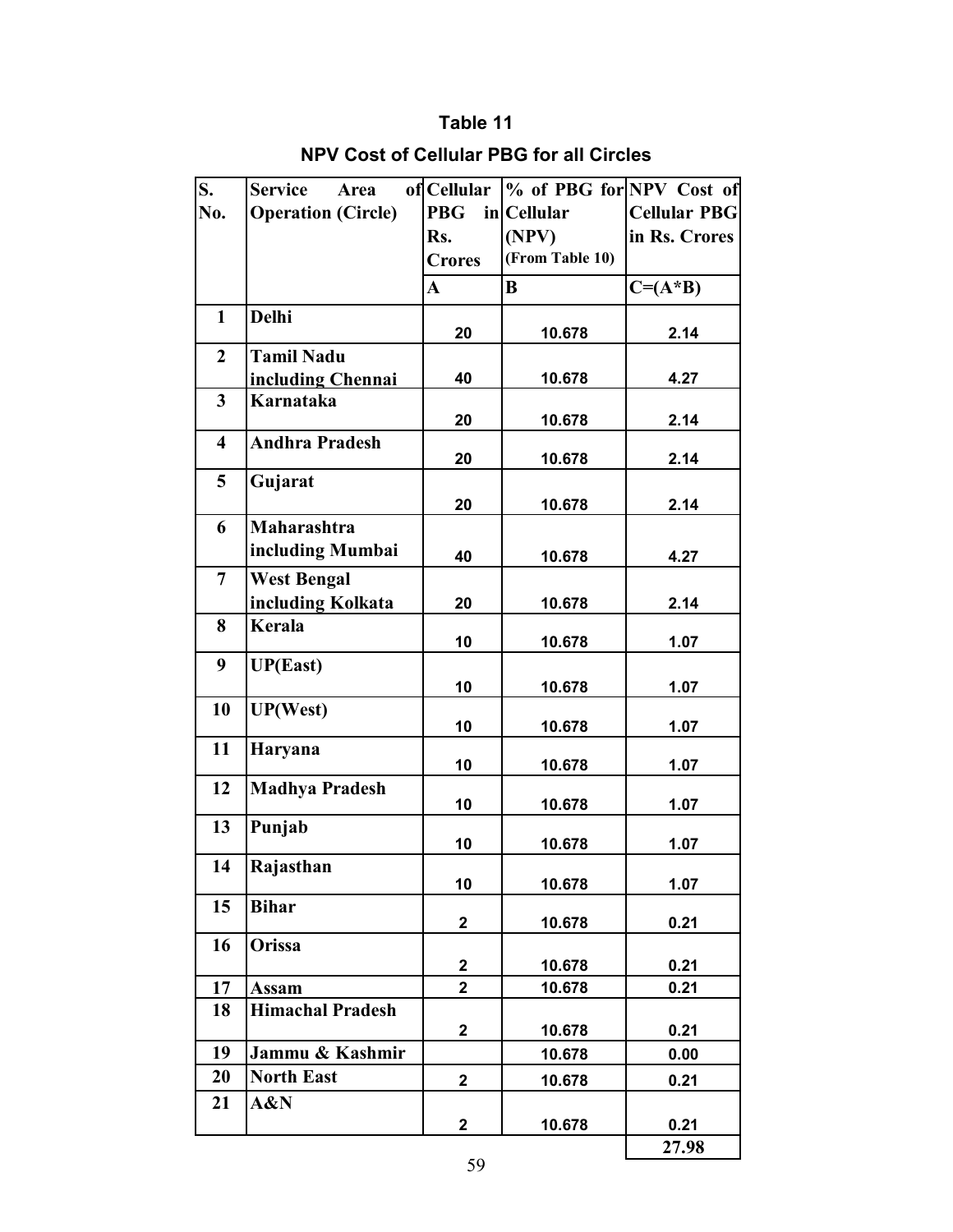## **TABLE 12**

## **Additional Cost in Rs. Crores for Roll Out differences for BSOs**

| S.                      | Service Area of Category |                | Semi         | Rural           | <b>Additional</b>        | <b>Minimum</b> | <b>Additional Cost Minimum</b>    |                    |
|-------------------------|--------------------------|----------------|--------------|-----------------|--------------------------|----------------|-----------------------------------|--------------------|
| No.                     | <b>Operation</b>         |                | <b>Urban</b> | <b>SDCAs</b>    | Stations to be installed |                | per line in Rs as additional Cost |                    |
|                         | (Circle)                 |                | <b>SDCAs</b> |                 | covered                  | by capacity    | compared                          | to in Rs. Crores   |
|                         |                          |                |              |                 | <b>BSOs</b>              | [CDOT 256]     | <b>Urban Areas</b>                | Roll<br>for<br>out |
|                         |                          |                |              |                 |                          |                |                                   | differences        |
|                         |                          |                | A            | в               | $C = (A + B)$            | D              | Е                                 | $=(C^*D^*E)$       |
|                         |                          |                |              |                 |                          |                |                                   | /10000000          |
| $\mathbf{1}$            | Delhi                    | A              | $\bf{0}$     | $\bf{0}$        | 0                        | 184            | 4000                              | 0.00               |
| $\mathbf{2}$            | <b>Tamil Nadu</b>        | A              | 104          | 1               | 105                      | 184            | 4000                              | 7.73               |
|                         | including                |                |              |                 |                          |                |                                   |                    |
|                         | Chennai                  |                |              |                 | 158                      | 184            | 4000                              | 11.63              |
| 3                       | Karnataka                | A              | 136          | 22              |                          |                |                                   |                    |
| $\overline{\mathbf{4}}$ | <b>Andhra Pradesh</b>    | A              | 141          | 70              | $\overline{211}$         | 184            | 4000                              | 15.53              |
| $\overline{5}$          | Gujarat                  | A              | 126          | 14              | 140                      | 184            | 4000                              | 10.30              |
| 6                       | Maharashtra              | A              | 202          | 77              | 279                      | 184            | 4000                              | 20.53              |
|                         | including                |                |              |                 |                          |                |                                   |                    |
|                         | Mumbai                   |                |              |                 |                          |                |                                   |                    |
| $\overline{7}$          | <b>West Bengal</b>       | $\bf{B}$       | 41           | 16              | 57                       | 184            | 4000                              | 4.20               |
|                         | including                |                |              |                 |                          |                |                                   |                    |
|                         | Calcutta                 |                |              |                 |                          |                |                                   |                    |
| 8                       | Kerala                   | $\, {\bf B}$   | 29           | 17              | 46<br>146                | 184<br>184     | 4000<br>4000                      | 3.39<br>10.75      |
| 9                       | UP(East)                 | $\bf{B}$       | 127          | 19              |                          |                |                                   |                    |
| 10                      | UP(West)                 | B              | 76           | 6               | 82                       | 184            | 4000                              | 6.04               |
| 11                      | Haryana                  | B              | 34           | 11              | 45                       | 184            | 4000                              | 3.31               |
| 12                      | <b>Madhya Pradesh</b>    | $\bf{B}$       | 283          | 55              | 338                      | 184            | 4000                              | 24.88              |
| 13                      | Punjab                   | $\bf B$        | 42           | $\mathbf 2$     | 44                       | 184            | 4000                              | 3.24               |
| 14                      | Rajasthan                | B              | 168          | $\overline{76}$ | 244                      | 184            | 4000                              | 17.96              |
| 15                      | <b>Bihar</b>             | $\mathbf C$    | 135          | 29              | 164                      | 184            | 4000                              | 12.07              |
| 16                      | Orissa                   | $\mathbf C$    | 89           | 24              | 113                      | 184            | 4000                              | 8.32               |
| 17                      | <b>Assam (No Pvt</b>     | $\overline{C}$ |              |                 |                          |                |                                   |                    |
|                         | BSO)                     |                |              |                 |                          |                |                                   |                    |
| 18                      | Himachal                 | $\overline{C}$ | 25           | $\overline{7}$  | 32                       | 184            | 4000                              | 2.36               |
|                         | Pradesh                  |                |              |                 |                          |                |                                   |                    |
| 19                      | Jammu &                  | $\overline{C}$ |              |                 |                          |                |                                   |                    |
|                         | Kashmir (No Pvt.         |                |              |                 |                          |                |                                   |                    |
|                         | BSO)                     |                |              |                 |                          |                |                                   |                    |
| 20                      | <b>North East (No</b>    | $\bf C$        |              |                 |                          |                |                                   |                    |
|                         | Pvt BSO)                 |                |              |                 |                          |                |                                   |                    |
| 21                      | A&N                      | $\overline{C}$ | $\mathbf{2}$ | $\bf{0}$        | $\overline{2}$           | 184            | 4000                              | 0.15               |
|                         |                          |                | 1760         | 446             |                          | 184            | 4000                              | 162.36             |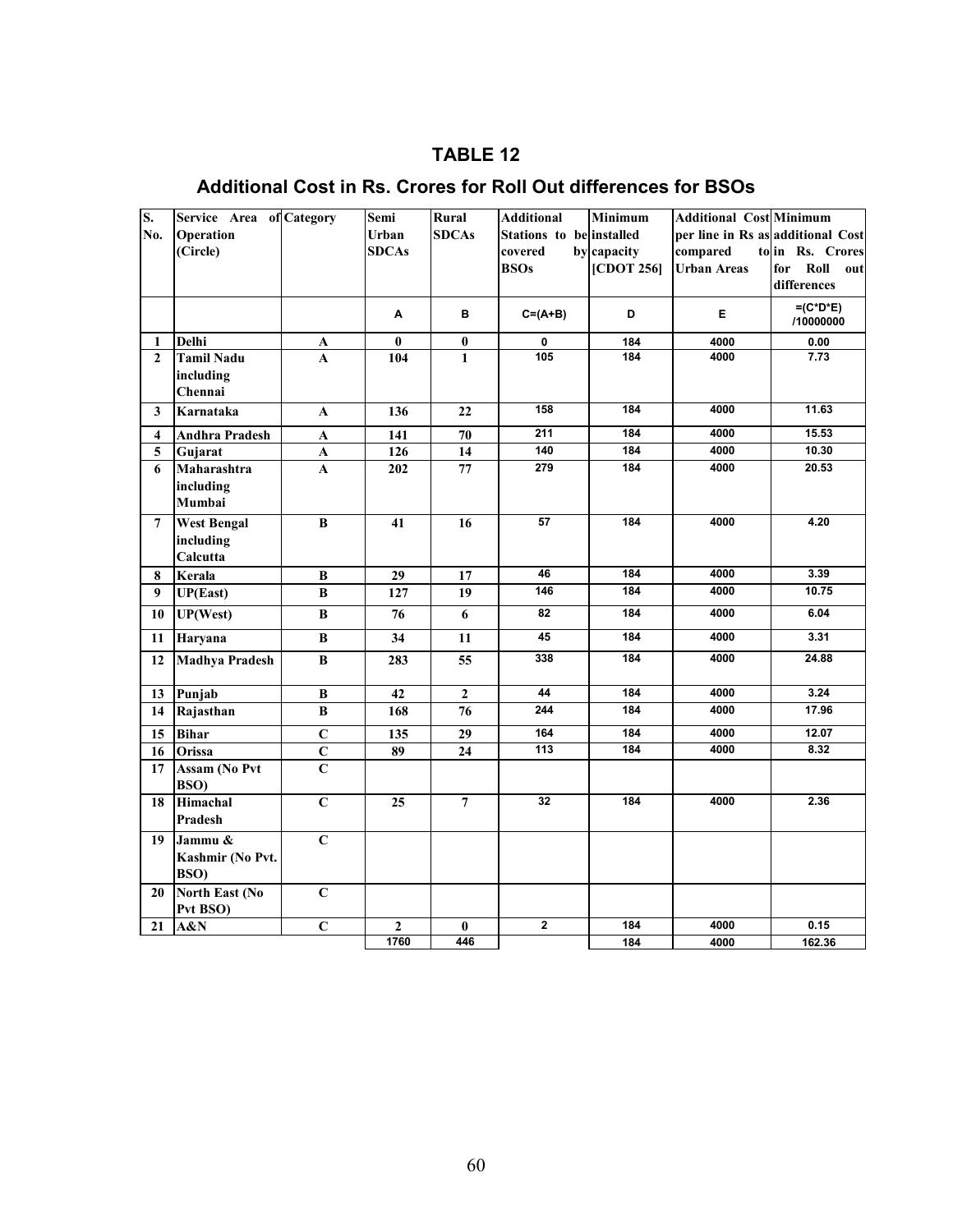## **Table 13**

## **Entry Fee, Cost Of Performance Bank Guarantee And Roll Out For BSOs**

| ENTRY FEE and PERFORMANCE BANK GUARANTEE FOR NEW BSOs |                                         |                   |                         |                         |                         |                 |                         |                                      |                     |             |  |  |  |
|-------------------------------------------------------|-----------------------------------------|-------------------|-------------------------|-------------------------|-------------------------|-----------------|-------------------------|--------------------------------------|---------------------|-------------|--|--|--|
| S.                                                    | <b>Service</b><br>Area                  | of Category Entry |                         | <b>Fee Bank</b>         | BG1                     | BG <sub>2</sub> | BG3                     | <b>Cost of PBG</b>                   | Additional          | Adjustment  |  |  |  |
| No.                                                   | <b>Operation (Circle)</b>               |                   | in Rs. Crore Guarantee  |                         |                         |                 |                         | in Rs. Crores                        | <b>Cost of Roll</b> | for PBG &   |  |  |  |
|                                                       |                                         |                   |                         |                         |                         |                 |                         |                                      | Out                 | Roll out in |  |  |  |
|                                                       |                                         |                   |                         | <b>Rs. Crore</b>        |                         |                 |                         |                                      | differences         | Rs. Crores  |  |  |  |
|                                                       |                                         |                   |                         |                         |                         |                 |                         |                                      | (Rs. Crores)        |             |  |  |  |
|                                                       |                                         |                   |                         |                         | 0.2                     | 0.3             | 0.5                     | 8.856% From                          | From<br>Table       |             |  |  |  |
|                                                       |                                         |                   |                         |                         |                         |                 |                         | Table 9                              | 12                  |             |  |  |  |
|                                                       |                                         |                   | $\mathbf A$             | $\bf{B}$                | C=20% of B              |                 |                         | D=30% of B E=50% of B F= 8.856% of B | G                   | $H=(F+G)$   |  |  |  |
| 1                                                     | Delhi                                   | A                 | 50                      | 200                     | 40                      | 60              | 100                     | 17.7                                 | 0.0                 | 17.7        |  |  |  |
| $\overline{2}$                                        | <b>Tamil Nadu including</b><br>Chennai  | A                 | 50                      | 200                     | 40                      | 60              | 100                     | 17.7                                 | 7.7                 | 25.4        |  |  |  |
| 3                                                     | Karnataka                               | $\mathbf{A}$      | 35                      | 140                     | 28                      | 42              | 70                      | 12.4                                 | 11.6                | 24.0        |  |  |  |
|                                                       |                                         |                   |                         |                         |                         |                 |                         |                                      |                     |             |  |  |  |
| $\overline{\mathbf{4}}$                               | <b>Andhra Pradesh</b>                   | A                 | 35                      | 140                     | 28                      | 42              | 70                      | 12.4                                 | 15.5                | 27.9        |  |  |  |
| 5                                                     | Gujarat                                 | $\mathbf A$       | 40                      | 160                     | 32                      | 48              | 80                      | 14.2                                 | 10.3                | 24.5        |  |  |  |
| 6                                                     | Maharashtra                             | $\mathbf A$       | 115                     | 460                     | 92                      | 138             | 230                     | 40.7                                 | 20.5                | 61.3        |  |  |  |
|                                                       | including Mumbai                        |                   |                         |                         |                         |                 |                         |                                      |                     |             |  |  |  |
|                                                       |                                         |                   |                         |                         |                         |                 |                         | 8.9                                  | 4.2                 | 13.1        |  |  |  |
| 7                                                     | <b>West Bengal including</b><br>Kolkata | B                 | 25                      | 100                     | 20                      | 30              | 50                      |                                      |                     |             |  |  |  |
| 8                                                     | Kerala                                  | $\, {\bf B}$      | 20                      | 80                      | 16                      | 24              | 40                      | 7.1                                  | 3.4                 | 10.5        |  |  |  |
|                                                       |                                         |                   |                         |                         |                         |                 |                         |                                      |                     |             |  |  |  |
| 9                                                     | <b>UP(East)</b>                         | B                 | 15                      | 60                      | 12                      | 18              | 30                      | 5.3                                  | 10.7                | 16.1        |  |  |  |
| 10                                                    | UP(West)                                | B                 | 15                      | 60                      | 12                      | 18              | 30                      | 5.3                                  | 6.0                 | 11.3        |  |  |  |
| 11                                                    | Haryana                                 | B                 | 10                      | 40                      | 8                       | 12              | 20                      | 3.5                                  | 3.3                 | 6.9         |  |  |  |
| 12                                                    | <b>Madhya Pradesh</b>                   | B                 | 20                      | 80                      | 16                      | 24              | 40                      | 7.1                                  | 24.9                | 32.0        |  |  |  |
| 13                                                    | Punjab                                  | B                 | 20                      | 80                      | 16                      | 24              | 40                      | 7.1                                  | 3.2                 | 10.3        |  |  |  |
| 14                                                    | Rajasthan                               | B                 | 20                      | 80                      | 16                      | 24              | 40                      | 7.1                                  | 18.0                | 25.0        |  |  |  |
| 15                                                    | <b>Bihar</b>                            | $\mathbf C$       | 10                      | 40                      | 8                       | 12              | 20                      | 3.5                                  | 12.1                | 15.6        |  |  |  |
| 16                                                    | Orissa                                  | $\mathbf C$       | 5                       | 20                      | $\overline{4}$          | 6               | 10                      | 1.8                                  | 8.3                 | 10.1        |  |  |  |
| 17                                                    | Assam                                   | $\mathbf C$       | 5                       | 20                      | $\overline{\mathbf{4}}$ | 6               | 10                      | 1.8                                  | 0.0                 | 1.8         |  |  |  |
| 18                                                    | <b>Himachal Pradesh</b>                 | $\mathbf C$       | $\overline{2}$          | 8                       | 1.6                     | 2.4             | $\overline{\mathbf{4}}$ | 0.7                                  | 2.4                 | 3.1         |  |  |  |
|                                                       |                                         |                   |                         |                         |                         |                 |                         |                                      |                     |             |  |  |  |
| 19                                                    | Jammu & Kashmir                         | $\mathbf C$       | $\mathbf{2}$            | 8                       | 1.6                     | 2.4             | 4                       | 0.7                                  | 0.0                 | 0.7         |  |  |  |
| 20                                                    | <b>North East</b>                       | $\mathbf C$       | $\boldsymbol{2}$        | 8                       | 1.6                     | 2.4             | 4                       | 0.7                                  | 0.0                 | 0.7         |  |  |  |
| 21                                                    | A&N                                     | $\mathbf C$       | $\mathbf{1}$            | $\overline{\mathbf{4}}$ | 0.8                     | 1.2             | $\overline{2}$          | 0.4                                  | 0.1                 | 0.5         |  |  |  |
|                                                       |                                         |                   | 497                     |                         |                         |                 |                         | 176                                  | 162                 | 338.4       |  |  |  |
|                                                       |                                         |                   | Years for BG1, BG2, BG3 |                         | 3 <sup>1</sup>          | 5 <sup>1</sup>  | $\overline{7}$          |                                      |                     |             |  |  |  |
|                                                       |                                         |                   |                         |                         |                         |                 |                         |                                      |                     |             |  |  |  |

## **For All Circles Based On New Licensing Regime**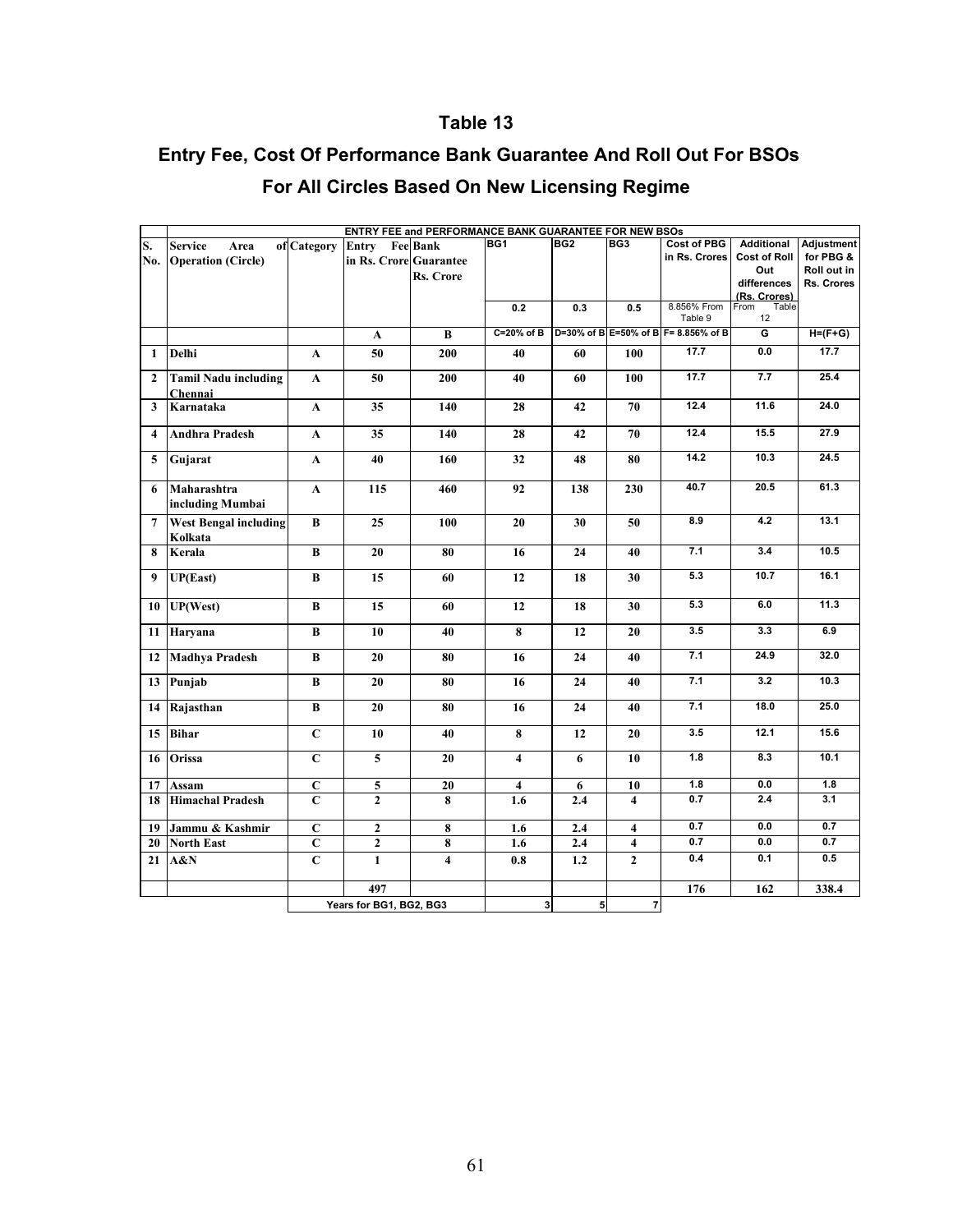### **45. Estimating the additional Entry Fee for WLL(M)**

45.1 The additional Entry Fee for WLL(M) is estimated based on the above set of conditions and estimates.

45.2 Table 14 provides the full details on the additional Entry Fees as applicable for all Circles. The Table indicates that all BSOs will be required to pay additional Rs. 454.30 Crores, if all of them provide WLL(M) services. Subject to this conditions:

a) The contribution from Reliance Infocomm would be Rs. 196.04 Crores as per details given in Table 15.

b) The contribution from Tata Teleservices would be Rs. 129.13 Crores as per details given in Table 16.

c) The contribution from Bharti Telenet would be Rs. 129.13 Crores as per details given in Table 17.

d) Table 18 gives a summary of all the additional Entry Fee payable by Basic Service Operators.

### **46. Interest on Additional Entry Fee**

The Authority has not included any interest on the amounts estimated, for two reasons. One, we have used the upper limits of the relevant parameters to calculate the additional entry fee. Second, in the period from 2001 onwards till the time WLL(M) has become a substantive market competitor, the reduction in revenue share License Fee for cellular mobile consequent to the entry of WLL(M) has given cellular mobile benefits much larger than the interest costs.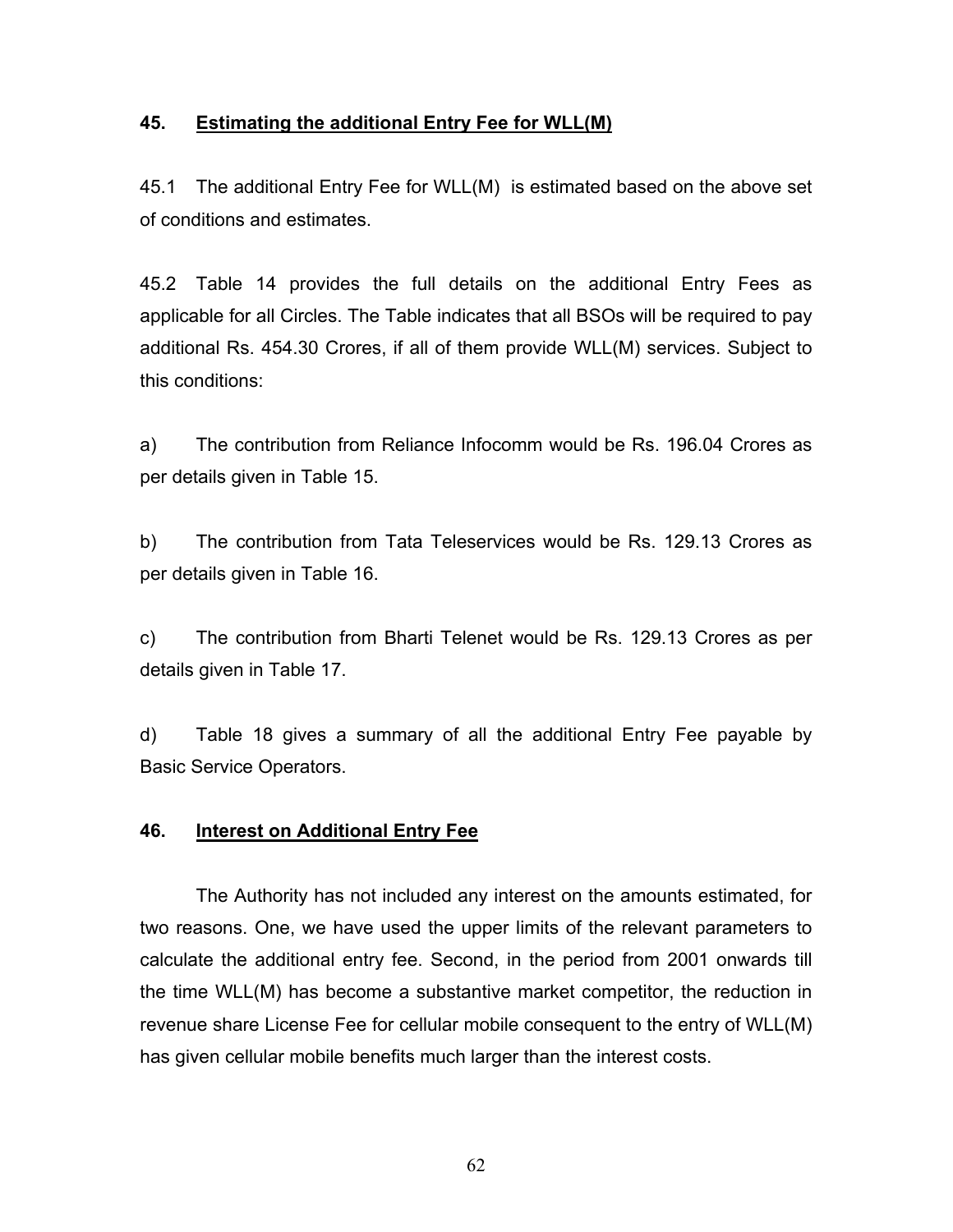### **Table 14**

## **Additional Entry Fee Calculations**

| S. No. | Circle                       |                         |                      | <b>New BSO Licencees</b>    |                   | For One BSO only |                       |                 |                                    |             |                 |                                |                         |  |
|--------|------------------------------|-------------------------|----------------------|-----------------------------|-------------------|------------------|-----------------------|-----------------|------------------------------------|-------------|-----------------|--------------------------------|-------------------------|--|
|        |                              | Number                  | Name of              | Name of                     | Name of           | Entry            | <b>Additional</b>     |                 | NPV Cost of NPV Cost of            | Additional  | Additional      | Effective                      | <b>Additional</b>       |  |
|        |                              | of new                  | <b>BSO[1]</b>        | <b>BSO[2]</b>               | <b>BSO[3]</b>     | Fee              | Entry                 |                 | <b>Fee BSO PBG in Cellular PBG</b> | Cost of     | Cost of Roll    | <b>Additional</b>              | Entry Fee               |  |
|        |                              | <b>BSOs</b>             |                      |                             |                   | already          | before                | Rs. Crores      | in Rs. Crores                      | PBG in Rs.  | Out differences | Entry Fee in                   | before                  |  |
|        |                              |                         |                      |                             |                   |                  | Paid in correction in |                 |                                    | Crores      | (Rs. Crores)    | $Rs. Cr. =$                    | correction              |  |
|        |                              |                         |                      |                             |                   | Rs.              | Rs. Crores for        |                 |                                    |             |                 | <b>Additional</b>              |                         |  |
|        |                              |                         |                      |                             |                   |                  |                       |                 |                                    |             |                 | Entry Fee -                    | for<br>All              |  |
|        |                              |                         |                      |                             |                   | Crore            | each licencee         |                 |                                    |             |                 | Cost of PBG                    | BSOs (Rs.               |  |
|        |                              |                         |                      |                             |                   |                  |                       |                 |                                    |             |                 | Roll Out                       | Crore)                  |  |
|        |                              | А                       |                      |                             |                   |                  | $\bf{B}$              | $\mathbf{C}$    | D                                  | $E = (C-D)$ | F               | r <sub>ne</sub><br>$G=(B-E-F)$ | $H=(B^*A)$              |  |
|        |                              |                         |                      |                             |                   |                  |                       |                 |                                    |             |                 |                                |                         |  |
|        |                              |                         |                      |                             |                   |                  | (From Table 7)        | (From Table 13) | (From Table 11)                    |             | (From Table 12) |                                |                         |  |
| 1      | <b>Delhi</b>                 | 3                       | Reliance             | Tata                        | <b>Bharti</b>     | 50               | 85.33                 | 17.7            | 2.1                                | 15.6        | 0.0             | 69.75                          | 255.99                  |  |
|        |                              |                         | <b>Infocomm</b>      | <b>Teleservices</b>         | Telenet           |                  |                       |                 |                                    |             |                 |                                |                         |  |
| 2      | <b>Tamil Nadu including</b>  | 3                       | Reliance             | Tata                        | Bharti            | 50               | 76.98                 | 17.7            | 4.3                                | 13.4        | 7.7             | 55.81                          | 230.94                  |  |
|        | Chennai                      |                         | Infocomm             | <b>Teleservices</b>         | Telenet           |                  |                       |                 |                                    |             |                 |                                |                         |  |
| 3      | Karnataka                    | $\overline{\mathbf{3}}$ | Reliance<br>Infocomm | Tata<br><b>Teleservices</b> | Bharti<br>Telenet | 35               | 25.46                 | 12.4            | 2.1                                | 10.3        | 11.6            | 3.57                           | 76.38                   |  |
| 4      | Andhra Pradesh               | $\mathbf{1}$            | Reliance             |                             |                   | 35               | 0.00                  | 12.4            | 2.1                                | 10.3        | 15.5            | 0.00                           | 0                       |  |
|        |                              | $\overline{1}$          | Infocomm             | Tata                        |                   |                  |                       |                 |                                    | 12.0        | 10.3            | 0.00                           | $\overline{\mathbf{0}}$ |  |
| 5      | Gujarat                      |                         |                      | <b>Teleservices</b>         |                   | 40               | 0.00                  | 14.2            | 2.1                                |             |                 |                                |                         |  |
| 6      | Maharashtra including        | $\overline{1}$          | Reliance             |                             |                   | 115              | 101.80                | 40.7            | 4.3                                | 36.5        | 20.5            | 44.80                          | 101.8                   |  |
|        | Mumbai                       |                         | Infocomm             |                             |                   |                  |                       |                 |                                    |             |                 |                                |                         |  |
| 7      | <b>West Bengal including</b> | $\overline{1}$          | Reliance             |                             |                   | 25               | 38.99                 | 8.9             | 2.1                                | 6.7         | 4.2             | 28.07                          | 38.99                   |  |
|        | Kolkata                      |                         | Infocomm             |                             |                   |                  |                       |                 |                                    |             |                 |                                |                         |  |
| 8      | Kerala                       | $\mathbf{1}$            | Reliance             |                             |                   | 20               | 0.00                  | 7.1             | 1.1                                | 6.0         | 3.4             | 0.00                           | 0                       |  |
|        |                              |                         | Infocomm             |                             |                   |                  |                       |                 |                                    |             |                 |                                |                         |  |
| 9      | <b>UP(East)</b>              | 1                       | Reliance             |                             |                   | 15               | 1.87                  | 5.3             | 1.1                                | 4.2         | 10.7            | 0.00                           | 1.87                    |  |
|        |                              |                         | Infocomm             |                             |                   |                  |                       |                 |                                    |             |                 |                                |                         |  |
| 10     | <b>UP(West)</b>              | $\mathbf{1}$            | Reliance             |                             |                   | 15               | 0.00                  | 5.3             | 1.1                                | 42          | 6.0             | 0.00                           | $\overline{\mathbf{0}}$ |  |
|        |                              |                         | Infocomm             |                             |                   |                  |                       |                 |                                    |             |                 |                                |                         |  |
| 11     | Haryana                      | $\overline{\mathbf{2}}$ | Reliance             |                             | Bharti            | 10               | 0.00                  | 3.5             | 1.1                                | 2.5         | 3.3             | 0.00                           | 0                       |  |
|        |                              |                         | Infocomm             |                             | Telenet           |                  |                       |                 |                                    |             |                 |                                |                         |  |
| 12     | <b>Madhya Pradesh</b>        | $\overline{1}$          | Reliance             |                             |                   | 20               | 0.00                  | 7.1             | 1.1                                | 6.0         | 24.9            | 0.00                           | $\overline{\mathbf{0}}$ |  |
| 13     |                              | $\mathbf{1}$            | Infocomm<br>Reliance |                             |                   | 20               | 28.29                 | 7.1             | 1.1                                | 6.0         | 3.2             | 19.03                          | 28.29                   |  |
|        | Punjab                       |                         | Infocomm             |                             |                   |                  |                       |                 |                                    |             |                 |                                |                         |  |
| 14     | Rajasthan                    | $\mathbf{1}$            | Reliance             |                             |                   | 20               | 0.00                  | 7.1             | 1.1                                | 6.0         | 18.0            | 0.00                           | 0                       |  |
|        |                              |                         | Infocomm             |                             |                   |                  |                       |                 |                                    |             |                 |                                |                         |  |
| 15     | <b>Bihar</b>                 | 1                       | Reliance             |                             |                   | 10               | 0.00                  | 3.5             | 0.2                                | 3.3         | 12.1            | 0.00                           | 0                       |  |
|        |                              |                         | Infocomm             |                             |                   |                  |                       |                 |                                    |             |                 |                                |                         |  |
| 16     | Orissa                       | $\mathbf{1}$            | Reliance             |                             |                   | 5                | 0.00                  | 1.8             | 0.2                                | 1.6         | 8.3             | 0.00                           | 0                       |  |
|        |                              |                         | Infocomm             |                             |                   |                  |                       |                 |                                    |             |                 |                                |                         |  |
| 17     | Assam                        | $\mathbf 0$             |                      |                             |                   | 5                | 0.00                  | 1.8             | 0.2                                | 1.6         | 0.0             | 0.00                           | 0                       |  |
| 18     | <b>Himachal Pradesh</b>      | 1                       | Reliance<br>Infocomm |                             |                   | $\overline{2}$   | 0.00                  | 0.7             | 0.2                                | 0.5         | 2.4             | 0.00                           | 0                       |  |
| 19     | Jammu & Kashmir              | $\mathbf 0$             |                      |                             |                   | $\overline{2}$   | 0.00                  | 0.7             | 0.0                                | 0.7         | 0.0             | 0.00                           | 0                       |  |
| 20     | <b>North East</b>            | $\overline{\mathbf{0}}$ |                      |                             |                   | $\overline{2}$   | 0.00                  | 0.7             | 0.2                                | 0.5         | 0.0             | 0.00                           | Ō                       |  |
| 21     | A&N                          | $\mathbf{1}$            | Reliance             |                             |                   | $\mathbf{1}$     | 0.00                  | 0.4             | 0.2                                | 0.1         | 0.1             | 0.00                           | 0                       |  |
|        |                              |                         | Infocomm             |                             |                   |                  |                       |                 |                                    |             |                 |                                |                         |  |
|        |                              | 25                      | 17                   | 4                           | 4                 | 497.00           | 358.72                | 176.1           | 162.4                              | 148.09      | 162.36          | 221.04                         | 734.26                  |  |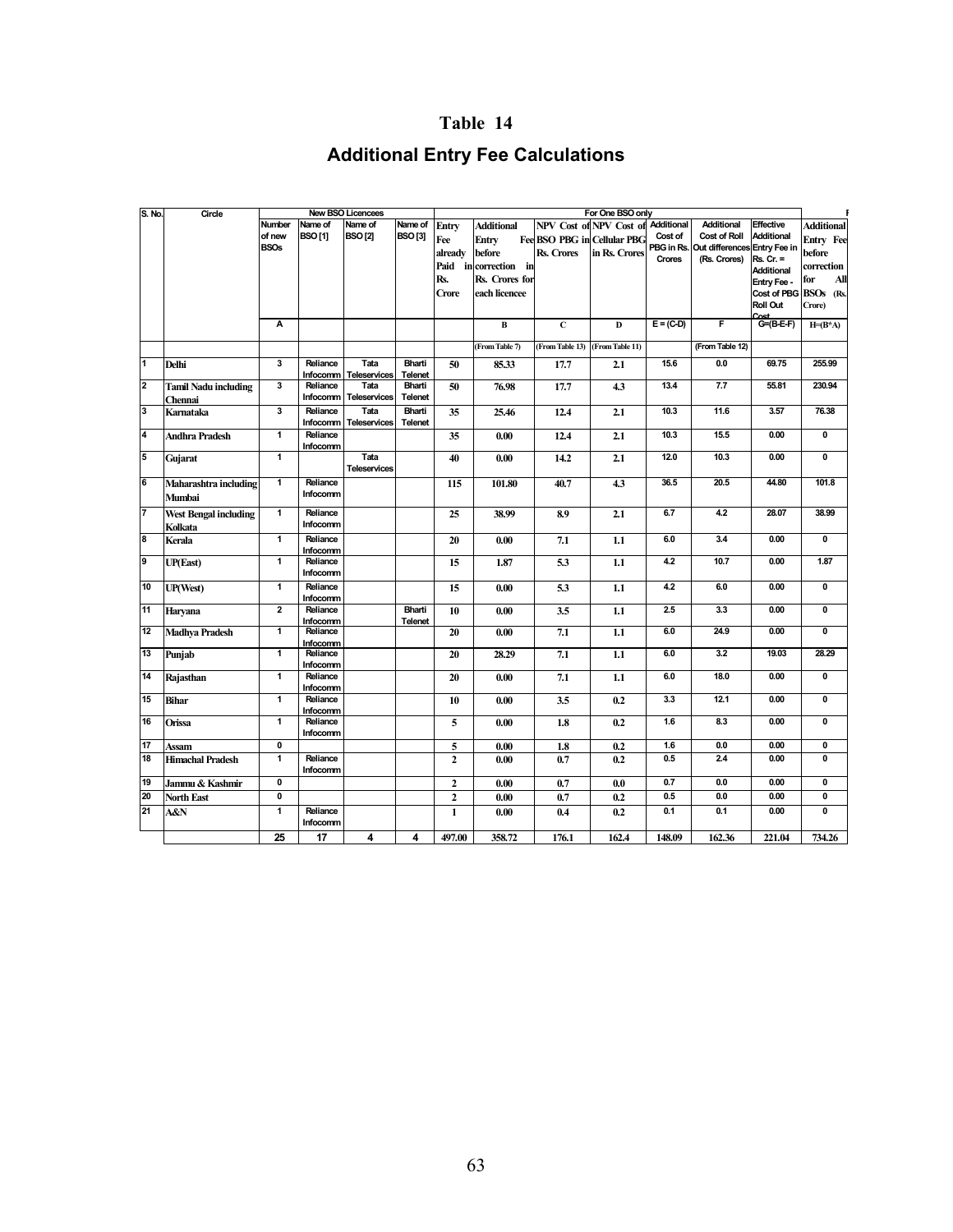## **Table 15**

| S. No. Circle |                    | 1 for          | Entry                   | <b>Fee</b> Additional   | <b>Additional</b> | Min.Additional      | <b>Effective</b>        |
|---------------|--------------------|----------------|-------------------------|-------------------------|-------------------|---------------------|-------------------------|
|               |                    | Licensee       | already Paid Entry      | Fee                     | NPV Cost of       | Cost for BSO Roll   | <b>Additional Entry</b> |
|               |                    |                | in Rs. Crores           | before                  | PBG in Rs.        | Out (Rs. Crores)    | Fee Payable =           |
|               |                    |                |                         | correction<br>inl       | Crores by         |                     | <b>Additional Entry</b> |
|               |                    |                |                         |                         | <b>BSOs</b>       |                     | Fee - Cost of PBG       |
|               |                    |                |                         | <b>Rs. Crores</b>       |                   |                     | - Roll Out Cost in      |
|               |                    |                |                         |                         |                   |                     | Rs. Crores              |
|               | Ā                  | в              | $\mathbf C$             | D                       | E                 | F                   | $G=(D-E-F)$             |
|               |                    |                |                         | (From Table 14)         | (From Table 14)   | (From Table 12, 14) |                         |
| $\mathbf{1}$  |                    | 1              | 50                      |                         |                   |                     |                         |
|               | Delhi              |                |                         | 85.33                   | 15.58             | 0.00                | 69.75                   |
| $\mathbf 2$   | <b>Tamil Nadu</b>  | 1              | 50                      | 76.98                   | 13.44             | 7.73                | 55.81                   |
|               | including          |                |                         |                         |                   |                     |                         |
|               | Chennai            |                |                         |                         |                   |                     |                         |
|               |                    |                |                         |                         |                   |                     |                         |
| 3             | Karnataka          | $\mathbf{1}$   | 35                      | 25.46                   | 10.26             | 11.63               | 3.57                    |
| 4             | Andhra Pradesh     | $\overline{1}$ | 35                      | $\overline{\mathbf{0}}$ | 10.26             | 15.53               | 0.00                    |
|               |                    |                |                         |                         |                   |                     |                         |
| 5             |                    | 0              |                         |                         |                   |                     |                         |
|               | Gujarat            |                |                         |                         |                   |                     |                         |
| 6             | <b>Maharashtra</b> | $\overline{1}$ | 115                     | 101.8                   | 36.47             | 20.53               | 44.80                   |
|               | including          |                |                         |                         |                   |                     |                         |
|               | Mumbai             |                |                         |                         |                   |                     |                         |
| 7             | <b>West Bengal</b> | 1              | 25                      | 38.99                   | 6.72              | 4.20                | 28.07                   |
|               | including          |                |                         |                         |                   |                     |                         |
|               | Kolkata            |                |                         |                         |                   |                     |                         |
| 8             | Kerala             | $\overline{1}$ | $\overline{20}$         | 0.00                    | 6.02              | 3.39                | 0.00                    |
| 9             | UP(East)           | $\overline{1}$ | 15                      | 1.87                    | 4.25              | 10.75               | 0.00                    |
| 10            | <b>UP(West)</b>    | 1              | 15                      | 0.00                    | 4.25              | 6.04                | 0.00                    |
| 11            | Haryana            | $\overline{1}$ | 10                      | 0.00                    | 2.47              | 3.31                | 0.00                    |
| 12            | Madhya             | $\mathbf{1}$   | 20                      | 0.00                    | 6.02              | 24.88               | 0.00                    |
|               | Pradesh            |                |                         |                         |                   |                     |                         |
| 13            | Punjab             | $\overline{1}$ | 20                      | 28.29                   | 6.02              | 3.24                | 19.03                   |
| 14            | Rajasthan          | $\mathbf{1}$   | 20                      | 0.00                    | 6.02              | 17.96               | 0.00                    |
| 15            | <b>Bihar</b>       | $\mathbf{1}$   | 10                      | 0.00                    | 3.33              | 12.07               | 0.00                    |
| 16            | Orissa             | $\overline{1}$ | 5                       | 0.00                    | 1.56              | 8.32                | 0.00                    |
| 17            | Assam              | 0              |                         |                         |                   |                     |                         |
| 18            | Himachal           | 1              | $\overline{\mathbf{2}}$ | 0.00                    | 0.49              | 2.36                | 0.00                    |
|               | Pradesh            |                |                         |                         |                   |                     |                         |
| 19            | Jammu &            | 0              |                         |                         |                   |                     |                         |
|               | Kashmir            |                |                         |                         |                   |                     |                         |
| 20            | <b>North East</b>  | 0              |                         |                         |                   |                     |                         |
| 21            | <b>A&amp;N</b>     | 1              | $\mathbf{1}$            | 0.00                    | 0.14              | 0.15                | 0.00                    |
|               |                    | 17             | 448.00                  | 358.72                  | 133.29            |                     | 221.04                  |

## **Additional Entry Fee in Rs. Crores Payable by Reliance Infocomm**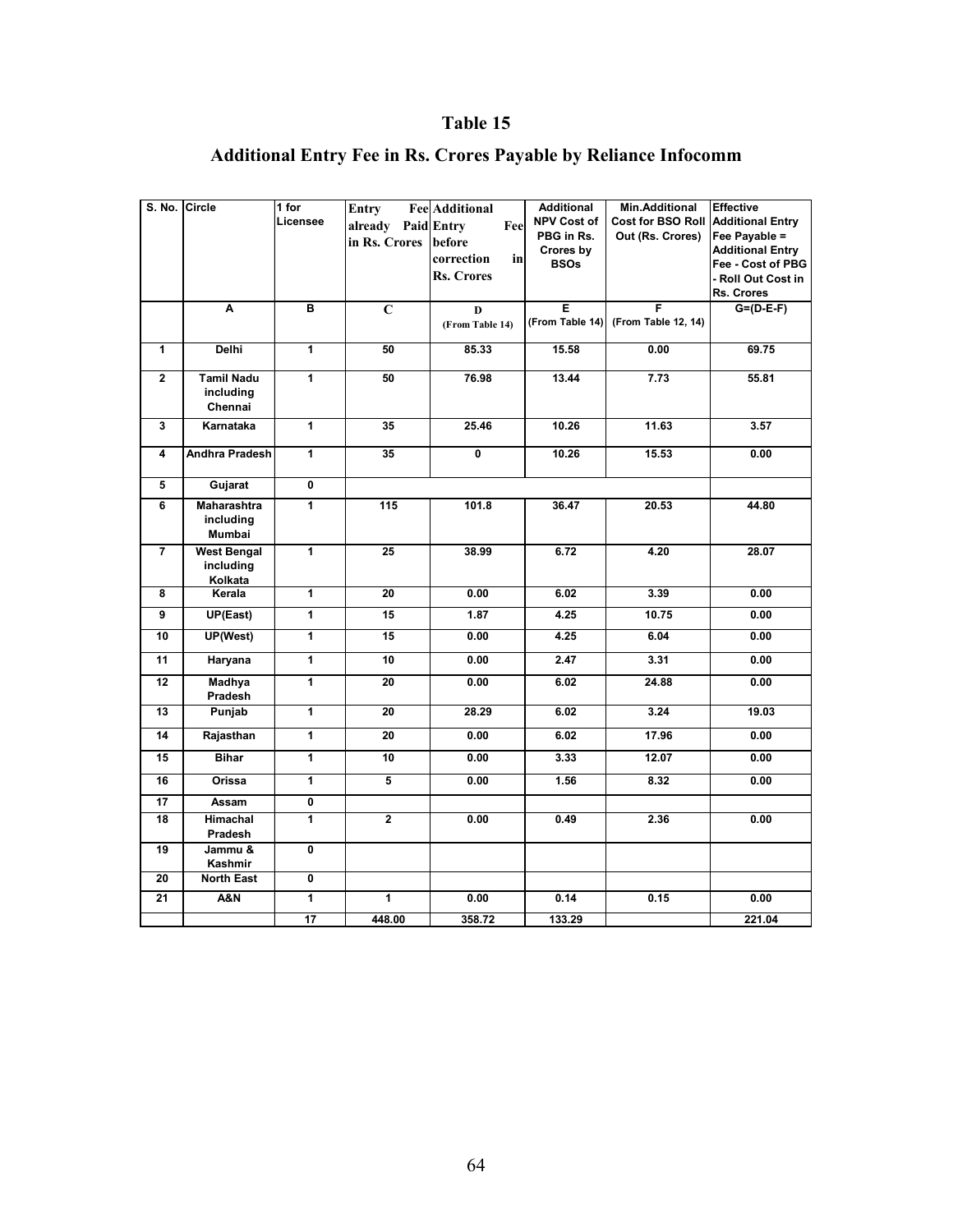**Table 16 Additional Entry Fee in Rs. Crores Payable by Tata Teleservices**

|                         | S.No. Circle          | $1$ for                 | Entry          | <b>Fee Additional</b> | <b>Additional</b>  | Min.Additional                     | <b>Effective</b>        |
|-------------------------|-----------------------|-------------------------|----------------|-----------------------|--------------------|------------------------------------|-------------------------|
|                         |                       | Licensee                | already        | Paid Entry<br>Fee     | <b>NPV Cost of</b> | Cost for BSO                       | <b>Additional Entry</b> |
|                         |                       |                         | in Rs. Crores  | before                | PBG in Rs.         | Roll Out (Rs.                      | Fee Payable =           |
|                         |                       |                         |                | correction<br>in      | Crores by          | Crores)                            | <b>Additional Entry</b> |
|                         |                       |                         |                | <b>Rs. Crores</b>     | <b>BSOs</b>        |                                    | Fee - Cost of PBG       |
|                         |                       |                         |                |                       |                    |                                    | - Roll Out Cost in      |
|                         |                       |                         |                |                       |                    |                                    | Rs. Crores              |
|                         | Ā                     | в                       | $\overline{c}$ | D                     | Ε                  | F                                  | $G=(D-E-F)$             |
|                         |                       |                         |                | (From Table 14)       |                    | (From Table 14) (From Table 12,14) |                         |
| $\mathbf{1}$            | <b>Delhi</b>          | $\overline{1}$          | 50             | 85.33                 | 15.58              | 0.00                               | 69.75                   |
|                         |                       |                         |                |                       |                    |                                    |                         |
| $\overline{\mathbf{2}}$ | <b>Tamil Nadu</b>     | 1                       | 50             | 76.98                 | 13.44              | 7.73                               | 55.81                   |
|                         | including             |                         |                |                       |                    |                                    |                         |
|                         | Chennai               |                         |                |                       |                    |                                    |                         |
| 3                       | Karnataka             | 1                       | 35             | 25.46                 | 10.26              | 11.63                              | 3.57                    |
|                         |                       |                         |                |                       |                    |                                    |                         |
| 4                       | <b>Andhra Pradesh</b> | $\mathbf 0$             |                |                       |                    |                                    |                         |
| 5                       | Gujarat               | $\overline{1}$          | 40             | 0.00                  | 12.03              | 10.30                              | 0.00                    |
|                         |                       |                         |                |                       |                    |                                    |                         |
| 6                       | <b>Maharashtra</b>    | $\overline{\mathbf{0}}$ |                |                       |                    |                                    |                         |
|                         | including Mumbai      |                         |                |                       |                    |                                    |                         |
|                         |                       |                         |                |                       |                    |                                    |                         |
| $\overline{7}$          | <b>West Bengal</b>    | 0                       |                |                       |                    |                                    |                         |
|                         | including Kolkata     |                         |                |                       |                    |                                    |                         |
| 8                       | Kerala                | 0                       |                |                       |                    |                                    |                         |
| 9                       | UP(East)              | 0                       |                |                       |                    |                                    |                         |
|                         |                       |                         |                |                       |                    |                                    |                         |
| 10                      | UP(West)              | 0                       |                |                       |                    |                                    |                         |
| $\overline{11}$         | Haryana               | $\overline{\mathbf{0}}$ |                |                       |                    |                                    |                         |
| 12                      | <b>Madhya Pradesh</b> | 0                       |                |                       |                    |                                    |                         |
|                         |                       |                         |                |                       |                    |                                    |                         |
| 13                      | Punjab                | 0                       |                |                       |                    |                                    |                         |
| 14                      | Rajasthan             | 0                       |                |                       |                    |                                    |                         |
| 15                      | <b>Bihar</b>          | 0                       |                |                       |                    |                                    |                         |
| 16                      | Orissa                | 0                       |                |                       |                    |                                    |                         |
| 17                      | Assam                 | 0                       |                |                       |                    |                                    |                         |
| 18                      | Himachal              | 0                       |                |                       |                    |                                    |                         |
|                         | Pradesh               |                         |                |                       |                    |                                    |                         |
| 19                      | Jammu &               | 0                       |                |                       |                    |                                    |                         |
|                         | Kashmir               |                         |                |                       |                    |                                    |                         |
| 20                      | <b>North East</b>     | 0                       |                |                       |                    |                                    |                         |
| 21                      | <b>A&amp;N</b>        | 0                       |                |                       |                    |                                    |                         |
|                         |                       | 4.00                    | 175.00         | 187.77                | 51.32              | 29.66                              | 129.13                  |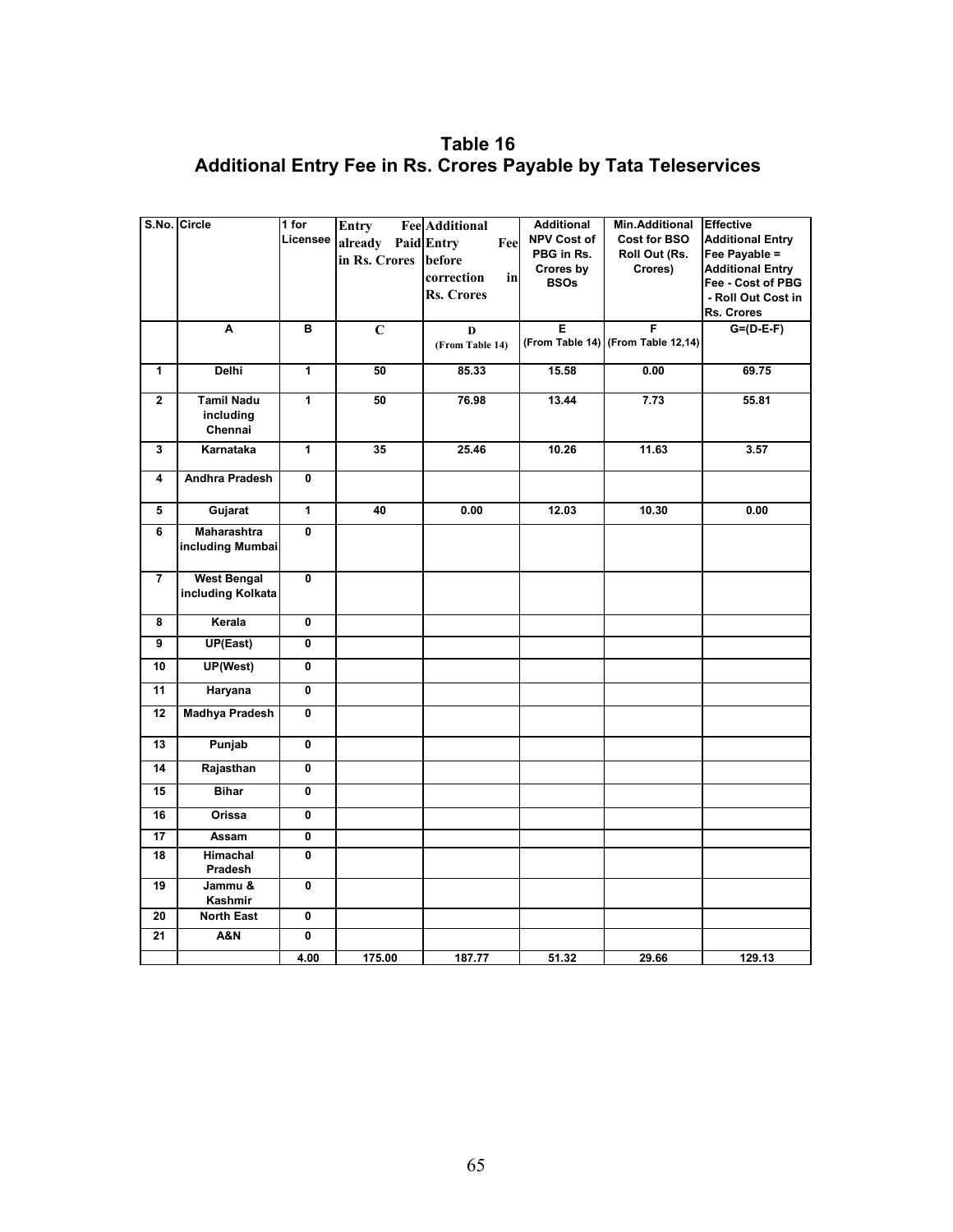**Table 17 Additional Entry Fee in Rs. Crores payable by Bharti Telenet** 

| S.No.          | Circle                  | 1 for                   | <b>Entry</b>       | <b>Fee</b> Additional | <b>Additional</b>  | Min.Additional     | <b>Effective Additional</b>   |
|----------------|-------------------------|-------------------------|--------------------|-----------------------|--------------------|--------------------|-------------------------------|
|                |                         | Licensee                | already Paid Entry | Fee                   | <b>NPV Cost of</b> | Cost for BSO Roll  | Entry Fee Payable =           |
|                |                         |                         | in Rs. Crores      | before                | PBG in Rs.         | Out (Rs. Crores)   | <b>Additional Entry Fee -</b> |
|                |                         |                         |                    | correction in         | Crores by          |                    | Cost of PBG - Roll Out        |
|                |                         |                         |                    | <b>Rs. Crores</b>     | <b>BSOs</b>        |                    | Cost in Rs. Crores            |
|                |                         |                         |                    |                       |                    |                    |                               |
|                | A                       | B                       | $\overline{C}$     | D                     | Ε                  | F                  | $G=(D-E-F)$                   |
|                |                         |                         |                    | (From Table 14)       | (From Table 14)    | (From Table 12,14) |                               |
| $\overline{1}$ | Delhi                   | $\overline{1}$          | 50                 | 85.33                 | 15.58              | 0.00               | 69.75                         |
| $\mathbf 2$    | <b>Tamil Nadu</b>       | 1                       | 50                 | 76.98                 | 13.44              | 7.73               | 55.81                         |
|                | including Chennai       |                         |                    |                       |                    |                    |                               |
|                |                         |                         |                    |                       |                    |                    |                               |
| 3              | Karnataka               | $\mathbf{1}$            | 35                 | 25.46                 | 10.26              | 11.63              | 3.57                          |
| 4              | Andhra Pradesh          | 0                       |                    |                       |                    |                    |                               |
| 5              | Gujarat                 | 0                       |                    |                       |                    |                    |                               |
| 6              | Maharashtra             | 0                       |                    |                       |                    |                    |                               |
|                | including Mumbai        |                         |                    |                       |                    |                    |                               |
| $\overline{7}$ | <b>West Bengal</b>      | 0                       |                    |                       |                    |                    |                               |
|                | including Kolkata       |                         |                    |                       |                    |                    |                               |
|                |                         |                         |                    |                       |                    |                    |                               |
| 8              | Kerala                  | 0                       |                    |                       |                    |                    |                               |
| 9              | UP(East)                | $\overline{\mathbf{0}}$ |                    |                       |                    |                    |                               |
| 10             | UP(West)                | 0                       |                    |                       |                    |                    |                               |
| 11             | Haryana                 | $\overline{1}$          | 10                 | 0                     | 2.47               | 3.31               | 0.00                          |
| 12             | Madhya Pradesh          | 0                       |                    |                       |                    |                    |                               |
| 13             |                         | 0                       |                    |                       |                    |                    |                               |
|                | Punjab                  |                         |                    |                       |                    |                    |                               |
| 14             | Rajasthan               | 0                       |                    |                       |                    |                    |                               |
| 15             | <b>Bihar</b>            | 0                       |                    |                       |                    |                    |                               |
| 16             | Orissa                  | 0                       |                    |                       |                    |                    |                               |
| 17             | Assam                   | 0                       |                    |                       |                    |                    |                               |
| 18             | <b>Himachal Pradesh</b> | 0                       |                    |                       |                    |                    |                               |
| 19             | Jammu & Kashmir         | 0                       |                    |                       |                    |                    |                               |
| 20             | North East              | 0                       |                    |                       |                    |                    |                               |
| 21             | A&N                     | 0                       |                    |                       |                    |                    |                               |
|                |                         | 4                       | 145.00             | 187.77                | 41.76              | 22.67              | 129.13                        |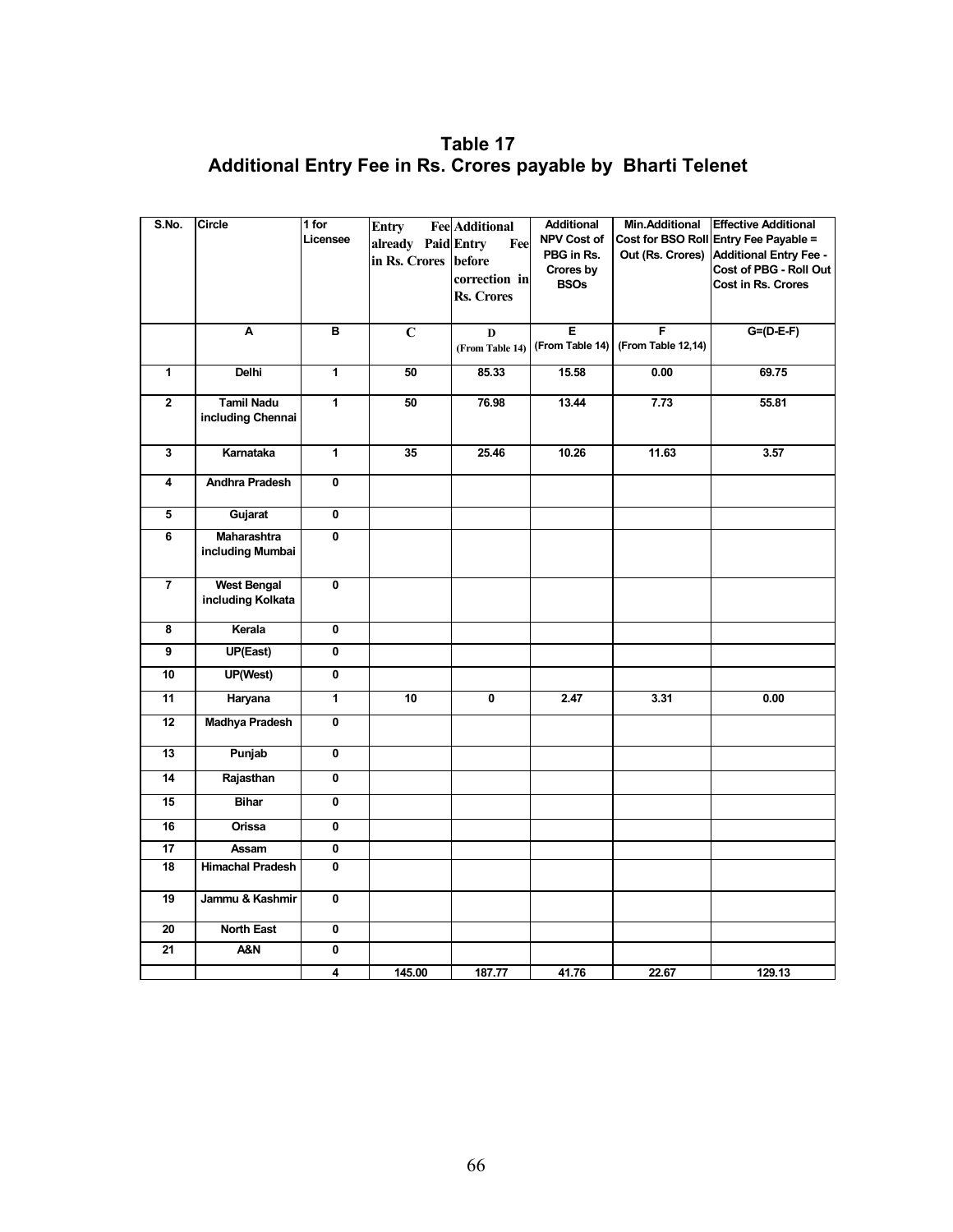## **Table 18 Summary of Additional Entry Fee in Rs. Crores Payable by BSOs**

|                     |                                | 1 for new                    | <b>Effective</b>     |                              | <b>Effective</b>     | 1 for new                    | <b>Effective</b>     | <b>Total</b>      |
|---------------------|--------------------------------|------------------------------|----------------------|------------------------------|----------------------|------------------------------|----------------------|-------------------|
|                     |                                | <b>BSO</b>                   | <b>Additional</b>    |                              | <b>Additional</b>    | <b>BSO</b>                   | <b>Additional</b>    | <b>Additional</b> |
|                     |                                | Licensee                     | <b>Entry Fee</b>     | 1 for new BSO                | <b>Entry Fee</b>     | Licensee                     | <b>Entry Fee</b>     | <b>Entry Fee</b>  |
| S.                  |                                | Reliance                     | Payable in Rs.       | <b>Licensee Tata</b>         | Payable in Rs.       | <b>Bharti</b>                | Payable in Rs.       | Payable in        |
| No.                 | Circle                         | Infocomm                     | <b>Crores</b>        | <b>Teleservices</b>          | <b>Crores</b>        | <b>Telenet</b>               | Crores               | Rs. Crores        |
|                     | A                              | в                            | C<br>(From Table 15) | D                            | E<br>(From Table 16) | F                            | G<br>(From Table 17) | $H=(C+E+G)$       |
| $\mathbf{1}$        | <b>Delhi</b>                   | $\overline{1}$               | 69.75                | $\mathbf{1}$                 | 69.75                | $\overline{1}$               | 69.75                | 209.26            |
|                     | <b>Tamil Nadu</b><br>including |                              |                      |                              |                      |                              |                      |                   |
| $\mathbf{2}$        | Chennai                        | 1                            | 55.81                | 1                            | 55.81                | 1                            | 55.81                | 167.43            |
| $\mathbf{3}$        | Karnataka                      | 1                            | 3.57                 | 1                            | 3.57                 | 1                            | 3.57                 | 10.70             |
|                     | Andhra                         |                              |                      |                              |                      |                              |                      |                   |
| 4                   | Pradesh                        | 1                            | 0.00                 | 0                            |                      | 0                            |                      |                   |
| $\overline{5}$      | Gujarat                        | $\overline{\mathbf{0}}$      |                      | 1                            | 0.00                 | $\overline{\mathfrak{o}}$    |                      | 0.00              |
|                     | Maharashtra                    |                              |                      |                              |                      |                              |                      |                   |
|                     | including                      |                              |                      |                              |                      |                              |                      |                   |
| 6                   | Mumbai                         | 1                            | 44.80                | $\mathbf 0$                  |                      | $\mathbf 0$                  |                      | 44.80             |
|                     | <b>West Bengal</b>             |                              |                      |                              |                      |                              |                      |                   |
|                     | including                      |                              |                      |                              |                      |                              |                      |                   |
| $\overline{7}$<br>8 | Kolkata<br>Kerala              | 1<br>$\overline{\mathbf{1}}$ | 28.07<br>0.00        | 0<br>$\overline{\mathbf{0}}$ |                      | 0<br>$\overline{\mathbf{0}}$ |                      | 28.07<br>0.00     |
| $\overline{9}$      | UP(East)                       | $\mathbf{1}$                 | 0.00                 | 0                            |                      | 0                            |                      | 0.00              |
| 10                  | <b>UP(West)</b>                | $\overline{1}$               | 0.00                 | $\overline{\mathbf{0}}$      |                      | 0                            |                      | 0.00              |
| 11                  | Haryana                        | 1                            | 0.00                 | $\mathbf 0$                  |                      | 1                            | 0.00                 | 0.00              |
|                     | Madhya                         |                              |                      |                              |                      |                              |                      |                   |
| 12                  | Pradesh                        | 1                            | 0.00                 | 0                            |                      | 0                            |                      | 0.00              |
| 13                  | Punjab                         | $\overline{1}$               | 19.03                | 0                            |                      | 0                            |                      | 19.03             |
| 14                  | Rajasthan                      | $\mathbf{1}$                 | 0.00                 | 0                            |                      | 0                            |                      | 0.00              |
| 15                  | <b>Bihar</b>                   | $\overline{1}$               | 0.00                 | $\overline{\mathbf{0}}$      |                      | $\overline{\mathbf{0}}$      |                      | 0.00              |
| 16                  | Orissa                         | $\overline{1}$               | 0.00                 | $\overline{\mathbf{0}}$      |                      | $\overline{\mathbf{0}}$      |                      | 0.00              |
| $\overline{17}$     | Assam                          | 0                            |                      | $\mathbf 0$                  |                      | 0                            |                      |                   |
|                     | Himachal                       |                              |                      |                              |                      |                              |                      |                   |
| 18                  | Pradesh                        | 1                            | 0.00                 | 0                            |                      | 0                            |                      | 0.00              |
|                     | Jammu &                        |                              |                      |                              |                      |                              |                      |                   |
| 19                  | Kashmir                        | 0                            |                      | 0                            |                      | 0                            |                      |                   |
| 20                  | <b>North East</b>              | 0                            |                      | 0                            |                      | 0                            |                      |                   |
| $\overline{21}$     | <b>A&amp;N</b>                 | $\mathbf{1}$                 | 0.00                 | $\mathbf 0$                  |                      | 0                            |                      | 0.00              |
|                     |                                | $\overline{17}$              | 221.04               | $\overline{4}$               | 129.13               | 4                            | 129.13               | 479.30            |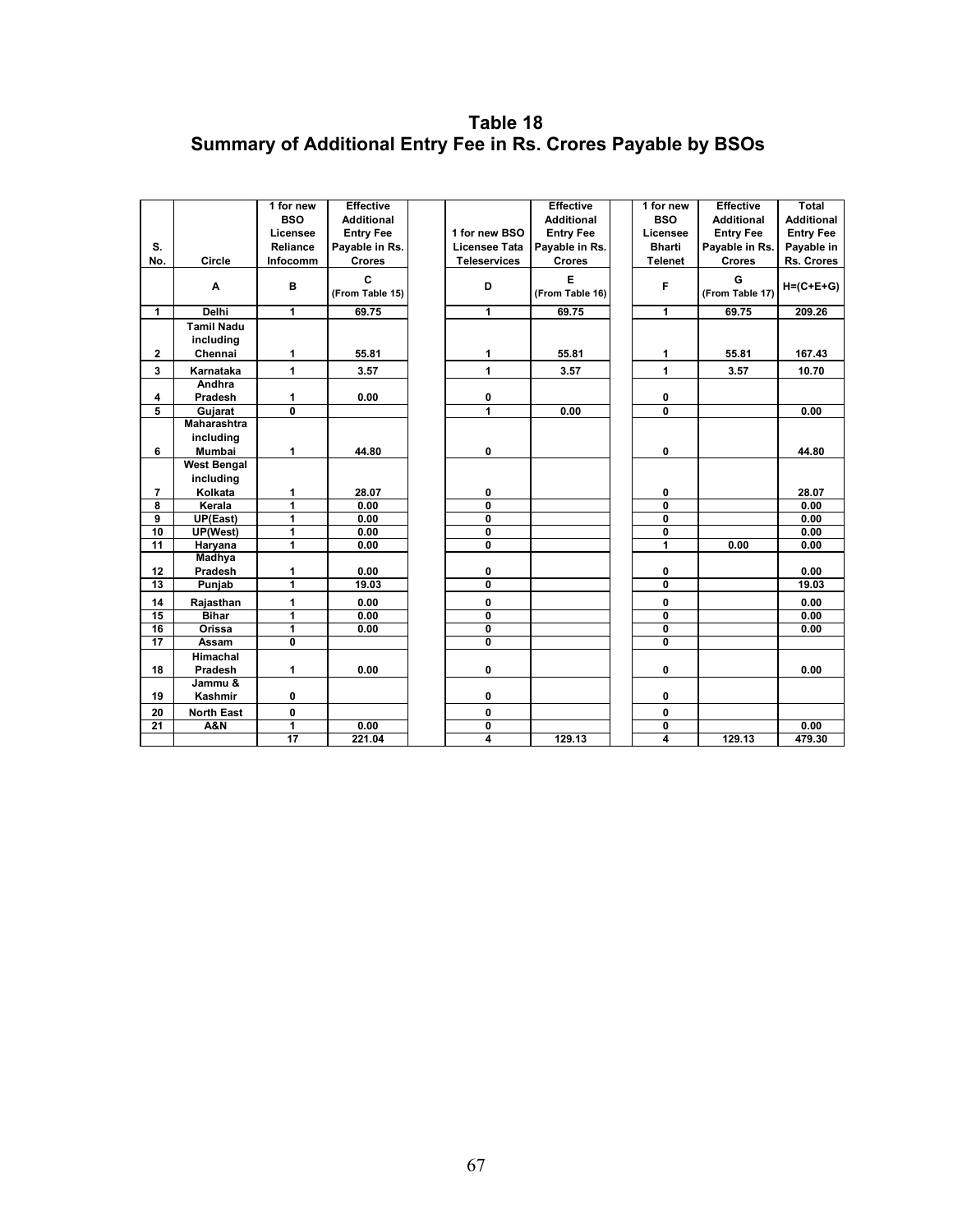46. Based on the discussion and reasoning given above, following principles for the recommendations emerge:

- a) In circles, where there was no bid by the fourth cellular operator the effective entry fee for the fourth cellular operator is taken as zero, and the existing WLL (M) service providers in these circles should not be charged any additional entry fee for providing WLL(M).
- b) In the case of old BSOs, the entry fee paid by them fully covers the estimated additional entry fee that has to be paid for WLL(M). Therefore, the appropriate additional entry fee paid by the old BSOs would be zero.
- c) In two cases, Himachal Pradesh and Madhya Pradesh, the new BSOs have paid entry fee higher than that paid by the fourth cellular operator. In both these cases, the entry fee paid by these BSOs fully covers the estimated additional entry fee to be paid for WLL(M). Therefore, these BSOs should not be charged any additional entry fee for WLL (M).
- d) Keeping in view the above points, all the old BSOs, the new BSOs in all the category 'C' circles and in Madhya Pradesh, will not be required to pay any additional entry fee for providing WLL (M) services.
- e) Additional Entry Fee for new BSOs being recommended for WLL(M) service has been estimated as Rs.69.75 crores in Delhi, Rs. 55.81 Crores in Tamil Nadu including Chennai, Rs. 44.80 crores in Maharashtra including Mumbai, Rs. 19.03 crores in Punjab, Rs. 3.6 Crores in Karnataka and Rs. 28.07 crores for West Bengal including Kolkatta, No additional entry fee is proposed for other Circles.
- f) The additional entry fee for WLL(M) should only be levied on such basic service operators who provide WLL (M) service.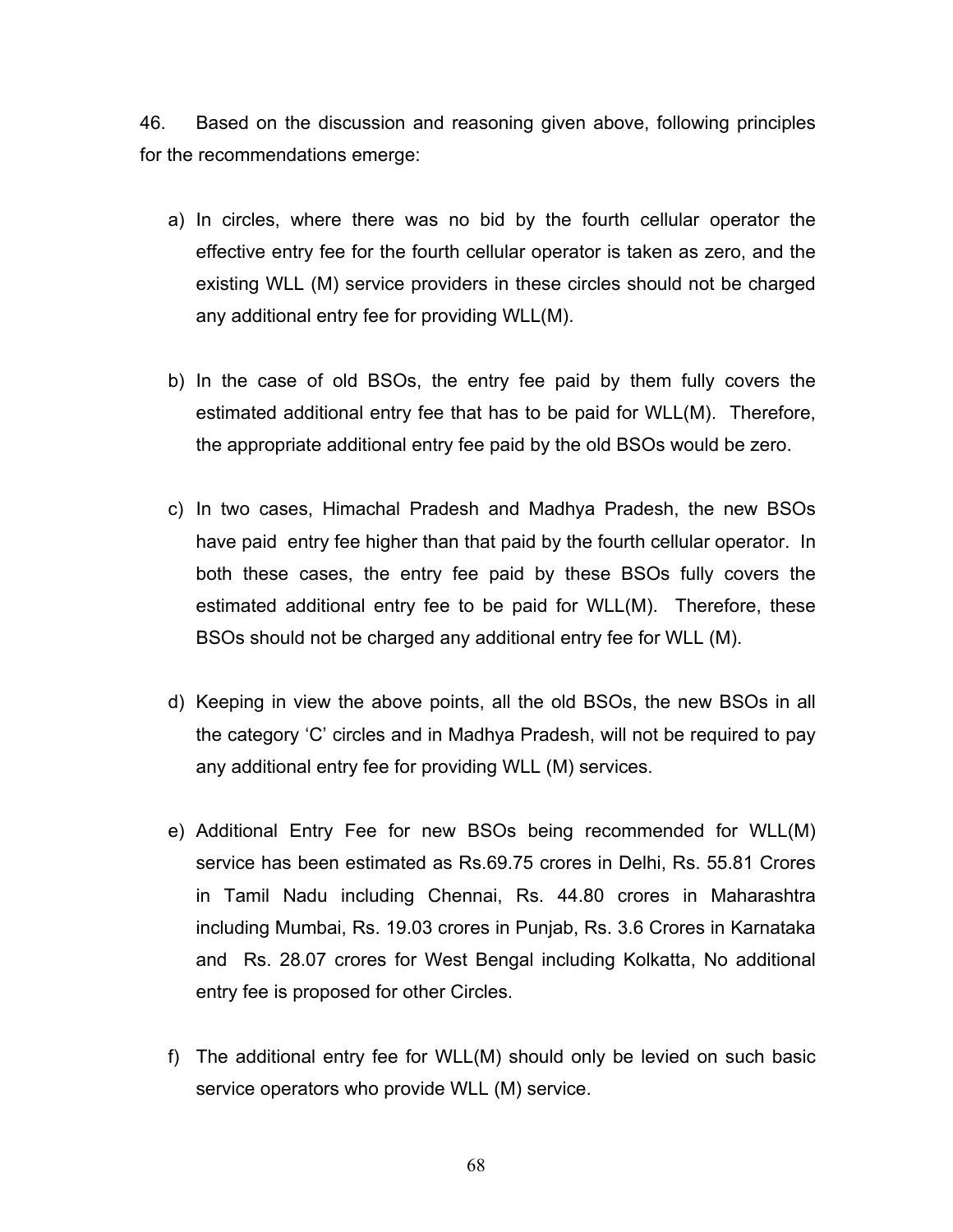g) For the new BSOs, the estimated total additional entry fee payable for all the circles, if WLL(M) service is provided by all BSOs, is estimated to be Rs. 479.30 crores. This estimated additional entry fee amounts for WLL(M) should be charged from the BSOs only for those circles where they provide WLL(M) service. If they provide such service in all circles, the estimated total additional entry fee from these companies would be as follows: Reliance Infocomm, operating in 17 circles, is estimated to be Rs. 221.04 crores; Tata Teleservices and Bharti Telenet, each operating in four circles, are estimated to be Rs. 129.13 crores for each (subject to WLL(M) service being provided).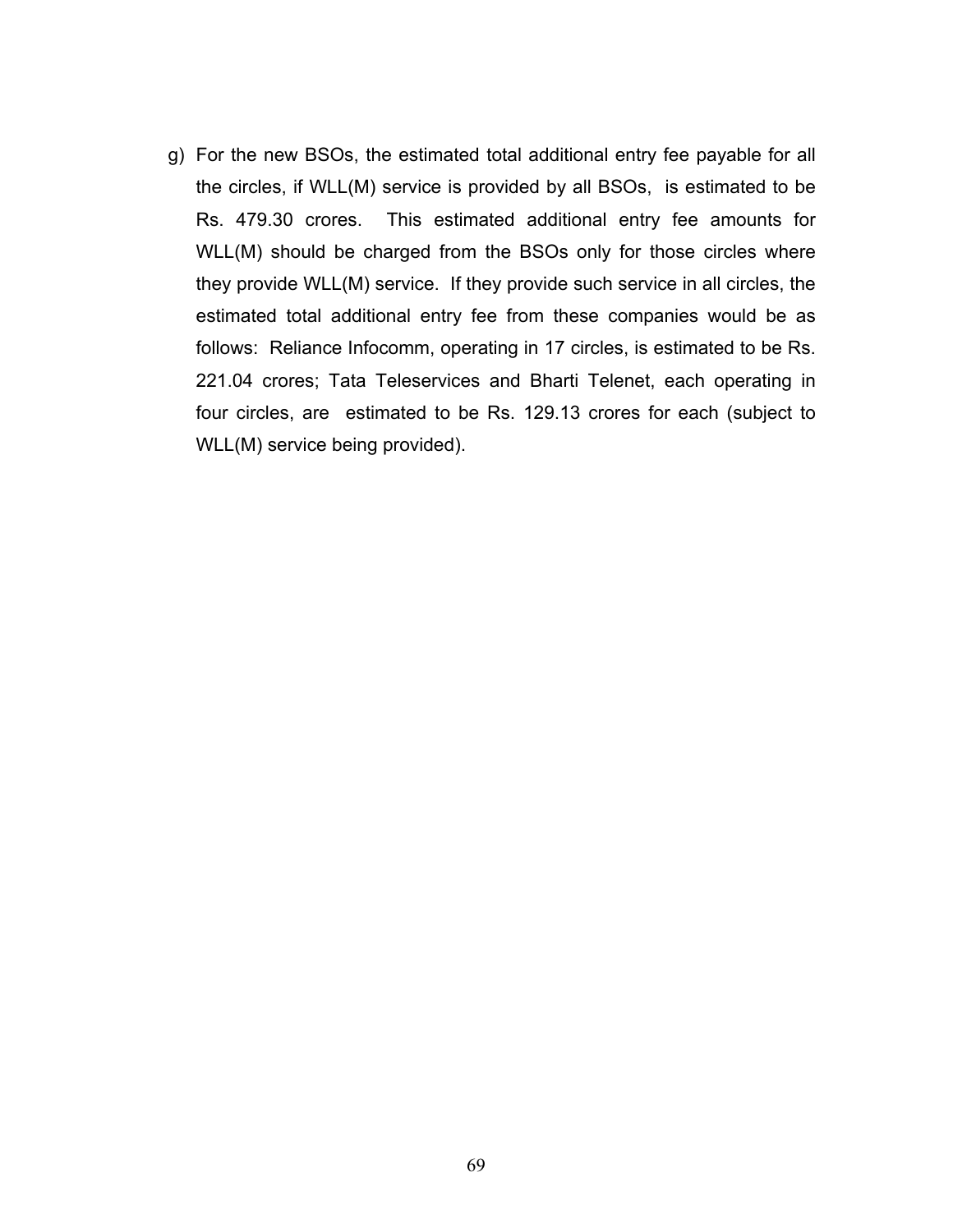### **Section B**

## **Additional spectrum fee chargeable for the additional spectrum beyond 5 MHz for WLL (M) service**

1. Presently, BSOs and CMSPs have been allocated spectrum based on their requirements. At present BSO license stipulates spectrum provisioning requirements as upto 5+5 MHz. In the duo-poly situation, old licencees, the spectrum was 8+8 MHz for WLL fixed services.

2. Spectrum charges are 2% of Adjusted Gross Revenue (AGR) for upto 5+5 MHZ spectrum for WLL Services. Spectrum charges are 2% of Adjusted Gross Revenue (AGR) for upto  $4.4 + 4.4$  MHZ for cellular services. For cellular services additional 1% of AGR is charged for spectrum beyond 4.4 + 4.4 MHZ and upto  $6.2 + 6.2$  MHZ spectrum and 1% more is charged upto 10 + 10 MHZ.

3. The Hon'ble TDSAT in its majority decision dated 8th August, 2003 has observed that

"Basic service operators are presently entitled to allocation of frequency spectrum for WLL technologies for which they are required to pay under DoT letter dated  $25<sup>th</sup>$  January, 2001 an additional revenue share of 2% of annual gross revenue earned from WLL subscribers as spectrum charge. Since, We have already noted that WLL (M) is a value addition to the WLL service for operation of which on a large scale there would be a need for additional spectrum we would suggest that the Government may allocate additional spectrum for WLL(M) service. The cell operators are also paying 2% as spectrum usage charge. Hence, we are not suggesting any revision on the higher side of the spectrum charge presently being paid by WLL(M) service operators. However, there would be a case for levying additional spectrum charge for WLL(M) service over and above what is being paid at present if allocation of additional spectrum becomes a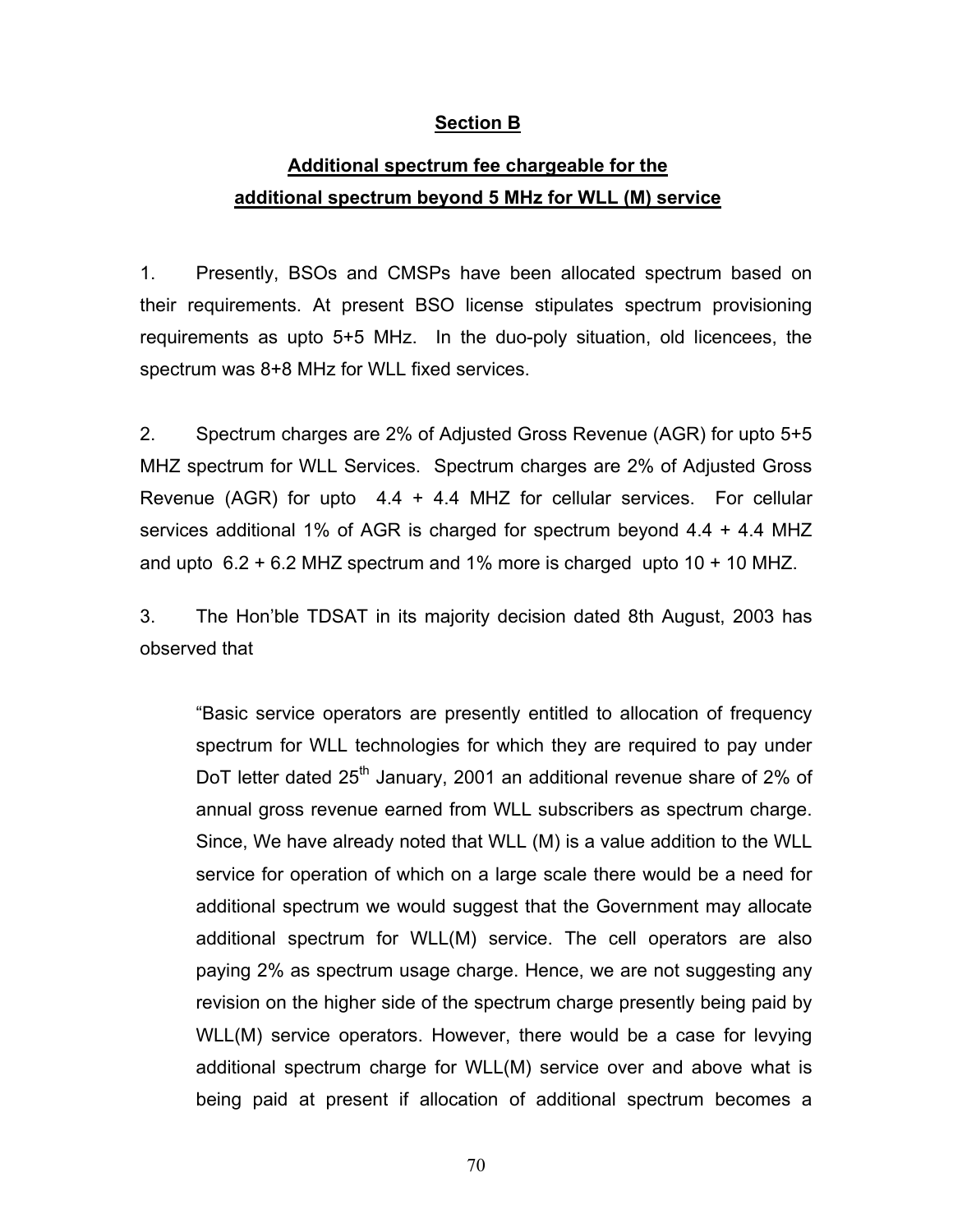necessity for operation of this service on a large scale as also for improving the quality of service. The modality for determining additional entry fee may be examined and recommended by the Telecom Regulator (TRAI) by following a transparent process with due consultation with all the concerned stake-holders. The same method may be followed in case additional spectrum is made available."

4. While finalising its recommendations to the Government on the issue of WLL(M), TRAI had considered, in detail, the issue of spectrum allocation for WLL(M). TRAI had recommended that the charging for spectrum should be the same whether it is used by WLL(M) or by cellular mobile service providers. However TRAI had not recommended any additional provisioning of spectrum beyond 5+5 MHz for WLL(M) service.

5. M/s Reliance Infocom stated that the cellular operators are initially allotted a minimum frequency of 4.4 MHz and charged 2% of AGR as spectrum charges. On the other hand, the basic operators are allotted initial frequency of 2.5 MHz on establishment of POP in each SDCA and are still charged 2% of the AGR as spectrum charges. The additional allocation of third and fourth carriers is linked to rollout obligations. Therefore BSOs pay 2% of AGR as spectrum charges for 2.5 MHz of spectrum whereas the cellular operators pay 2% of AGR for 4.4 MHz. Reliance also mentioned that with 25 MHz of spectrum for cellular operators, the number of operators (competition) is limited, but with 20 MHz of spectrum for BSOs, the number of operators is unlimited as it is an open competition scenario. M/s Reliance requested that the initial allocation to the BSOs should be 5 MHz and the charges to be the same as at present.

6. As stated earlier, the old BSOs argue that 8 MHz spectrum was available to them under their license and this spectrum is a contractual right for them, which under the Spectrum Policy of March, 2003, is purported to be reduced to 5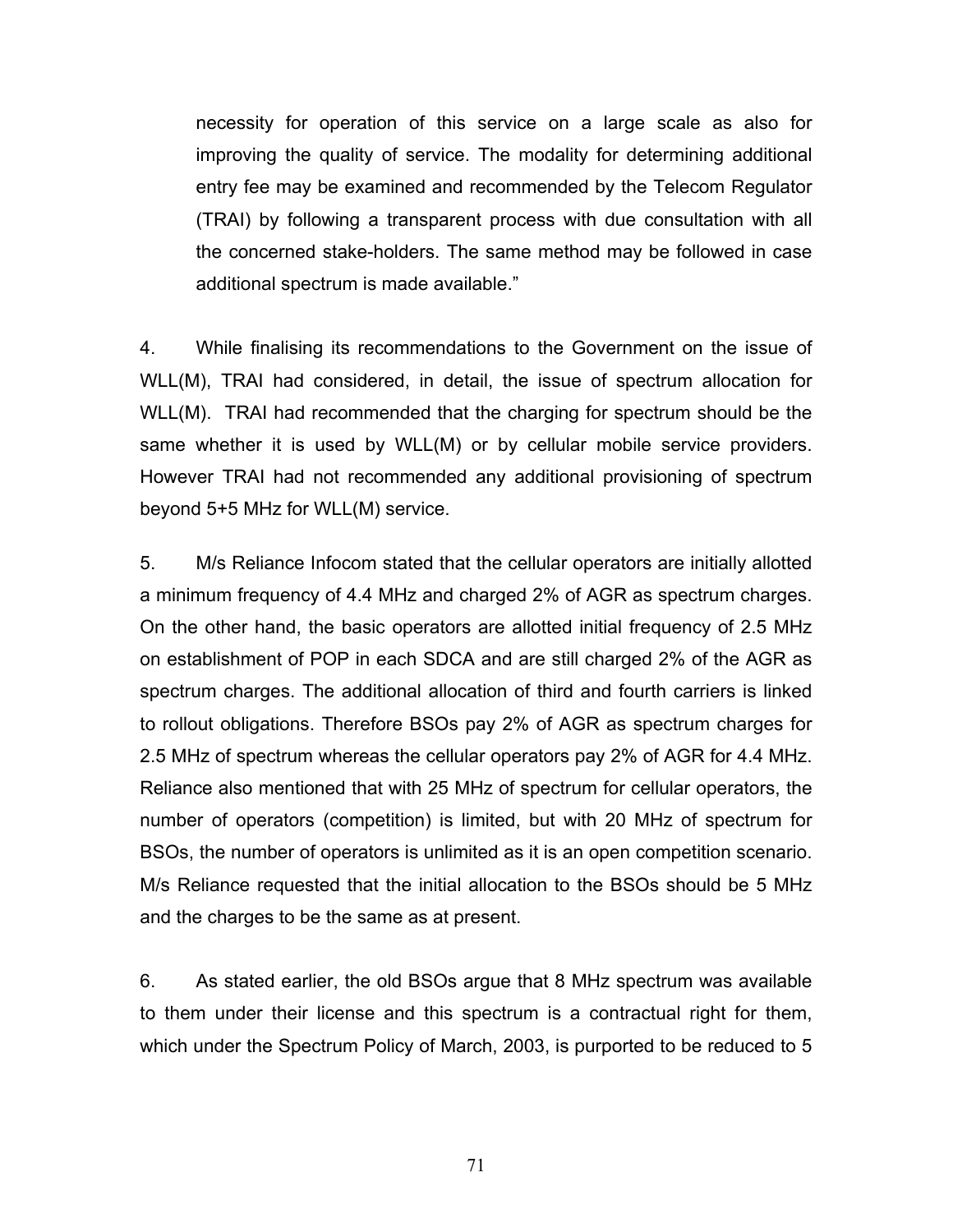MHz. They have claimed that no consent has been taken from them nor any compensation been offered/ paid.

**7. TRAI is of the view that spectrum is a very scarce national resource and will have to be priced always keeping in view its demand and proper utilisation. TRAI at this stage does not want to give any recommendation on allotment of frequency to BSO for WLL operation beyond 5 MHz without going into detailed studies on effective utilization of the spectrum.** 

**8. The Authority also wants to highlight that at present Spectrum is being used inefficiently by both Basic and Cellular Service Providers and is also priced in such a way that it encourages non efficient deployment by the Access Providers. The issue is being dealt in more detail separately. TRAI further makes it very clear that existing contractual obligations of 4.4/ 6.2 MHz in case of Cellular Mobile and 5 MHz in case of Basic Services will be relevant and any further allocation will be subject to scrutiny for efficient spectrum deployment and also subject to availability. TRAI will soon make a recommendation to the Government in this regard.**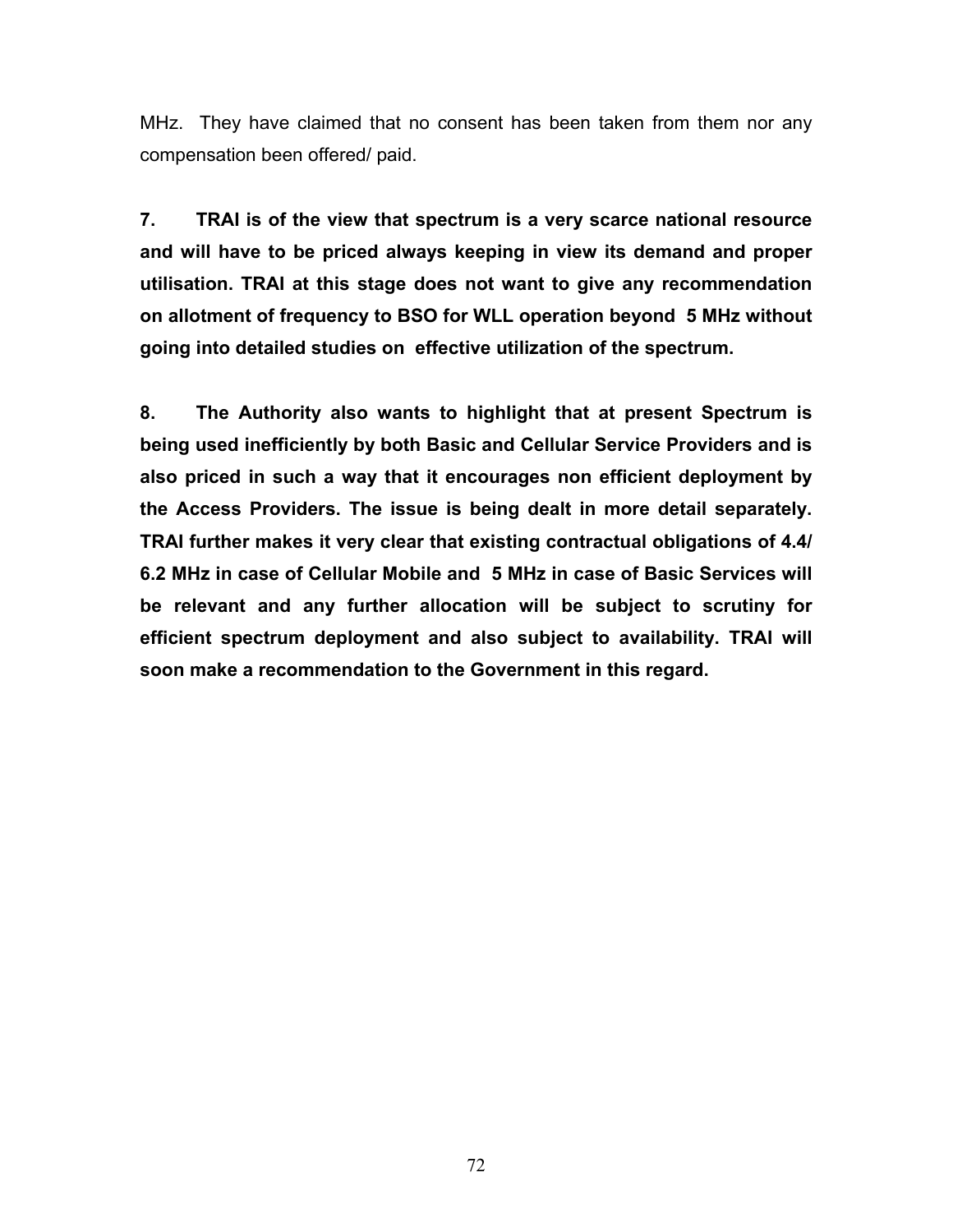### **SECTION C**

# **Relief to Cellular Mobile Operators with regard to Points of Interconnection between CMSPs and BSOs**

1. The Hon'ble TDSAT in its majority judgment dated  $8<sup>th</sup>$  August 2003 mentioned that

" *Further, some relief should be given to the cell operators in regard to the points of interconnection and whether these points should go beyond Level I and level II TAX up to Tandem Exchange level may be considered by the TRAI*."

2. In this connection the issue of level of interconnection between Cellular Mobile Operators and Basic Service Operators has been discussed on several occasions in the past. CMSPs have been demanding interconnection at a level lower than LDCA or TAXs in the telecom circles, i.e., at the SDCA level, which means providing interconnection at the level of local networks. They had sought to justify such interconnection on the basis that the issue of multiple POIs at SDCA level was closely linked to lower tariffs for customers. The thrust of their argument has been that in the absence of multiple POIs, calls are required to be hauled to the SSA TAX, which may result in higher call charges for both PSTN and cellular subscribers.

3. In its Determination of  $8<sup>th</sup>$  January, 2001 on six major issues in connection with signing of an Interconnection Agreement between CMSPs and DOT (now BSNL), the TRAI has stated in this regard that:

"*Taking account of the views expressed by both the parties, the Authority is of the view that while there is respective merit in arguments put forward by both the sides, in the interest of customers, multiple points of interconnect should be provided between the two networks. TRAI, however, appreciates the point that, if POIs are to be provided at the*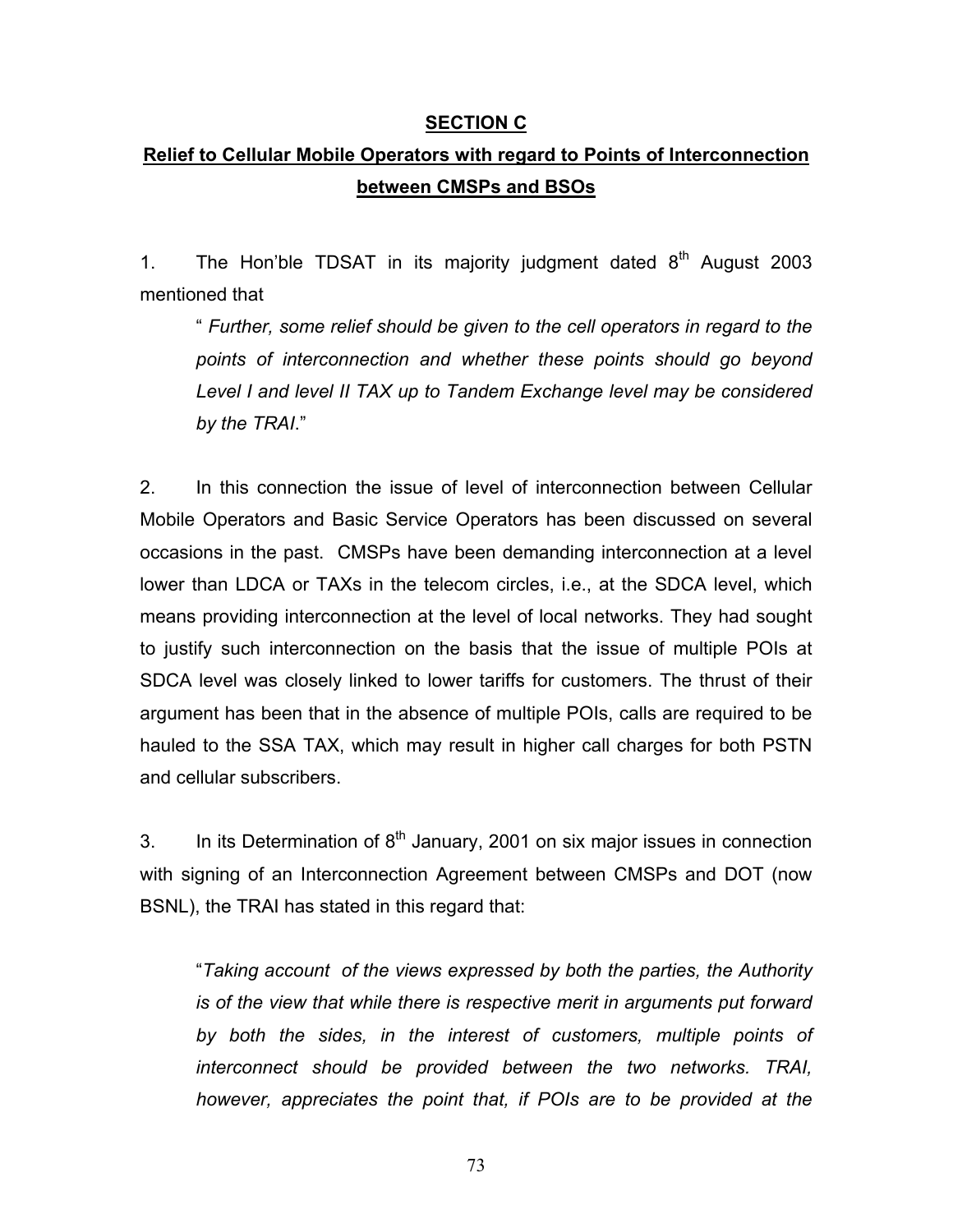*SDCA level, the number of POIs will become very large, which will be difficult to manage. The cellular network in circles cover a large geographical area and should therefore normally, be interconnected at the level of long distance network.*

*Further, maintaining the integrity of the network and conformance to fundamental technical plans are important considerations, which need to be kept in view. The Authority also considers that providing POIs at the SDCA level may result in an increase in the requirement of USO funding due to the likely adverse effect of such interconnection regime on intracircle STD revenue of Basic Service providers. Nonetheless, the over all approach has to be one that gives greater operational flexibility by permitting a larger number of POIs than as at present. TRAI is, therefore, of the opinion that whereas for metro cellular operators who provide service in the metro cities of Delhi, Mumbai, Chennai and Kolkatta and its adjoining areas, the lowest level where interconnection ( at the request of interconnection seeker) should mandatorily be provided by the BSNL/ BSO is up to the level of tandem exchanges, for Cellular Telecom Circle operators covering a large geographical area, it should be with the long distance network of the circle i.e., at the TAX level. The normal routing hierarchy for all types of inter-circle and inter-network calls is to hand over the call to a Level I TAX, which in turn routes the incoming traffic lower down the hierarchy i.e. to Level II and then to the local network at the SDCA level. This normal hierarchy should be followed for calls originating in mobile network and terminating in a fixed network However, for traffic terminating in the LDCA, the Gateway MSCs may at the request of the interconnection seeker, be directly connected to Level II TAXs, i.e bypassing Level I TAX, in order to give the cellular operator greater flexibility and smoother flow of traffic. POIs below TAX and tandem level may also be provided with mutual agreement."*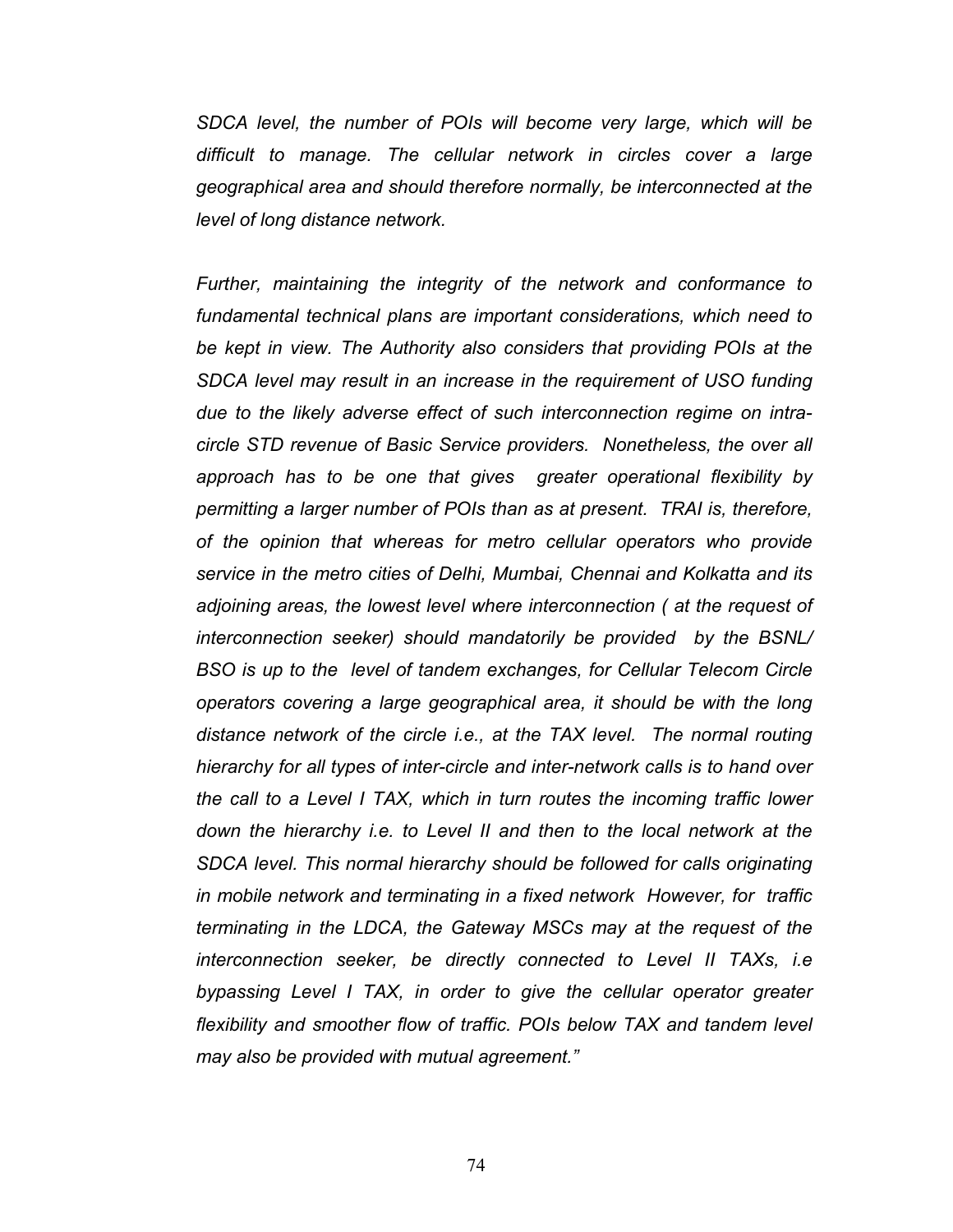4. Subsequently, vide TRAI's letter dated  $29<sup>th</sup>$  January 2002, it was clarified that the POI at Level-II TAXs can also be used for handing over of fixed to mobile traffic. It shall, however, not handle any transit traffic i.e., traffic originated or terminated in some other LDCA, i.e., other than in which the Level II TAX is situated.

5. TRAI had issued its Model Reference Interconnect Offer on  $12<sup>th</sup>$  July 2003. Para 4.5 of the Reference Interconnect Offer guidelines are reproduced below for ready reference covering the Cellular to PSTN interconnection.

## **Interconnection between PLMN (Mobile) and PSTN**

The following table indicates the handing over of traffic between these two types of networks.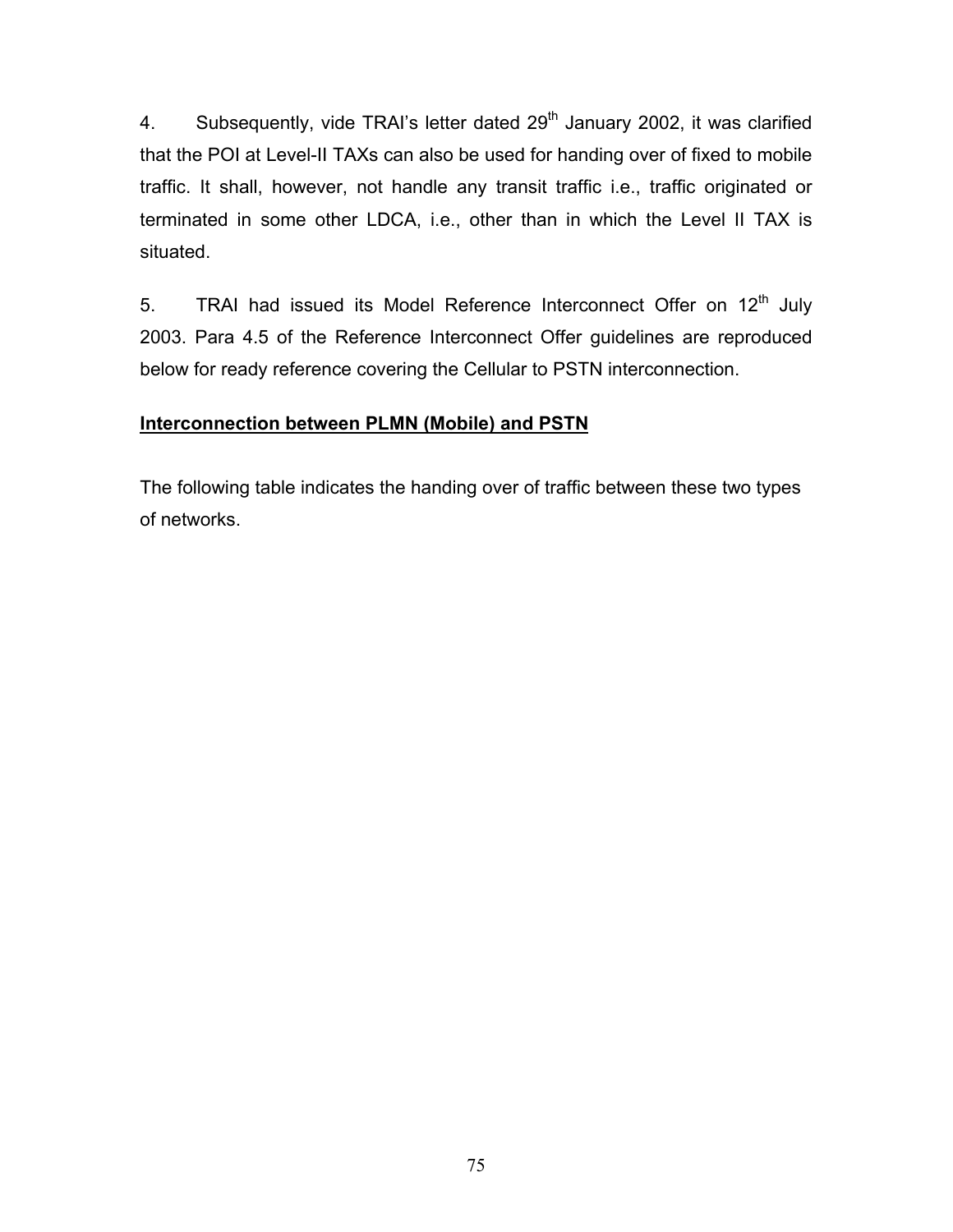| <b>Licensed Area</b>        | POI                                                                                                                                                           | <b>Remarks</b>               |
|-----------------------------|---------------------------------------------------------------------------------------------------------------------------------------------------------------|------------------------------|
| A. Metros                   |                                                                                                                                                               |                              |
| 1. Local Call               | Transit Exchange (Tandem)<br>Local Exchange by mutual agreement                                                                                               | To BSO                       |
| 2. Inter-circle call        | Designated Level I TAX located in the Metro.                                                                                                                  |                              |
| 3. International<br>Call    | Designated Level I TAX of NLDO (or) Gateway Switch of<br>ILDO if ILDO Gateway Switch and GMSC are located at<br>the same station of Level I TAX (Metro).      | Designated by<br>NLDO / ILDO |
| <b>B. Circles</b>           |                                                                                                                                                               |                              |
| 1. Intra – Circle<br>Call   | Level I TAX for both transit to other LDCAs/ termination<br>in the LDCA in which it is located.                                                               | To BSO                       |
|                             | Level II TAX for traffic terminating in the destination<br>LDCA, at the request of interconnection seeker.                                                    |                              |
|                             | POI below TAX level may also be provided with mutual<br>agreement for terminating traffic.                                                                    |                              |
| 2. $Inter - circle$<br>Call | The traffic can be handed over at the designated<br>Gateway Level I TAX of NLDO through any one of<br>its Gateway MSC.                                        | To NLDO                      |
|                             | CMTS provider can also handover traffic to NLDOs at the<br>POP situated in the LDCA at the location of the Gateway<br>MSC or MSC in a Circle.                 |                              |
|                             | The NLDO shall handover terminating traffic in the<br>destination LDCA at the SDCC or by mutual agreement<br>as per license terms and conditions at LDCC POI. | NLDO to BSO                  |
| 3. International<br>Call    | The traffic can be handed over at the designated<br>Gateway Level I TAX of NLDO through any one of its<br>Gateway MSC.                                        | To NLDO                      |
|                             | CMTS provider cans also handover traffic to NLDOs at<br>the POP situated in the LDCA at the location of the<br>Gateway MSC or MSC in a Circle.                |                              |
|                             | To the Gateway Switch of the ILDO if ILDO's Gateway<br>Switch and the GMSC are located at the same station of<br>level I TAX.                                 | To ILDO                      |

### **Table 2.1 – Traffic from PLMN to PSTN**

*Note 1 : New National Long Distance Operator(s) can make necessary interconnection arrangements with other NLDOs, to ensure delivery of calls at places where POP is yet to be established as per their network rollout obligations.*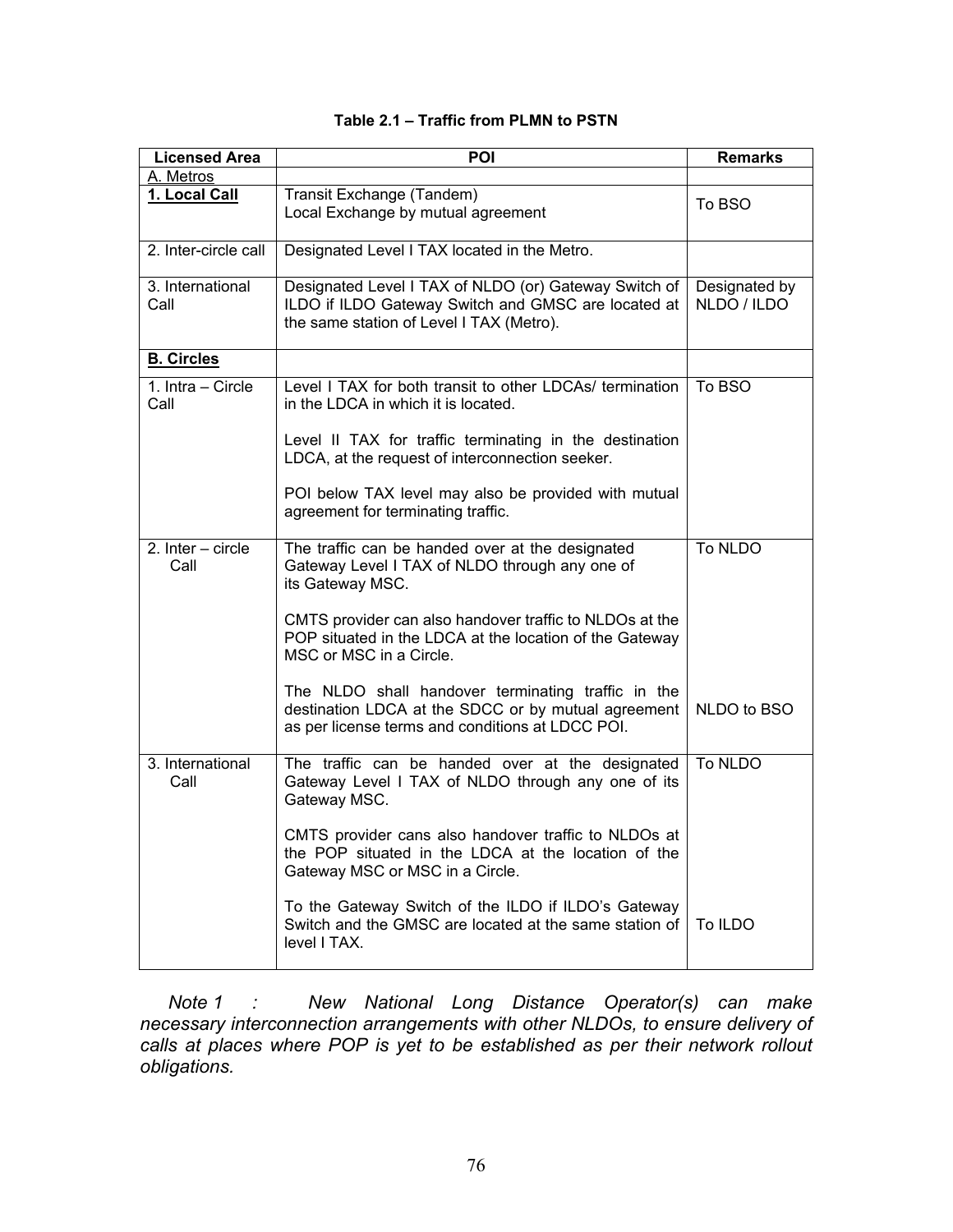## Table 2.2 Traffic From PSTN to PLMN

| <b>Licensed</b>             | <b>POI</b>                                                                                                                                                                                        | <b>Remarks</b>                                         |
|-----------------------------|---------------------------------------------------------------------------------------------------------------------------------------------------------------------------------------------------|--------------------------------------------------------|
| Area<br>A. Metros           |                                                                                                                                                                                                   |                                                        |
| 1. Local Call               | Transit Exchange (Tandem)                                                                                                                                                                         | To CMTS                                                |
|                             | Local Exchange (by mutual agreement)                                                                                                                                                              | provider                                               |
| 2. Inter-circle<br>call     | BSOs shall handover the call at the designated TAX of NLDO<br>in the originating Metro.                                                                                                           | <b>BSO to NLDO</b>                                     |
|                             | The traffic can be handed over at any one of the GMSC<br>through a designated Level I TAX of NLDO.                                                                                                | NLDO to<br><b>CMTS</b> provider                        |
|                             | NLDO can also handover traffic to CMTS provider at the POP<br>situated in the LDCA at the location of GMSC or MSC in the<br>Metro / Circle.                                                       |                                                        |
| 3.<br>International<br>Call | BSOs shall handover the call at the designated TAX of NLDO<br>in the originating Metro                                                                                                            | <b>BSO to NLDO</b>                                     |
| (Out-going)<br>(In-coming)  | To the gateway switch of the ILDO in case the ILD Gateway<br>Switch and the Access Provider's Tandem/Transit Switch are<br>located at the same station of level I TAX (Metro).                    | <b>BSO to ILDO</b><br>(Near-end for<br>traffic of same |
|                             | The ILDO to handover at the Gateway MSC of the Cellular<br>Operator if this Gateway MSC and the Gateway Switch of the<br>ILDO are located at the same location of Level I TAX (Metro).            | SDCA)                                                  |
|                             | The traffic can be handed over at any one of the GMSC<br>through a designated Level I TAX of NLDO.                                                                                                | ILDO to CMTS<br>provider                               |
|                             | NLDO can also handover traffic to CMTS provider at the POP<br>situated in the LDCA at the location of GMSC or MSC in the<br>Metro / Circle.                                                       | NLDO to<br><b>CMTS</b> provider                        |
| <b>B.</b> Circle            |                                                                                                                                                                                                   |                                                        |
| 1. $Intra -$<br>Circle Call | Level I TAX or Level II TAX of the originating LDCA.                                                                                                                                              | <b>BSO to CMTS</b><br>provider                         |
|                             | If no POI is available at Level II TAX then at GMSC of the<br>CMTS provider subject to mutual agreement.                                                                                          |                                                        |
| 2. Inter-circle<br>call     | BSO to hand over originating traffic at the SDCC in the<br>same SDCA in which it has originated or by mutual<br>agreement as per license terms and conditions at the<br>LDCC of originating LDCA. | <b>BSO to NLDO</b>                                     |
|                             | The traffic can be handed over at any one of the GMSC<br>through a designated Level I TAX of NLDO.                                                                                                | NLDO to<br><b>CMTS</b> provider                        |
|                             | NLDO can also handover traffic to CMTS provider at the POP<br>situated in the LDCA at the location of GMSC or MSC in the<br>Metro / Circle.                                                       |                                                        |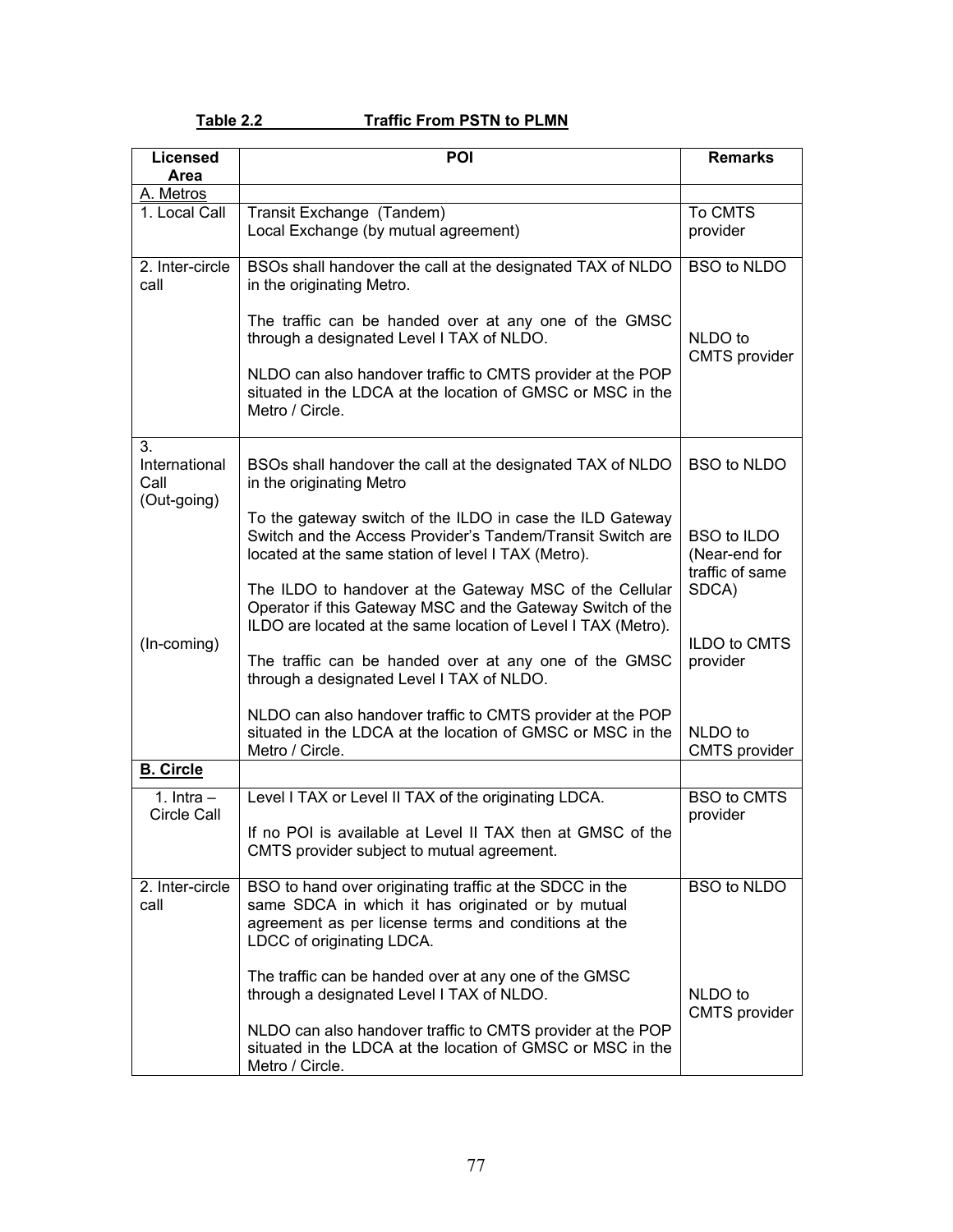6. For PSTN to PSTN intra-circle Long Distance traffic, BSOs are permitted to handover the traffic (Fixed / WLL(M)) at the terminating SDCC/LDCC (Far-end handover). In cases where the BSO have no POI at the terminating end, then the BSO shall handover the traffic at the originating SDCC/ LDCC (Near-end handover). However, in case of Intra-circle traffic from PSTN to PLMN i.e. from Fixed/ WLL(M) to mobile, the traffic has to be handed over at Level I TAX or Level II TAX of the originating LDCA. If no POI is available at level II TAX then at GMSC of the CMTS provider subject to mutual agreement. Similarly, the intra circle traffic from PLMN to PSTN i.e. from mobile to fixed/ WLL(M), has to be handed over at Level I TAX for both transit to other LDCAs/ termination in the LDCA in which it is located. The traffic can also be handed over at Level II TAX for traffic terminating in the destination LDCA, at the request of interconnection seeker.

7. The Model RIO of TRAI has been accepted by the Cellular Operators. BSNL has however challenged the same before TDSAT. The issue is presently being reconciled based on suggestions from TDSAT. The difference in call routing principles is being looked into in order to ensure level playing field conditions between BSOs and CMSPs. A noteworthy feature in analysing the demand made by cellular mobile is that if POIs are provided to them at SDCA level, this may result in capacity constraints on account of the low availability of ports in the small capacity of exchanges at most SDCAs.

8. Moreover, it should be noted that for calls from basic to basic networks, the handover principle is that the call may be given to the other network as a near-end handover or as a far-end handover. The demand of the cellular mobile service providers can be seen as seeking a near end handover for calls from basic to cellular mobile, and a far-end handover for calls from cellular mobile to basic service. Similar demand has been made by the Basic Service Operators for Basic to Cellular Mobile calls.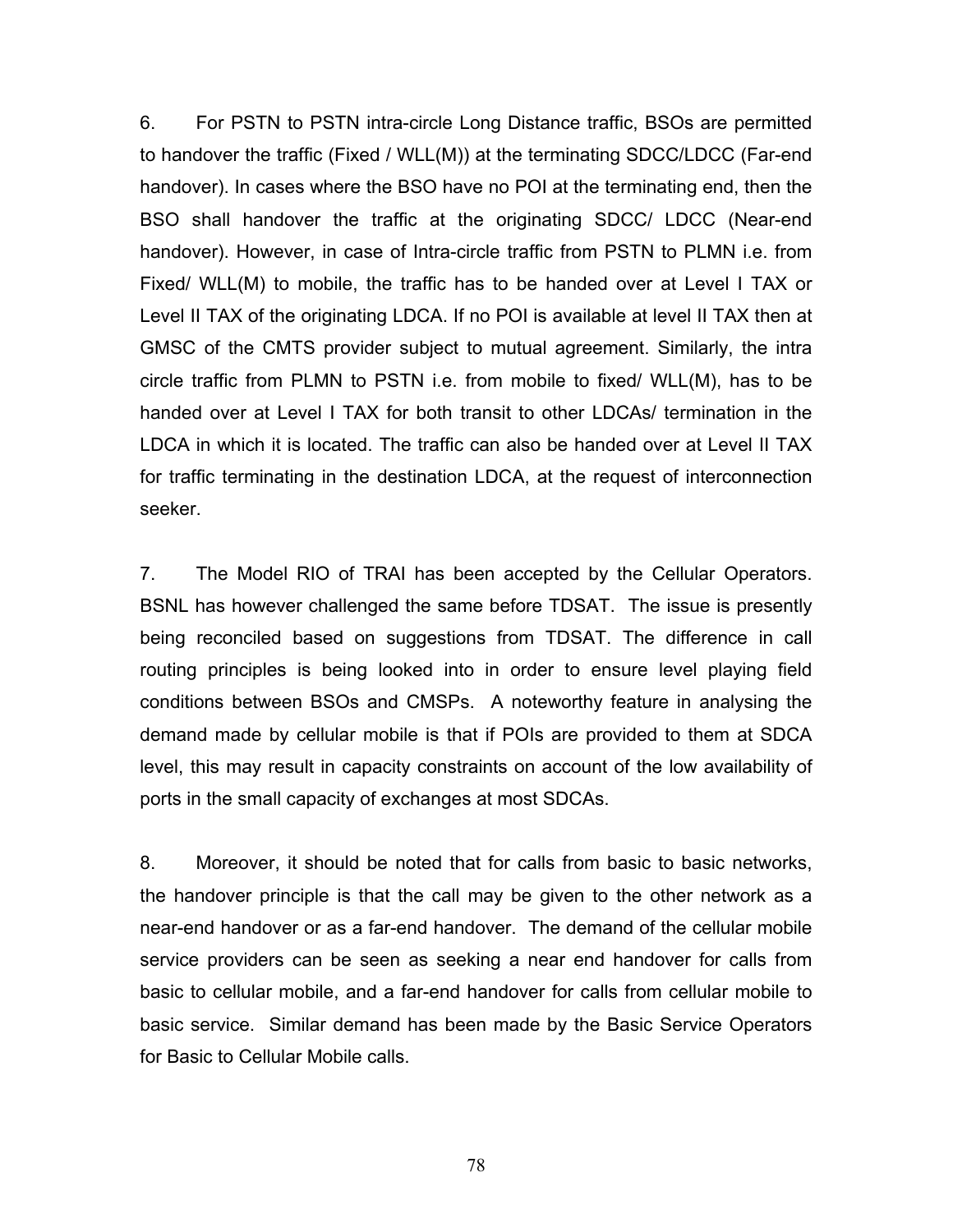9. In view of the TDSAT's judgement dated 8.8.03, TRAI again opened the issue for discussion vide its consultation paper dated 28.8.2003 and received the following comments from the stakeholders:

### *Arguments and Counter arguments of the stakeholders on the issue*

10. Whereas ABTO proposed interconnectivity for all services at LDCA level and at tandem level with mutual agreement. BSNL was of the view that interconnection of Cellular Mobile Telephone Networks with Basic Network at the SDCA Level should not be considered due to reasons that

- i) PSTN and cellular network are two dissimilar networks. SDCA is at the lowest level of hierarchy in PSTN and MSC is at the highest level of hierarchy in cellular network. Interconnection of the switch at highest level of one network with a switch at the lowest level of other network results into serious network complications, violation of National Fundamental Plans, inefficient use of network elements, managerial difficulties and bypass of the telephone traffic/revenues of PSTN by the cellular network,
- ii) the switches at the SDCA level are not capable of performing desired gateway functions and hence are technically non-feasible,
- iii) there are 2647 SDCAs and almost all of them are not capable of performing desired gateway function for providing interconnection. The up-gradation of such large number of switches, accounting systems and their management shall be extremely expensive and is a Herculean task,
- iv) it will pose serious practical difficulties to operate and maintain a large number of Points of Interconnect because of many observations and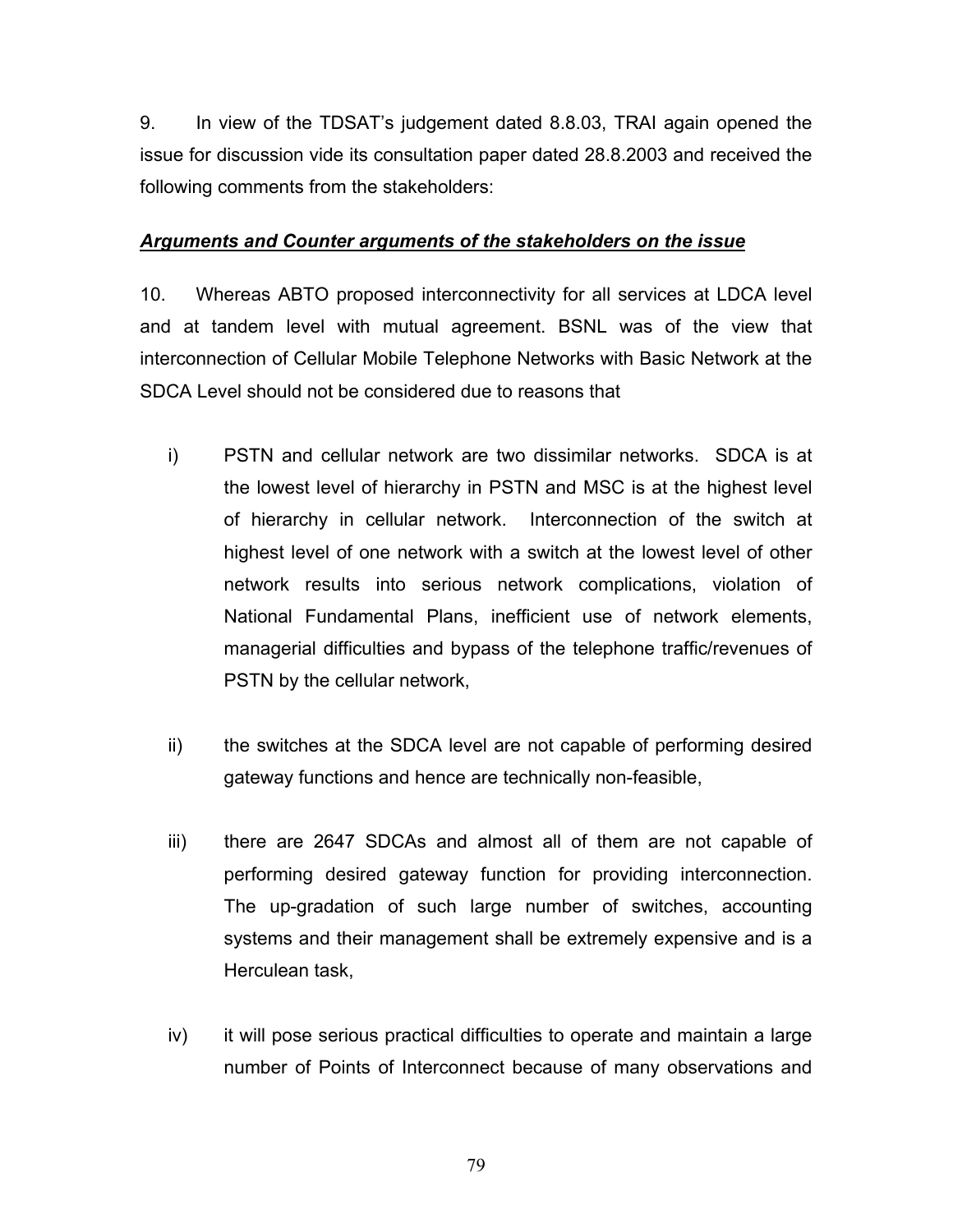large data acquisition required for proper operation, maintenance, billing, charging, revenue sharing and other regulatory purposes and

v) The clock stability in the local exchanges below level-II TAXs may not be as accurate as that of the TAX. The traffic from cellular networks, specifically data transmission, through such POIs may encounter disconnection and distortion.

11. BSNL further stated that if in spite of the reasons given above, the Authority feels that the interconnection should take place at the SDCA level, it may be permitted only subject to the fulfillment of the following conditions on the same lines as applicable for basic services :-

a) CMSPs will have interconnection with BSOs either at the level of Level-I TAX or at the SDCA level. No other interconnection point shall be permissible. The POI at Level-I TAX shall be used for all types of STD/ ISD calls in both directions and also for intra-circle calls.

b) Connectivity at SDCA level shall be only for the terminating traffic of that SDCA meaning thereby that the POI at SDCA level shall be a one-way POI.

c) The BSO shall handover the traffic originated from its network at the Level-I TAX by following the principle of far end handover.

d) The BSOs may be allowed to charge a flat tariff for intra-circle fixed to cell call depending upon their commercial policy.

e) Since the BSO will make a far end handover, utilization of CMSPs network for carriage of calls will be reduced. Therefore, the termination charge payable to the CMSPs should also be reduced.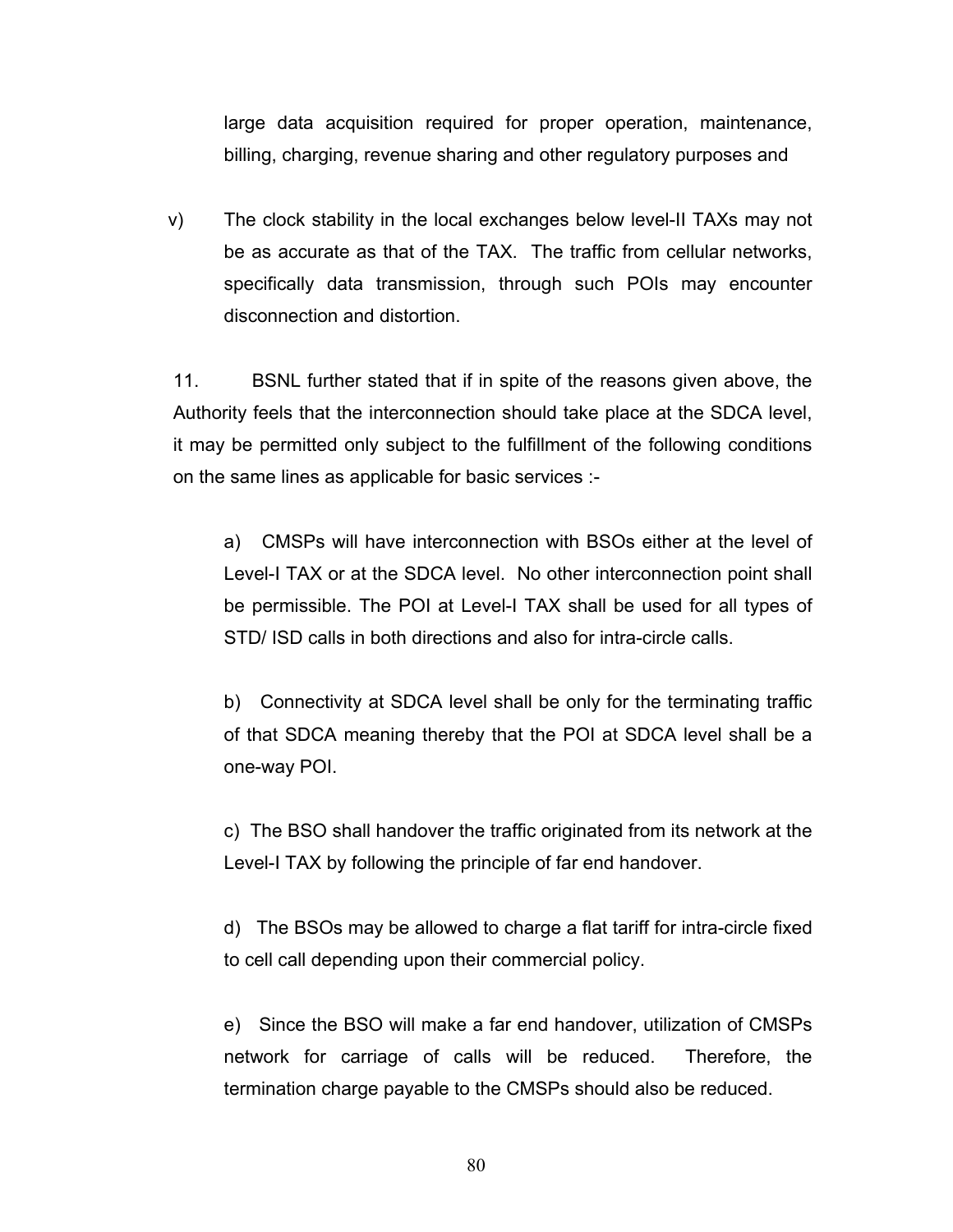f) Since the BSNL switches at the SDCA level are not designed to handle additional interconnection from cellular operators, these will be required to be upgraded/replaced. The cost of such up-gradation/ replacement shall have to be borne by the cellular operators only.

12. COAI put forward their comments on the issue stating that in the case of a FSP, interconnection with BSNL and other FSPs is available at the SDCA level. Since the FSPs are also now allowed to provide WLL (M) service and it allows interconnection for WLL(M) services at the SDCA level and the same should be available for them. To correct the imbalance between WLL (M) and cellular, CMSPs want to be entitled to interconnect at the SDCA level so that they can opt for the most optimal routing plan.

13. The view points of the another major player viz. Reliance Infocomm Ltd. points out that unless various existing anomalies between BSOs and CMSPs with respect to call routing, numbering, tariffs etc. get addressed, CMSPs should not be permitted to have POIs with BSOs at SDCA level. The reasons for this has been closely linked with the important commercial issue of 'bypass of intracircle revenue' by Cellular operators as a result of near end handover. With present cellular PoIs at level II Tax locations, BSOs are at least able to recover revenue for traffic originating/ terminating in SDCC locations. If CMSPs are permitted to establish PoI at SDCC locations, this will further aggravate the present problem resulting into complete bypass of BSO's intra-circle revenue by CMSPs. Further as per license conditions, BSOs have SDCA based roll-out obligation whereas CMSPs are required to cover only 50% of total DHQs. Moreover unlike BSOs, CMSPs are allowed to establish POIs with just transmission equipment i.e. without establishing Point of Presence (POP). With such different licensing obligations, only BSOs can have POI connectivity at SDCA level. Thus the permission to CMSPs to establish POI with BSOs can be considered only when the difference in license conditions (i.e. establishment POI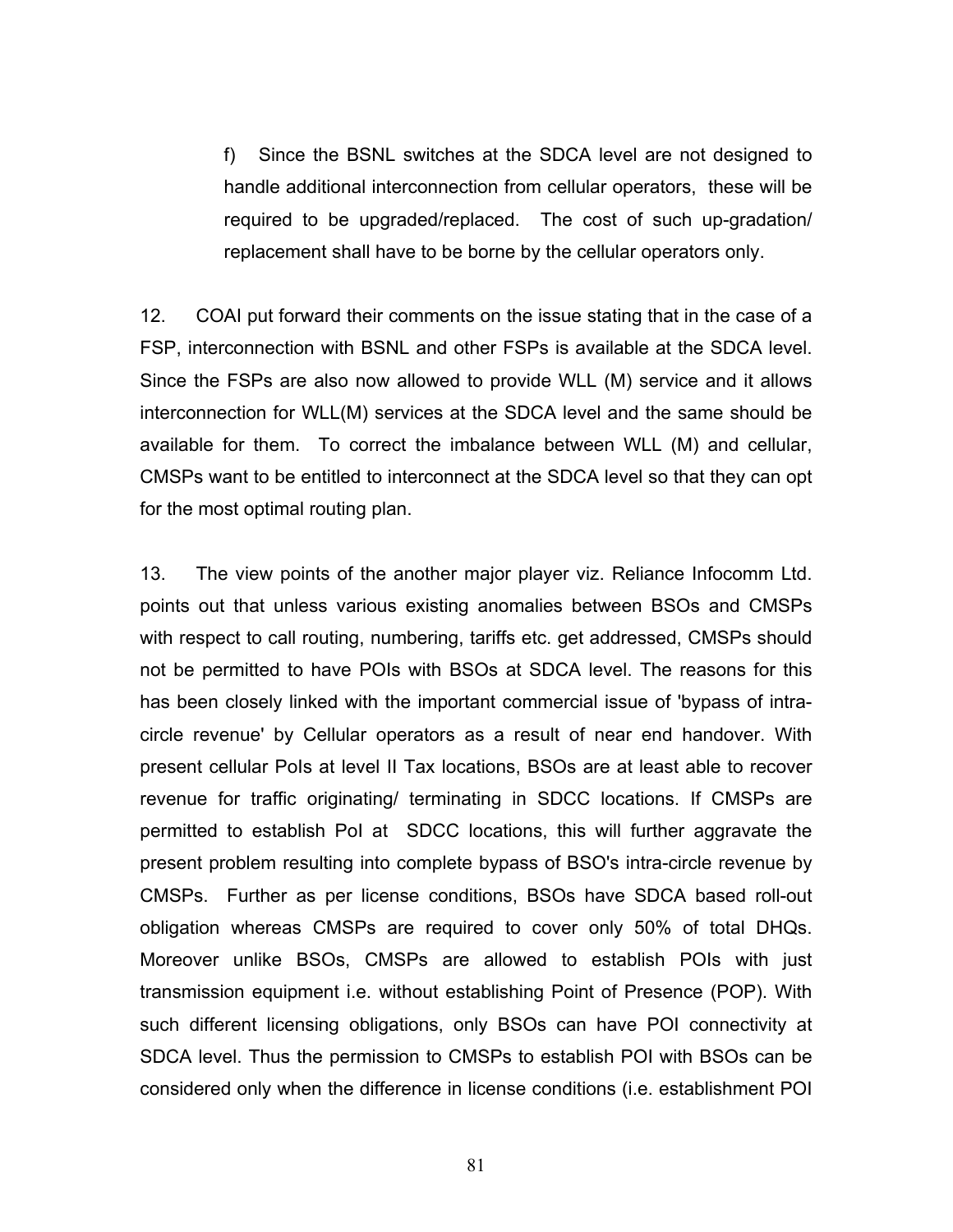by CMSP without establishing POP) get addressed and principle of far end handover is mandated at all POIs to avoid bypass of intra-circle long distance revenue.

14. TRAI has examined the various arguments and counter arguments given by the stakeholders. In so far as the COAI's contention that CMSPs are eligible for 322 POIs as compared to 2647 POIs for WLL (M) is concerned, it is not a valid point as POI at Level II TAX can also be used for handing over of fixed to mobile traffic. With 4 Cellular Operators in each Circle and if POIs are provided at the SDCC level, the number of POIs required to be created will be of the order of about 2650\*4 = 10600. It will be extremely complex and unmanageable to operate and maintain such large number of POIs and provide inter-network accounting arrangements. There is already a demand to have less number of POIs even in the case of Basic Services i.e. Interconnection restricted to Level I and other major Level II TAXs only. COAI has tried to compare a call from fixed network to WLL network with a call from fixed network to cellular network. These two calls are different and are not comparable. The WLL network is SDCA centric and a clear distinction can be made between a local call (Intra SDCA) and a long distance call (Inter-SDCA). This is not applicable in case of cellular network. TRAI is of the firm view that WLL (M) and Mobile services are essentially of two different kind of services. Moreover, technical feasibility and expenditure involved in the exercise of allowing CMSPs to interconnect at SDCA level are the main considerations.

15. TRAI Interconnect determination of January  $8<sup>th</sup>$  2001, had restricted the interconnection only at Level I and Level II TAXs. TRAI's RIO which has been already accepted by Cellular Operators and has not been challenged by them in TDSAT, also does not call for SDCA level interconnection. If the reasoning of Cellular Operators is accepted, one way POIs and traffic handover at far end SDCA would also be required to be provided.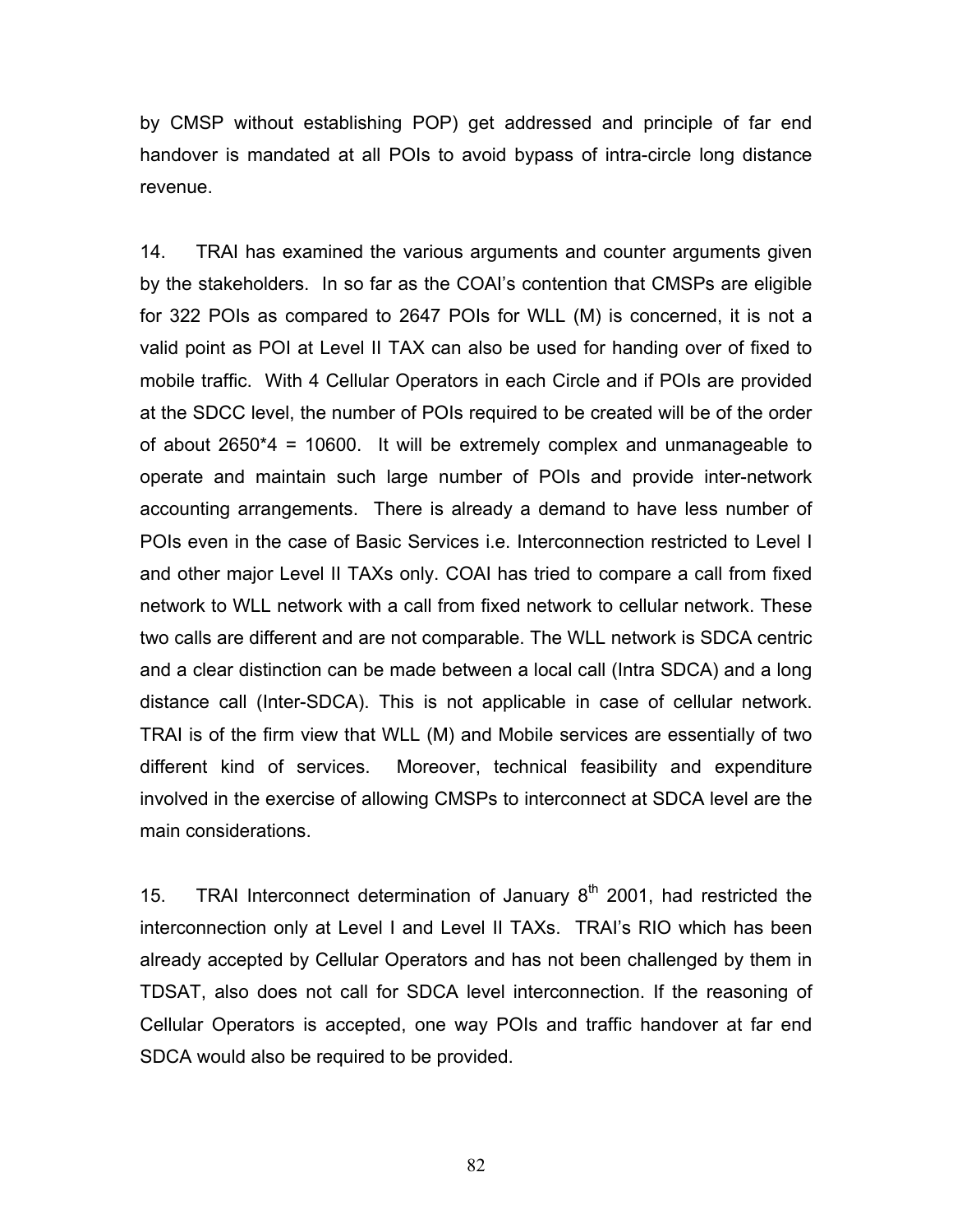16. The Authority has taken a note of all the **arguments and counter arguments on the issue of allowing CMSPs to have interconnection at SDCC levels. The Authority is of the view that answer to the issue can be decided only after TDSAT decides on the case in regard to BSNL/ MTNL's Reference Interconnect Offer. The case is pending before TDSAT. It may be recalled that TDSAT has referred the matter to TRAI for finalisation after discussion with BSNL/ MTNL. The issue has not yet been finally resolved and is still under discussion.**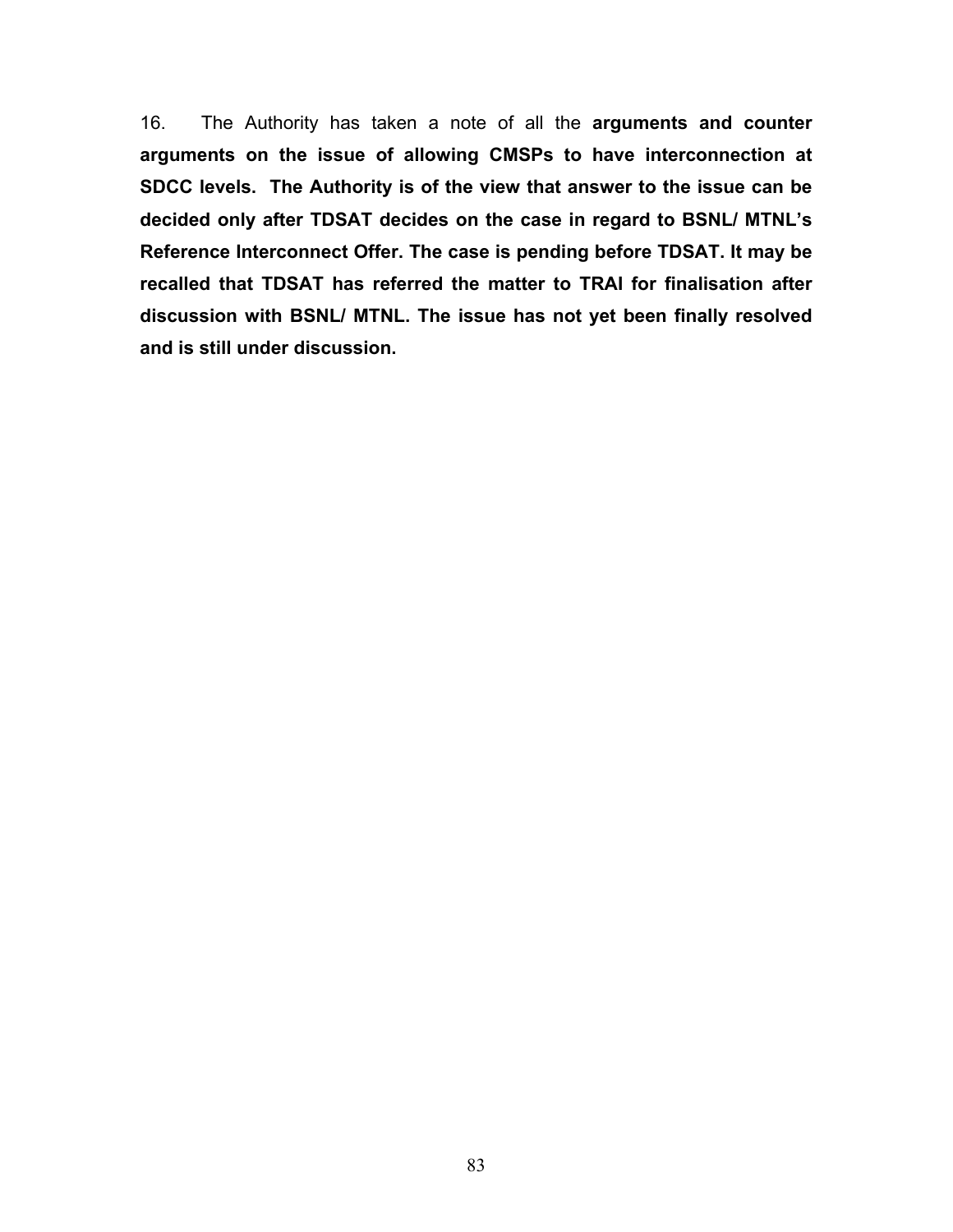### **SECTION D**

# **Increasing the retention of 5% Access Charge of CMSPs to a reasonable level**

1. In the pre-IUC revenue sharing regime, the Cellular operators were allowed to retain 5% of the call charges and pass on the balance amount of 95% to the BSOs.

2. The relevant extracts of the TDSAT judgment dated  $8<sup>th</sup>$  August, 2003 on the subject is reproduced below:

*"In regard to retention of 5% access charges which has been allowed to cellular operators there is a case for increasing this percentage to a reasonable level. Higher percentage in this regard could be recommended by the Telecom Regulator after due and comprehensive consideration of the issue in transparent manner."* 

3. However, even before the judgment of the Hon'ble TDSAT on this issue was made, TRAI subsequent to a detailed public consultation process on cost based interconnection usage charges for origination, transit and termination in a multi-operator environment had notified the Telecommunications Interconnection Usage Charges (IUC) Regulation, 2003 on 24.1.2003. The Regulations came into effect from  $1<sup>st</sup>$  May, 2003. The Regulation had specified cost based interconnection usage charges for origination, transit and termination charges for inter operator settlement. Though WLL (M) forms part of the Basic Service License, separate charges were specified in the Regulation for WLL (M). Through this Regulation, the Authority had also introduced Calling Party Pays (CPP) regime for the cellular mobile services. The Authority is also in the process of fine-tuning the IUC regime based on the feedback of certain difficulties and need to have certain corrective steps. The same is nearing finalisation.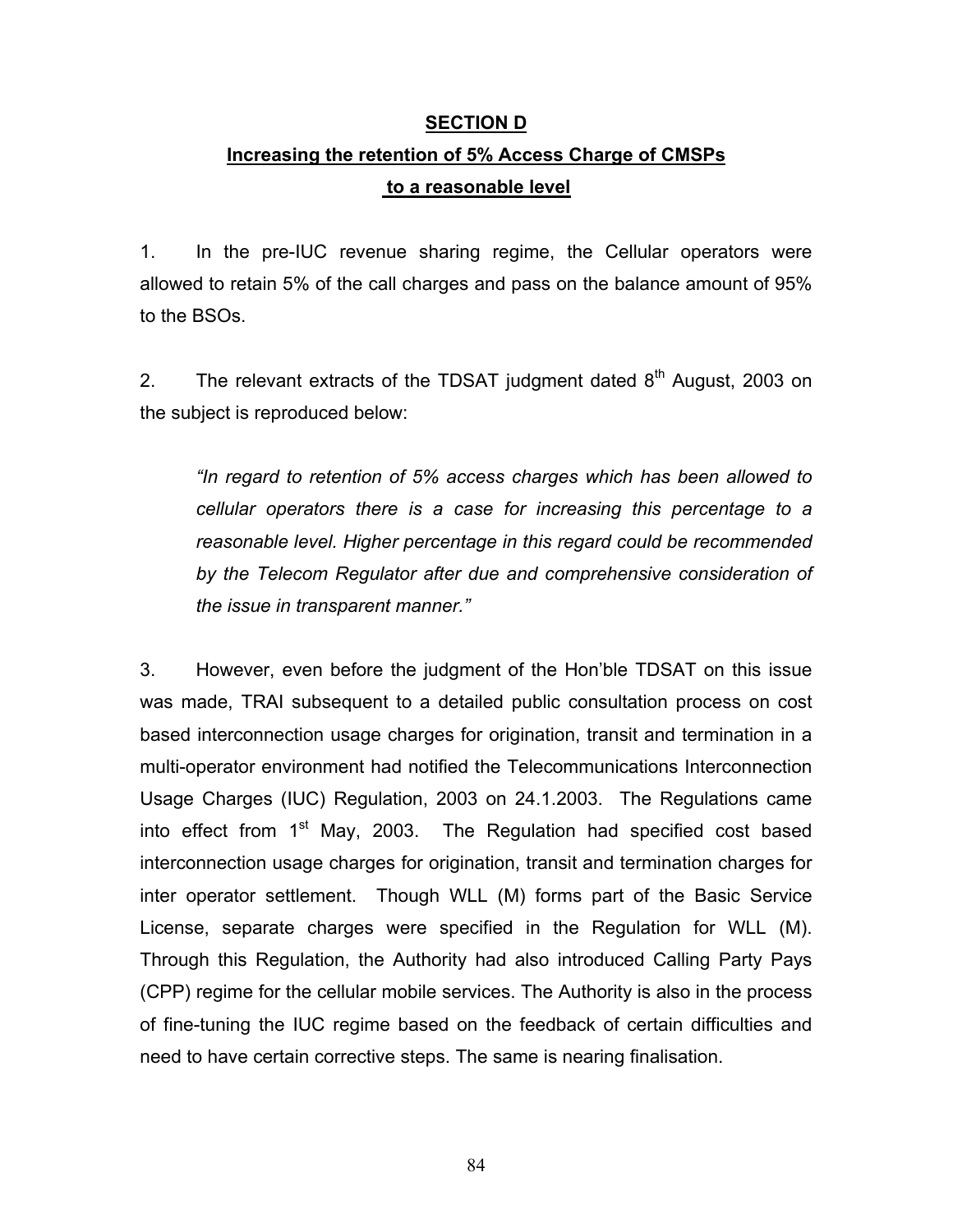4. As per the TDSAT order, the balance share of pass through revenue,- i.e. the difference between 5% and the revised figure, should be provided to CMPSs for the complete period upto 30/4/2003. However, keeping in view the judgment dated 8.8.03 of the Hon'ble TDSDAT, TRAI again obtained the views of the stakeholders in writing as well as through Open House Sessions conducted by it on its consultation paper dated 28,8,03 on the subject.

### **Arguments and counter arguments of the stakeholders on the issue.**

5. COAI vide their written submission and also during the Open House sessions contended that as per the TDSAT order, CMSPs are entitled to 5% of pass through revenues with effect from 25/1/2001. TDSAT has not issued any such orders as far as the date of effect is concerned. BSNL has provided the 5% retention of pass through only from February 2002. COAI has requested the Authority to direct BSNL to provide CMSPs 5% pass through from a period of 25/4/2001 to 31/1/2002.

6. BSNL vide its written submission has informed the Authority that the issue of 5% retention by CMSP's has lost its relevance especially after the implementation of IUC regulation 2003 of TRAI w.e.f.  $1<sup>st</sup>$  May 2003. BSNL has further stated TRAI's Regulation TRAI has prescribed cost based interconnection usage charges for carriage and termination of various types of calls handed over by one operator to another and as per this Regulation, the cost based charges payable by cellular operators to BSNL are Rs.0.80 per minute or Rs. 1.60 for a call with 2 minutes holding time or Rs.2.40 for a call duration of 3-minutes. However, in contrast to this cost based charges, prior to implementation of this IUC regulation the cellular operators have been paying  $Rs.1.20$  prior to  $31<sup>st</sup>$ January 2002 and only Rs 1.14 up to  $31<sup>st</sup>$  April 2003 for a Cellular originated call for a duration of 3 minutes. Thus ad per BSNL, the revenue share paid by cellular operators to BSNL was much less than the cost based charges, which have been now calculated by TRAI. Thus they have presented a case that the 5% revenue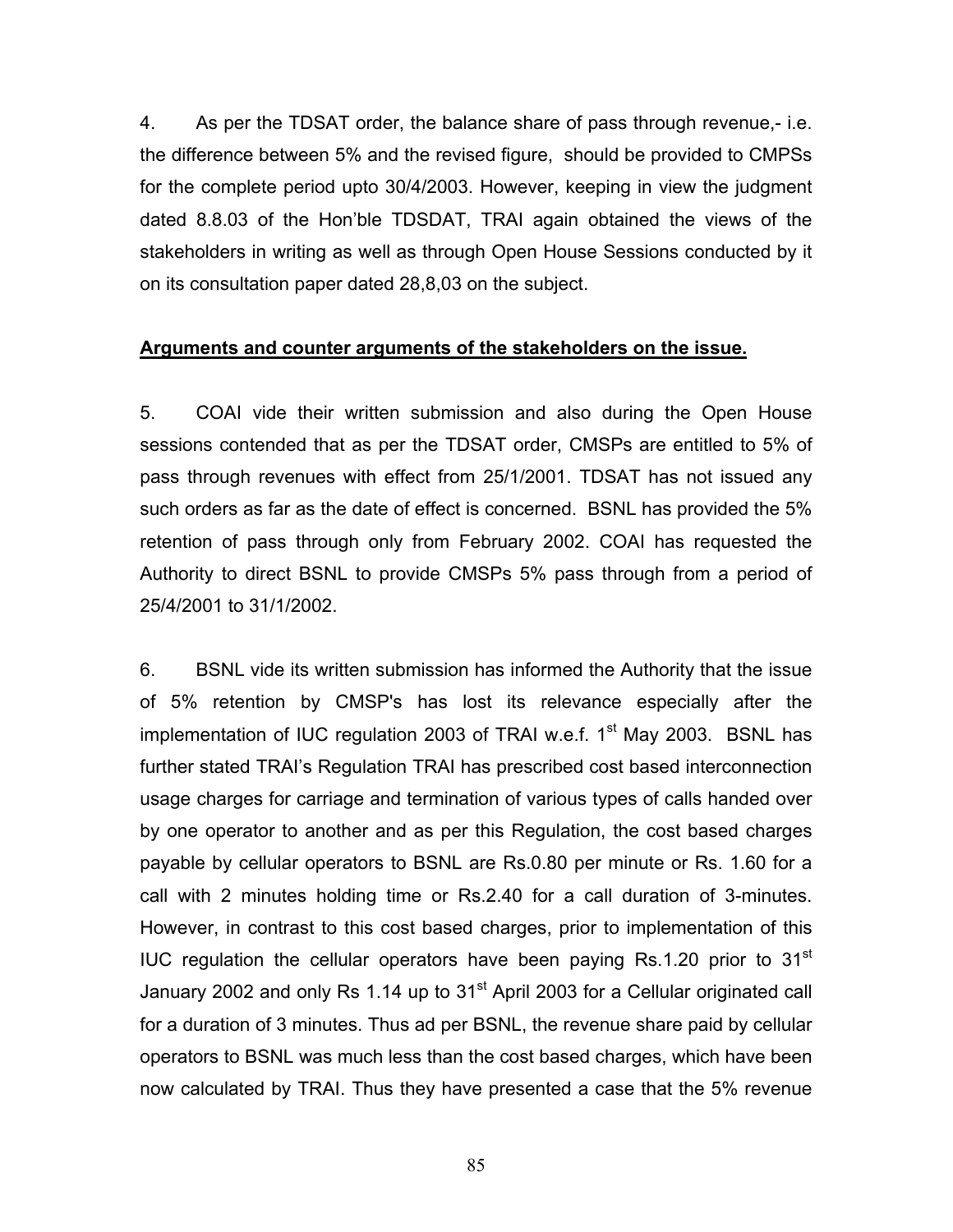permitted to cellular operators was not due to them and on the contrary they are denied cost based prices and there is no justification at all in increasing this retention from the 5%.

7. BSNL further informed that the contention given by COAI are not correct and the TRAI determination dated  $8<sup>th</sup>$  January 2001 was never accepted by cellular operators. The cellular operator had in fact challenged this determination dated  $8<sup>th</sup>$  January 2001 in the Hon'ble TDSAT and even after the withdrawal of their appeal in TDAST, the determination was not fully implemented. Still some of the inter-circle calls meant for termination in BSNL's network are being handed over to the BSNL at the level-II TAX at Pune instead of the Gateway TAX of Maharashtra which is at Nagpur. In fact, the  $8<sup>th</sup>$  January 2001 determination of TRAI was meant to facilitate BSNL and cellular operator to come to mutual agreement and sign an interconnect agreement. This determination dated  $8<sup>th</sup>$ January 2001 was a package and could not have been implemented on piecemeal basis. This determination dated  $8<sup>th</sup>$  January 2001 was neither implemented fully nor the Interconnect Agreement based on determination-dated 08.01.2001 was signed by the private cellular operators prior to TRAI revenue sharing regulation dated 14.12.2001. Based on this determination dated  $8<sup>th</sup>$ January 2001, the cellular operators are, therefore, also not entitled to get the 5% revenue share.

8. Keeping in view the above arguments and counter arguments and also the fact that the implementation of the IUC regime with effect from  $1<sup>st</sup>$  May 2003 has already taken place, the situation has changed and the 5 % or any other specified revenue share regime is no longer in place. The Authority has also noted that implementation of CPP has resulted in a substantial increase in incoming traffic to cellular service providers and thereby termination charges are now payable to them from other Access Providers as compared to none earlier.